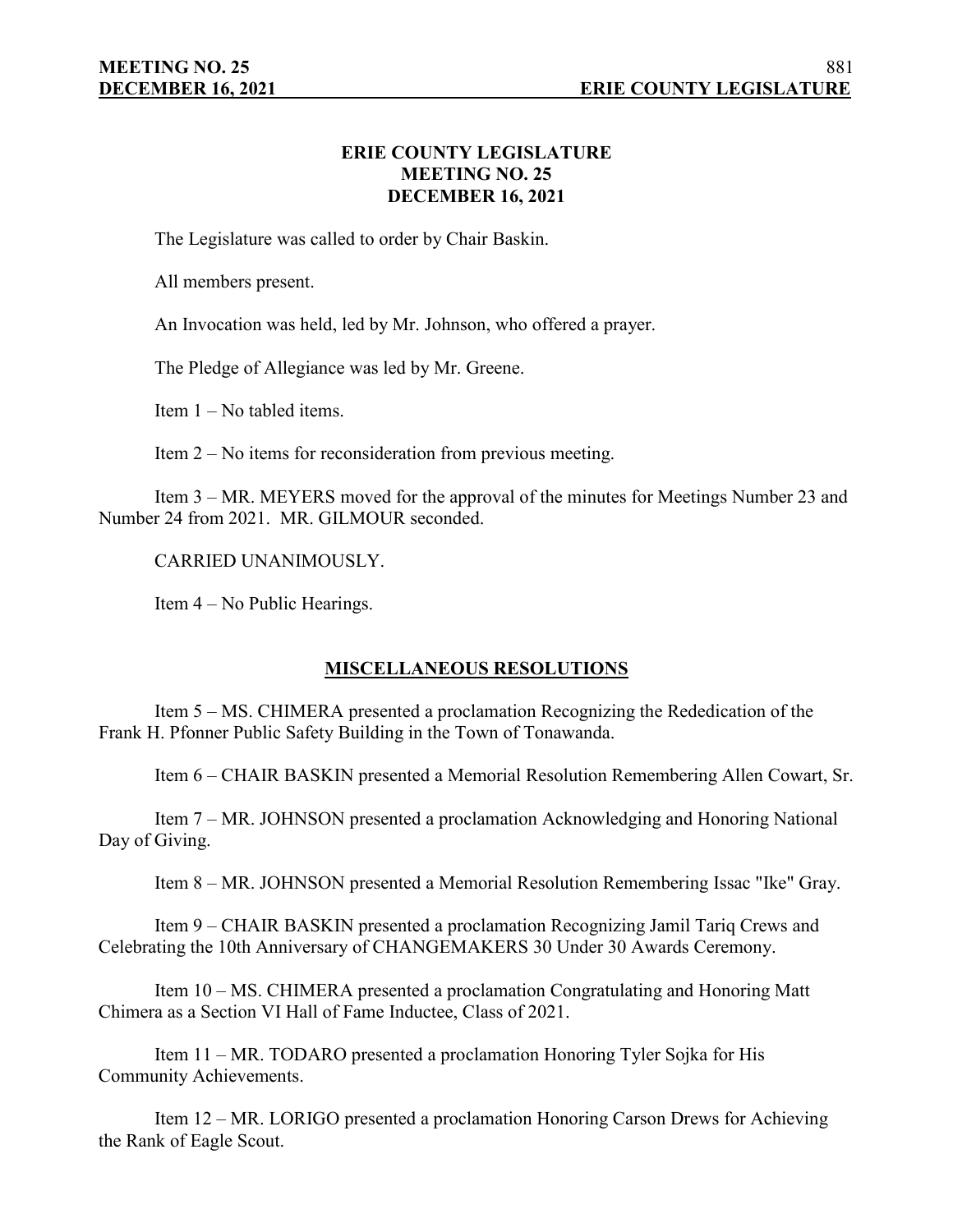Item 13 – MR. LORIGO presented a proclamation Honoring Jeffrey Stellrecht as Aktion Club Member of the Month.

Item 14 – MR. LORIGO presented a proclamation Honoring Mike Kasprzyk Upon the Occasion of His Retirement.

Item 15 – MR. GREENE presented a proclamation Recognizing and Honoring Peter Kertzie for His Over 34 Years of Service and Dedication to the Buffalo Fire Department.

Item 16 – MR. MILLS presented a proclamation Honoring Jeff Winter as the Eden Chamber of Commerce 2021 Citizen of the Year.

Item 17 – MR. MILLS presented a proclamation Honoring The Trading Post's Executive Director, Peggy Austin, as the Erie County Legislature's Citizen of the Month.

Item 18 – MR. TODARO presented a proclamation Honoring Lancaster Police Department Officers Sobaszek and Delano, Lancaster Fire Department Chief Eric Feldmann and Thomas McGuire for Their Heroic Actions.

Item 19 – MR. LORIGO, MR. GREENE, MR. TODARO & MR. MILLS presented a proclamation Honoring Karen M. McCarthy Upon the Occasion of Her Retirement from County Service.

Item 20 – MR. GREENE presented a proclamation Recognizing and Acknowledging Terry McGuire for His Service to His Country.

Item 21 – MR. TODARO presented a proclamation Remembering Gerald "Jerry" Caci.

MR. MEYERS moved for consideration of the above seventeen items. MR. JOHNSON seconded.

CARRIED UNANIMOUSLY.

MR. MEYERS moved to amend the above seventeen items by adding one for Chair Baskin, one for Legislator Meyers, and by including Et Al Sponsorship. MR. JOHNSON seconded.

CARRIED UNANIMOUSLY.

MR. MEYERS moved for approval of the above nineteen items as amended. MR. JOHNSON seconded.

CARRIED UNANIMOUSLY.

# **LOCAL LAWS**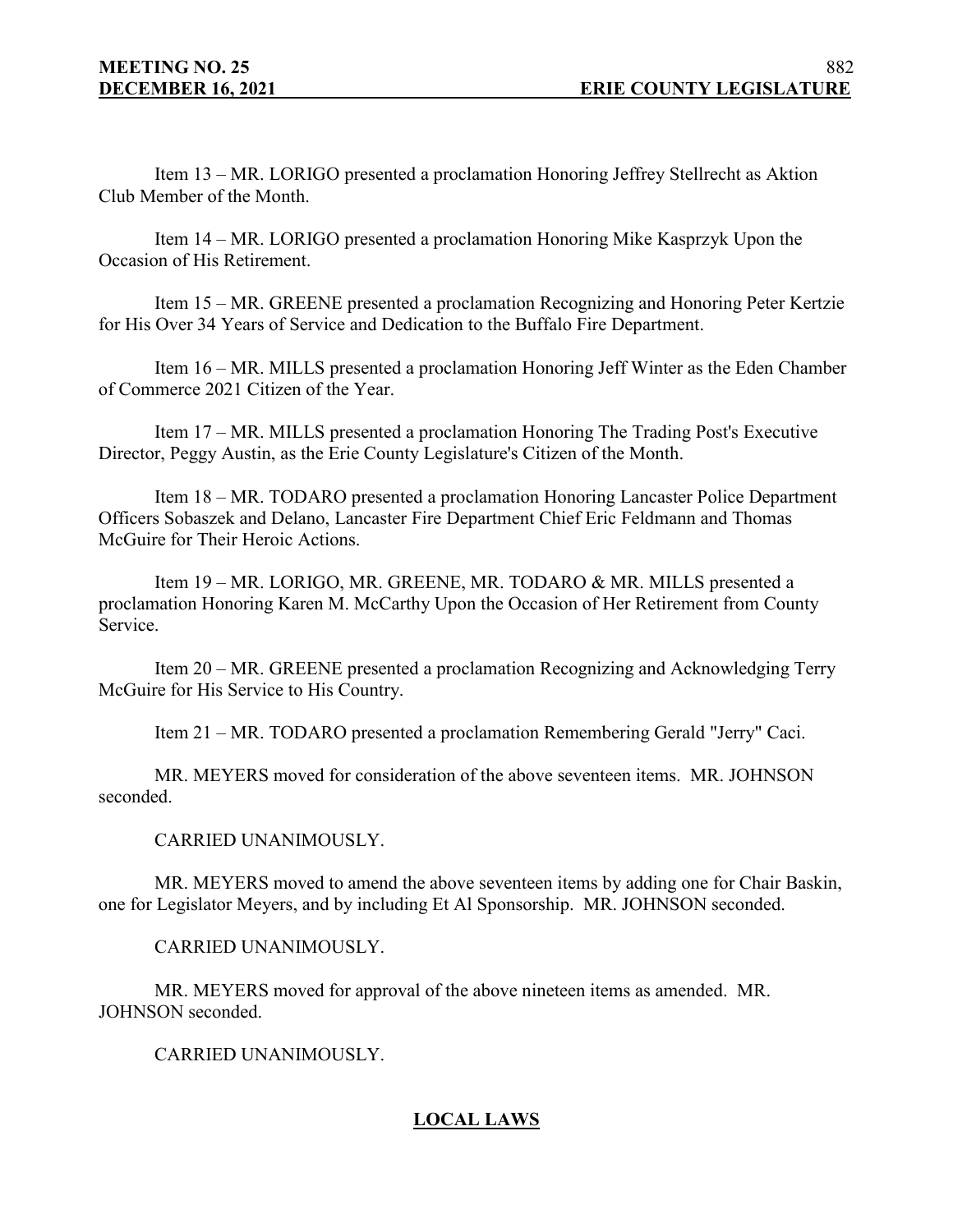Item 22 – CHAIR BASKIN directed that Local Law No. 1 (Print #1) 2020 remain on the table and in the PUBLIC SAFETY COMMITTEE.

GRANTED.

Item 23 – CHAIR BASKIN directed that Local Law No. 5 (Print #1) 2020 remain on the table and in the GOVERNMENT AFFAIRS COMMITTEE.

GRANTED.

Item 24 – CHAIR BASKIN directed that Local Law No. 8 (Print #1) 2020 remain on the table and in the GOVERNMENT AFFAIRS COMMITTEE.

GRANTED.

Item 25 – CHAIR BASKIN directed that Local Law No. 2 (Print #1) 2021 be received and filed.

GRANTED.

Item 26 – MR. MEYERS moved to take Local Law No. 4 (Print #1) 2021 from the table. MR. JOHNSON seconded.

CARRIED UNANIMOUSLY.

# COUNTY OF ERIE

## LOCAL LAW INTRO. NO. 4-1-2021

LOCAL LAW NO.  $-2021$ 

The Erie County Reapportionment Act of 2021

A Local Law in relation to the reapportionment of county legislative districts in the County of Erie.

BE IT ENACTED BY THE LEGISLATURE OF ERIE COUNTY AS FOLLOWS:

Section 1. Section 105 of Local Law No. 1-1959, constituting the Erie County Charter as amended, is hereby amended to read as follows:

Article 1, Erie County and its Government

Section 105. Legislative districts. The County of Erie is hereby divided into eleven (11) legislative districts, described as follows: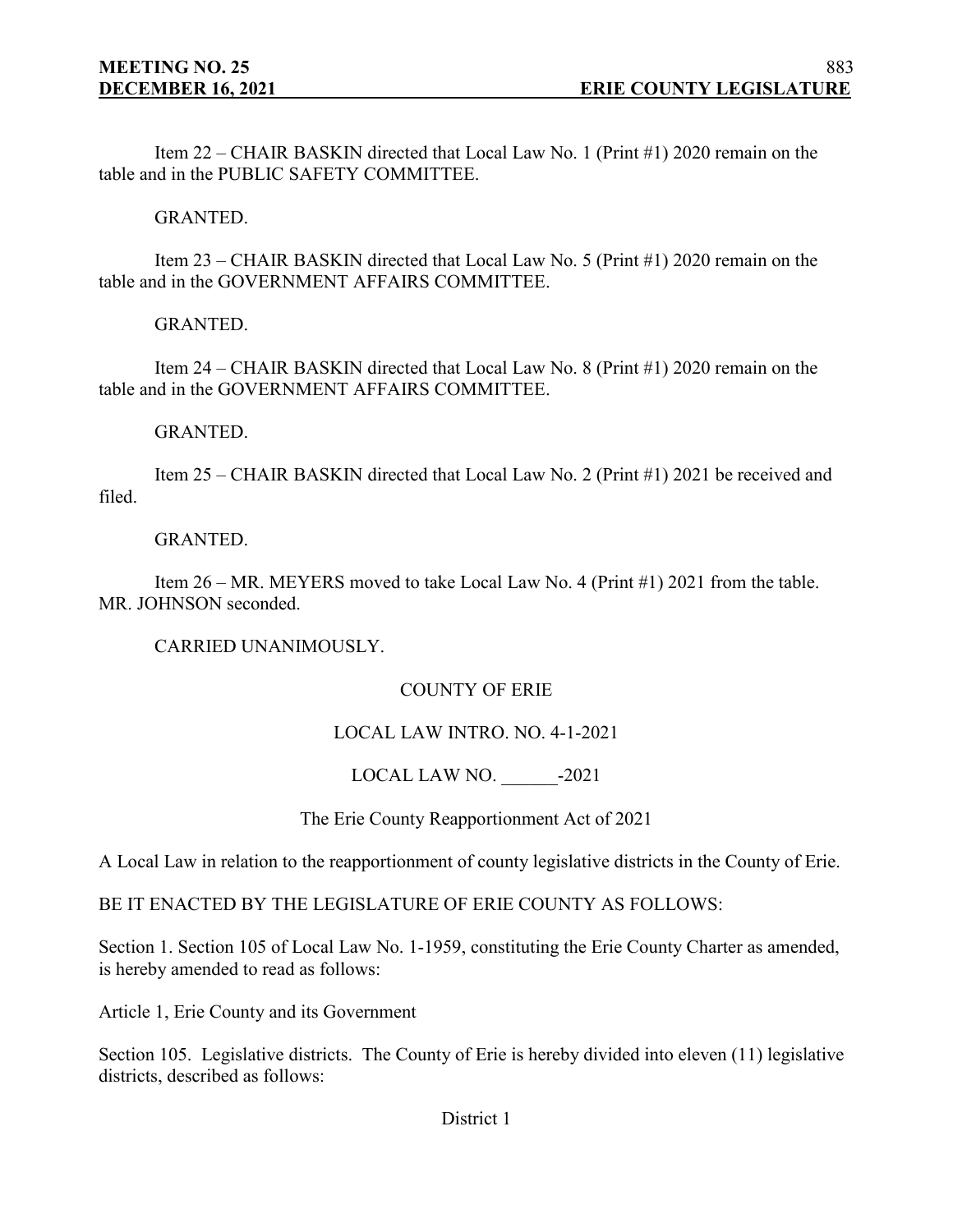All of that portion of Erie County bounded and described as follows: Beginning at the point of intersection of the shoreline at Black Rock Canal and Amvets Dr, and proceeding northerly along the shoreline at Black Rock Canal to Peace Bridge Plz, and proceeding easterly along Peace Bridge Plz to Sheridan Ter, and proceeding northerly along Sheridan Ter to Busti Ave, and proceeding easterly along Busti Ave to Rhode Island St, and proceeding easterly along Rhode Island St to Bremen St, and proceeding southerly along Bremen St to Vermont St, and proceeding easterly along Vermont St to 17th St, and proceeding southerly along 17th St to Connecticut St, and proceeding easterly along Connecticut St to Richmond Ave, and proceeding southerly along Richmond Ave to Summer St, and proceeding easterly along Summer St to Elmwood Ave, and proceeding southerly along Elmwood Ave to North St, and proceeding easterly along North St to Delaware Ave, and proceeding northerly along Delaware Ave to Summer St, and proceeding easterly along Summer St to Main St, and proceeding northerly along Main St to Woodlawn Ave, and proceeding easterly along Woodlawn Ave to Chester St, and proceeding southerly along Chester St to Glenwood Ave, and proceeding easterly along Glenwood Ave to Jefferson Ave, and proceeding northerly along Jefferson Ave to Northland Ave, and proceeding easterly along Northland Ave to N Fillmore Ave, and proceeding northerly along N Fillmore Ave to Penn Central RR, and proceeding easterly along Penn Central RR to Northland Ave, and proceeding easterly along Northland Ave to Cornwall Ave, and proceeding southerly along Cornwall Ave to Scajaquada St, and proceeding easterly along Scajaquada St to Colorado Ave, and proceeding southerly along Colorado Ave to Scajaquada St, and proceeding easterly along Scajaquada St, and proceeding northerly to Northland Ave, and proceeding easterly along Northland Ave to Bailey Ave, and proceeding southerly along Bailey Ave to Lang Ave, and proceeding easterly along Lang Ave to Newburgh Ave, and proceeding northerly along Newburgh Ave to Lang Ave, and proceeding easterly along Lang Ave to East End Ave, and proceeding southerly along East End Ave to the Cheektowaga/Buffalo line, and proceeding southerly along the Cheektowaga/Buffalo line to Reiman St, and proceeding westerly along Reiman St to N Ogden St, and proceeding southerly along N Ogden St to Reiman St, and proceeding westerly along Reiman St to Davey St, and proceeding southerly along Davey St to Vanderbilt St, and proceeding westerly along Vanderbilt St to Ideal St, and proceeding southerly along Ideal St to William St, and proceeding westerly along William St to Bailey Ave, and proceeding southerly along Bailey Ave to the Buffalo River shoreline, and proceeding westerly along the Buffalo River shoreline to the point just south of Babcock St, and proceeding northerly along Babcock St to Seneca St, and proceeding westerly along Seneca St to Wasson St, and proceeding northerly along Wasson St to Penn Central RR, and proceeding westerly along Penn Central RR to Erie-Lackawanna RR, and proceeding westerly along Erie-Lackawanna RR to Norfolk and Western Rlwy, and proceeding southerly along Norfolk and Western Rlwy to Seneca St, and proceeding westerly along Seneca St to Smith St, and proceeding southerly along Smith St to Fulton St, and proceeding westerly along Fulton St for .48 miles, and proceeding southerly at a 126 degree angle to Elk St, and proceeding westerly along Elk St to S Park Ave, and proceeding westerly along South Park Ave to point (- 78.854869, 42.870054), and proceeding southerly to the Buffalo River Shoreline, and proceeding westerly along the Buffalo River Shoreline to the Buffalo Skyway, and proceeding northerly along the Buffalo Skyway to Marine Dr, and proceeding westerly along Marine Dr to Erie St, and proceeding northerly to Wilkeson Way, and proceeding westerly along Wilkeson Way to La Riviere Dr, and proceeding westerly on La Riviere Dr to the Buffalo Harbor shoreline, and proceeding northerly along the Buffalo Harbor shoreline to the point of beginning.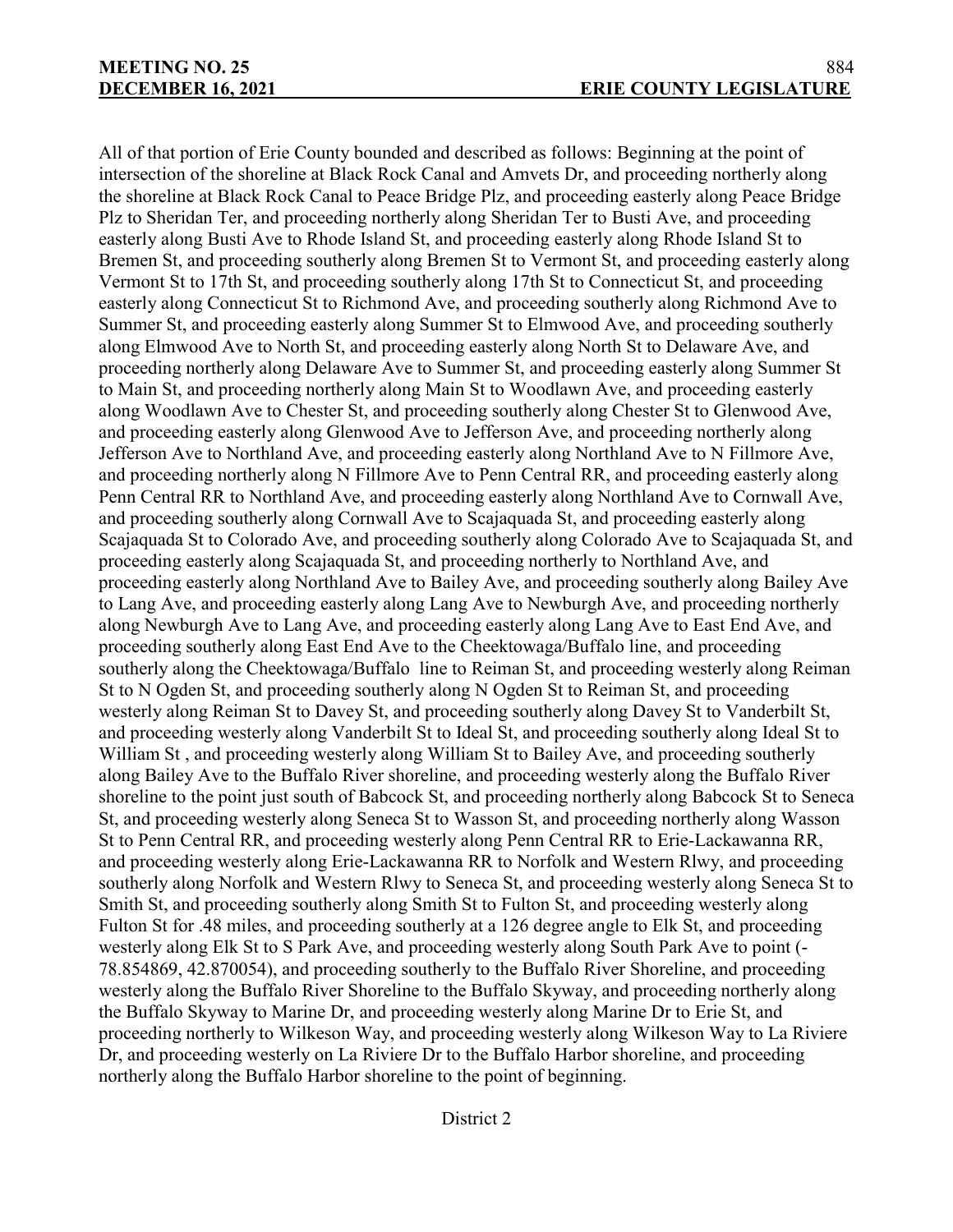All of that portion of Erie County bounded and described as follows: Beginning at the Erie County line, and proceeding easterly across the Niagara River to the shoreline of the Black Rock Canal, and proceeding southerly along the shoreline of the Black Rock Canal to Erie-Lackawanna RR, and proceeding easterly along Erie-Lackawanna RR to I-190, and proceeding southerly along I-190 to Scajaquada Crk, and proceeding easterly along Scajaquada Crk to Niagara St, and proceeding southerly along Niagara St to the on-ramp of the I-190, and proceeding westerly along the off-ramp of the I-190 to Forest Ave, and proceeding easterly along Forest Ave to Grant St, and proceeding northerly along Grant St to the 198-E on-ramp to the Scajaquada Expy, and proceeding easterly along the Scajaquada Expressway to Elmwood Ave, and proceeding southerly along Elmwood Ave to Bird Ave, and proceeding easterly along Bird Ave to Delaware Ave, and proceeding southerly along Delaware Ave to W Delavan Ave, and proceeding easterly along W Delavan Ave to Main St, and proceeding northerly along Main St to Lasalle Ave, and proceeding southerly along Lasalle Ave to Cordova Ave, and proceeding northerly along Cordova Ave to Highgate Ave, and proceeding easterly along Highgate Ave to Bailey Ave, and proceeding northerly along Bailey Ave to Winspear Ave, and proceeding easterly along Winspear Ave to Lebrun Rd, and proceeding easterly along Lebrun Rd to the Amherst/Buffalo line, and proceeding easterly along the Amherst/Buffalo line to the Cheektowaga/Buffalo line, and proceeding southerly along the Cheektowaga/Buffalo line to Lang Ave, and proceeding westerly along Lang Ave to Newburgh Ave, and proceeding southerly along Newburgh Ave to Lang Ave, and proceeding westerly along Lang Ave to Bailey Ave, and proceeding northerly along Bailey Ave to Northland Ave, and proceeding westerly along Northland Ave at a 68 degree angle to Scajaquada St, and proceeding westerly along Scajaquada St to Cornwall Ave, and proceeding northerly along Cornwall Ave to Northland Ave, and proceeding westerly along Northland Ave to Penn Central RR, and proceeding westerly along Penn Central RR to Fillmore Ave, and proceeding southerly along Fillmore Ave to Northland Ave, and proceeding westerly along Northland Ave to Jefferson Ave, and proceeding southerly along Jefferson Ave to Glenwood Ave, and proceeding westerly along Glenwood Ave to Chester St, and proceeding northerly along Chester St to Woodlawn Ave, and proceeding westerly along Woodlawn Ave to Main St, and proceeding southerly along Main St to Summer St, and proceeding westerly along Summer St to Delaware Ave, and proceeding southerly along Delaware Ave to North St, and proceeding westerly along North St to Elmwood Ave, and proceeding northerly along Elmwood Ave to Summer St, and proceeding westerly along Summer St to Richmond Ave, and proceeding northerly along Richmond Ave to Connecticut St, and proceeding westerly along Connecticut St to 17th St, and proceeding northerly along 17th St to Vermont St, and proceeding westerly along Vermont St to Bremen St, and proceeding northerly along Bremen St to Rhode Island St, and proceeding westerly along Rhode Island St to Busti Ave, and proceeding northerly along Busti Ave to Sheridan Ter, and proceeding southerly along Sheridan Ter to Peace Bridge Plz, and proceeding southerly along Peace Bridge Plz to the Buffalo Harbor Shoreline, and southerly along Buffalo Harbor Shoreline to point (-78.9015, 42.896474), and proceeding southerly at a 110 degree angle to point (-78.905334, 42.894070) in Buffalo Harbor, and proceeding northerly at an angle of 64.5 degrees to the Erie County line, and proceeding northerly along the Erie County line to the point of beginning.

## District 3

All of that portion of Erie County bounded and described as follows: Beginning at the point of (- 78.912424, 42.937770) on the Erie County line, and proceeding northerly around the Town of Grand Island to the point (-78.916947, 43.009050) and proceeding easterly along the Tonawanda town line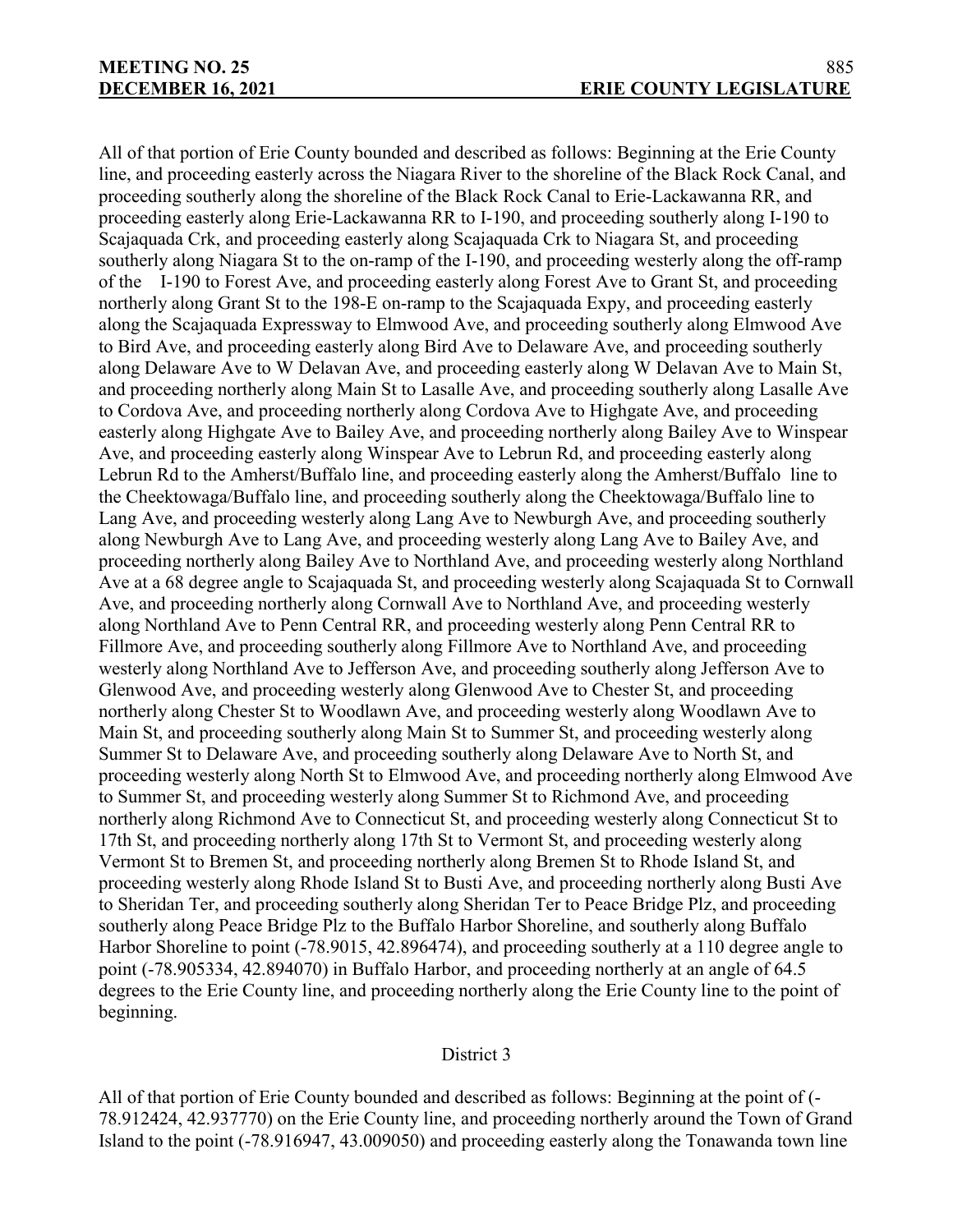to Conrail RR, and proceeding southerly along Conrail RR to Sheridan Dr, and proceeding easterly along Sheridan Dr to Military Rd, and proceeding southerly along Military Rd to Westchester Blvd, and proceeding easterly along Westchester Blvd to Elmwood Ave, and proceeding northerly along Elmwood Ave to Kenview Ave, and proceeding easterly along Kenview Ave to Delaware Ave, and proceeding southerly along Delaware Ave to Princeton Blvd, and proceeding easterly along Princeton Blvd to Delaware Rd, and proceeding northerly along Delaware Rd to Highland Pkwy, and proceeding easterly along Highland Pkwy to Belmont Ave, and proceeding southerly along Belmont Ave to Cortland Ave, and proceeding easterly along Cortland Ave to Irving Ter, and proceeding southerly along Irving Ter to McKinley Ave, and proceeding westerly along McKinley Ave to the Kenmore village line, and proceeding southerly along the Kenmore village line to the Buffalo city line, and proceeding westerly along the Buffalo city line to Colvin Ave, and proceeding southerly along Colvin Ave to Amherst St, and proceeding easterly along Amherst St to Parkside Ave, and proceeding southerly along Parkside Ave to Agassiz Cir, and proceeding southerly along Agassiz Cir to W Humboldt Pkwy, and proceeding easterly along W Humboldt Pkwy to Main St, and proceeding southerly along Main St to W Delavan Ave, and proceeding westerly along W Delavan Ave to Delaware Ave, and proceeding northerly along Delaware Ave to Bird Ave, and proceeding westerly along Bird Ave to Elmwood Ave, and proceeding northerly along Elmwood Ave to Scajaquada Expy, and proceeding westerly along Scajaquada Expy to Grant St, and proceeding southerly along Grant St to Forest Ave, and proceeding westerly along Forest Ave to Niagara St, and proceeding northerly along Niagara St to Scajaquada Crk, and proceeding westerly along Scajaquada Crk to I-190, and proceeding northerly along I-190 to Erie-Lackawanna RR, and proceeding to the point of beginning.

#### District 4

All of that portion of Erie County bounded and described as follows: Beginning at the point of (- 78.916947, 43.005050) and proceeding easterly along the City of Tonawanda city line to the Town of Tonawanda town line, and proceeding easterly along the Tonawanda town line to the Amherst town line at Niagara Falls Blvd, and proceeding southerly along the Amherst/Tonawanda town line to Kenmore Ave, and then proceeding easterly along Kenmore Ave to Main St, and then proceeding easterly along Main St to the Buffalo/Amherst city line, and proceeding southerly along the Buffalo/Amherst city line to Lebrun Rd, and proceeding southwesterly along Lebrun Rd to Winspear Ave, and proceeding westerly along Winspear Ave to Bailey Ave, and proceeding southerly along Bailey Ave to Highgate Ave, and proceeding westerly along Highgate Ave to Cordova Ave, and proceeding southerly along Cordova Ave to Lasalle Ave, and proceeding westerly along Lasalle Ave to Main St, and proceeding southerly along Main St to W Humboldt Pkwy, and proceeding westerly along W Humboldt Pkwy to Agassiz Cir, and proceeding northerly along Agassiz Cir to Parkside Ave, and proceeding northerly along Parkside Ave to Amherst St, and proceeding westerly along Amherst St to Colvin Ave, and proceeding northerly along Colvin Ave to the Kenmore/Buffalo line, and proceeding easterly along the Kenmore/Buffalo line to the Kenmore village line, and proceeding northerly along the Kenmore village line to McKinley Ave, and proceeding easterly along McKinley Ave to Irving Ter, and proceeding northerly along Irving Ter to Cortland Ave, and proceeding westerly along Cortland Ave to Belmont Ave, and proceeding northerly along Belmont Ave to Highland Pkwy, and proceeding westerly along Highland Pkwy to Delaware Rd, and proceeding southerly along Delaware Rd to Princeton Blvd, and proceeding westerly along Princeton Blvd to Delaware Ave, and proceeding northerly along Delaware Ave to Kenview Ave, and proceeding westerly along Kenview Ave to Elmwood Ave, and proceeding southerly along Elmwood Ave to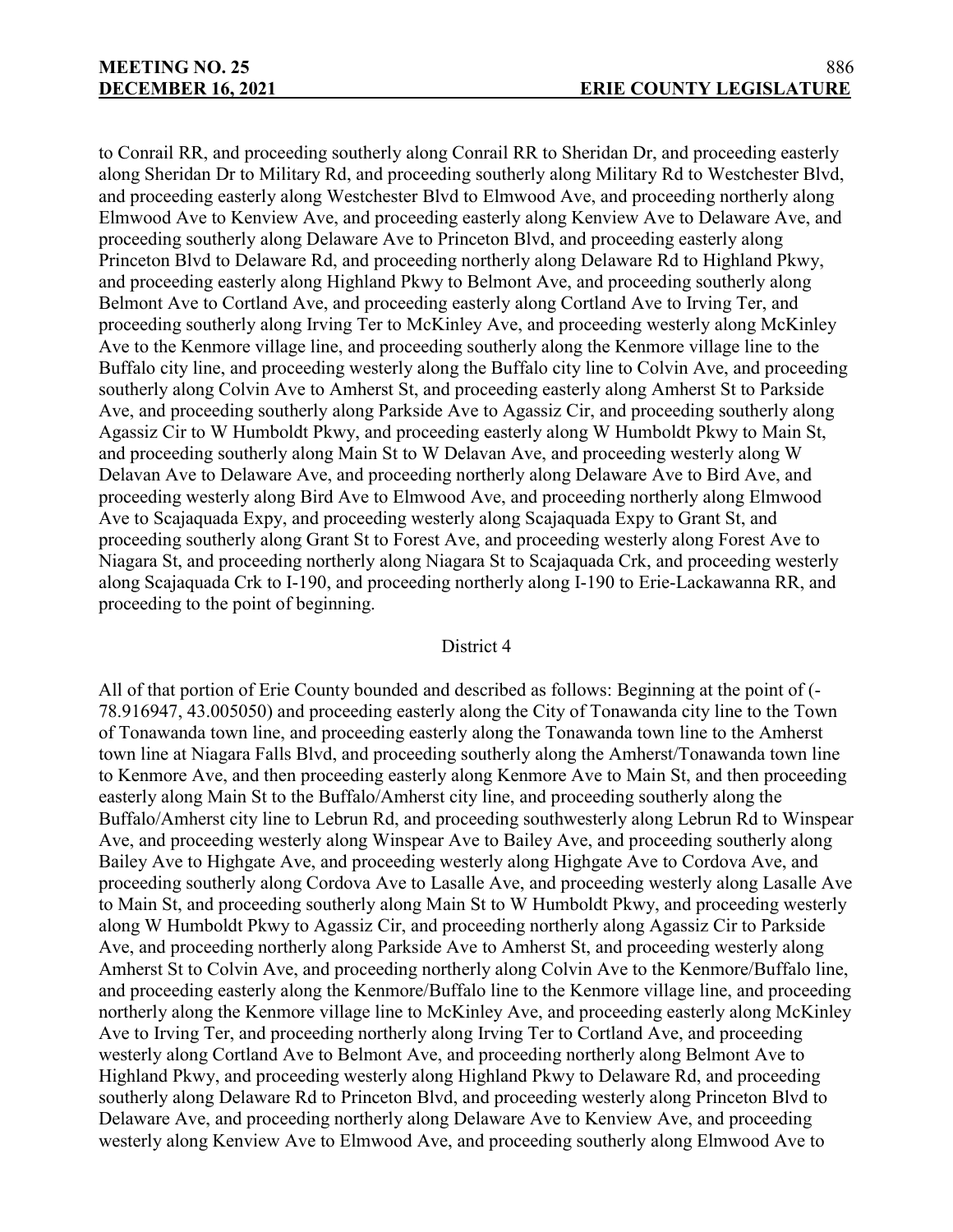Westchester Blvd, and proceeding westerly along Westchester Blvd to Military Rd, and proceeding northerly along Military Rd to Sheridan Dr, and proceeding westerly along Sheridan Dr to Conrail RR, and proceeding northerly along Conrail RR to the point of beginning.

## District 5

All of that portion of Erie County bounded and described as follows: Beginning at the point of (- 78.825975, 43.036028) to E Robinson Rd, and proceeding easterly along E Robinson Rd to N French Rd, and proceeding easterly along N French Rd to Sweet Home Rd, and proceeding southerly along Sweet Home Rd to the Amherst Bike Path, and proceeding easterly along the Amherst Bike Path to Dodge Rd to I-990, and proceeding easterly along I-990, and proceeding easterly along I-990 to Campbell Blvd, and proceeding southerly along Campbell Blvd to Dodge Rd, and proceeding easterly along Dodge Rd to Hopkins Rd, and proceeding southerly along Hopkins Rd to Sheridan Dr, and proceeding easterly along Sheridan Dr to Transit Rd, and proceeding southerly along Transit Rd to the Depew/Cheektowaga line, and proceeding westerly along the Depew/Cheektowaga line to railroad, and proceeding northerly along the railroad and proceeding westerly bisecting the industrial park north of Hyland Ave to Surfside Pkwy, and proceeding westerly along Surfside Pkwy to Royal Palm Dr, and proceeding southerly along Royal Palm Dr to Satinwood Dr, and proceeding westerly along Satinwood Dr to Biscayne Dr, and proceeding southerly along Biscayne Dr to Crandon Blvd, and proceeding westerly along Crandon Blvd to point (-78.733796, 42.427367) and proceeding westerly at a 115 degree angle to Dick Rd, and proceeding northerly along Dick Rd to Cayuga Rd, and proceeding northerly along Cayuga Rd to the Cheektowaga/Amherst town line and proceeding westerly along the Cheektowaga/Amherst town line to the Buffalo/Amherst line, and proceeding westerly along the Buffalo/Amherst line to Kenmore Ave to Niagara Falls Blvd, and proceeding northerly on Niagara Falls Blvd to Creekside Dr, and proceeding westerly on Creekside Dr to the shoreline of Tonawanda Creek, and proceeding along shoreline of Tonawanda Creek around Ellicott Island Park to the Erie County line, and proceeding northerly to the point of beginning.

## District 6

All of that portion of Erie County bounded and described as follows: Beginning at the point of intersection of the Erie County line and E Robinson Rd, and proceeding easterly along the Erie County line to the Erie/Genesee county line and proceeding southerly along the Erie/Genesee county line to the Newstead/Alden town line, and proceeding westerly along the Newstead/Alden town line to the Clarence/Lancaster town line, and proceeding westerly on the Clarence/Lancaster town line to Transit Rd, and proceeding northerly along Transit Rd to Sheridan Dr, and proceeding westerly along Sheridan Dr to Hopkins Rd, and proceeding northerly along Hopkins Rd to Dodge Rd, and proceeding westerly along Dodge Rd to Campbell Blvd, and proceeding northerly along Campbell Blvd to I-990, and proceeding westerly along I-990 to the Amherst Bike Path, and proceeding westerly along the Amherst Bike Path to Sweet Home Rd, and proceeding northerly along Sweet Home Rd to N French Rd, and proceeding westerly along N French Rd to E Robinson Rd, and proceeding westerly along E Robinson Rd to the point of beginning.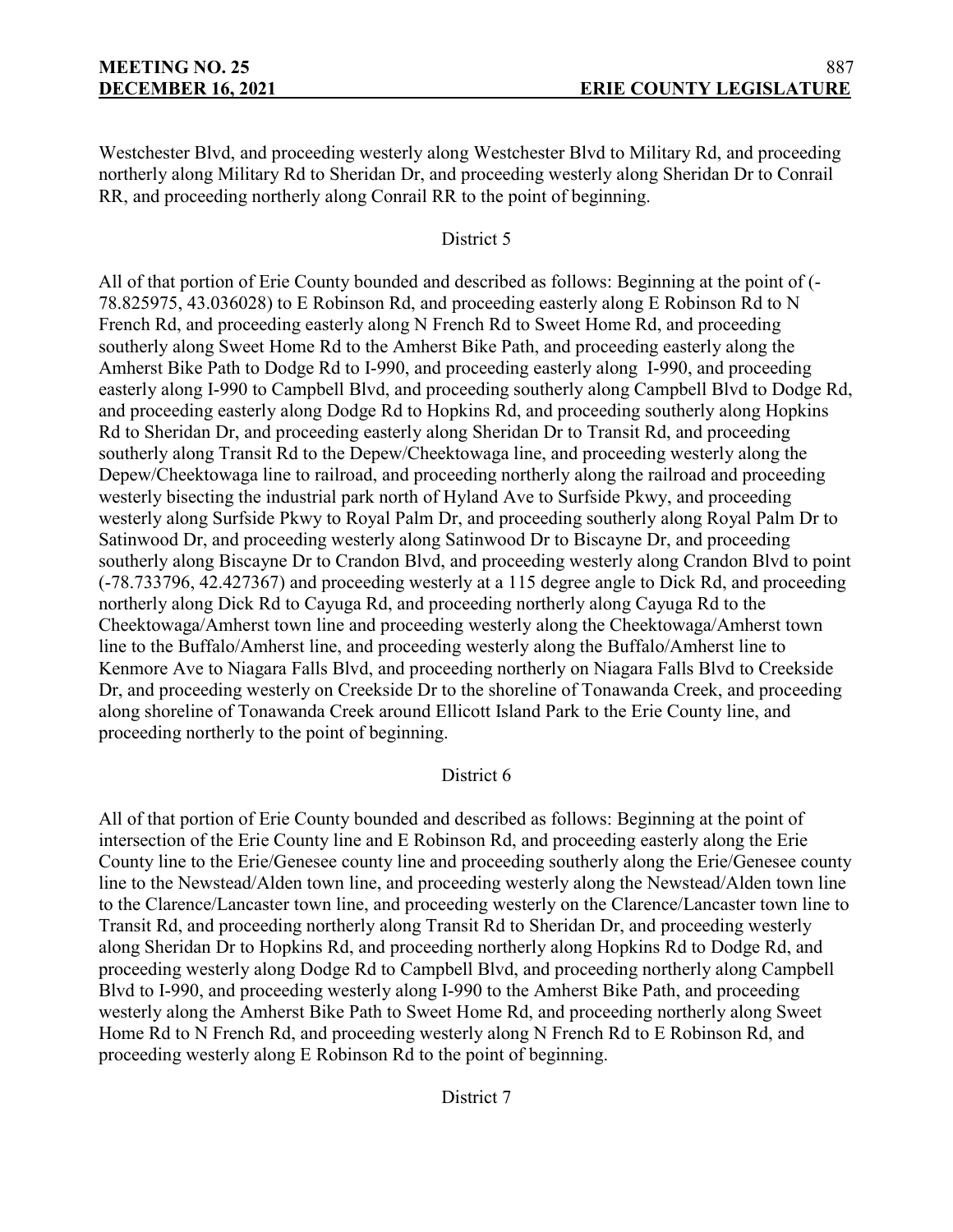All of that portion of Erie County bounded and described as follows: Beginning at the point of intersection of Kimmel Ave and Abbott Rd, and proceeding northerly along Kimmel Ave to McKinley Pkwy, and proceeding northerly along McKinley Pkwy to Bailey Ave, and proceeding northerly along Bailey Ave to William St, and proceeding easterly along William St to Ideal St, and proceeding northerly along Ideal St to Vanderbilt St, and proceeding easterly along Vanderbilt St to Davey St, and proceeding northerly along Davey St to Reiman St, and proceeding easterly along Reiman St to N Ogden St, and proceeding northerly along N Ogden St to Reiman St, and proceeding easterly along Reiman St to the Buffalo/Cheektowaga line, and proceeding northerly along the Buffalo/Cheektowaga line to the Amherst/Cheektowaga town line, and proceeding easterly along the Amherst/Cheektowaga town line to Cayuga Rd, and proceeding southerly along Cayuga Rd to Dick Rd, and proceeding southerly along Dick Rd to the Depew/Cheektowaga line, and proceeding easterly along the Depew/Cheektowaga line to  $(-78.713407, 42.896017)$ , and proceeding southerly to point (-78.713407, 42.885610) and proceeding easterly to point (-78.720802, 42.885610), and proceeding southerly to Losson Rd, and proceeding westerly along Losson Rd to point (-78.738076, 42.881677), and proceeding southerly along Slate Bottom Creek to point between Mayberry Dr E and Strasbourg Dr, and then proceeding southerly to French Rd, and proceeding westerly along French Rd to Gabrielle Dr, and proceeding southerly along Gabrielle Dr to St. Joan Ln, and proceeding easterly along St. Joan Ln to Collette Ave, and proceeding southerly along Collette Ave to the West Seneca/Cheektowaga town line, and proceeding westerly along the West Seneca/Cheektowaga town line to Union Rd, and proceeding southerly along Union Rd to Indian Church Rd, and proceeding westerly along Indian Church Rd to Harlem Rd, and proceeding southerly along Harlem Rd to Penn Ctrl RR, and proceeding westerly along Penn Central RR to the West Seneca/Buffalo line, and proceeding southerly along the West Seneca/Buffalo line to Potters Rd and proceeding westerly along Potters Rd to Abbott Rd, and proceeding northerly along Abbott Rd to the point of beginning.

## District 8

All of that portion of Erie County bounded and described as follows: Beginning at the point of intersection of Gabrielle Dr and St Joan Ln, and proceeding northerly along Gabrielle Dr to French Rd, and proceeding easterly along French Rd to point (-78.736841, 42.867995) ,and proceeding northerly to Slate Bottom Creek, and proceed northerly on Slate Bottom Creek to Losson Rd to point (-78.92,0802, 42.880160), and proceeding northerly to point (-78.720802, 42.885610), and proceeding easterly to point (-78.738076, 42.885.610), and proceeding northerly to the Cheektowaga/Depew line, and proceeding westerly along the Cheektowaga/Depew line to Dick Rd, and proceeding northerly along Dick Rd to point (-78.741881, 42.924623), and proceeding northeasterly along the path south of the drainage canal, to the point due north of Stanislaus Ave and proceeding southerly from that point to Stanislaus Ave, and proceeding southerly along Stanislaus Ave to Crandon Blvd, and proceeding easterly along Crandon Blvd to Biscayne Dr, and proceeding northerly along Biscayne Dr to Satinwood Dr, and proceeding easterly along Satinwood Dr to Royal Palm Dr, and proceeding northerly along Royal Palm Dr to Surfside Pkwy, and proceeding easterly along Surfside Pkwy to its end, and proceeding easterly bisecting through the industrial park north of Hyland Ave to railroad, and proceeding southerly on railroad to the Cheektowaga/Depew line, and proceeding easterly along the Cheektowaga/Depew line to Transit Rd, and proceeding northerly along Transit Rd to the Clarence/Lancaster town line, and proceeding easterly along the Clarence/Lancaster town line to the Alden/Newstead town line, and proceeding easterly to the Erie County line, and proceeding south along the Erie County line to the Marilla/Wales town line, and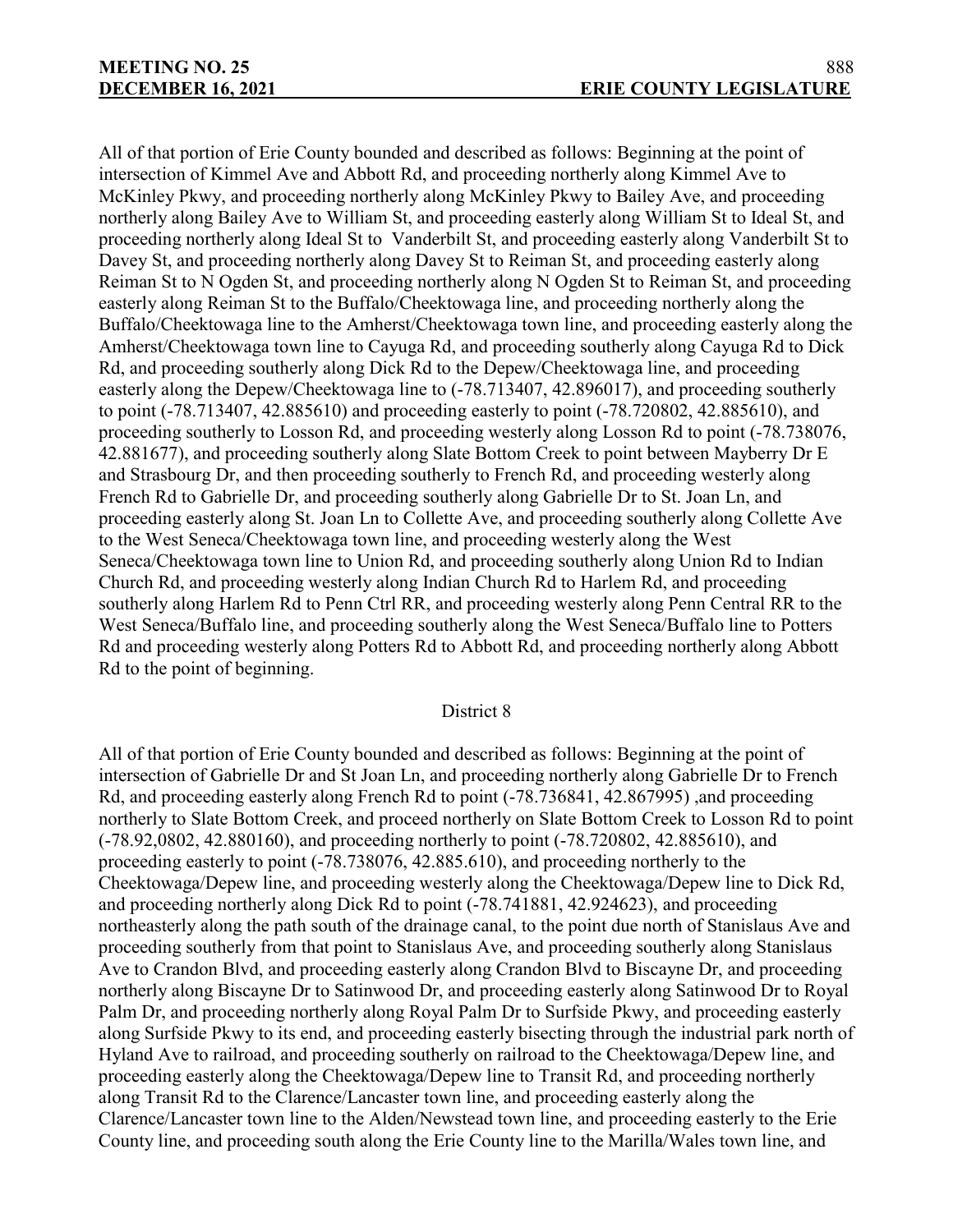proceeding westerly on the Marilla/Wales town line to Porterville Rd, and proceeding northerly along Porterville Rd to the Elma/Marilla town line, and proceeding northerly along the Elma/Marilla town line to the Elma/Lancaster town line, and proceeding northerly along the Elma/Lancaster town line to the Cheektowaga/West Seneca town line, and proceeding westerly along the Cheektowaga/West Seneca town line to Collette Ave, and proceeding northerly along Collette Ave to St Joan Ln, and proceeding westerly along St Joan Ln to the point of beginning.

#### District 9

All of that portion of Erie County bounded and described as follows: Beginning at the point of intersection of Pleasant Ave and CSX RR, and proceeding northerly along Pleasant Ave to Wanakah Hts, and proceeding northerly along Wanakah Hts to the Lackawanna city line, and proceeding northerly along the Lackawanna city line to Lake Erie, and proceeding northerly along Lake Erie up and around the Erie Basin, and proceeding southerly to La Riviere Dr, and proceeding easterly along La Riviere Dr to Wilkeson Way, and proceeding easterly along Wilkeson Way to Erie St, and proceeding southerly along Erie St to Marine Dr, and proceeding easterly along Marine Dr to Buffalo Skwy, and proceeding southerly along Buffalo Skwy to Buffalo River, and proceeding easterly along the shoreline to Penn Central RR, and proceeding northerly along Penn Central RR to S Park Ave, and proceeding easterly along S Park Ave to Elk St, and proceeding easterly along Elk St to point (-78.851489, 42.869473), and proceeding northerly at a 125° angle to Fulton St, and proceeding easterly along Fulton St to Smith St, and proceeding northerly along Smith St to Seneca St, and proceeding easterly along Seneca St to Norfolk and Western Rlwy, and proceeding northerly along Norfolk and Western Rlwy to Erie-Lackawanna RR, and proceeding easterly along Erie-Lackawanna RR to Penn Central RR, and proceeding easterly along Penn Central RR to Wasson St, and proceeding southerly along Wasson St to Seneca St, and proceeding easterly along Seneca St to Babcock St, and proceeding southerly along Babcock St to Buffalo River shoreline, and proceeding easterly along Buffalo River shoreline to Bailey Ave, and proceeding southerly along Bailey Ave to McKinley Pkwy, and proceeding southerly along McKinley Pkwy to Kimmel Ave, and proceeding southerly along Kimmel Ave to Abbott Rd, and proceeding easterly along Abbott Rd to Potters Rd, and proceeding southerly along Potters Rd to the West Seneca/Buffalo line, and proceeding southerly along the West Seneca/Buffalo line to the West Seneca/Lackawanna line, and proceeding southerly along the West Seneca/Lackawanna line to Berg Rd, and proceeding westerly along Berg Rd to Abbott Rd, and proceeding southerly along Abbott Rd to Olympic Ave, and proceeding westerly along Olympic Ave to point (-78.795931, 42.782054), and proceeding southerly from point (-78.795931, 42.782054) to S Abbott Rd, and proceeding southerly along S Abbott Rd to Best St, and proceeding westerly along Best St to High St, and proceeding northerly along High St to Knab Dr, and proceeding westerly along Knab Dr to Clark St, and proceeding westerly along Clark St to Rush Crk, and proceeding southerly along Rush Crk to Salisbury Pl, and proceeding westerly along Salisbury Pl to McKinley Pkwy, and proceeding southerly along McKinley Pkwy to Newton Rd, and proceeding westerly along Newton Rd to Sunnyside Dr, and proceeding southerly along Sunnyside Dr to E Main St, and proceeding westerly along E Main St to the Hamburg village line, and proceeding southerly along the Hamburg village line to W View Ave, and proceeding westerly along W View Ave to the Hamburg village line, and proceeding northerly along the Hamburg village line to Pleasant Ave, and proceeding westerly along Pleasant Ave to W Pleasant Dr, and proceeding westerly along W Pleasant Dr to Pleasant Ave, and proceeding northerly along Pleasant Ave to Amsdell Rd, and proceeding westerly along Amsdell Rd to Southwestern Blvd, and proceeding easterly along Southwestern Blvd to Rogers Rd, and proceeding northerly along Rogers Rd to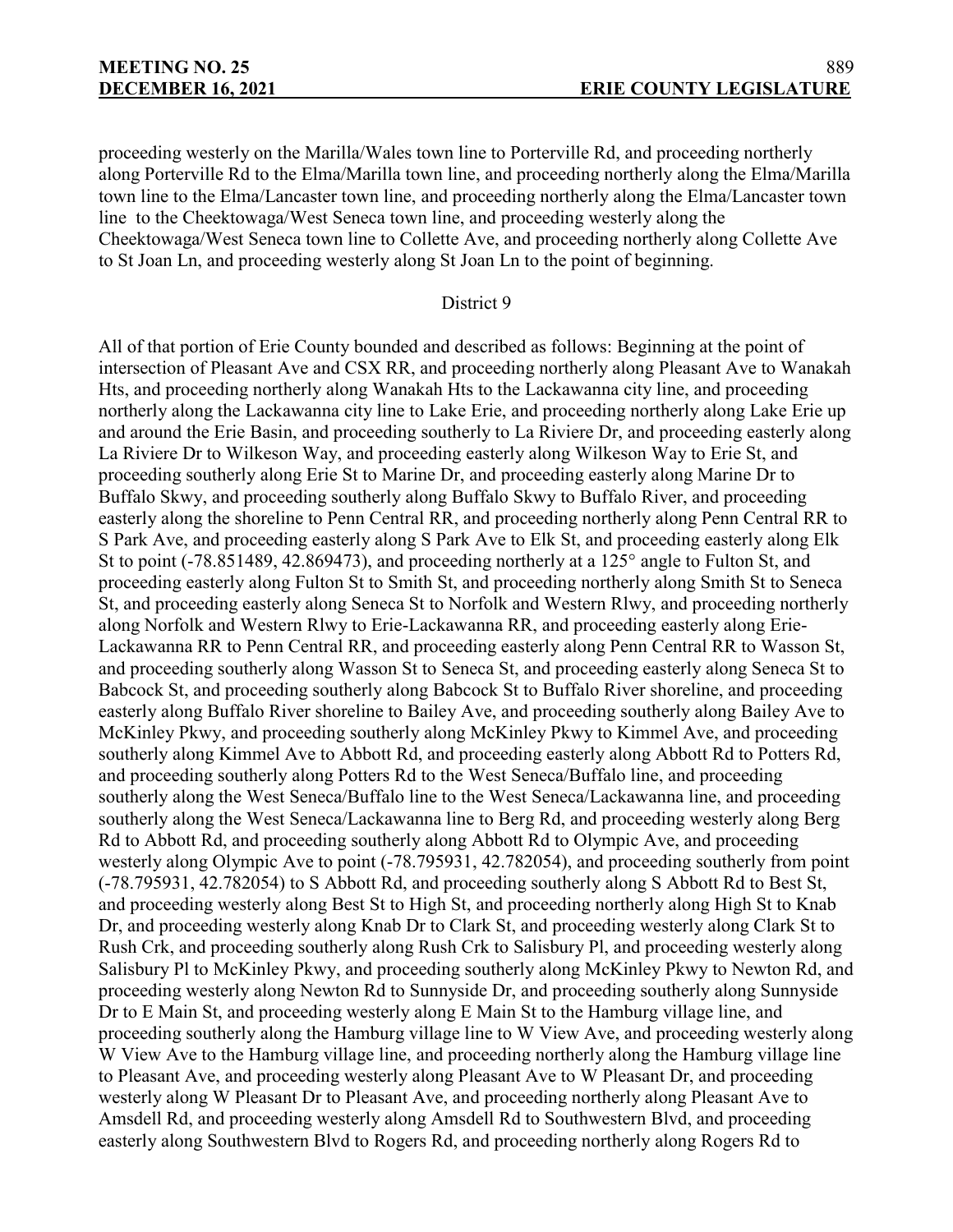Cloverbank Rd, and proceeding westerly along Cloverbank Rd to CSX RR, and proceeding westerly along CSX RR to the point of beginning.

## District 10

All of that portion of Erie County bounded and described as follows: Beginning at the point of intersection of Dorrance Ave and Onondaga Ave, and proceeding northerly along Onondaga Ave to Potters Rd, and proceeding easterly along Potters Rd to the Buffalo/West Seneca line, and proceeding northerly along the Buffalo/West Seneca line to Penn Central RR, and proceeding easterly along Penn Central RR to Harlem Rd, and proceeding northerly along Harlem Rd to Indian Church Rd, and proceeding easterly along Indian Church Rd to Union Rd, and proceeding northerly along Union to the Cheektowaga/West Seneca town line, and proceeding easterly along the Cheektowaga/West Seneca town line to Town Line Rd, and proceeding southerly along Town Line Rd to the Elma/Marilla town line, and proceeding southerly along the Elma/Marilla town line to the Marilla/Wales town line, and proceeding easterly along the Marilla/Wales town line to the Erie County line, and proceeding easterly along the Erie County line to the Erie County line, and proceeding southerly along the Erie County line to the Erie County line, and proceeding westerly along the Erie County line to the Collins/Concord town line, and proceeding northerly along the Collins/Concord town line to the North Collins/Concord town line, and proceeding northerly along the North Collins/Concord town line to the Boston/Concord town line, and proceeding easterly along the Boston/Concord town line to the Boston/Colden town line, and proceeding northerly along the Boston/Colden town line to the Orchard Park/Aurora town line, and proceeding northerly along the Orchard Park/Aurora town line to the Orchard Park/Elma town line, and proceeding northerly along the Orchard Park/Elma town line to the West Seneca/Orchard Park town line, and proceeding westerly along the West Seneca/Orchard Park town line to the West Seneca/Lackawanna town line, and proceeding northerly along the West Seneca/Lackawanna town line to Dorrance Ave, and proceeding easterly along Dorrance Ave to the point of beginning.

## District 11

All of that portion of Erie County bounded and described as follows: Beginning at the southwesterly point of the Erie County line, and proceeding northerly along the Erie County line to Wanakah Hts, and proceeding southerly along Wanakah Hts to Pleasant Ave, and proceeding southerly along Pleasant Ave to CSX RR, and proceeding easterly along CSX RR to Cloverbank Rd, and proceeding easterly along Cloverbank Rd to Rogers Rd, and proceeding southerly along Rogers Rd to Southwestern Blvd, and proceeding westerly along Southwestern Blvd to Amsdell Rd, and proceeding easterly along Amsdell Rd to Pleasant Ave, and proceeding southerly along Pleasant Ave to W Pleasant Dr, and proceeding easterly along W Pleasant Dr to I-90, and proceeding easterly along I-90 to Pleasant Ave, and proceeding southerly along Pleasant Ave to the Hamburg village line, and proceeding southerly along the Hamburg village line to W View Ave, and proceeding easterly along W View Ave to the Hamburg village line, and proceeding southerly along the Hamburg village line to E Main St, and proceeding easterly along E Main St to Boston State Rd, and proceeding easterly along Boston State Rd to Sunnyside Dr, and proceeding northerly along Sunnyside Dr to Newton Rd, and proceeding easterly along Newton Rd to McKinley Pkwy, and proceeding northerly along McKinley Pkwy to Salisbury Pl, and proceeding easterly along Salisbury Pl to Rush Crk, and proceeding northerly along Rush Crk to Clark St, and proceeding easterly along Clark St to Knab Dr, and proceeding easterly along Knab Dr to High St, and proceeding southerly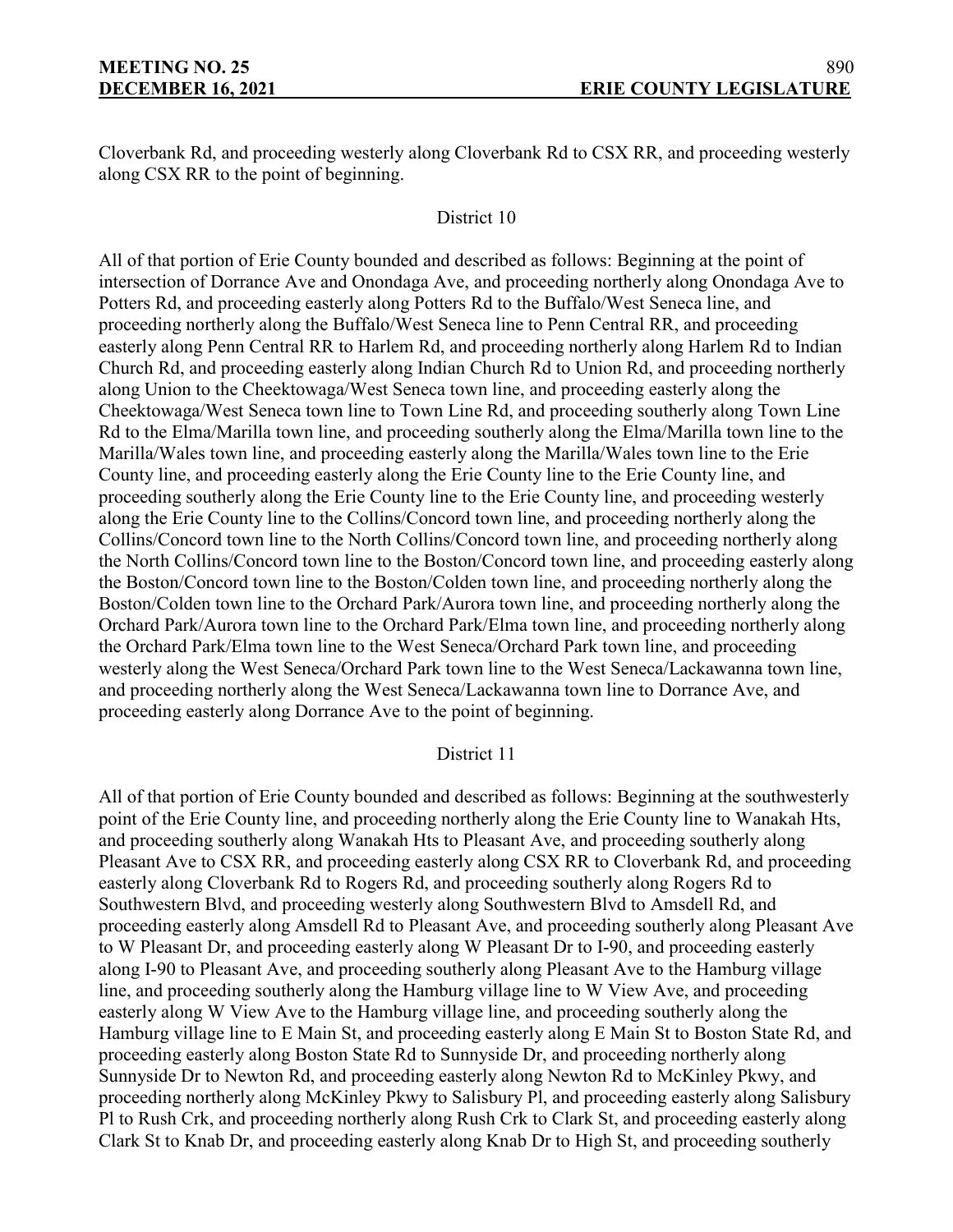along High St to Best St, and proceeding easterly along Best St to S Abbott Rd, and proceeding northerly along S Abbott Rd to the Hamburg/Orchard Park town line, and proceeding northerly along the Hamburg/Orchard Park town line to the Lackawanna/Orchard Park town line, and proceeding easterly along the Lackawanna/Orchard Park town line to the West Seneca/Orchard Park town line, and proceeding easterly along the West Seneca/Orchard Park town line to the Elma/Orchard Park town line, and proceeding southerly along the Elma/Orchard Park town line to the Aurora/Orchard Park town line, and proceeding southerly along the Aurora/Orchard Park town line to the Boston/Colden town line, and proceeding southerly along the Boston/Colden town line to the Boston/Concord town line, and proceeding westerly along the Boston/Concord town line to the North Collins/Concord town line, and proceeding southerly along the North Collins/Concord town line to the Collins/Concord town line, and proceeding southerly along the Collins/Concord town line to the Erie County line, and proceeding westerly along the Erie County line to the point of beginning.

Section 2. Effective Date. This Local Law shall take effect upon filing with the New York State Secretary of State.

Section 3. Severability. If any clause, sentence, paragraph, subdivision, section or part of this law or the application thereof to any person, individual, corporation, firm, partnership, or business shall be adjudged by any court of competent jurisdiction to be invalid or unconstitutional, such order or judgment shall not affect, impair or invalidate the remainder thereof but shall be confined in its operation to the clause, sentence, paragraph, subdivision, section or part of this law, or in its specific application.

Sponsors:

April N.M. Baskin Timothy Meyers Howard Johnson Lisa Chimera Jeanne Vinal John Gilmour Kevin Hardwick

MR. MEYERS moved to approve Local Law No. 4 (Print #1) 2021. MR. JOHNSON seconded.

## CARRIED UNANIMOUSLY.

Item 27 – MR. MEYERS moved to take Local Law No. 2 (Print #2) 2021 from the table. MR. JOHNSON seconded.

CHAIR BASKIN directed that a roll-call vote be taken.

AYES: MR. GREENE, CHAIR BASKIN, MS. CHIMERA, MR. GILMOUR, MR. HARDWICK, MR. JOHNSON, MR. MEYERS and MS. VINAL. NOES: MR. LORIGO, MR. MILLS and MR. TODARO. (AYES: 8; NOES: 3)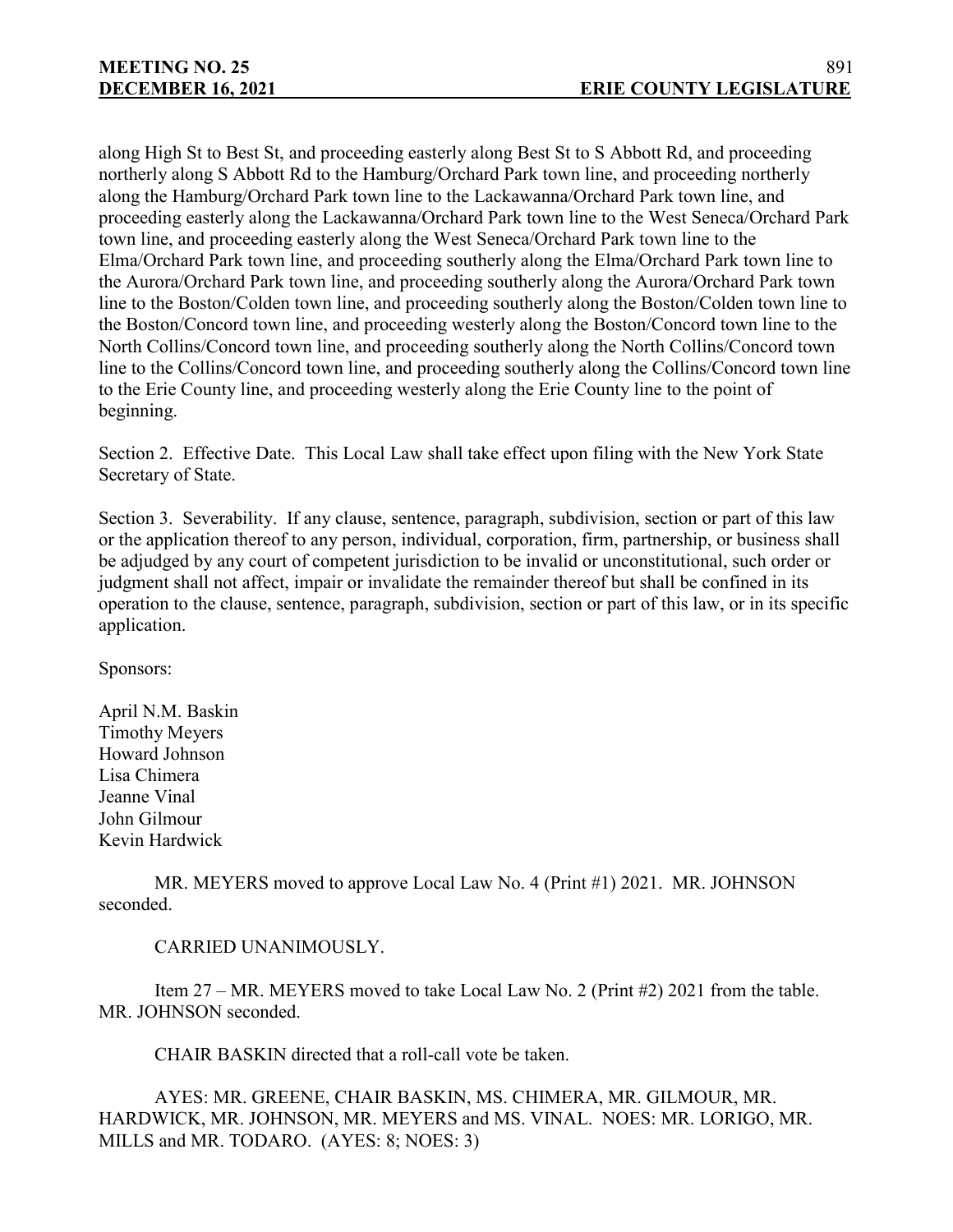## CARRIED.

MR. MEYERS moved to approve Local Law No. 2 (Print #2) 2021. MR. JOHNSON seconded.

CHAIR BASKIN directed that a roll-call vote be taken.

AYES: CHAIR BASKIN, MS. CHIMERA, MR. GILMOUR, MR. HARDWICK, MR. JOHNSON, MR. MEYERS and MS. VINAL. NOES: MR. GREENE, MR. LORIGO, MR. MILLS and MR. TODARO. (AYES: 7; NOES: 4)

CARRIED.

## **COMMITTEE REPORTS**

Item 28 – MR. HARDWICK presented the following report, moved to separate item Number 2, and approve the balance of the report. MR. JOHNSON seconded.

## CARRIED UNANIMOUSLY.

RESOLUTION NO. 210

| December 9, 2021 | <b>COMMUNITY ENRICHMENT</b> |
|------------------|-----------------------------|
|                  | <b>COMMITTEE</b>            |
|                  | REPORT NO. 7                |

## ALL MEMBERS PRESENT.

- 1. RESOLVED, the following item is hereby received, filed and printed:
- a. COMM. 21E-6 (2021) COUNTY EXECUTIVE: "Appointments to EC Arts & Cultural Advisory Board" (Chair's Ruling)

November 9, 2021

Erie County Legislature 92 Franklin Street  $-4$ <sup>th</sup> Floor Buffalo, NY 14202

Re: Appointments to Erie County Arts & Cultural Advisory Board

Dear Honorable Members: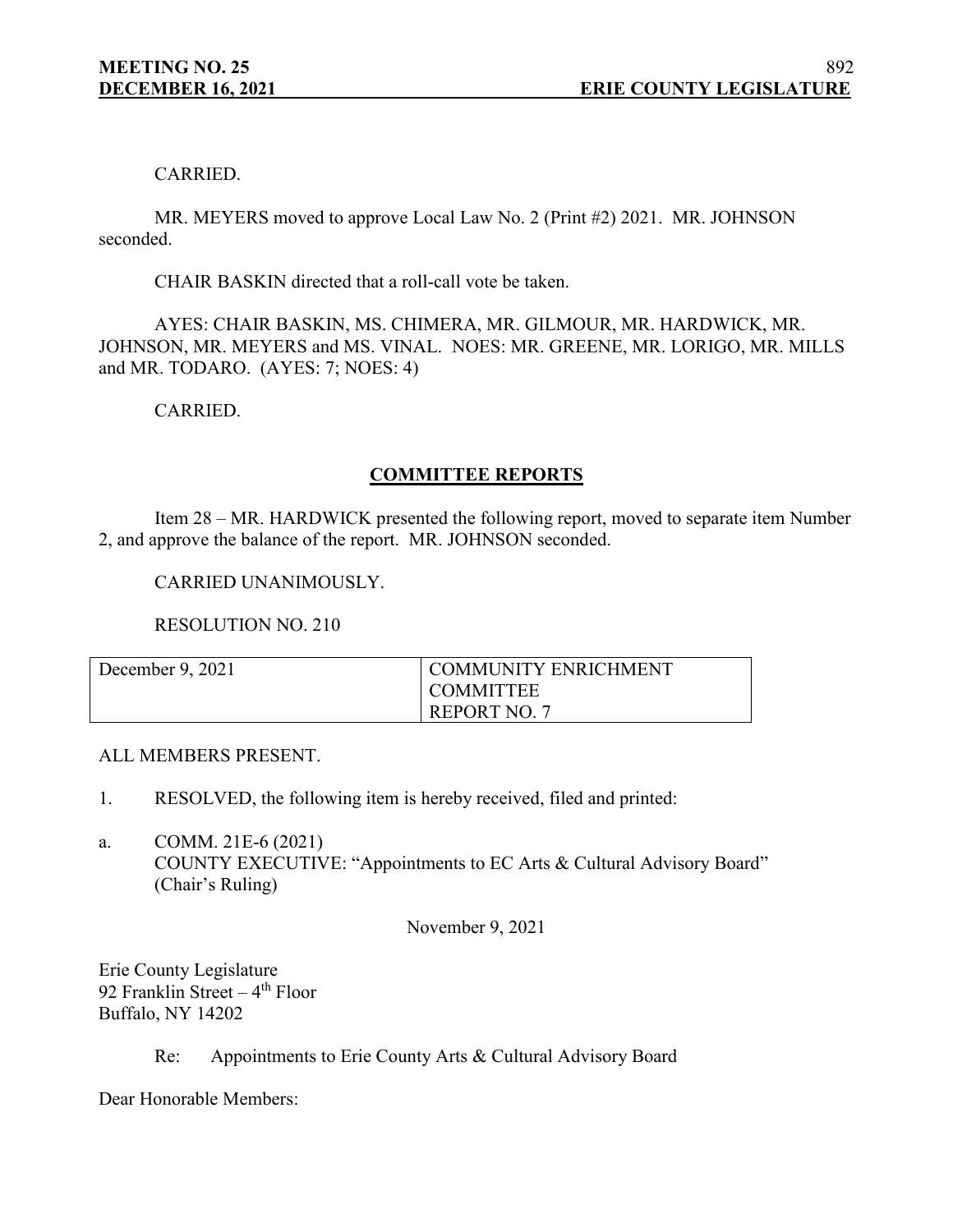# **MEETING NO. 25**

Please be advised that, pursuant to Article 22, Section 2205 of the Erie County Charter, I hereby appoint the following individuals to the Erie County Arts & Cultural Advisory Board. Their terms shall expire December 31, 2024.

| Connie Campanaro                                    | Vilona Trachetenburg     | Gretchen Wylegala        |
|-----------------------------------------------------|--------------------------|--------------------------|
| 745 Parkside Avenue                                 | 94 Brookpark Drive       | 5282 Lake Shore Road     |
| <b>Buffalo, NY 14216</b>                            | Amherst, NY 14228        | Hamburg, NY 14075        |
| Re-Appointment                                      | Re-Appointment           | Re-Appointment           |
| Anne Conable                                        | Grace Golando            | Purnima Mohan            |
| 880 West Ferry Street                               | 1 M&T Plaza, $8th$ Floor | 450 North Rockingham Way |
| Buffalo, NY 14209                                   | Buffalo, NY 14203        | Amherst, NY 14228        |
| New Appointment                                     | New Appointment          | New Appointment          |
| Michael Noville                                     | Kathryn Franco           | Kelley Omel              |
| 2470 Bauer Road                                     | 269 Comstock Ave         | 81 Halwill Drive         |
| Eden, NY 14057                                      | Buffalo, NY 14215        | Snyder, NY 14226         |
| New Appointment                                     | New Appointment          | New Appointment          |
| $\mathbf{r}$ $\mathbf{r}$ $\mathbf{r}$ $\mathbf{r}$ |                          |                          |

Jason Daniels 501 North Forest Road Williamsville, NY 14221 New Appointment

Should you have any questions regarding these appointments please feel free to contact my office at (716) 858-8500.

Sincerely yours,

Mark C. Poloncarz, Esq. Erie County Executive

2. RESOLVED, the following items are hereby received and filed:

- a. COMM. 15M-1 (2021) BOTANICAL GARDENS: "Letter to Chair of Legislature Regarding Commitment to Diversity, Equity & Inclusivity" (Chair's Ruling)
- b. COMM. 16M-19 (2021) SUNY ERIE: "Letter in Response to Intro. 14-2 (2021)" (Chair's Ruling)
- c. COMM. 19M-2 (2021) BUFFALO TEACHERS FEDERATION: "Letter to Local Leadership Regarding Wages & Benefits of Non-Profit Organizations" (Chair's Ruling)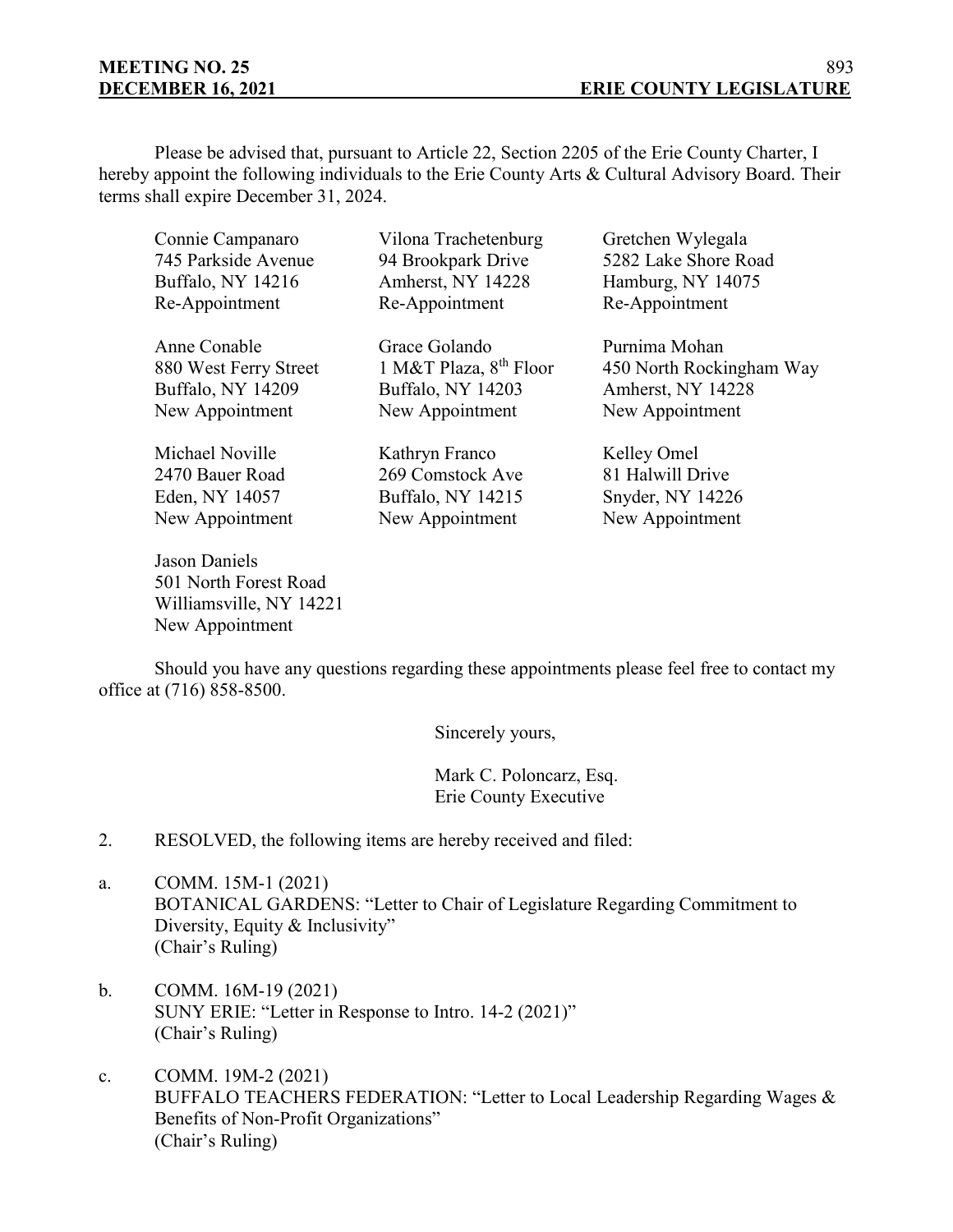3. COMM. 24E-7 (2021) COUNTY EXECUTIVE

RESOLVED, that the Erie County Legislature does hereby confirm the reappointment of Kathleen Berens-Bucki to the Buffalo and Erie County Public Library Board of Directors for a term ending December 31, 2024.

 $(5-0)$ 

## **KEVIN R. HARDWICK CHAIR**

MR. HARDWICK withdrew his previous motion, moved to separate item Number 3, and approve the balance of the report. MR. GILMOUR seconded.

CARRIED UNANIMOUSLY.

MR. HARDWICK moved to amend item Number 3. MR. GILMOUR seconded.s

CARRIED UNANIMOUSLY.

Delete item Number 3 in its entirety and replace with the following:

January 4, 2022 RESOLVED, that the Erie County Legislature does hereby confirm the reappointment of Kathleen Berens-Bucki to the Buffalo and Erie County Public Library Board of Directors for a term ending December 31, 2026.

MR. HARDWICK moved to approve item Number 3 as amended. MR. MILLS seconded.

CARRIED UNANIMOUSLY.

Item 29 – MS. CHIMERA presented the following report, moved to separate item Number 5, and approve the balance of the report. MR. GILMOUR seconded.

# CARRIED UNANIMOUSLY.

RESOLUTION NO. 211

| December $9, 2021$ | <b>HEALTH &amp; HUMAN SERVICES</b> |
|--------------------|------------------------------------|
|                    | <b>COMMITTEE</b>                   |
|                    | REPORT NO. 13                      |

# ALL MEMBERS PRESENT. CHAIR BASKIN PRESENT AS EX-OFFICIO MEMBER.

- 1. RESOLVED, the following items are hereby received and filed:
- a. INTRO. 16-2 (2021)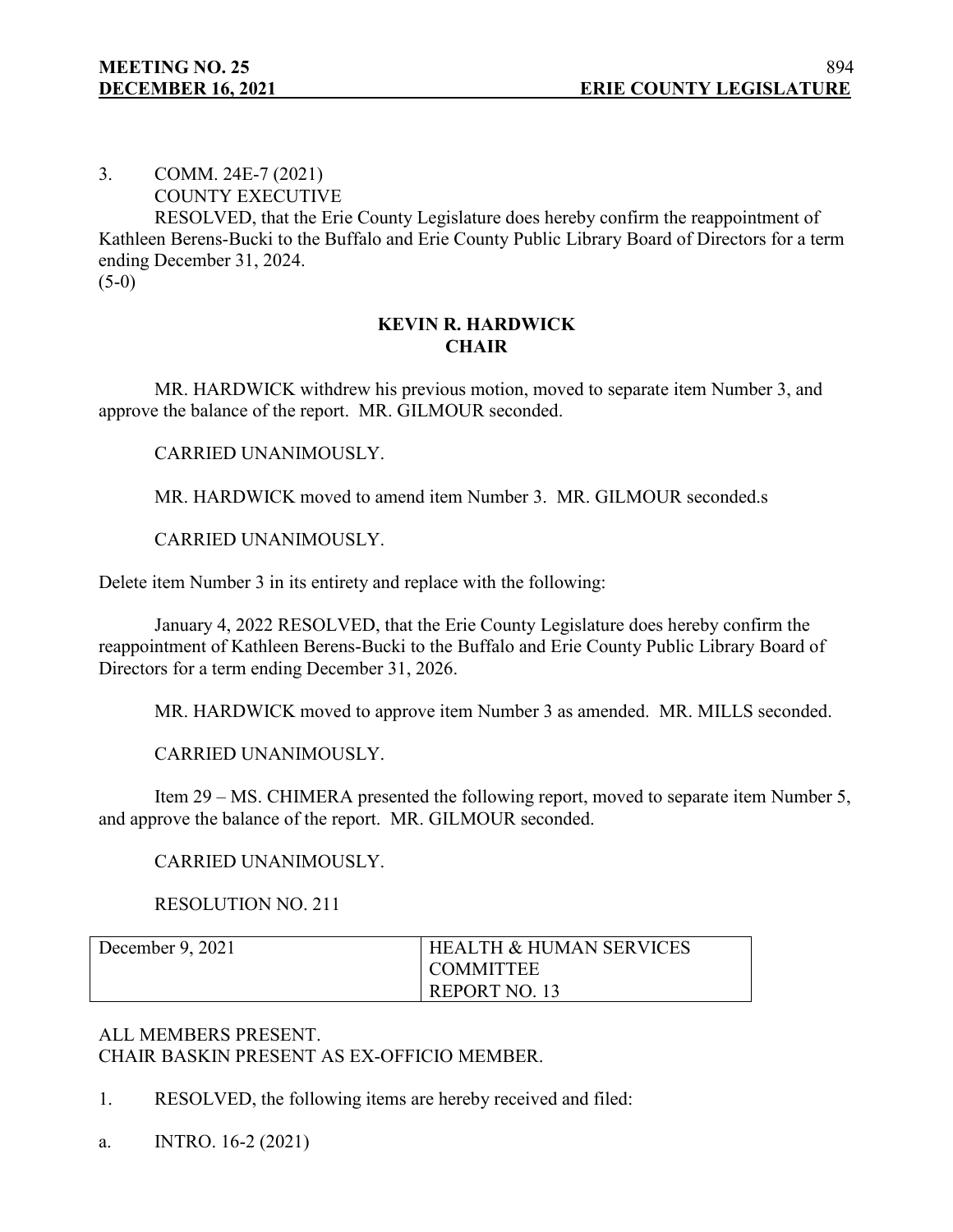TODARO, GREENE & MILLS: "Opposition to County-Wide Masking Mandate in Erie County Schools" (Chair's Ruling)

- b. INTRO. 17-3 (2021) LORIGO, TODARO, GREENE & MILLS: "Urging the Buffalo Bills to Provide an Opt-In Exemption of a Recent Negative COVID-19 Test to Allow Attendance at Highmark Stadium & KeyBank Center" (Chair's Ruling)
- c. INTRO. 19-2 (2021) LORIGO, GREENE, TODARO & MILLS: "Urging Pegula Sports & Entertainment and the EC Health Dept. to Provide an Opt-In Exemption of a Recent Negative COVID-19 Test to Allow Attendance at Highmark Stadium and KeyBank Center" (Chair's Ruling)
- d. COMM. 20E-4 (2021) COMPTROLLER: "Letter to Legislature Regarding Whistleblower Information" (Chair's Ruling)
- e. COMM. 20D-5 (2021) DEPARTMENT OF LAW: "Local Emergency Order Extensions" (Chair's Ruling)
- f. COMM. 20M-1 (2021) LOCAL COMMUNITY HEALTH CENTERS: "Letters of Support for LL Intro. 3-1 (2021)" (Chair's Ruling)
- g. COMM. 21D-2 (2021) COMMISSIONER OF SOCIAL SERVICES: "Child Protective Caseloads for 10/2021" (Chair's Ruling)
- h. COMM. 21D-6 (2021) DEPARTMENT OF LAW: "Local Emergency Order Extensions" (Chair's Ruling)
- i. COMM. 24D-1 (2021) DEPARTMENT OF LAW: "Local Emergency Order Extensions" (Chair's Ruling)
- j. COMM. 24M-1 (2021) KRISTA HARRISON: "Letter Concerning State of Emergency in EC" (Chair's Ruling)
- 2. COMM. 21E-17 (2021) COUNTY EXECUTIVE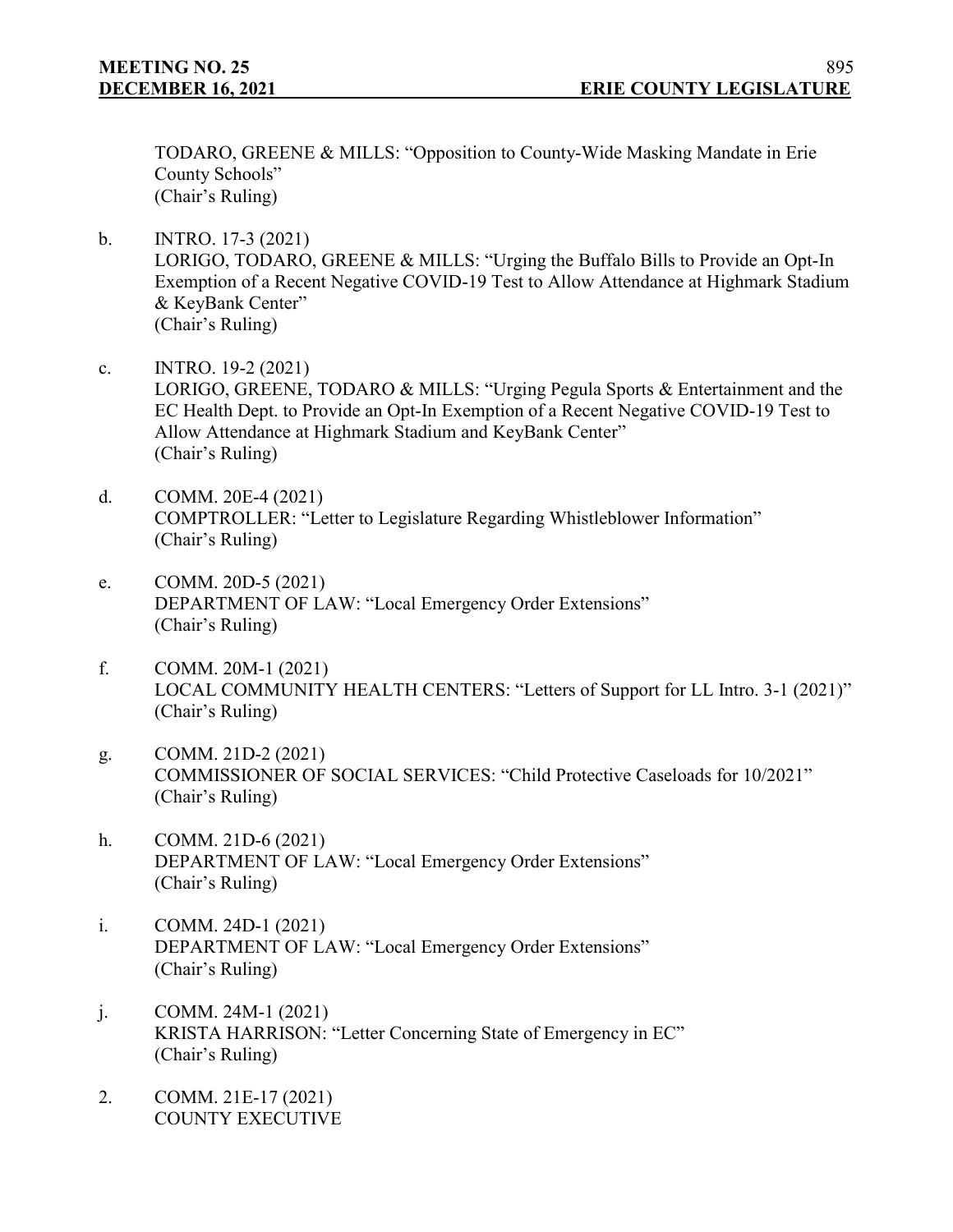RESOLVED, that the Erie County Legislature does hereby confirm the reappointments of the following individuals to the Division for Persons with Disabilities' Advisory Board for terms ending December 31, 2023.

Kristin Collins Dennis Martinez Andrea Russell 718 Jewett Holmwood Road 165 Mariner Street 1985 Delaware Ave, APT 3G East Aurora, NY 14052 Buffalo, NY 14201 Buffalo, NY 14216

Patricia Wiseman Hal Lewis 181 Ellicott Street 12 N. Eaglecrest Drive Buffalo, NY 14203 Hamburg, NY 14075

(5-0) Chair Baskin not present for vote.

- 3. COMM. 24E-8 (2021)
	- COUNTY EXECUTIVE

WHEREAS, the Erie County Department of Health has a responsibility to ensure the health and safety of its residents by its ability to respond to public health emergencies; and

WHEREAS, the Erie County Department of Health has the responsibility to provide COVID-19 vaccine administration and education to healthcare professionals; and

WHEREAS, the New York State Department of Health will provide funding to the Erie County Department of Health in the amount of \$1,718,259.77 for marketing materials, education materials, staffing, supplies and equipment to promote and increase COVID-19 vaccine administration; and

WHEREAS, 20% of the budget will be to promote and increase vaccine uptake in racial and ethnic minority groups and to increase accessibility for people with disabilities; and

WHEREAS, a portion of the funding will increase COVID-19 vaccine confidence strategies; and

WHERAS, Community Network for Engagement & Transformation (CoNECT Inc.) has the staffing and experience to perform COVID-19 Vaccine outreach and education.

NOW, THEREFORE, BE IT

RESOLVED, that the Erie County Department of Health is authorized to receive a grant award from the New York State Department of Health in the amount of \$1,718,259.77 to be budgeted as follows:

|     | 127VACCRESPONSE2124   |               |
|-----|-----------------------|---------------|
|     | $01/01/21 - 06/30/24$ |               |
| SAP | <b>REVENUE</b>        | <b>BUDGET</b> |

409000 State Aid 1,718,260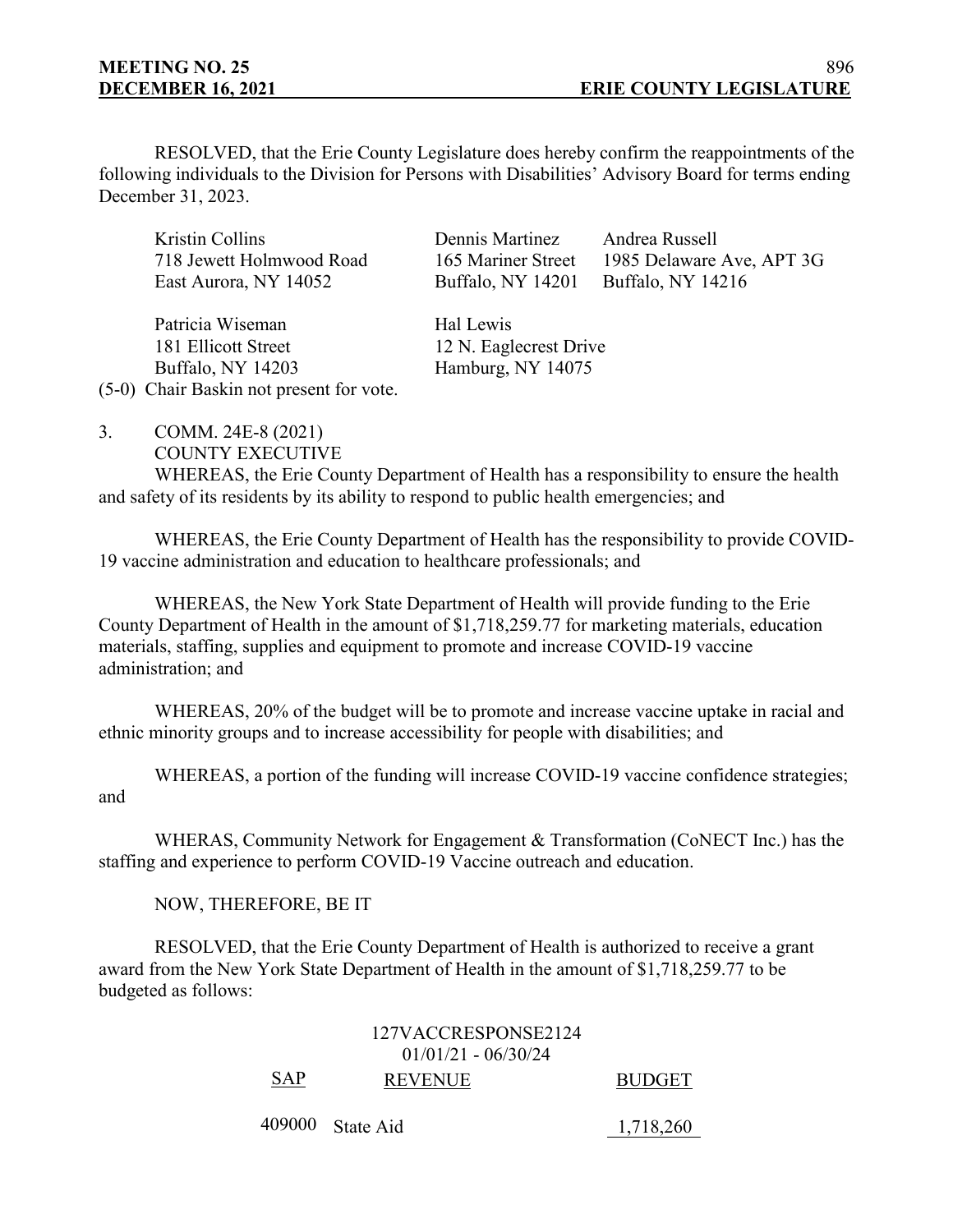|        |                         | TOTAL        | 1,718,260 |
|--------|-------------------------|--------------|-----------|
|        |                         |              |           |
|        | <b>EXPENSES</b>         |              | BUDGET    |
| 505000 | Office Supplies         |              | 15,000    |
| 505400 | Food and Kitchen        |              |           |
|        | Supplies                |              | 4,000     |
| 505800 | Medical and Health      |              |           |
|        | Supplies                |              | 30,000    |
| 510200 | Training and Education  |              | 20,000    |
| 516020 | Prof Ser Cnt and Fees   |              | 1,601,760 |
| 516030 | Maintenance Contracts   |              | 5,000     |
| 561410 | Lab & Tech Equipment    |              | 17,500    |
| 530000 | Other Expense           |              | 1,000     |
| 980000 | <b>ID DISS Services</b> |              | 24,000    |
|        |                         | <b>TOTAL</b> | 1,718,260 |

and be it further

RESOLVED, that the County Executive is authorized to extend the contract with Community Network for Engagement & Transformation (CoNECT Inc.) to perform COVID-19 vaccine outreach and education; and be it further

RESOLVED, that the Erie County Legislature does herby waive the procedure provided for in section 26.08 of the Erie County Administrative Code to secure the services of Community Network for Engagement & Transformation (CoNECT Inc.) to perform COVID-19 Vaccine outreach and education; and be it further

RESOLVED, that the Director of Budget and Management is hereby authorized to adjust items of appropriations and revenues, which may be impacted by changes to the grantor award, provided there are no changes to authorized personnel levels; and be it further

RESOLVED, that the Clerk of the Legislature shall forward certified copies of this Resolution to the Erie County Executive, the Office of the Comptroller, the Division of Budget and Management, the County Attorney's Office, and to Dr. Gale Burstein, the Commissioner of Health.  $(6-0)$ 

4. COMM. 24E-9 (2021) COUNTY EXECUTIVE

WHEREAS, the Erie County Department of Health has responsibility to ensure the health and safety of its residents by its ability to respond to public health emergencies; and

WHEREAS, health education and awareness is a valuable way to educate Erie County residents and to protect the community; and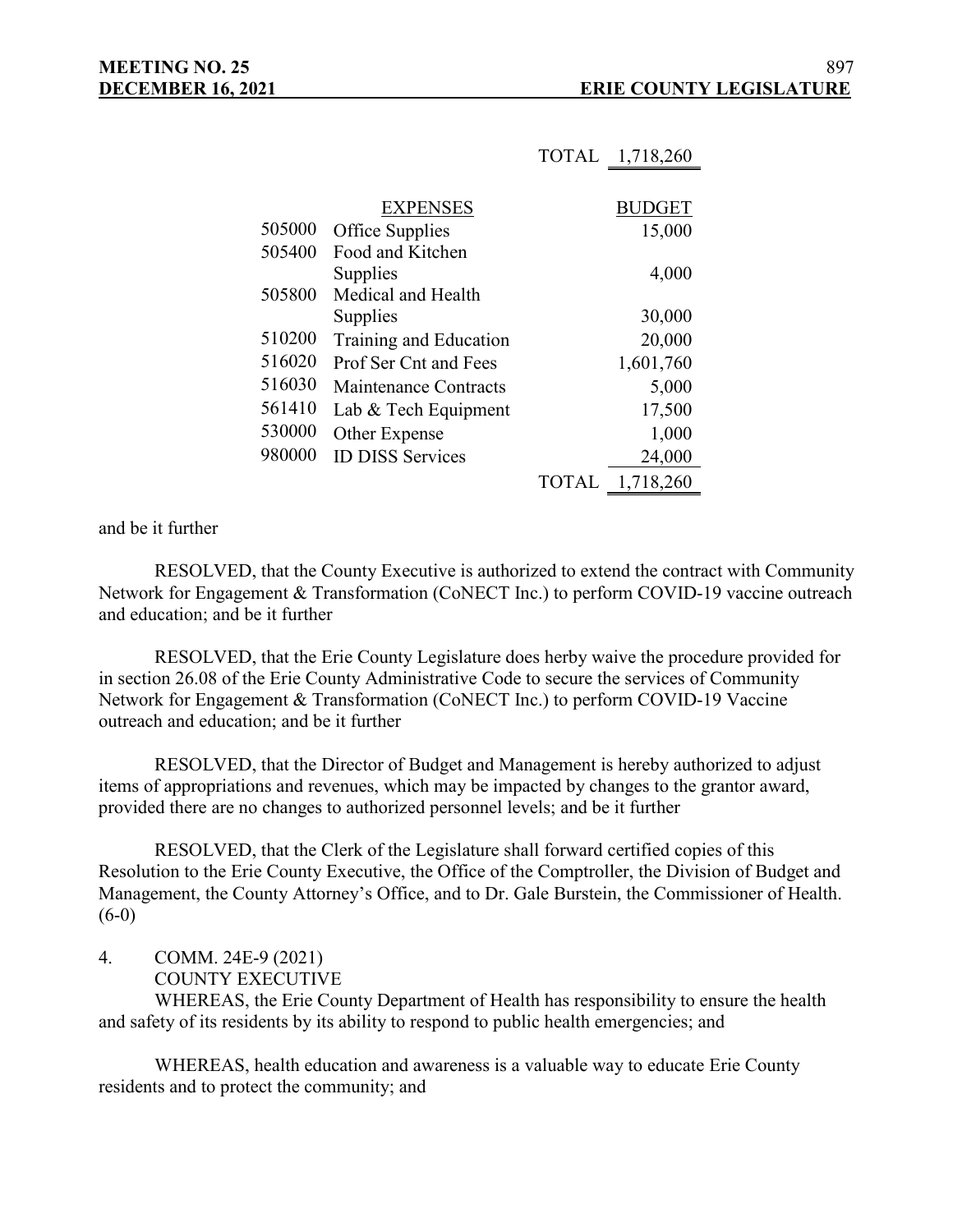WHEREAS, providing fellows to perform outreach and education to our vulnerable population enhances Erie Counties ability to do such; and

WHEREAS, fellows would be able to directly assist with the local COVID-19 public health response and prevention campaigns and address the local health needs over the next two years; and

WHEREAS, the New York State Public Health Corps will provide the resumes for follow applicants to the Erie County Health Department; and

WHEREAS, that Coordinated Care Services Inc. (CCSI) has a long history with Erie County Mental Health Services and has provided services to other counties throughout New York State and is a sole source provider of state grant contract management.

NOW, THEREFORE, BE IT

RESOLVED, that the Erie County Department of Health is authorized to receive a grant award from New York State to be budgeted as follows:

## NYS Public Health Corps Fellowship Program 127FELLOWSHIP2123 09/01/21 - 07/31/23

| <b>SAP</b> | <b>REVENUE</b>        |              | <b>BUDGET</b> |
|------------|-----------------------|--------------|---------------|
| 409000     | State Aid             |              | 12,350,184    |
|            |                       | <b>TOTAL</b> | 12,350,184    |
|            |                       |              |               |
| <b>SAP</b> | <b>EXPENSES</b>       |              | <b>BUDGET</b> |
| 516020     | Prof Ser Cnt and Fees |              | 12,350,184    |
|            |                       | TOTAL        | 12,350,184    |

and be it further

RESOLVED, that the Erie County Legislature hereby authorizes the County Executive to enter into a sole source contract with Coordinated Care Services Inc. (CCSI) for hiring of the fellows; and be it further

RESOLVED, that the Director of Budget and Management is hereby authorized to adjust items of appropriations and revenues, which may be impacted by changes to the grantor award, provided there are no changes to authorized personnel levels; and be it further

RESOLVED, that the Clerk of the Legislature shall forward certified copies of this resolution to the Erie County Executive, the Office of the Comptroller, the Division of Budget and Management, the Department of Personnel, the County Attorney's Office, and to Dr. Gale Burstein, the Commissioner of Health.  $(6-0)$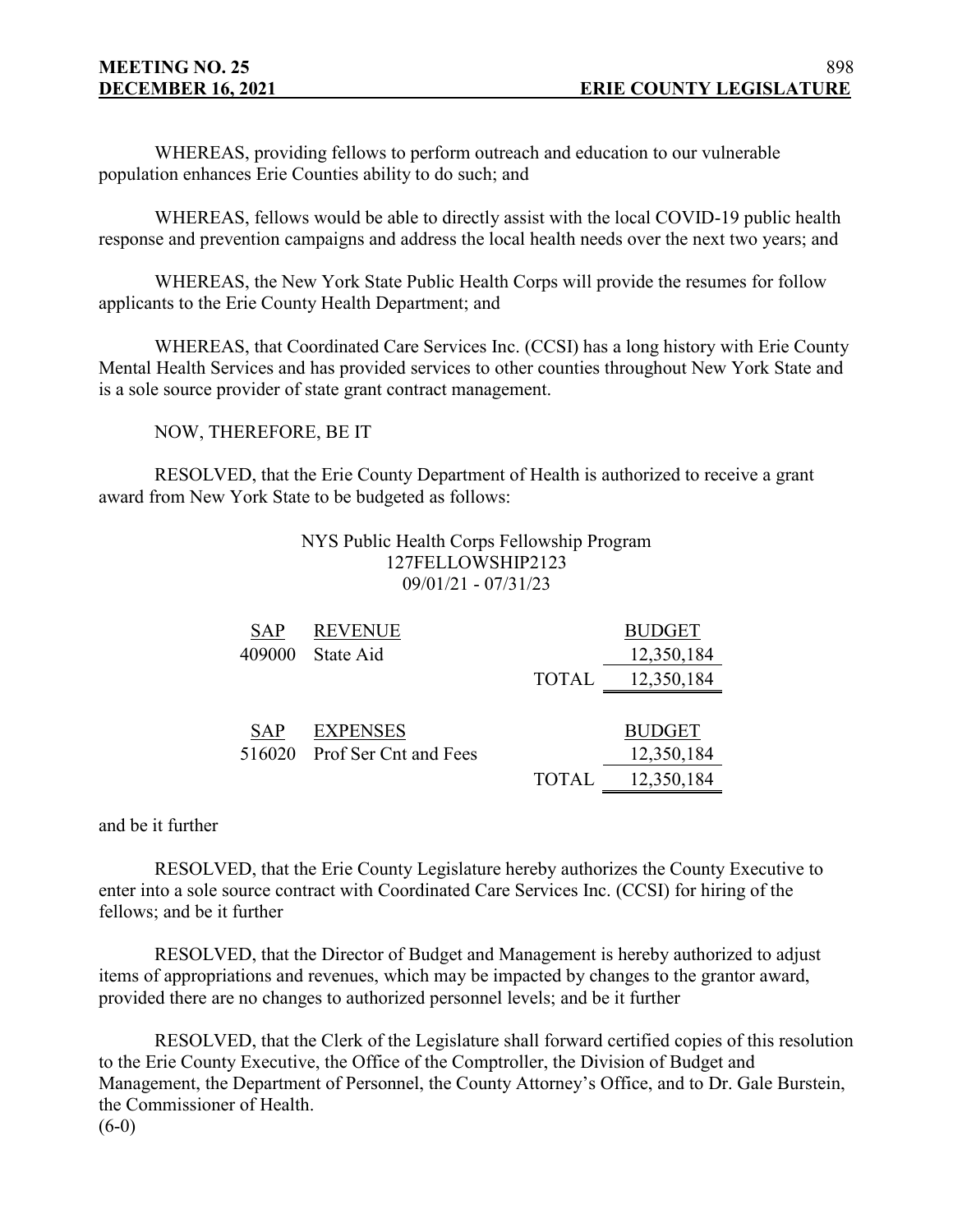5. COMM. 24E-10 (2021)

COUNTY EXECUTIVE

WHEREAS, the last position of Executive Assistant – Health moved to another position in early 2020; and

WHEREAS, a former Erie County employee, who has significant experience working in Erie County Government as well as educational qualifications, is willing to return to County service if paid at his former payroll step (Step 5).

NOW, THEREFORE, BE IT

RESOLVED, that the Erie County Legislature hereby authorizes the establishment of a variable minimum, Job Group 15, Step 5 (annualized 2022 salary \$96,724) hiring level for the position of Executive Assistant - Health; and be it further

RESOLVED, that the Division of Budget and Management is hereby authorized to adjust the Adopted 2021 Budget of the Department of Health as necessary; and be it further

RESOLVED, that certified copies of this resolution will be forwarded to the County Executive, the Office of the Comptroller, the Department of Personnel, the Division of Budget and Management, and the Department of Health.

(4-2) Legislators Lorigo and Todaro voted in the negative.

6. COMM. 24E-13 (2021)

COUNTY EXECUTIVE

WHEREAS, the Erie County Department of Social Services in collaboration with the Erie County Youth Bureau is responsible for the delivery of a comprehensive range of services for the residents of Erie County; and

WHEREAS, the Erie County Department of Social Services in collaboration with the Erie County Youth Bureau has been awarded \$205,000 by the New York State Office of Children and Family Services (OCFS) to provide extended hours of youth engagement activities to those of ages 14-24 at risk of being perpetrators and victims of gun violence in high gun violence neighborhoods and census tracts; and

WHEREAS, the Department of Social Services in collaboration with the Erie County Youth Bureau is requesting that the Erie County Legislature waive Erie County Administrative Code Section 26.08 to enter into contracts with various anti-violence agencies to provide extended hours of youth engagement activities; and

WHEREAS, the Department of Social Services requires legislative approval to accept the State funds and to amend the 2021 Adopted Budget; and

WHEREAS, no County funds will be necessary for Erie County to accept this state aid to serve individuals residing in Erie County; and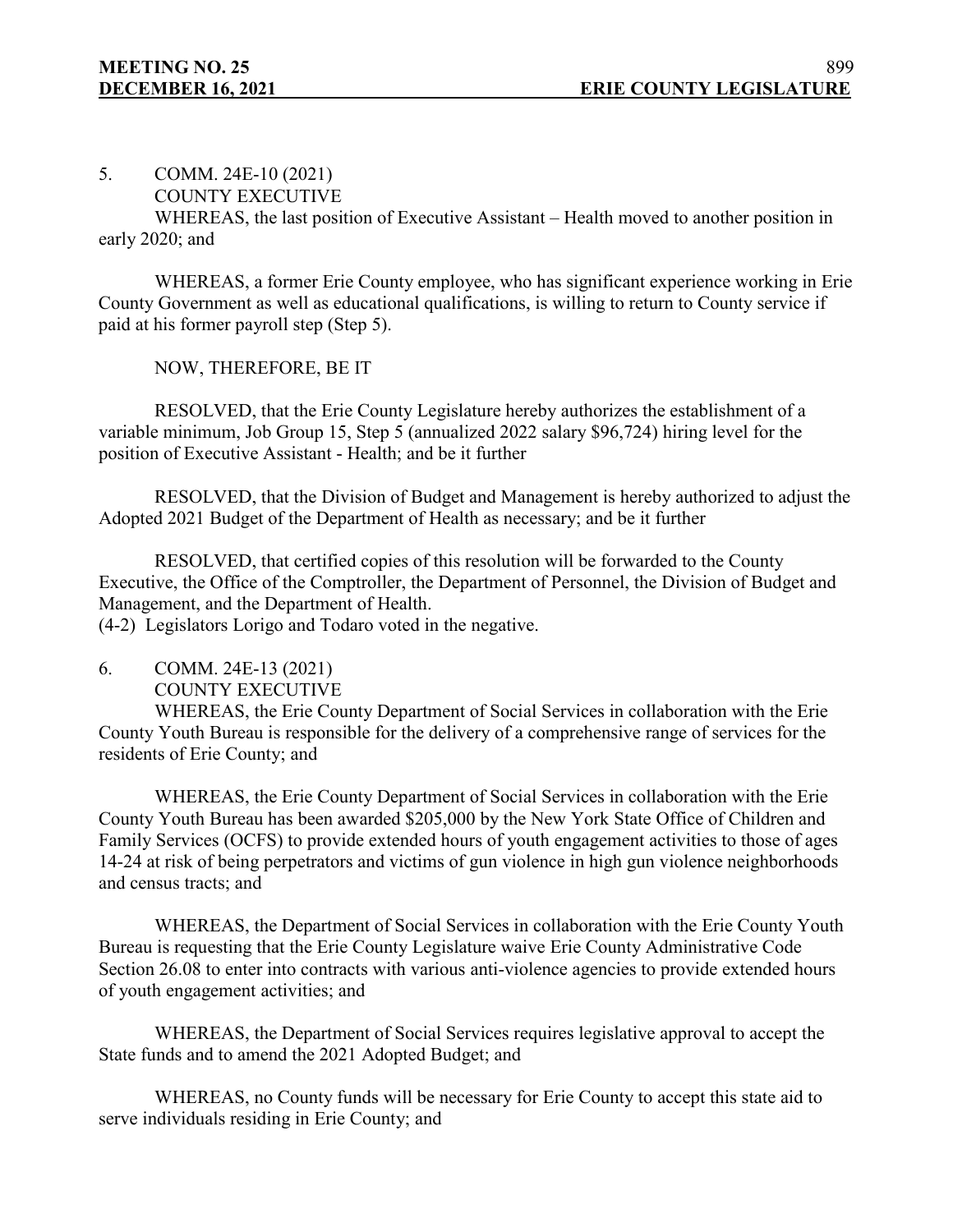WHEREAS, Erie County Youth Bureau has a working relationship with CAO of WNY as a current contractor in providing services to at risk youth and has expertise community programming and drop in recreation programs for teens and young adults at three sites; and

WHEREAS, African Heritage Food Coop/Blegacy Farms has the staffing and expertise in community programming for youth; and

WHEREAS, Erie County Youth Bureau has a working relationship with Willie Hutch Jones Sports Clinic, Inc.as a current contractor in providing services to at risk youth and has expertise in youth sports and recreation; and

WHEREAS, Say Yes to Education can provide paid undergrad internships; and

WHEREAS, Erie County Youth Bureau has a working relationship with Girls Sports Foundation and they can offer drop in evening youth sports and recreation activities; and

WHEREAS, Police Athletic League (PAL) can provide Play Streets sports equipment and instruction in the community at several hot spots in the city; and

WHEREAS, Buffalo Arts Studio can provide community programming; and

WHEREAS, Urban Fruits and Vegetables and WNY STEM Hub can provide youth engagement activities and community programming; and

WHEREAS, WNY STEM Hub can provide community programming; and

WHEREAS, Buffalo Niagara Partnership, Buffalo Center for Arts and Technology, Northland Workforce, and Service Collaborative can provide youth employment opportunities; and

WHEREAS, FATHERS, MAD DADS, Most Valuable Parents of Buffalo, Stop the Violence Coalition, and TRY – Teaching & Restoring Youth can provide SNUG and anti-violence programs; and

WHEREAS, God's Speed Track Team can provide youth sports and recreational programming.

NOW, THEREFORE, BE IT

RESOLVED, that the Erie County Legislature does hereby authorize the County Executive to accept New York State funds to provide extended hours of youth engagement activities to those of ages 14-24 at risk of being perpetrators and victims of gun violence and authorizes the Division of Budget and Management to establish a grant as follows:

> Erie County Youth Bureau Funds Center 12530

Revenue Increase Account 408000 - State Aid - Youth Programs \$205,000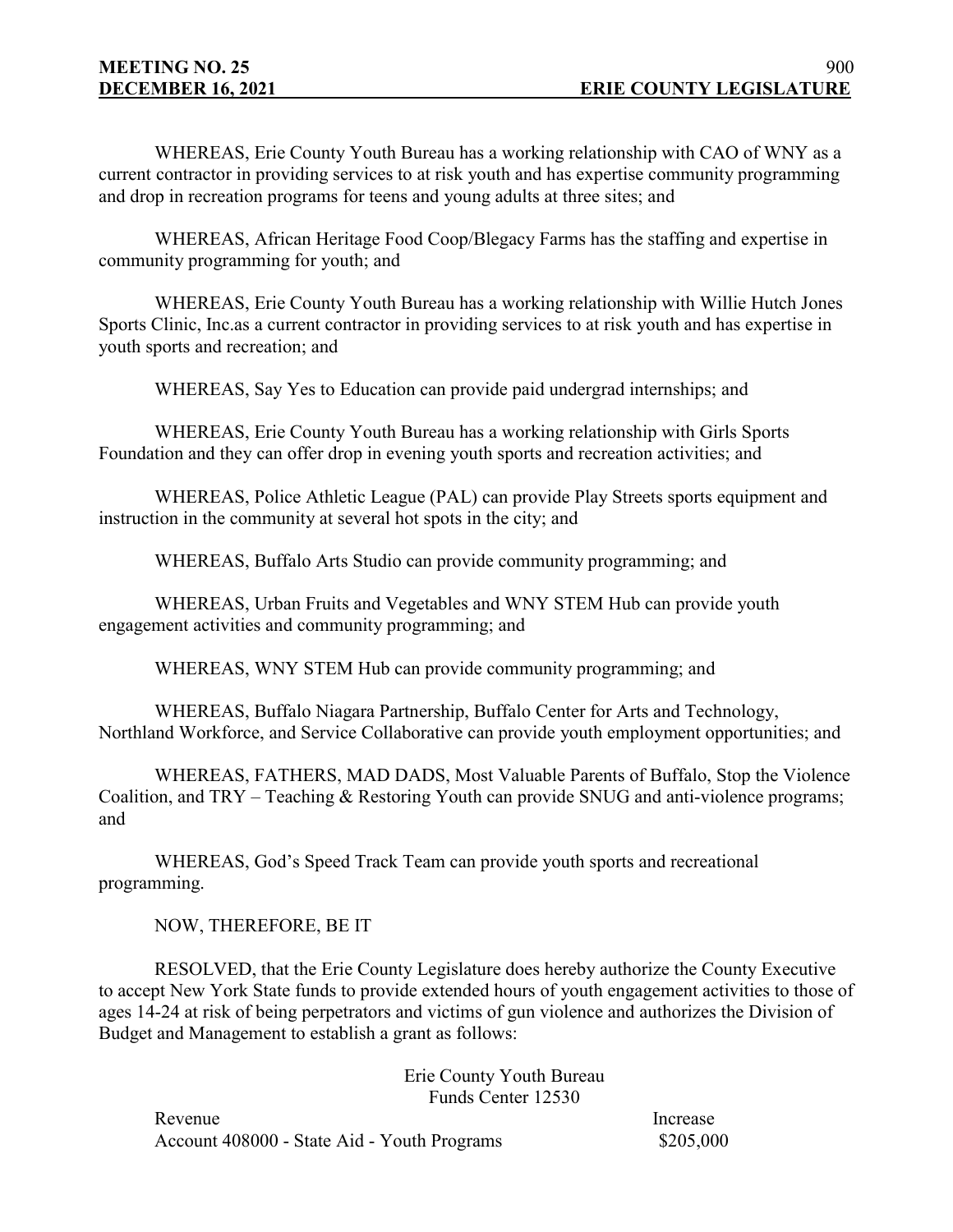| Appropriation                               | Increase |
|---------------------------------------------|----------|
| Account 517876 – Youth Development Programs | \$205,00 |

\$205,000

and be it further

RESOLVED, the County Executive can enter into contract with CAO of WNY, African Heritage Food Coop/Blegacy Farms, Buffalo Arts Studio, Urban Fruits and Veggies, and WNY STEM Hub to provide community programming; and be it further

RESOLVED, the County Executive can enter into contract with FATHERS, MAD DADS, Most Valuable Parents of Buffalo, Stop the Violence Coalition, and TRY – Teaching & Restoring Youth to provide leadership activities for youth currently engaged in gun violence; and be it further

RESOLVED, the County Executive can enter into contract with Buffalo Niagara Partnership, Buffalo Center for the Arts & Technology, Northland Workforce Training Center, and Service Collaborative + Youth Build to provide services to at risk youth and has expertise in career exploration; and be it further

RESOLVED, the County Executive can enter into contract with Say Yes to Education to provide paid undergrad internships; and be it further

RESOLVED, the County Executive can enter into contract with the God's Speed Track Team, Girls Sports Foundation, Buffalo PAL and Willie Hutch Jones Sport Clinic, Inc. to provide youth sports and recreational activities; and be it further

RESOLVED, that the Erie County Legislature does hereby waive the procedures provided for in Section 26.08 of the Erie County Administrative Code to secure the services of various antiviolence agencies throughout the targeted zip codes; and be it further

RESOLVED, that the Director of Budget and Management is hereby authorized to adjust items of appropriations and revenues which may be impacted by changes to the award, provided there are no changes to county share amounts; and be it further

RESOLVED, that certified copies of this resolution be furnished to the Office of the County Executive, the Department of Social Services, the Office of the Comptroller, and the Division of Budget and Management.

 $(6-0)$ 

7. COMM. 24E-23 (2021) COUNTY EXECUTIVE

WHEREAS, the Erie County Department of Senior Services continually looks to educate the public and enhance services for older adults and caregivers in Erie County and for ways to fund such services; and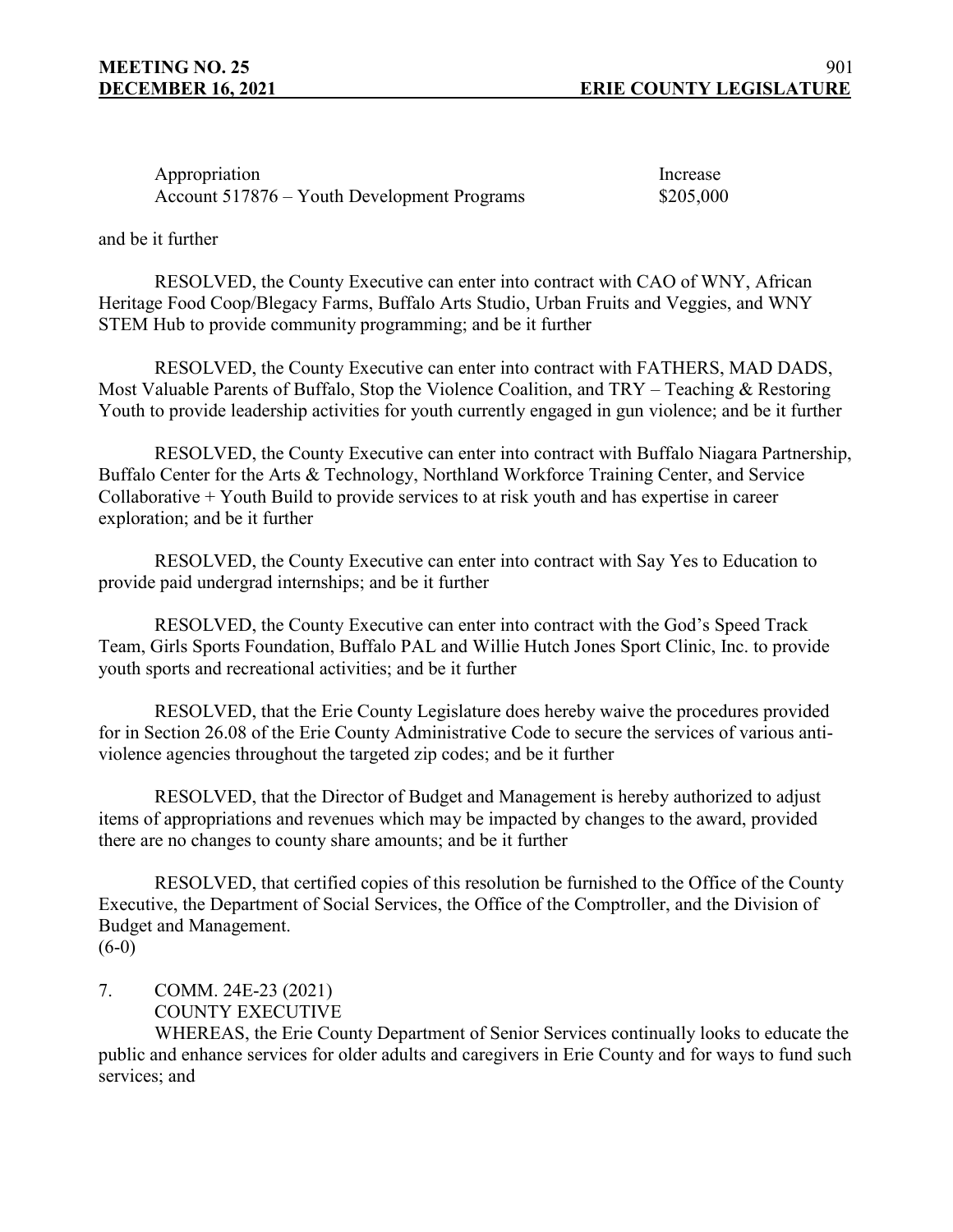WHEREAS, The New York State Office for the Aging (NYSOFA) has awarded the Department \$21,875 of Disability Awareness grant funds for the period January 1, 2020 through December 31, 2022; and

WHEREAS, the Department will be a pilot Area Association on Aging (AAA) chosen by NYSOFA, to raise awareness in Erie County regarding people living with Intellectual/Developmental Disabilities (I/DD) and/or their caregivers; and

WHEREAS, no addition County funds are required to accept the grant, as it is 100% funded by the Grantor.

NOW, THEREFORE, BE IT

RESOLVED, the County Executive be and is hereby authorized to enter into a contract with the New York State Office for the Aging (NYSOFA) to accept \$21,875 of Disability Awareness grant funds for the period of January 1, 2020 through December 31, 2022; and be it further

RESOLVED, the County Executive be and is hereby authorized to enter into contracts and amendments with NYSOFA to effectuate changes in funding level or Grant period; and be it further

RESOLVED, that the budget for the Disability Awareness (163Disaware2022) grant, be established as follows:

|                       | <b>INITIAL BUDGET</b>       |              |
|-----------------------|-----------------------------|--------------|
| <b>REVENUES</b>       |                             |              |
| Account               | Description                 |              |
| 414000                | Federal Aid                 | \$21,875     |
| <b>APPROPRIATIONS</b> |                             |              |
| Account               | Description                 |              |
| 505000                | Office Supplies             | 400<br>\$    |
| 530000                | Other Expenses              | \$<br>600    |
| 916390                | <b>ID Senior Srvs Grant</b> | 19,875<br>\$ |
| 980000                | <b>ID DISS Services</b>     | 1,000        |
|                       | TOTAL                       | 21,875       |

and be it further

RESOLVED, that the Director of Budget and Management is hereby authorized to adjust the budget as required to comply with the grantor approved funding levels; and be it further

RESOLVED, that certified copies of this resolution be forwarded to the: County Executive's Office, Division of Budget and Management, Comptroller's Office, and the Department of Senior Services.

 $(6-0)$ 

8. COMM. 24E-28 (2021)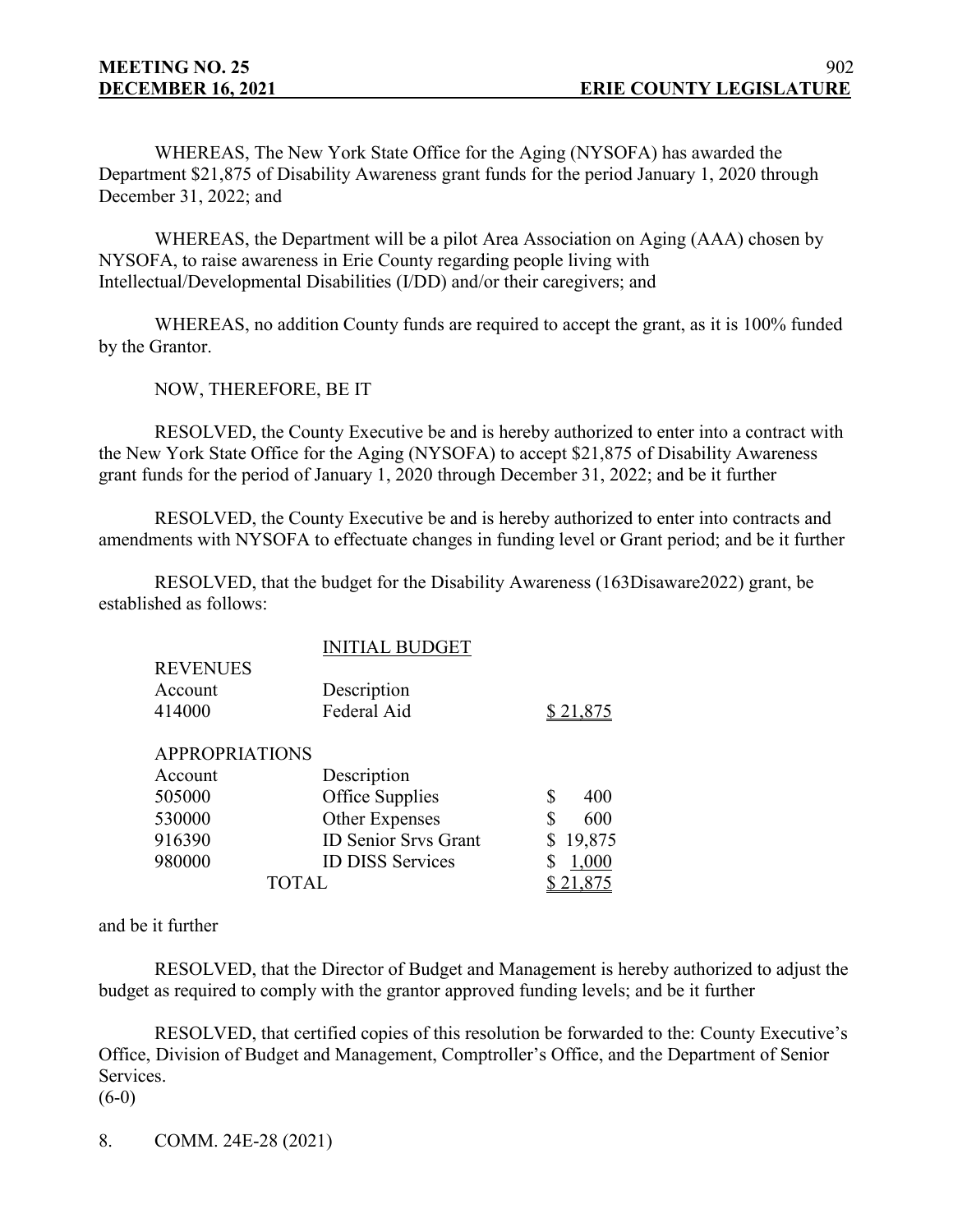## COUNTY EXECUTIVE

WHEREAS, as part of their efforts to support the ongoing "Live Well Erie WALKS!" series hosted by Erie County Division of Community Wellness, Wegmans Food Markets Inc. wishes to donate a \$100 gift card for the purchase of supplies, water and/or refreshments for walk participants; and

WHEREAS, the Erie County Department of Health seeks legislative authorization to accept the donation of the \$100 gift card as well as authorization to receive any future donations of \$100 or less from other entities, organizations or individuals, for the purpose of providing refreshments, water, and other necessary supplies for the ongoing "Live Well Erie WALKS!" series led by the Erie County Department of Health in Partnership with the Erie County Department of Senior Services.

## NOW, THEREFORE, BE IT

RESOLVED, the Erie County Department of Health is authorized to receive \$100 from Wegmans Food Market Inc., and is authorized to receive any future donations of \$100 or less from other entities, organizations or individuals, for the purpose of providing refreshments, water, and other necessary supplies for the ongoing "Live Well Erie WALKS!" series led by the Erie County Department of Health in Partnership with the Erie County Department of Senior Services; and be it further

RESOLVED, that the Division of Budget and Management, and Department of Health are hereby authorized to accept and make any necessary budgetary adjustments for these and any future donated gift cards and funds; and be it further

RESOLVED, that future donated funds will be placed into the Erie County Department of Health's Fund 110, Fund Center 1271215, Account Number 505400; and be it further

RESOLVED, that the Clerk of the Legislature shall forward certified copies of this Resolution to the County Executive, the Director of the Division of Budget and Management, the Office of the Comptroller, the County Attorney's Office, and Dr. Gale Burstein, the Commissioner of Health.

 $(6-0)$ 

# 9. COMM. 24E-32 (2021) COUNTY EXECUTIVE

RESOLVED, that the Erie County Legislature does hereby confirm the appointment and reappointments of the following individuals to the Erie County Mental Hygiene Community Services Board for terms ending December 31, 2023.

Elizabeth Smith, BA, CASAC Max Donatelli, Jr. Erica Westphal 115 Anglecrest Lane 3264 Queens Lane 9295 Sandrock Road West Seneca, NY 14224 Hamburg, NY 14075 Eden, NY 14057 Re-Appointment Re-Appointment Re-Appointment

Daniel Antonius Katie Coric 172 Saint James Place 2159 Fix Road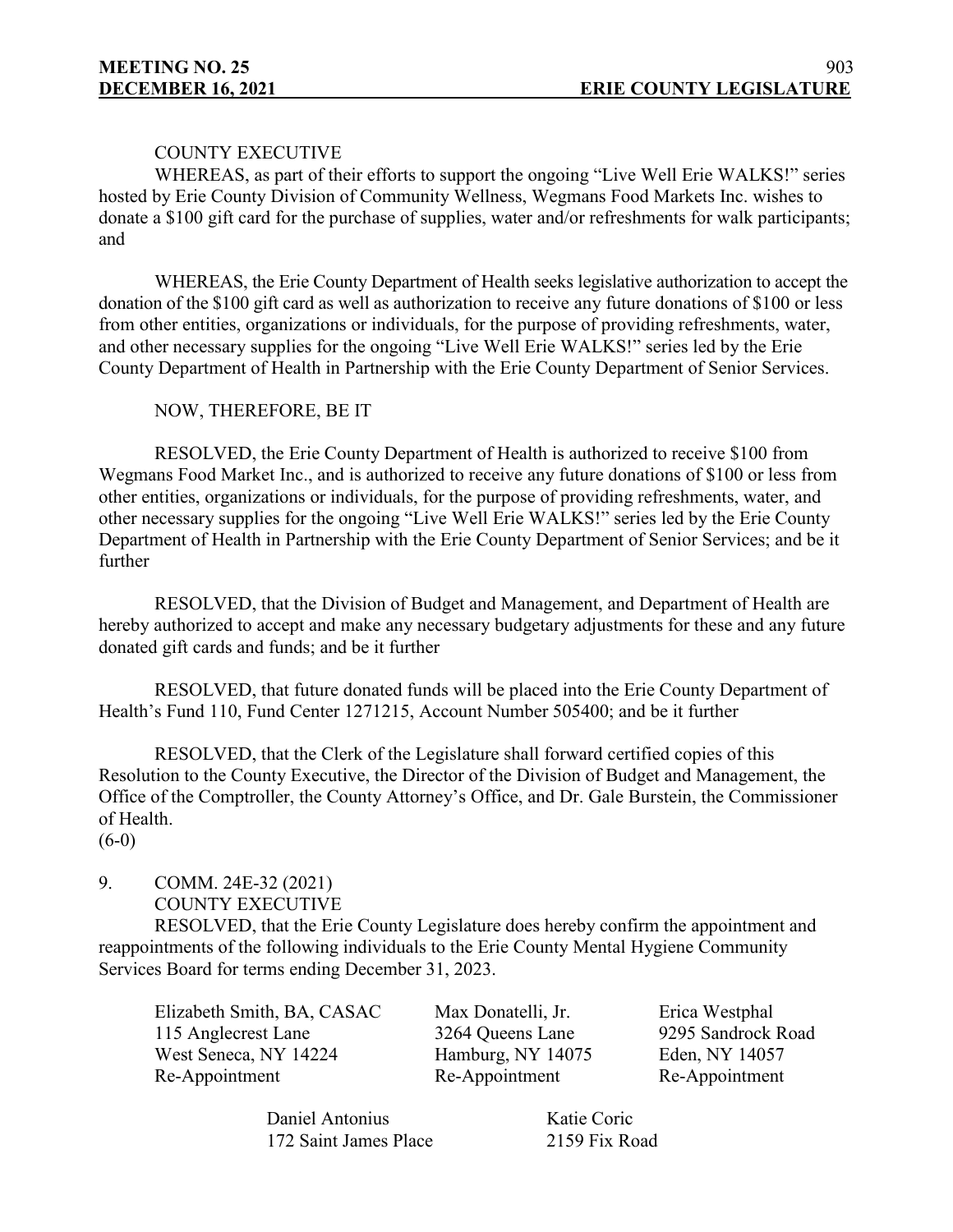| <b>Buffalo, NY 14222</b> |  |
|--------------------------|--|
| Re-Appointment           |  |

Grand Island, NY 14072 New Appointment

 $(6-0)$ 

10. COMM. 24E-33 (2021)

## COUNTY EXECUTIVE AS AMENDED

WHEREAS, the Health Professional Opportunity Grant (HPOG) was a successful and longstanding federal pilot program administered by the Erie County Workforce Investment Board that helped train Erie County residents for in-demand healthcare jobs for 10 years; and

WHEREAS, Erie County has continued funding for the program via the 2021 RENEW plan after the HPOG program was not federally renewed in 2020; and

WHEREAS, Erie County hospitals, skilled nursing facilities, and other healthcare employers report a significant shortage of trained employees, contributing to hospital crowding and a lack of available beds; and

WHEREAS, additional funding can further expand the number of training slots available for the now-Erie County funded HPOG program.

NOW, THEREFORE, BE IT

RESOLVED, that the Erie County Legislature authorizes the Director of Budget and Management to make the following budgetary adjustments and necessary revenue adjustments:

| Description   | Fund | Fund    | Account | Amount        |
|---------------|------|---------|---------|---------------|
|               |      | Center  |         |               |
| WIB HPOG      | 110  | 1331010 | 518700  | \$1,350,000   |
| Program       |      |         |         |               |
| Medicaid MMIS | 110  | 120     | 525000  | (\$1,350,000) |

## and be it further

RESOVLED, that the Erie County Executive is hereby authorized to enter into contract with the Buffalo and Erie County Workforce Investment Board for the purposes of expanding the Erie County Healthcare Career program; and be it further

RESOLVED, that the Director of Budget and Management is authorized to make any technical adjustments necessary to facilitate this resolution; and be it further

RESOLVED, that the Clerk of the Legislature shall forward certified copies of this Resolution to the County Executive; the Erie County Comptroller; the Director of Budget and Management; and the Commissioner of Personnel.  $(6-0)$ 

# **LISA M. CHIMERA**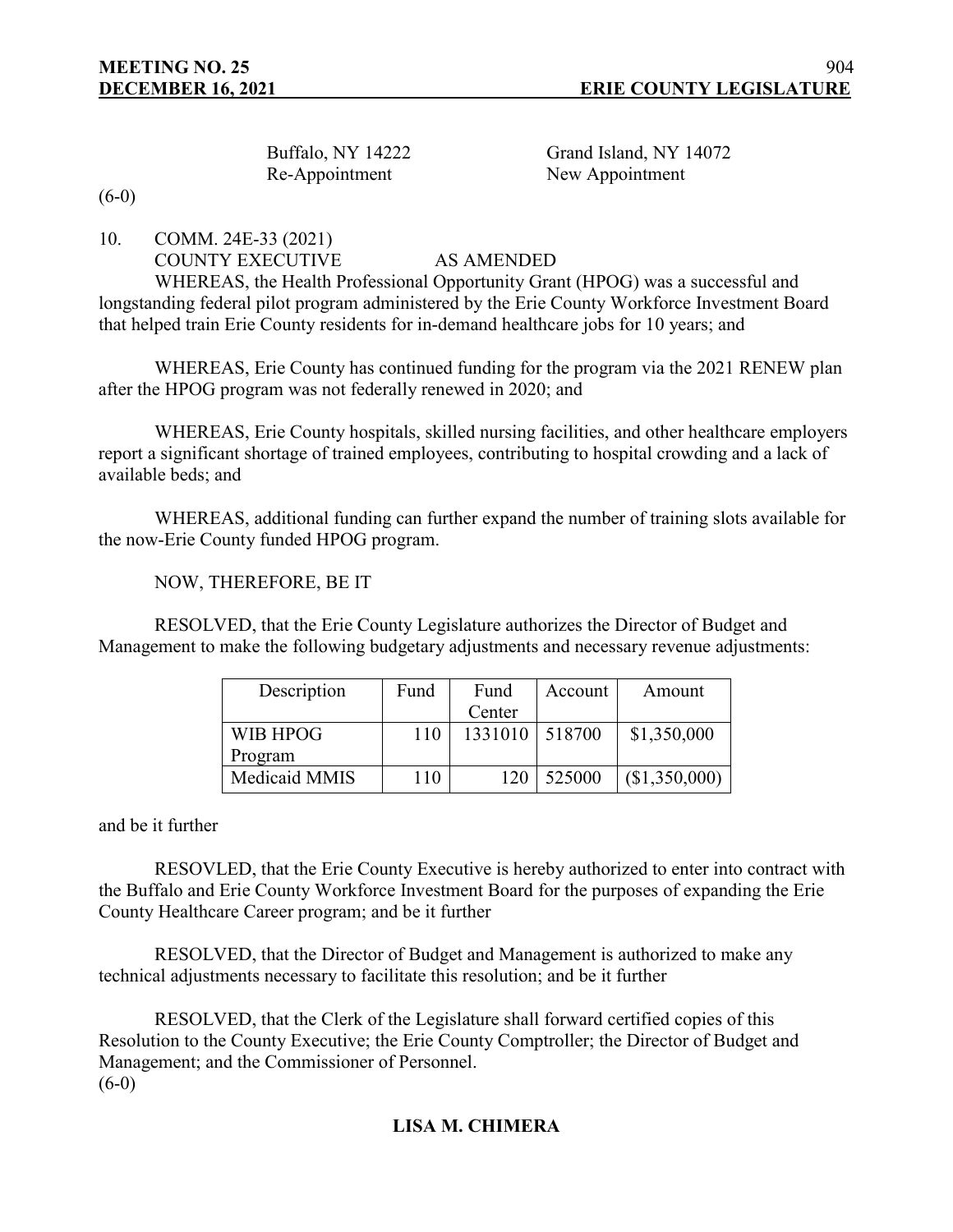## **CHAIR**

MS. CHIMERA moved to approve item Number 5. MR. GILMOUR seconded.

MR. LORIGO moved to return the item to committee for further consideration. MR. MILLS seconded.

CHAIR BASKIN directed that a roll-call vote be taken.

AYES: MR. GREENE, MR. LORIGO, MR. MILLS and MR. TODARO. NOES: CHAIR BASKIN, MS. CHIMERA, MR. GILMOUR, MR. HARDWICK, MR. JOHNSON, MR. MEYERS and MS. VINAL. (AYES: 4; NOES: 7)

FAILED.

CHAIR BASKIN moved the previous question and directed that a roll-call vote be taken.

AYES: CHAIR BASKIN, MS. CHIMERA, MR. GILMOUR, MR. HARDWICK, MR. JOHNSON, MR. MEYERS and MS. VINAL. NOES: MR. GREENE, MR. LORIGO, MR. MILLS and MR. TODARO. (AYES: 7; NOES: 4)

CARRIED.

Item 30 – MR. MEYERS presented the following report and moved for immediate consideration and approval. MR. JOHNSON seconded.

CARRIED UNANIMOUSLY.

RESOLUTION NO. 212

| December 9, 2021 | <b>ENERGY &amp; ENVIRONMENT</b> |
|------------------|---------------------------------|
|                  | <b>COMMITTEE</b>                |
|                  | REPORT NO. 16                   |

## ALL MEMBERS PRESENT. CHAIR BASKIN PRESENT AS EX-OFFICIO MEMBER.

1. RESOLVED, the following items are hereby received and filed:

a. INTRO. 10-2 (2021) MILLS: "Support for Amendments to NYS Conservation Law Halting the Construction of New Wind Turbines on, or in, Freshwater Bodies of Water" (Chair's Ruling)

b. COMM. 13M-2 (2021) CITIZENS CAMPAIGN FOR THE ENVIRONMENT: "Letter to Legislature Regarding Moratorium on Wind Turbines in the Great Lakes"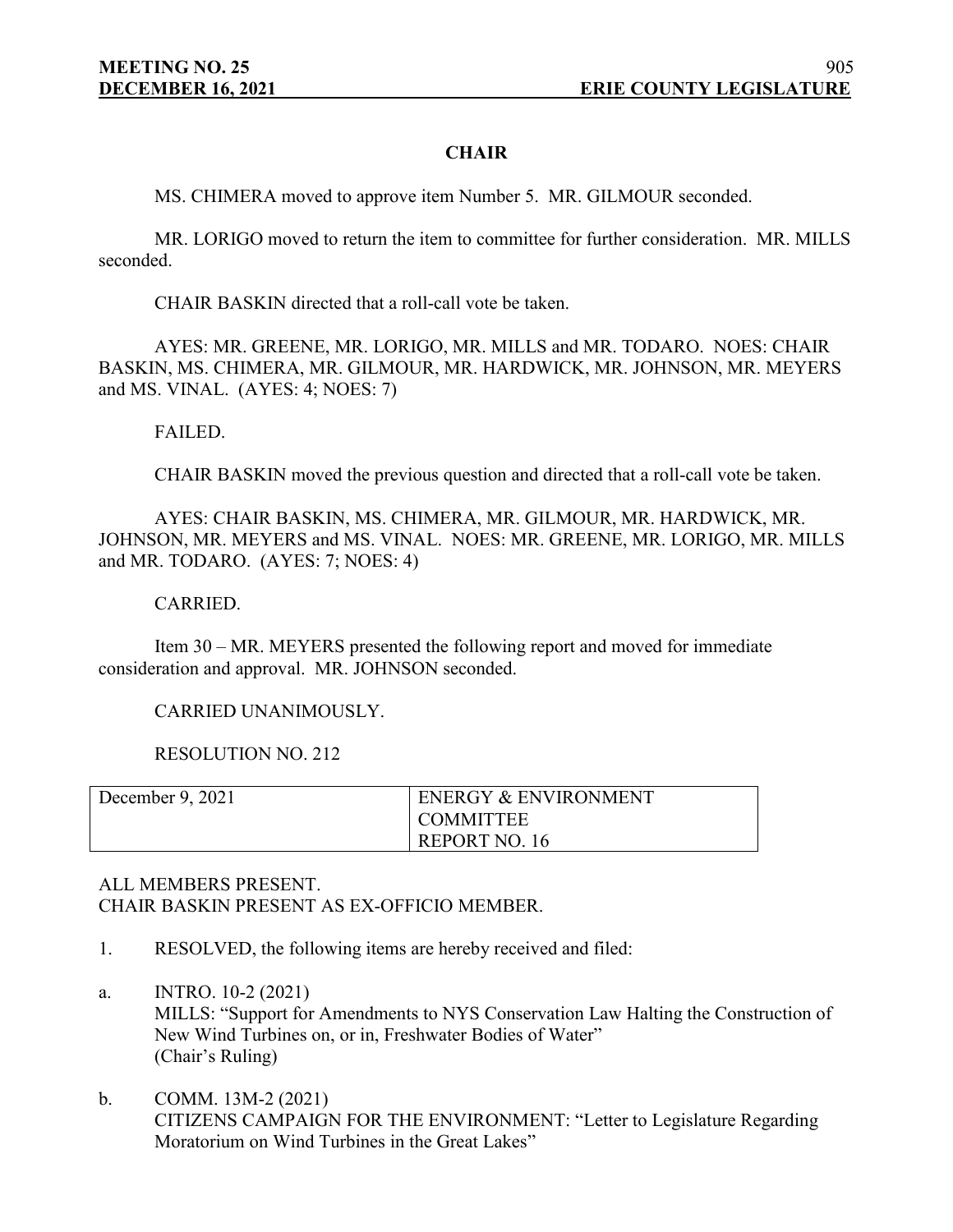(Chair's Ruling)

- c. INTRO. 16-6 (2021) MILLS, LORIGO, GREENE & TODARO: "Support for a Full Cost-Benefit Analysis of the Technical & Economic Feasibility of Renewable Energy Systems in NY" (Chair's Ruling)
- d. COMM. 19E-8 (2021) COUNTY EXECUTIVE: "ECSD No. 6 - Engineering Term Contract Agreement - AECOM-3" (Chair's Ruling)
- e. COMM. 19E-9 (2021) COUNTY EXECUTIVE: "ECSD No. 6 - Engineering Term Contract Agreement - GP-1" (Chair's Ruling)
- f. COMM. 20D-4 (2021) COMMISSIONER, ENVIRONMENT & PLANNING: "Letter to Chair of Legislature Regarding Appointment to EC Agricultural & Farmland Protection Board" (Chair's Ruling)
- g. COMM. 20M-2 (2021) EC AGRICULTURAL & FARMLAND PROTECTION BOARD: "2021 AFPB Report" (Chair's Ruling)
- h. COMM. 21D-3 (2021) CLERK OF LEGISLATURE: "Public Hearing Minutes for ECSD Nos. 1-6 & 8 2021 Assessment Rolls" (Chair's Ruling)
- i. COMM. 21M-1 (2021) ECWA: "Minutes of Meeting Held on 10/28/2021" (Chair's Ruling)
- j. COMM. 21M-2 (2021) ASSOC. OF COUNTY GOVERNMENTS: "Certified Copy of Resolution Approved at Meeting Held on 10/28/2021" (Chair's Ruling)
- k. COMM. 24E-17 (2021) COUNTY EXECUTIVE: "ECSD No. 6 - Engineering Term Contract Agreement - Work Order: AECOM-4" (Chair's Ruling)
- l. COMM. 24E-18 (2021) COUNTY EXECUTIVE: "ECSD No. 6 - Engineering Term Contract Agreement - Work Order: GP-2"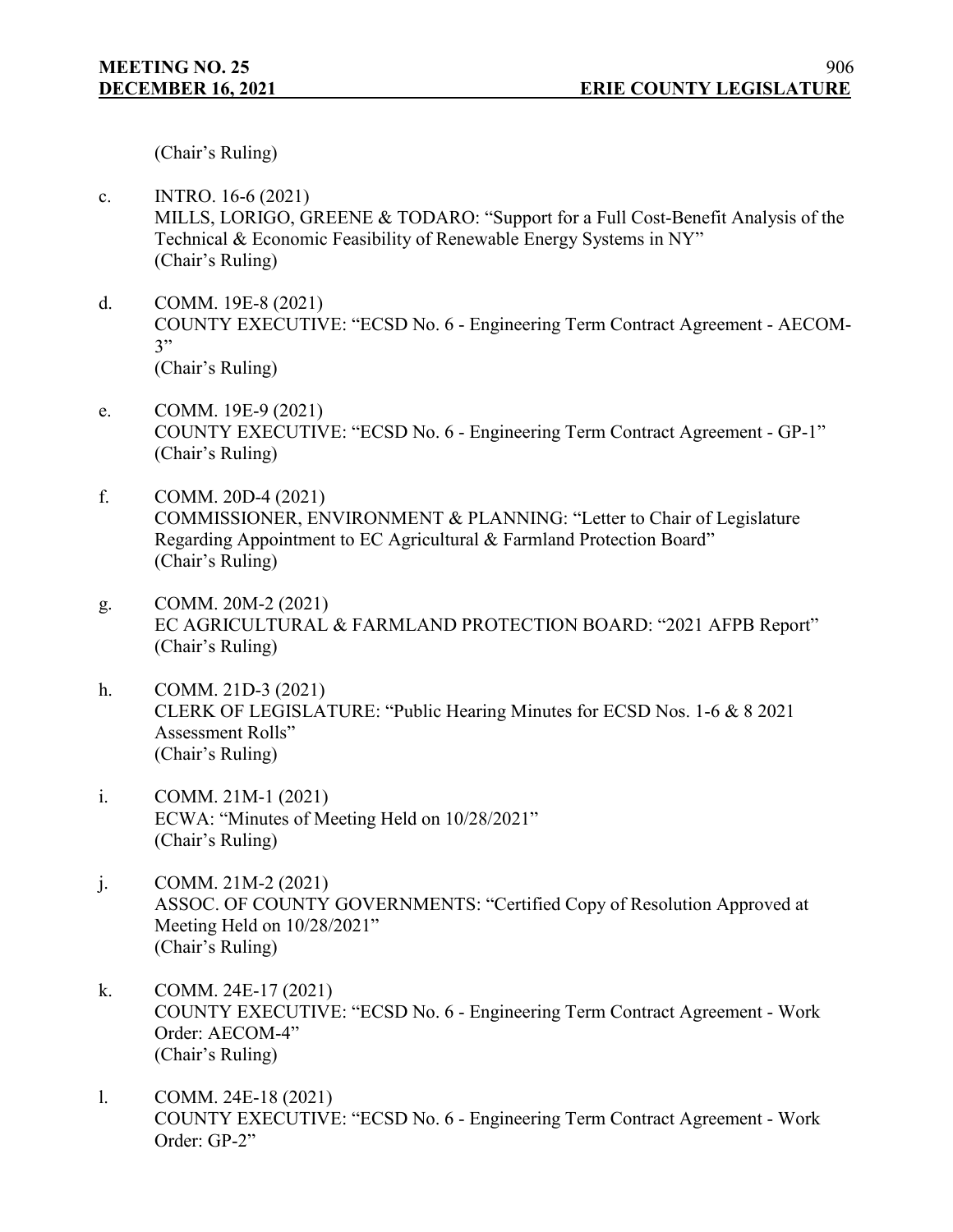(Chair's Ruling)

m. COMM. 24E-20 (2021) COUNTY EXECUTIVE: "ECSD No. 3 - Engineer Term Contract Agreement" (Chair's Ruling)

2. COMM. 16E-21 (2021) COUNTY EXECUTIVE AS AMENDED WHEREAS, the Board of Managers for Erie County Sewer Districts Nos. 1, 2, 3, 4, 5, 6 and 8 have a system of Sewer District User Charges or Fees; and

WHEREAS, as has been done in past years, the Boards have requested and are desirous of collecting said User Charges or Fees in 2022 for properties in the same manner and fashion as the regular sewer district levies.

NOW, THEREFORE, BE IT

RESOLVED, that the Director of Real Property Tax Services is hereby authorized and directed to spread said 2022 Sewer District User Charges or Fees against properties serviced by Erie County Sewer District Nos. 1, 2, 3, 4, 5, 6 & 8 as provided by law; and be it further

RESOLVED, that the following amounts be collected:

| Sewer District No. 1 | \$5,280,769.91 |
|----------------------|----------------|
| Sewer District No. 2 | \$3,652,532.69 |
| Sewer District No. 3 | \$9,764,709.34 |
| Sewer District No. 4 | \$5,033,103.47 |
| Sewer District No. 5 | \$928,729.10   |
| Sewer District No. 6 | \$2,226,351.40 |
| Sewer District No. 8 | \$931,954.00   |

and be it further

RESOLVED, that the Clerk of the Legislature be authorized and directed to send a certified copy of this resolution to the County Executive, the Erie County Comptroller, the Director of Real Property Tax Services, the Director of Budget and Management, and Joseph Fiegl, P.E., Deputy Commissioner, Department of Environment and Planning.  $(6-0)$ 

3. COMM. 21E-8 (2021)

COUNTY EXECUTIVE

WHEREAS, the Erie County Department of Environment and Planning (DEP) has played a crucial role in water quality issues throughout the region for decades and continues to administer many initiatives that protect and preserve our natural water resources; and

WHEREAS, DEP is committed to coordinate, oversee, and support work towards the delisting of the Buffalo River as a Great Lakes Area of Concern; and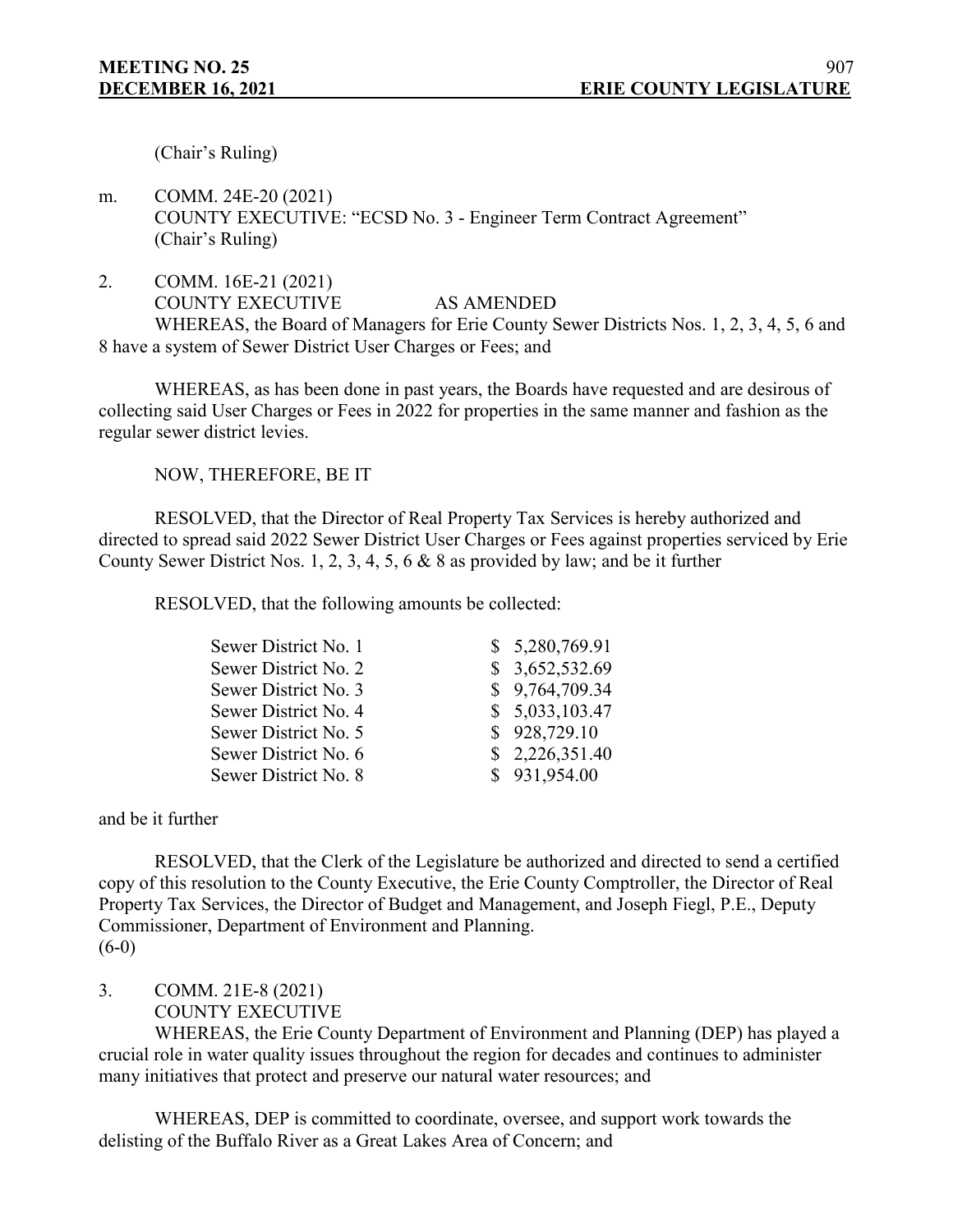WHEREAS, the United States Environmental Protection Agency (USEPA) Great Lakes Restoration Initiative (GLRI) provides grant assistance to municipalities to implement projects to improve the quality of the Great Lakes; and

WHEREAS, the USEPA-GLRI awarded Erie County an \$831,000.00 grant (SAP Grant 162BRRPMPH21516) to complete the USEPA-GLRI Buffalo River Habitat Restoration –Erie County: NFTA-61 Smith Street project; and

WHEREAS, a no-cost extension through June 30, 2022 is necessary to complete the project workplan; and

WHEREAS, it is necessary to revise the existing budget in accordance with the current work plan and contractual requirements of the granting agency.

NOW, THEREFORE, BE IT

RESOLVED, that the Erie County Executive or Deputy County Executive is hereby authorized to execute the necessary agreements to extend the USEPA-GLRI Buffalo River Habitat Restoration –Erie County: NFTA-61 Smith Street contract for six months (January 1, 2022 - June 30, 2022); and be it further

RESOLVED, that the grant budget for the Buffalo River AOC Habitat Restoration – Erie County-NFTA 61 Smith Street Project is hereby revised in the DEP, Business Area 162, Fund 281 as follows:

## Buffalo River AOC Habitat Restoration – Erie County-NFTA 61 Smith Street Project SAP Grant #162BRRPMPH21516

## REVENUE:

| Account                     | Description                  |                         |                | <b>Budget</b> |
|-----------------------------|------------------------------|-------------------------|----------------|---------------|
| 409000                      | Federal Aid Revenue          |                         |                | $(\$831,000)$ |
| <b>TOTAL REVENUE</b>        | $(\$831,000)$                |                         |                |               |
| APPROPRIATIONS:             |                              |                         |                |               |
|                             |                              |                         |                | Revised       |
| Account                     | Description                  | Budget                  | Revision       | Budget        |
| 500000                      | Full Time – Salaries         | 110,080<br>$\mathbb{S}$ | \$3,250        | \$113,330     |
| 502000                      | <b>Fringe Benefits</b>       | 64,920<br>\$            | \$1,750        | \$66,670      |
| 506200                      | Maintenance & Repair         | \$<br>5,000             | \$<br>$\Omega$ | 5,000<br>S    |
| 516020                      | <b>Professional Services</b> | 651,000                 | $(\$5,000)$    | \$646,000     |
| <b>TOTAL APPROPRIATIONS</b> |                              | \$831,000               |                | \$831,000     |

and be it further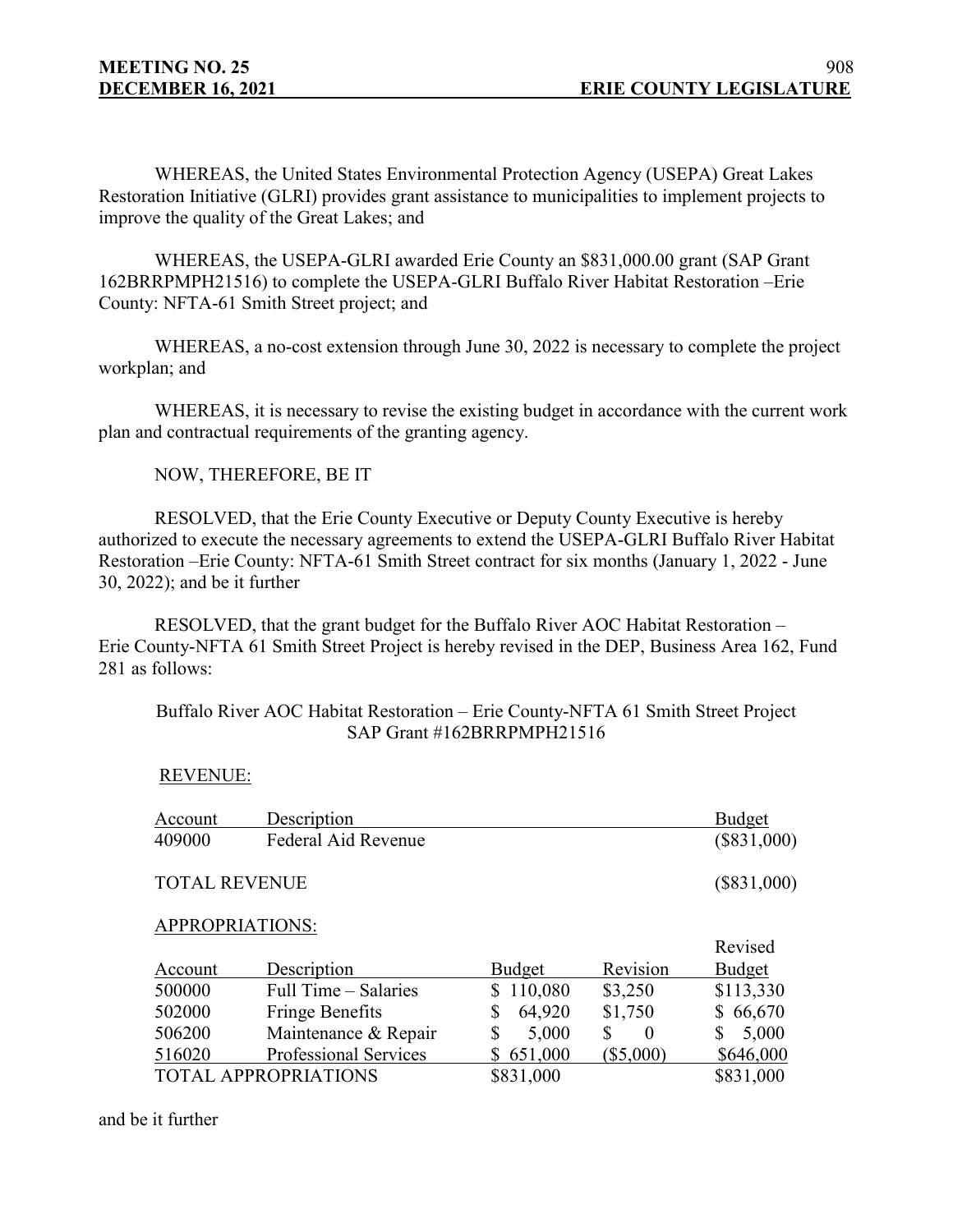RESOLVED, that the Director of the Division of Budget and Management is hereby authorized to implement any budget adjustments as required to comply with Federal and local funding requirements; and be it further

RESOLVED, that certified copies of this resolution shall be forwarded to the County Executive; the Director of the Division of Budget and Management; the County Attorney; the County Comptroller; Daniel R. Castle, Commissioner of Environment and Planning; and Bonnie L. Lawrence, Deputy Commissioner of Environment and Planning.  $(6-0)$ 

4. COMM. 21E-9 (2021) COUNTY EXECUTIVE

WHEREAS, the County of Erie issued a Request for Proposals to retain an engineering firm to perform professional services associated with air permit assistance at the Southtowns Advanced Wastewater Treatment Facility in Erie County Sewer District No. 3; and

WHEREAS, a review committee evaluated the response to the Request for Proposals using a consistent scoring matrix; and

WHEREAS, the proposal review committee recommends Ramboll Americas Engineering Solutions, Inc. (Ramboll) complete the requested consulting services.

NOW, THEREFORE, BE IT

RESOLVED, that Ramboll be retained to perform professional services associated with air permit assistance for Erie County Sewer District No. 3 over a 3-Year Term; and be it further

RESOLVED, that the County Executive be, and hereby is, authorized to execute an Agreement with Ramboll, 400 Andrews Street, Suite 710, Rochester, New York 14604 in an amount not to exceed \$300,000.00, subject to approval as to content by the Commissioner of the Department of Environment and Planning, and approval as to form by the County Attorney's Office; and be it further

RESOLVED, that individual work orders may be funded from any Erie County Sewer District No. 3 Sewer Capital Project in Fund 430, the Sewer Operating Fund 220 (Business Area 183, Account 516020 (Professional Service Contracts)), and/or Capital Project No. C.21150 (American Rescue Plan funds) as determined by the Deputy Commissioner of the Division of Sewerage Management; and be it further

RESOLVED, that no individual work order assignment issued under this agreement be greater than \$75,000.00; and be it further

RESOLVED, that the Division of Sewerage Management shall notify the Legislature when a work order is assigned under this resolution; and be it further

RESOLVED, that when a Capital Project is selected as the funding source for a work order assignment, the Division of Sewerage Management shall include in its notice to the Legislature that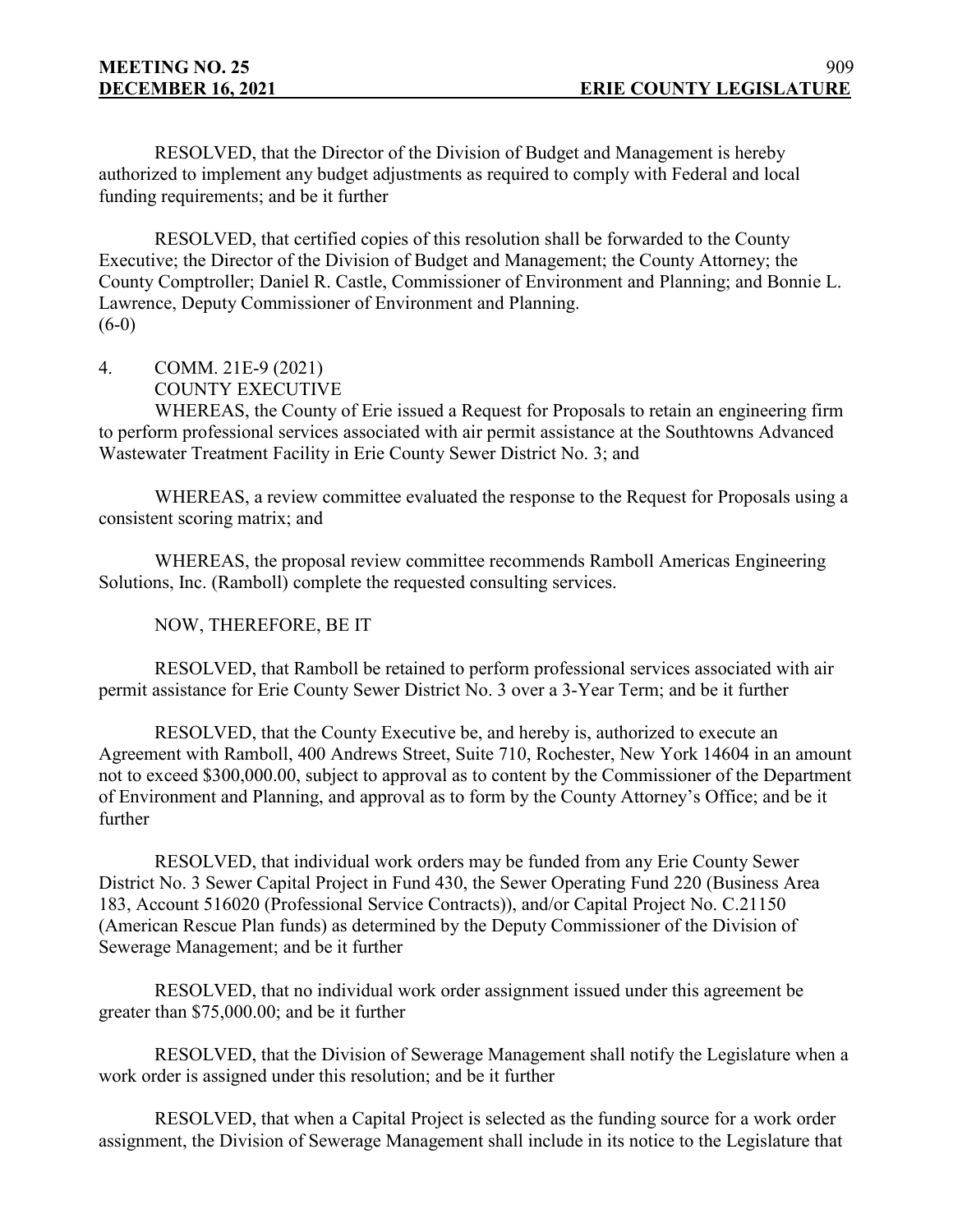the County Comptroller has reviewed and certified the availability of sufficient capital appropriations to fund the work order assignment; and be it further

RESOLVED, that the Clerk of the Legislature be directed to send a certified copy of this resolution to the County Executive, the County Comptroller, the Director of Budget and Management, Kristen Walder, Second Assistant County Attorney, and Joseph Fiegl, P.E., Deputy Commissioner, Department of Environment & Planning.  $(6-0)$ 

5. COMM. 21E-10 (2021)

## COUNTY EXECUTIVE AS AMENDED

RESOLVED, that the Erie County Legislature does hereby confirm the appointments and reappointments of the individuals listed below to the Erie County Sewer District Board of Managers for terms ending December 31, 2023.

## District 1:

Hon. Diane Benczkowski Hon. Gary Dickson Patrick Bowen 3301 Broadway 1250 Union Road 275 Alexander Avenue Cheektowaga, NY 14227 West Seneca, NY 14224 Cheektowaga, NY 14211 Re-Appointment Re-Appointment Re-Appointment

Mutasem Salah, P.E. 95 Franklin Street, Rood 1034 Buffalo, NY 14202 Re-Appointment

## District 2:

Angela Horton, P.E. 95 Franklin St-Room 1034 Buffalo, NY 14202 Re-Appointment

Anna Knack **Hon. Vincent George** Hon. Mary Hosler 2505 W. Church St 10543 Main St, P.O. Box 459 8787 Erie Road Eden, NY 14057 **North Collins, NY 14111** Angola, NY 14006 Re-Appointment Re-Appointment Re-Appointment

## District 3:

Hon. Melissa Hartman Hon. Jason Keding Jason Cozza

David Kaczor David Rood Michael Kasprzyk 23 Silent Meadow 59 North Lincoln 47 Pearl Street Orchard Park, NY 14127 Orchard Park, NY 14127 Holland, NY 14080 Re-Appointment Re-Appointment Re-Appointment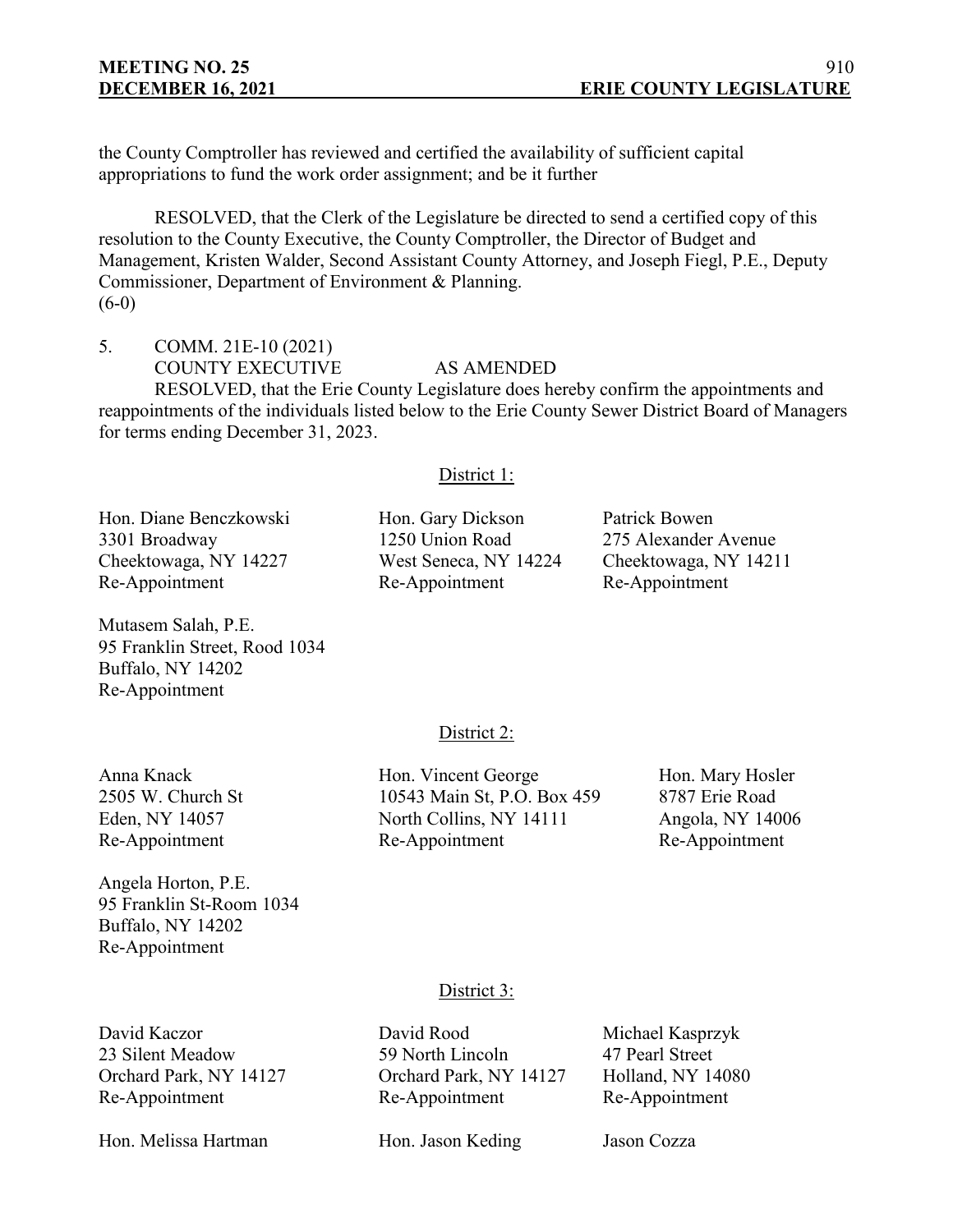# **MEETING NO. 25**

2795 East Church Street 8500 Boston State Road 100 Main Street Eden, NY 14057 Boston, NY 14025 Hamburg, NY 14075 Re-Appointment Re-Appointment Re-Appointment

Emery Wittmeyer David Millar, P.E. Orchard Park, NY 14127 Buffalo, NY 14202 Re-Appointment Re-Appointment

4415 South Buffalo Street 95 Franklin Street, Room 1034

## District 4:

Lancaster, NY 14086 Depew, NY 14043 Lancaster, NY 14086 New Appointment Re-Appointment Re-Appointment

William Cansdale Nadine Wetzel, P.E. 5200 Broadway 95 Franklin Street, Room 1034

## District 5:

One Town Place 95 Franklin Street, Room 1034

## District 6:

James Balcarczyk Mark Kuwik Garry Pecak, P.E. Lackawanna, NY 14218 Lackawanna, NY 14218 Buffalo, NY 14202 Re-Appointment Re-Appointment Re-Appointment

59 Michelle Drive 135 Odell Street 95 Franklin St., Room 1034

# District 8:

Mr. Joseph McCann Matthew Hoeh Bryan Smith 11 Glenridge Road 571 Main Street 27 Aurora Mills Drive East Aurora, NY 14052 East Aurora, NY 14052 East Aurora, NY 14052 New Appointment Re-Appointment Re-Appointment

Hon. David Mazur Hon. Kevin Peterson Edward Schiller, P.E. 21 Central Avenue 85 Manitou Street 37 Central Avenue

Lancaster, NY 14086 Buffalo, NY 14202 Re-Appointment Re-Appointment

Timothy Lavocat, P.E. Brian Armstrong Jeffrey Burroughs 6221 Goodrich Road 1100 N. Forest Road 1100 N. Forest Road Clarence Center, NY 14032 Williamsville, NY 14221 Williamsville, NY 14221 Re-Appointment Re-Appointment Re-Appointment

Jonathan Bleuer Kevin Zynda, P.E. Clarence, NY 14031 Buffalo, NY 14202 Re-Appointment Re-Appointment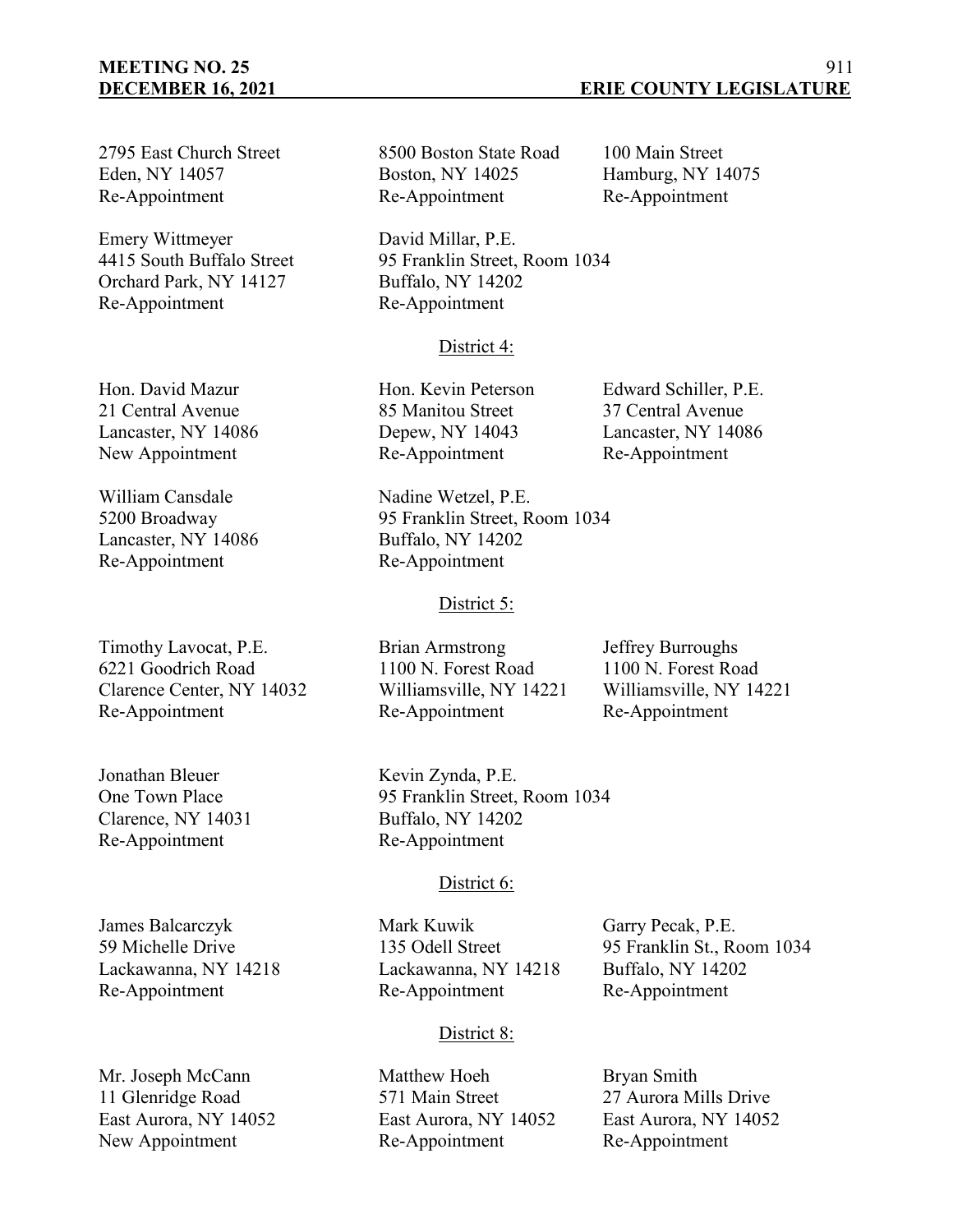Cathryn Thomas Mary Plesh, P.E. East Aurora, NY 14052 Buffalo, NY 14202 Re-Appointment Re-Appointment  $(6-0)$ 

571 Main Street 95 Franklin Street-Room 1034

6. COMM. 24E-12 (2021) COUNTY EXECUTIVE WHEREAS, climate change increasingly poses a threat to life and property in Erie County; and

WHEREAS, Erie County Department of Environment and Planning (DEP) was authorized to contract with the New York State Energy Research and Development Authority to conduct the Erie County Low-Income Project for Sustainable Energy (ECLIPSE) in 2018 by Comm. 3E-9 (SAP Grant Account 162ECLIPSE1922); and

WHEREAS, ECLIPSE is planning the development of a program to improve access to renewable energy and reduce energy cost burden for low- and moderate-income residents; and

WHEREAS, the County is conducting an equity-focused Community Climate Action Plan (CCAP) to identify and prioritize actions to protect Erie County from the impacts of climate change and to reduce greenhouse gas emissions to mitigate climate change; and

WHEREAS, it is important that the community is engaged and has a voice in the ECLIPSE and CCAP projects so that resulting County climate action programs and actions best reflect the needs of the community; and

WHEREAS, the County of Erie issued a Request for Proposals to retain a contractor to provide graphics, outreach, and marketing professional services associated with the Community Climate Action Plan and ECLIPSE projects; and

WHEREAS, a review committee evaluated the response to the Request for Proposals using a consistent scoring matrix; and

WHEREAS, the proposal review committee recommends The Buffalo News complete the requested consulting services.

NOW, THEREFORE, BE IT

RESOLVED, that The Buffalo News be retained to perform professional services over a 3- Year term; and be it further

RESOLVED, that the County Executive or Deputy County Executive is hereby authorized to enter into an agreement with The Buffalo News for an amount not to exceed \$125,000.00 subject to approval as to content by the Commissioner of the Department of Environment and Planning and approval as to form by the County Attorney's Office; and be it further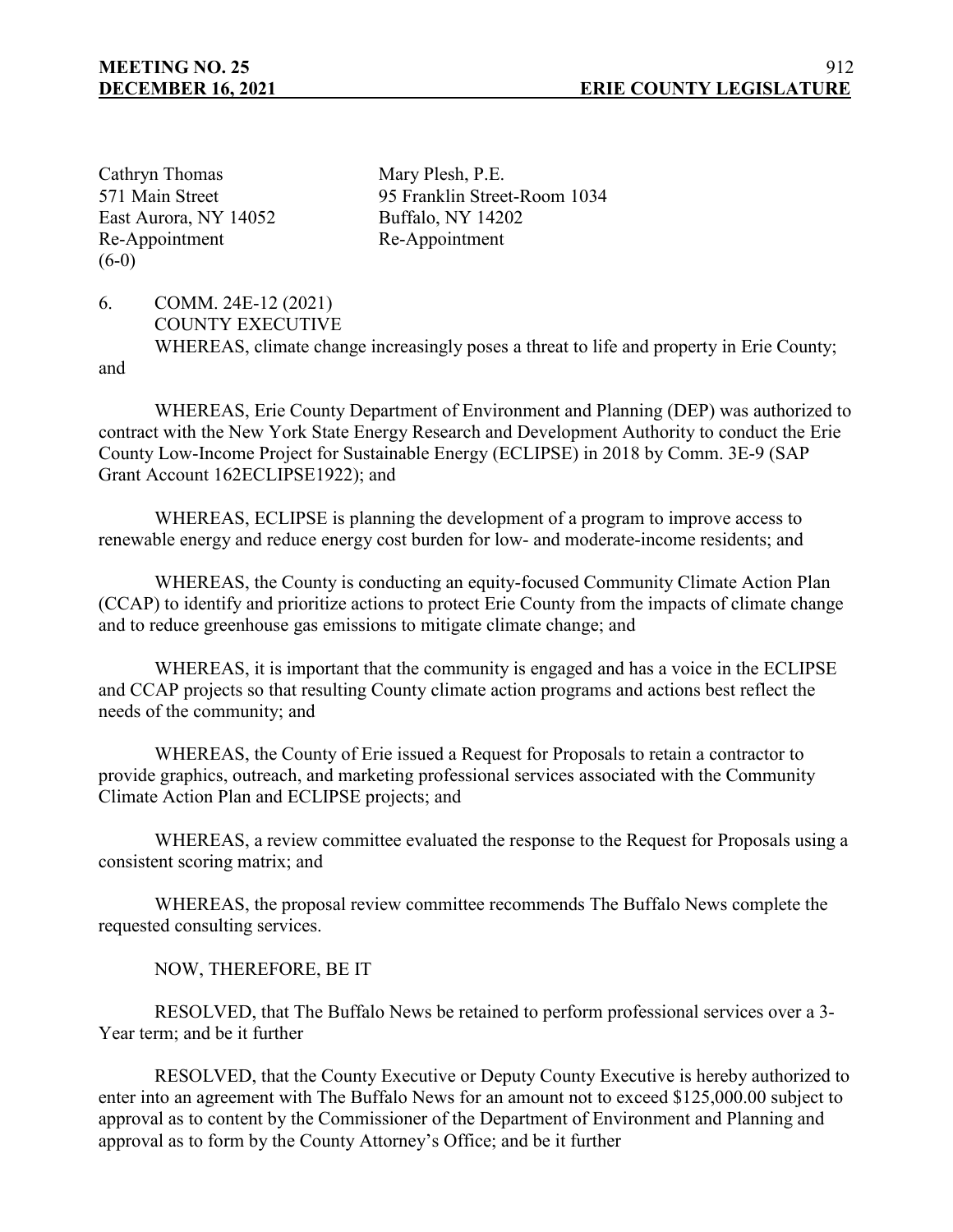RESOLVED, that one individual work order may be funded from the DEP Paris/Climate Action budget, Account (110), G/L #51310, for up to \$55,000.00; and be it further

RESOLVED, that additional individual work orders may be funded from grant account SAP #162ECLIPSE1922 for up to \$70,000.00 each; and be it further

RESOLVED, that the Department of Environment and Planning shall notify the Legislature when a work order is assigned under this resolution; and be it further

RESOLVED, that certified copies of this resolution shall be furnished to the Office of the County Executive; the Director of the Division of Budget and Management; the Office of the County Attorney; the Office of the County Comptroller; Daniel Castle, Commissioner of Environment and Planning, and Bonnie Lawrence, Deputy Commissioner of Environment and Planning.  $(6-0)$ 

7. COMM. 24E-16 (2021) COUNTY EXECUTIVE

WHEREAS, the 2021 Assessment Rolls for Erie County Sewer District Nos. 1-6 and 8 describing each lot or parcel of land have been prepared by the Division of Sewerage Management; and

WHEREAS, the Division of Sewerage Management has also assessed the estimate of expenditures and proportioned them to the lots and parcels of land as nearly as may be to the benefit which each lot or parcel will derive therefrom; and

WHEREAS, the Clerk of the Legislature had a Notice of Public Hearing published in the official County newspapers prior to the date of the Public Hearing which informed the public that the Assessment Rolls would be open for public inspection; and

WHEREAS, said Public Hearing was held in the Chamber of the Erie County Legislature, 92 Franklin Street, 4th Floor, Buffalo, New York, at 4:00 p.m., local time on November 4, 2021 and that all persons desiring to be heard were duly heard and that all objections have been heard and considered; and

WHEREAS, said Assessment Rolls, estimate of expenditures, and Public Hearing were carried out in accordance with Article 5A, Sections 270 and 271 of County Law.

# NOW, THEREFORE, BE IT

RESOLVED, that the Erie County Legislature does hereby affirm and adopt the 2021 Assessment Rolls for Erie County Sewer District Nos. 1, 2, 3, 4, 5, 6 and 8; and be it further

RESOLVED, that the Clerk of the Legislature be directed to send a certified copy of this resolution to the County Executive, the County Comptroller, the Director of Budget and Management, Kristen Walder, Second Assistant County Attorney, and Joseph Fiegl, P.E., Deputy Commissioner, Department of Environment & Planning.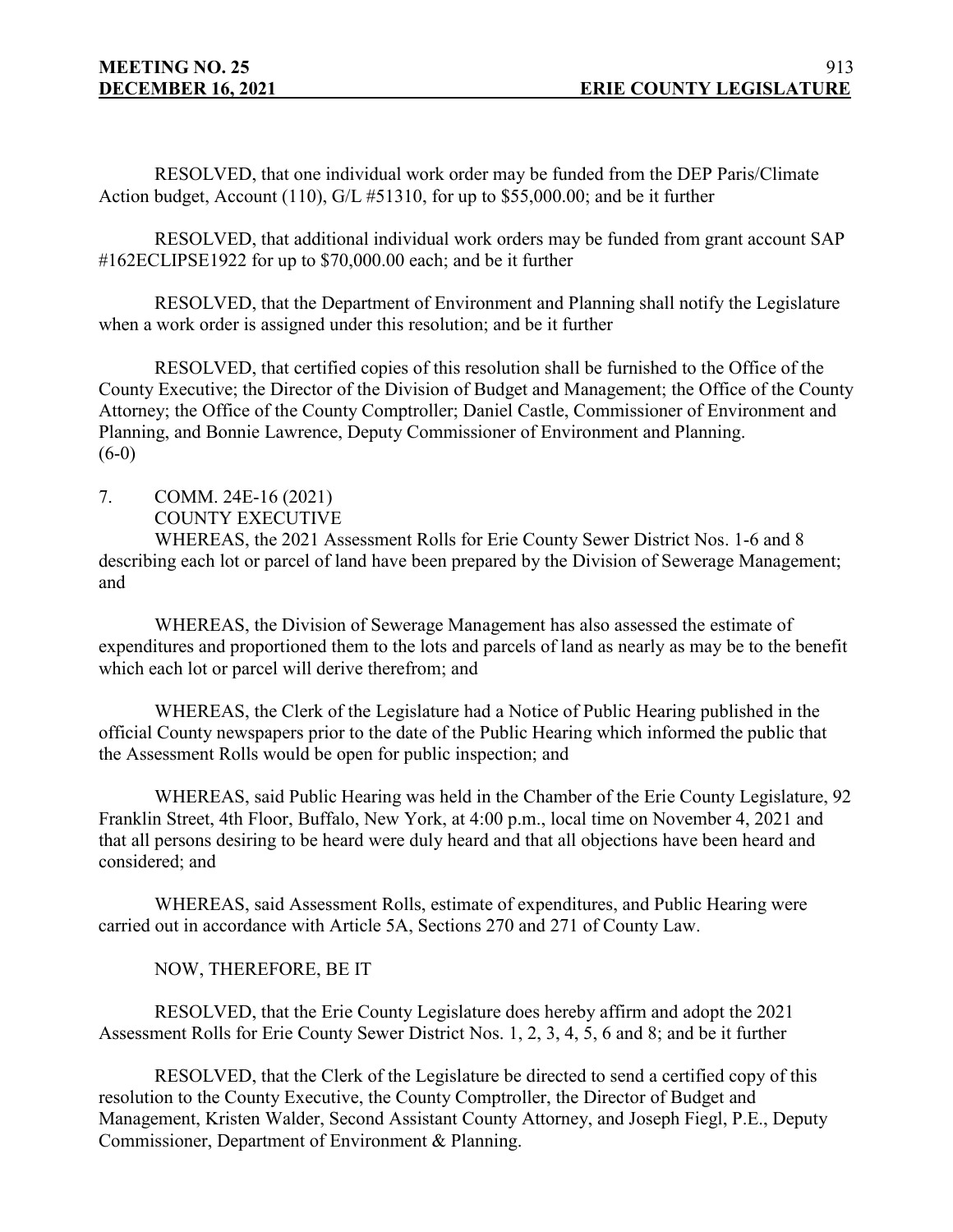$(6-0)$ 

8. COMM. 24E-21 (2021)

COUNTY EXECUTIVE

WHEREAS, pursuant to Legislative Comm. 8E-23 (2021), Contract No. 56 was awarded to Concrete Applied Technologies Corp. dba CATCO to construct the Borden Road Forcemain Test Pit and Spot Repair Project, in Erie County Sewer District No. 4; and

WHEREAS, the Erie County Division of Sewerage Management has advised that all scheduled improvements are now completed; and

WHEREAS, the Erie County Department of Environment and Planning has recommended the acceptance of Contract No. 56, in the final contract amount of \$132,291.63 which includes Change Order No. 1 (final), a decrease of (\$26,208.37) and recommends approval for final payment.

# NOW, THEREFORE, BE IT

RESOLVED, that Contract No. 56 between the County of Erie and Concrete Applied Technologies Corp. dba CATCO (1266 Townline Road, Alden, NY 14004) is accepted in the final contract amount of \$132,291.63 which includes Change Order No. 1 (final), a decrease of (\$26,208.37) and is allocated in Erie County Sewer District No. 4 Capital Account C.17401; and be it further

RESOLVED, that the Erie County Comptroller be directed to make final payment for Contract No. 56, to Concrete Applied Technologies Corp. dba CATCO for a total contract amount of \$132,291.63; and be it further

RESOLVED, that the Clerk of the Legislature be directed to send one (1) certified copy of this resolution to the County Executive, the Erie County Comptroller, the Director of Budget and Management, Kristen Walder, Second Assistant County Attorney, and Joseph Fiegl, P.E., Deputy Commissioner, Department of Environment and Planning.  $(6-0)$ 

## 9. COMM. 24E-22 (2021) COUNTY EXECUTIVE

WHEREAS, a Low-Income Household Water Assistance Program (LIHWAP) was established through the Federal Consolidated Appropriations Act of 2021 and the American Rescue Plan Act of 2021; and

WHEREAS, the purpose of the LIHWAP is to assist households that pay a high proportion of their income for drinking water and wastewater services; and

WHEREAS, within New York the State Office of Temporary and Disability Assistance (NYSOTDA) is administering the LIHWAP; and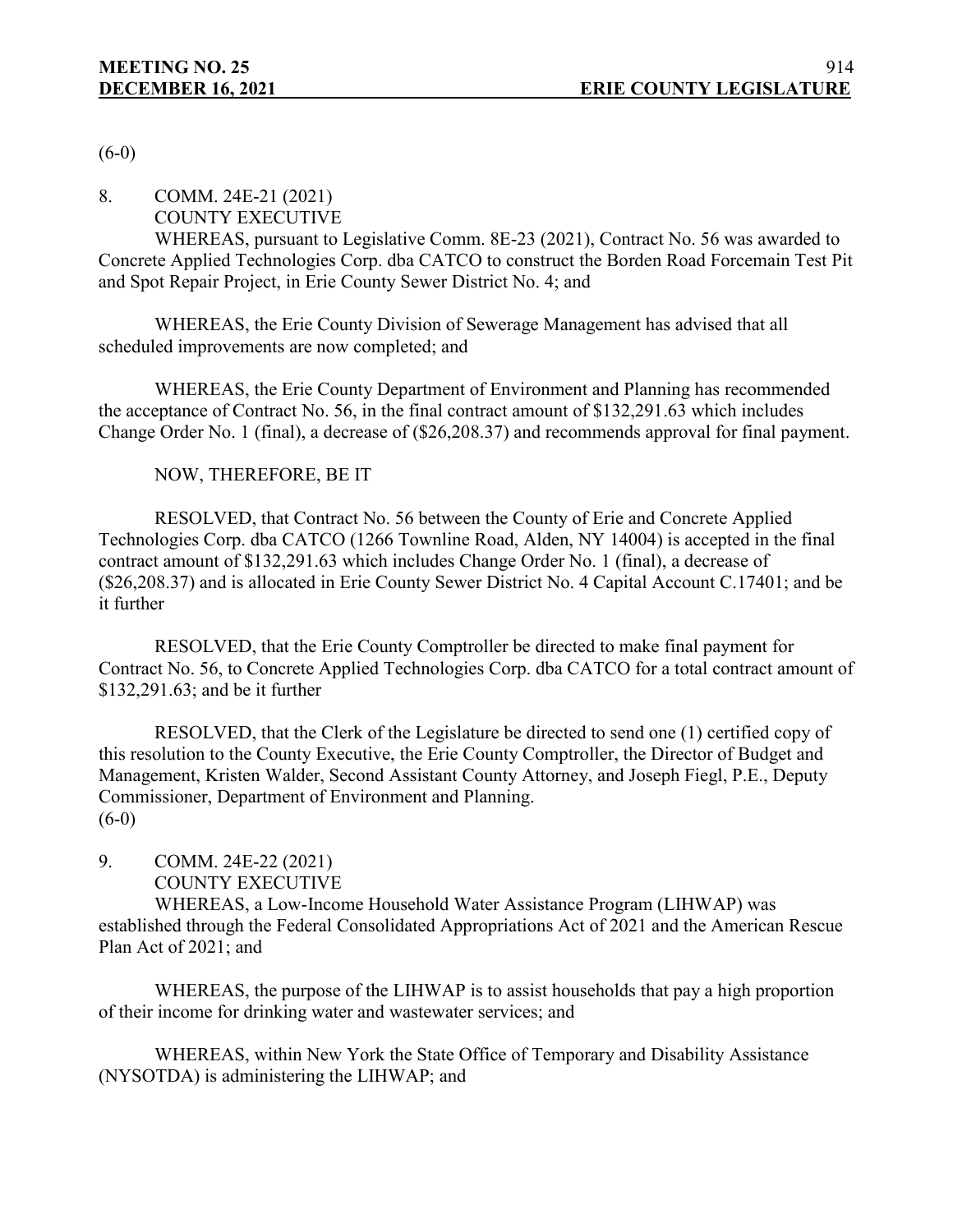WHEREAS, a signed vendor agreement with the NYSOTDA and completed forms are required in order for the Erie County Sewer Districts to participate in and receive LIHWAP payments.

NOW, THEREFORE, BE IT

RESOLVED, that the County Executive or his/her designee be authorized to execute a vendor agreement with NYSOTDA for the LIHWAP; and be it further

RESOLVED, that the Deputy Commissioner in the Division of Sewerage Management or his/her designee be authorized to be listed as the primary contact for the LIHWAP; and be it further

RESOLVED, that the Clerk of the Legislature be authorized and directed to send a certified copy of this resolution to the County Executive, the Erie County Comptroller, the Director of Budget and Management, the Director of Real Property Tax Services, Kristen Walder, Second County Attorney, and Joseph Fiegl, P.E., Deputy Commissioner, Department of Environment and Planning.  $(6-0)$ 

## **TIMOTHY J. MEYERS CHAIR**

Item 31 – MR. JOHNSON presented the following report and moved for immediate consideration and approval. MR. GILMOUR seconded.

CARRIED UNANIMOUSLY.

RESOLUTION NO. 213

| December 9, 2021 | PUBLIC SAFETY COMMITTEE |
|------------------|-------------------------|
|                  | REPORT NO. 13           |

# ALL MEMBERS PRESENT. CHAIR BASKIN PRESENT AS EX-OFFICIO MEMBER.

- 1. RESOLVED, the following item is hereby received, filed and printed:
- a. COMM. 24E-31 (2021) COUNTY EXECUTIVE: "Appointments to Fire Advisory Board" (Chair's Ruling)

November  $26<sup>th</sup>$ , 2021

Erie County Legislature 92 Franklin Street  $-4$ <sup>th</sup> Floor Buffalo, NY 14202

Re: Appointments to Fire Advisory Board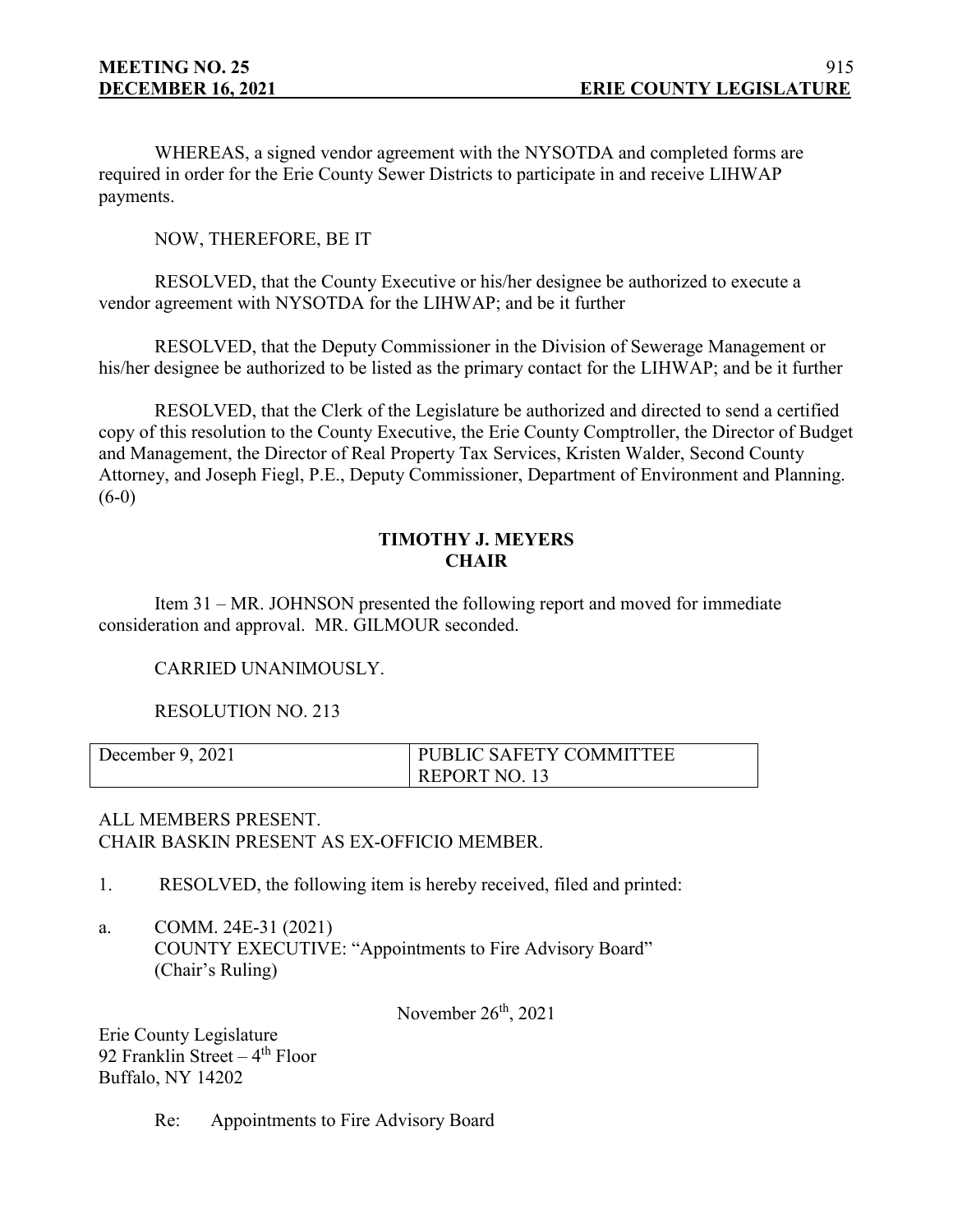Dear Honorable Members:

Pursuant to the powers vested in me by Section 1403 of the Erie County Charter, I hereby appoint the following persons to the Fire Advisory Board for a term ending December 31, 2023.

| James Gajewski        | <b>Timothy Gibbons</b> | Paul Gorczyca          |
|-----------------------|------------------------|------------------------|
| 66 Woodell Ave        | 7923 East Quaker Road  | 4566 Freeman Road      |
| Cheektowaga, NY 14211 | Orchard Park, NY 14127 | Orchard Park, NY 14127 |
| Re-Appointment        | Re-Appointment         | Re-Appointment         |
| Scott Kuhlmey         | Scott Plecha           | Robert Rackl           |
| 4 Fox Trace           | 46 Dupont Avenue       | 11 Fradine Drive       |
| Lancaster, NY 14086   | Tonawanda, NY 14150    | Cheektowaga, NY 14227  |

Re-Appointment Re-Appointment Re-Appointment

Peter Splisbury, Jr. Garrett Wynng 126 Tudor Blvd 83 Nagel Drive Re-Appointment Re-Appointment

West Seneca, NY 14220 Cheektowaga, NY 14225

| Ronald Endle                    | Kevin Jewett              |
|---------------------------------|---------------------------|
| 81 Bernice Drive                | 4950 Daisy Lane           |
| Cheektowaga, NY 14225           | <b>Blasdell, NY 14219</b> |
| New Appointment New Appointment |                           |

Should you have any questions regarding these appointments please feel free to contact my office at (716) 858-8500.

Sincerely yours,

Mark C. Poloncarz, Esq. Erie County Executive

- 2. RESOLVED, the following items are hereby received and filed:
- a. COMM. 16M-2 (2021) ECCSAB: "Request to Public Safety Committee for Study on Blind Spots in ECHC & Correctional Facility" (Chair's Ruling)
- b. COMM. 17E-1 (2021) BASKIN: "Appointment to the ECCSAB" (Chair's Ruling)
- c. COMM. 18M-4 (2021) ECCSAB: "Letter Regarding Investigation Conducted by the ECCSAB"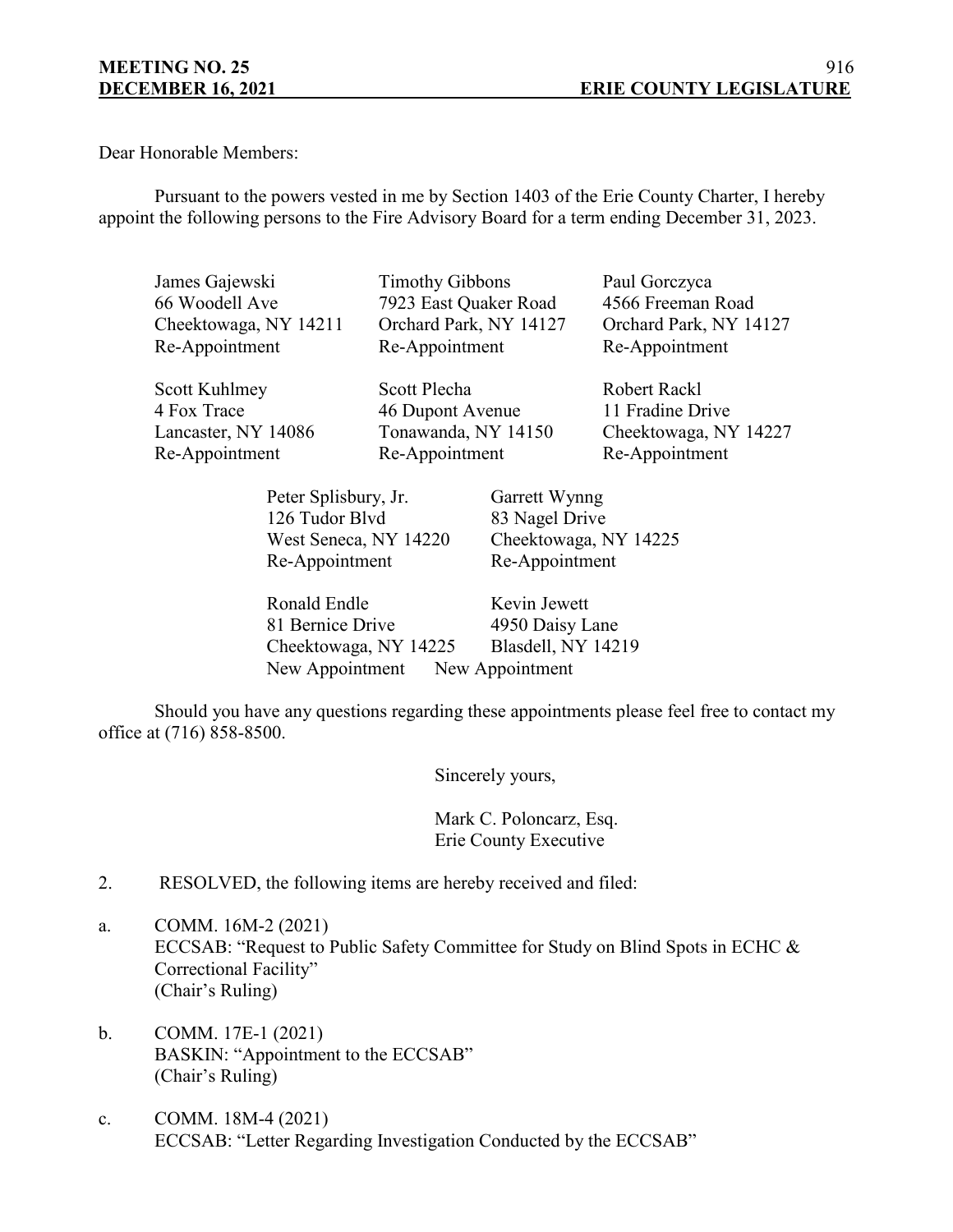(Chair's Ruling)

- d. COMM. 19M-6 (2021) ECCSAB: "Recommendation of Medically Assisted Treatment Program in EC Jails" (Chair's Ruling)
- e. COMM. 20E-13 (2021) TODARO: "Letter to Superintendent of Jail Management Requesting Proposal to Install Additional Security Cameras at the ECHC" (Chair's Ruling)
- 3. COMM. 21E-14 (2021) **SHERIFF**

WHEREAS, the current lease for the Evans Airways' airfield and hangar for the Erie County Sheriff's Office helicopter (Air-1) will expire on December 31, 2021; and

WHEREAS, Air-1 uses this airfield and hangar to launch all regional aviation missions from and has proven to be accessible and proves to be a preferred geographically location; and

WHEREAS, the current airfield and hangar inventory in Erie County does not provide the Sheriff's Office or the County of Erie to same accommodations and benefits as the Evans Airways' airport with its secure ingress and egress, and sole occupancy; and

WHEREAS, being the sole operator at the Evans Airways' airfield eliminates any delay caused by ground or air traffic; and

WHEREAS, the terms of the lease do not extend beyond the life expectancy of Air-1; and

WHEREAS, the terms of the new agreements are January 1, 2022, through December 31, 2023, with an option for two separate extensions, which are 2-years each; and

WHEREAS, payment for this agreement will come from account 516020 and will not impact the 2022 budget.

NOW, THEREFORE, BE IT

RESOLVED, that the Erie County Legislature does authorize the County Executive and the Sheriff to enter into a contract with Walter James Milligan Trust, 4751 Southwestern Boulevard, Hamburg, New York 14075, for the exclusive rights to Evans Airways' airport located at 7941 Versailles Plank Road, Angola, New York 14006; and be it further

RESOLVED, that the terms of the contract commence on January 1, 2022, and conclude on December 3, 2023; and be it further

RESOLVED, there are two separate extensions, that are 2-year each, where both parties agree the contract can be terminated with a 30-day written notice; and be it further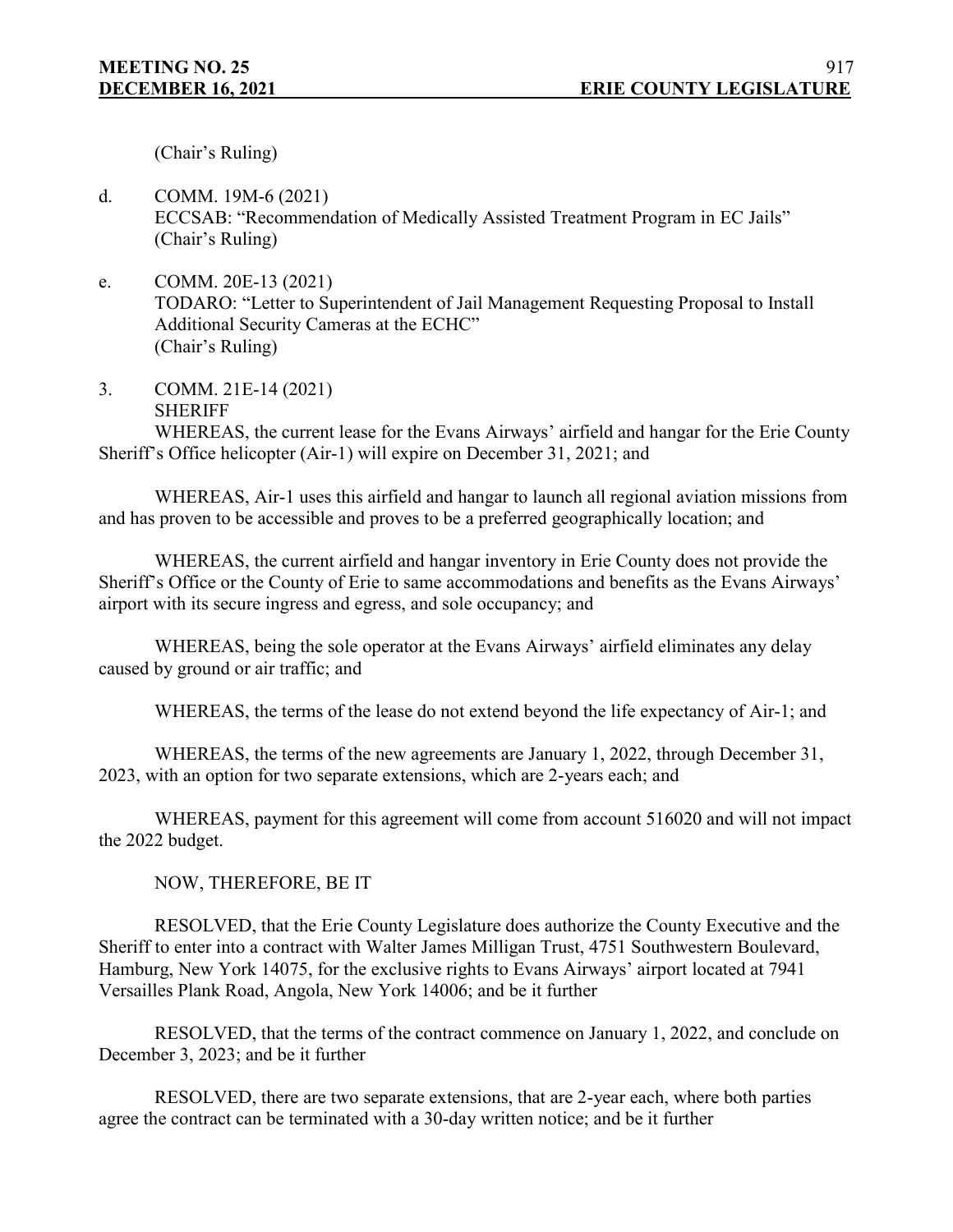RESOLVED, the Erie County Comptroller's Office is hereby authorized to release the designated funds and make payments as necessary; and be it further

RESOLVED, that certified copies shall be forwarded to the County Executive's Office, the County Attorney, the Division of Budget and Management, the Division of Purchasing, the Office of the Comptroller, and the Office of the Sheriff for implementation.  $(6-0)$ 

4. COMM. 21E-16 (2021) COUNTY EXECUTIVE

RESOLVED, that the Erie County Legislature does hereby confirm the appointment of Dixie Farr and William Crowe to the Erie County Conditional Release Commission for a term ending December 31, 2025.

 $(6-0)$ 

5. COMM. 24E-25 (2021) COUNTY EXECUTIVE

WHEREAS, the Department of Homeland Security & Emergency Services, through NYS Department of Homeland Security and Emergency Services, has agreed to provide funding in federal assistance to continue the implementation of programs to enhance the ability of the Buffalo, Erie, Niagara Region to manage emergency and disaster situations; and

WHEREAS, Specialized Professional Services Inc. is a company that can provide this refresher Tank Car training; and

WHEREAS, authorization is required from the Erie County Legislature for the County Executive to enter into a contract with Specialized Professional Services Inc. in the amount of \$5,172.00; and

WHEREAS, funding is available in the FY 19 Hazardous Materials Emergency Preparedness Grant to cover the costs incurred for this training; and

WHEREAS, this grant is a matching grant and Erie County Department of Emergency Services will utilize in kind services to meet the match requirement; and

WHEREAS, the contract will be managed by the Erie County Department of Homeland Security & Emergency Services.

NOW, THEREFORE, BE IT

RESOLVED, that the Erie County Legislature does hereby authorize the County Executive to enter into contract with Specialized Professional Services Inc. to conduct a refresher Tank Car training; and be it further

RESOLVED, the contract will not exceed \$5,172.00 from available funds accepted in COMM 22E-21 (2019) in Fund 110, Account 516020 – Professional Service Contracts and Fees; and be it further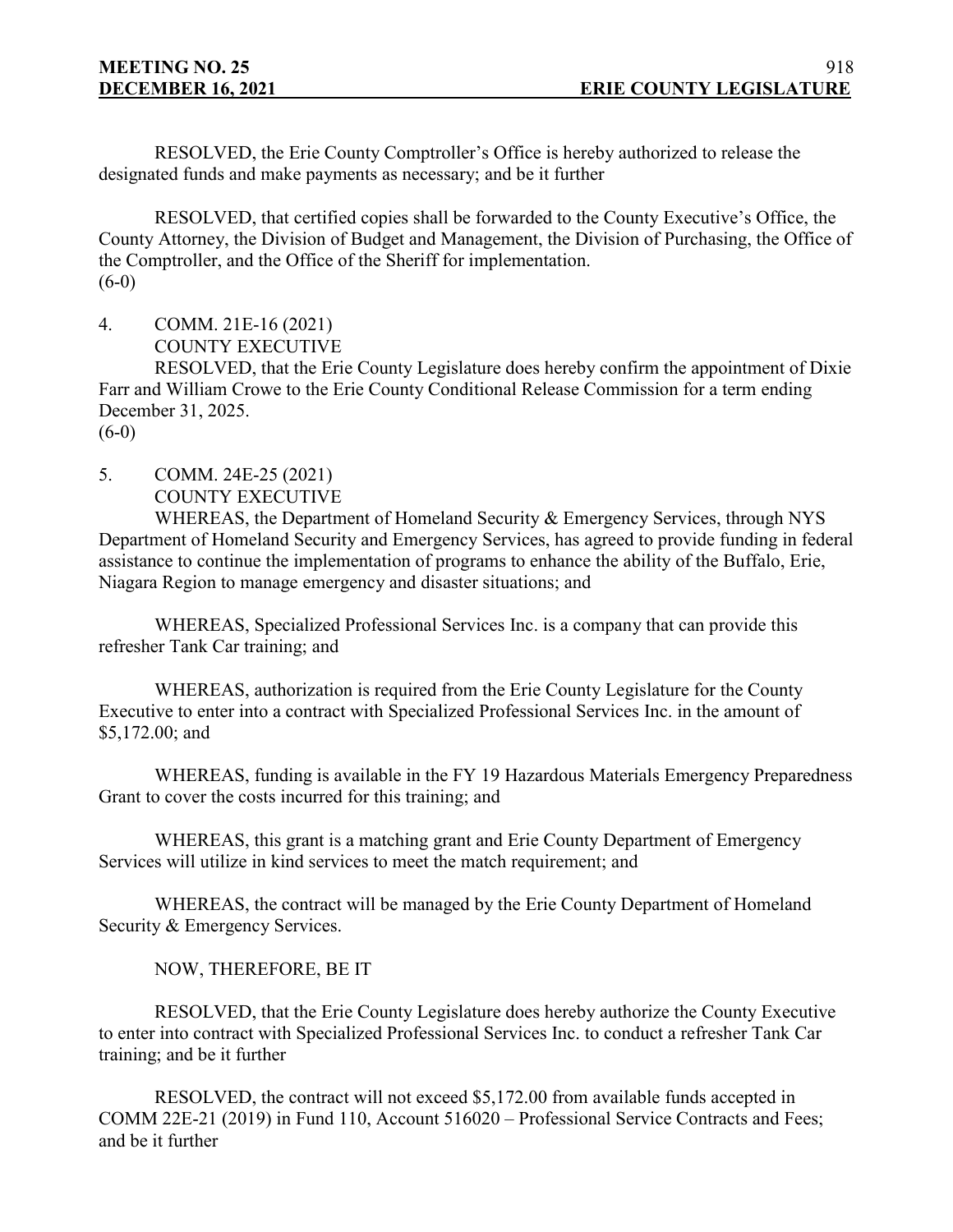RESOLVED, that certified copies of this resolution be sent to the County Executive's Office, the Division of Budget and Management, the Department of Homeland Security & Emergency Services c/o Lauren Panaro, the County Comptroller, and the County Attorney.  $(6-0)$ 

6. COMM. 24E-26 (2021)

COUNTY EXECUTIVE

WHEREAS, the Erie County Department of Homeland Security & Emergency Services is responsible for providing public safety through comprehensive emergency management planning, preparedness, training, response and coordination of emergency services resources in Erie County during actual or potential disaster events; and

WHEREAS, the US Department of Homeland Security, Federal Emergency Management Agency with administration of the funds through the New York State Division of Homeland Security & Emergency Services has agreed to provide funding in the amount of \$1,734,163.00 to continue the implementation of a program to enhance the ability of Erie County to manage emergency and disaster situations; and

WHEREAS, the Erie County Department of Homeland Security & Emergency Services will be the fiduciary agency for the City of Buffalo's award of \$363,699.00 in State Homeland Security Program Grant funds; and

WHEREAS, the Erie County Department of Homeland Security & Emergency Services and the City of Buffalo will meet the identified five (5) National Priority Areas: Cyber Security, Protection of Soft Targets/Crowded Places, Intelligence and Information Sharing, Addressing Emerging Threats and Combating Domestic Violence Extremism; and

WHEREAS, the Erie County Department of Homeland Security & Emergency Services will work with the Erie County Sheriff's Office, Erie County Central Police Services and the Erie County Health Department to fulfill the identified five (5) National Priority Areas; and

WHEREAS, the Erie County Department of Homeland Security & Emergency Services requires legislative approval to accept the funds and to establish a grant budget in Fund 281; and

WHEREAS, authorization is required from the Erie County Legislature for the County Executive to enter into contact and accept \$1,734,163.00 in federal resources to provide funding for personnel and the purchase of necessary equipment to enhance the ability of Erie County to manage emergency and disaster situations.

#### NOW, THEREFORE, BE IT

RESOLVED, that the Erie County Legislature does hereby authorize the County Executive to enter into contract and accept funds in the amount of \$1,734,163.00 from the US Department of Homeland Security, Federal Emergency Management Agency with administration of the funds through the New York State Division of Homeland Security & Emergency Services for the Erie County Department of Homeland Security & Emergency Services; and be it further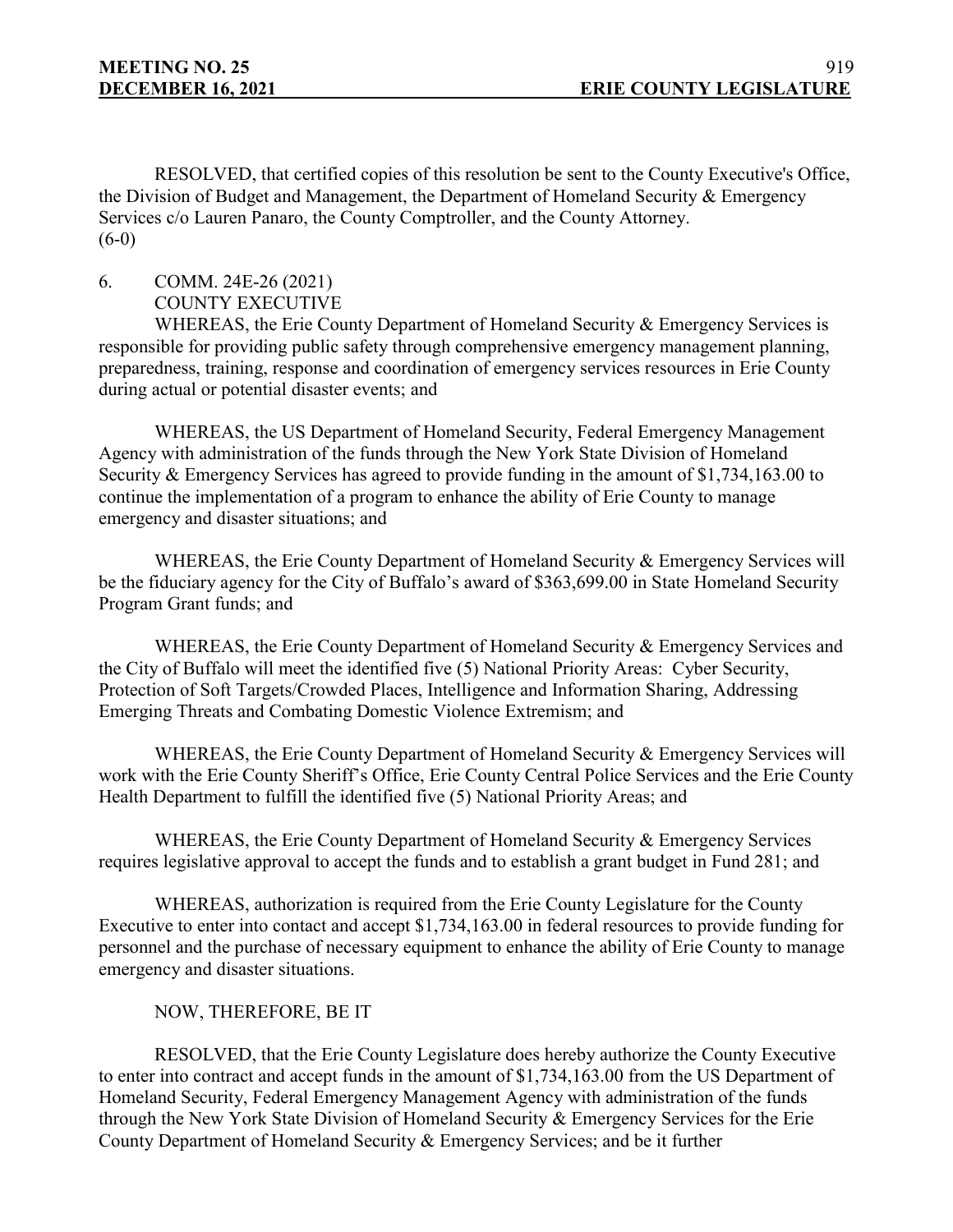RESOLVED, that authorization is hereby provided to transfer currently budgeted positions with existing Erie County Department of Homeland Security & Emergency Services grants to SHSP FY 2021 as required to maintain public safety services to Erie County residents; and be it further

RESOLVED, that the Erie County Department of Homeland Security & Emergency Services will be the fiduciary agency for the City of Buffalo's \$363,699.00 in State Homeland Security Program Grant funds; and be it further

RESOLVED, that the Erie County Department of Homeland Security & Emergency Services will meet the required percentages identified in the grant guidance of the five (5) National Priority Areas: Cyber Security, Protection of Soft Targets/Crowded Places, Intelligence and Information Sharing, Addressing Emerging Threats and Combating Domestic Violence Extremism by working with the Erie County Sheriff's Office, Erie County Central Police Services and the Erie County Health Department; and be it further

RESOLVED, these funds will be utilized to enhance the ability of Erie County to manage emergency and disaster situations; and be it further

RESOLVED, that the authorization is hereby provided to the Division of Budget and Management to establish funding in the Grant Fund 281, as follows:

> Erie County Department of Homeland Security & Emergency Services Grant Fund 281, Fund Center 1670030 September 1, 2021 – August 31, 2024 HS167SHSP2124

| Revenue<br>Increase                              |                    |
|--------------------------------------------------|--------------------|
| Account 414000 - Federal Revenue                 | 1,734,163.00       |
|                                                  |                    |
| <b>Appropriation Increase</b>                    |                    |
| Account 500000 – Full Time – Salaries            | \$<br>414,345.00   |
| Account $500010 - Part Time - Wages$             | \$<br>30,385.00    |
| Account 501000 – Overtime                        | \$<br>1,031.00     |
| Account 502000 – Fringe Benefits                 | \$<br>308,954.00   |
| Account 505200 - Clothing Supplies               | \$<br>12,202.00    |
| Account $505800$ – Medical & Health Supplies     | \$<br>6,000.00     |
| Account 510100 – Out of Area Travel              | \$<br>10,500.00    |
| Account 510200 - Training& Education             | \$<br>18,500.00    |
| Account $515000 - U$ tilities                    | \$<br>104,000.00   |
| Account 516010 – Contractual                     | \$<br>363,699.00   |
| Account 516020 – Professional Services Contracts | \$<br>41,538.00    |
| Account 516030 – Maintenance Contracts           | \$<br>428,822.00   |
| Account $561410 -$ Lab & Technical Equipment     | \$<br>104,500.00   |
| Account 916790– ID Emergency Services            | \$<br>(110,313.00) |
|                                                  | 1,734,163.00       |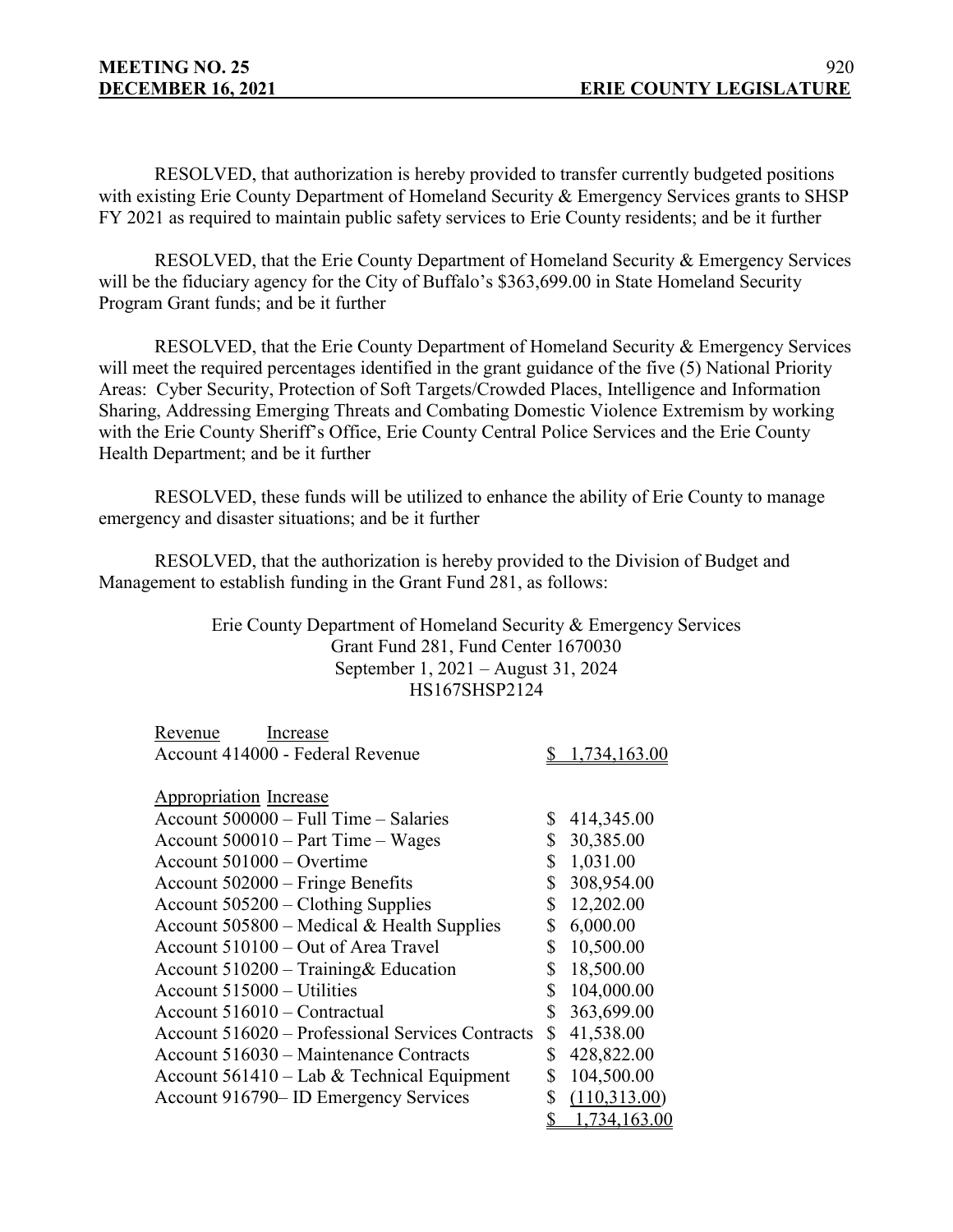and be it further

RESOLVED, that the Director of Budget and Management is hereby authorized to adjust items of appropriations and revenues which may be impacted by changes to the grantor award, provided there are no changes to county share amounts; and be it further

RESOLVED, that certified copies of this resolution be sent to the County Executive's Office, the Division of Budget and Management, the Department of Personnel, the Department of Homeland Security & Emergency Services, the County Comptroller, and the County Attorney.  $(6-0)$ 

- 7. COMM. 24E-27 (2021)
	- COUNTY EXECUTIVE

WHEREAS, Restoration Society currently has a contract with the Department of Social Services to operate a Code Blue shelter; and

WHEREAS, The City of Buffalo has \$1.3 million available through Emergency Shelter Grant funds that can be used for operating expenses of this emergency pop-up shelter for days the temperature exceeds 32 degrees, and 80% of those funds need to be spent by March 2022; and

WHEREAS, the chronically homeless are familiar with this location at Holy Cross 412 Niagara Street as a Code Blue/211 site; and

WHEREAS, when temperatures are above 32 degrees the shelter would historically not open; and

WHEREAS, utilizing a pop-up low barrier shelter gets homeless individuals off the street and eliminates the need to present at the Department of Social Services for screening, assessment, and placement; and

WHEREAS, Funds from Erie County will support the shelter when temperatures are above 32 degrees and will allow for continuity of services; and

NOW, THEREFORE, BE IT

RESOLVED, that the Commissioner of Social Services and/or the County Executive are hereby authorized to enter into contract with Restoration Society to provide an emergency Pop-Up Shelter when temperatures are above 32 Degrees; and be it further

RESOLVED, the Erie County Legislature authorizes the Division of Budget and Management to utilize excess revenue in the Countywide State Aid-Revenue Offset line as the funding source for this potential new cost for an amount not to exceed \$ 225,000; and be it further

RESOLVED, that the Director of Budget and Management is hereby authorized to adjust items of appropriations and revenues which may be impacted by changes in legislation and the extent of the need as long as net county share does not exceed \$ 225,000; and be it further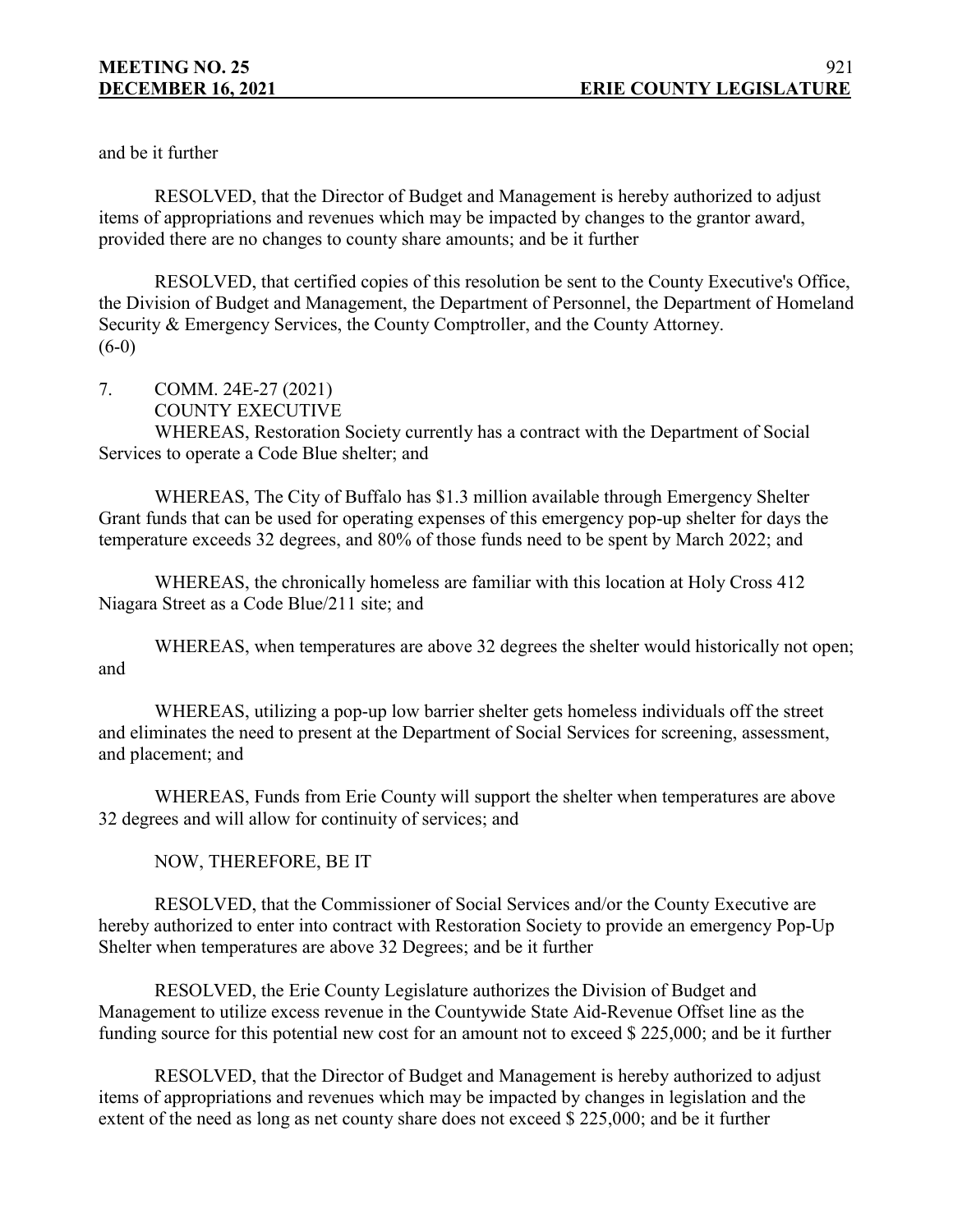RESOLVED, that certified copies of this resolution be furnished to the Erie County Executive, the Commissioner of Social Services, the Erie County Comptroller, the Director of Budget and Management, and the District Attorney.  $(6-0)$ 

8. COMM. 24E-29 (2021)

SHERIFF

WHEREAS, The Erie County Sheriff's Office operates one of the largest K9 units outside of New York City and the State Police, and among this unit are five certified explosives detection canines; and

WHEREAS, these five K9s respond to numerous calls throughout Erie County and the Western New York region. The Sheriff's Office explosives detection K9s are called upon to search public buildings, sporting venues, and suspicious packages; and

WHEREAS, the K9 teams responded to 287 calls in 2019, 237 calls in 2020, and as of November 21, 2021, the teams responded to 282 calls; and

WHEREAS, the Sheriff's K9 unit is also operating with one fewer explosives detection K9 since the retirement of an explosives detection K9 in early 2021; and

WHEREAS, with the increase in calls for service, the Sheriff's Office seeks to utilize seized asset funds to acquire an additional explosives detection K9 to provide better response to calls for service and reduce the workloads on the current K9 teams; and

WHEREAS, the increase in calls for service has resulted in increased overtime and adverse health effects to the work dogs; and

WHEREAS, the additional explosive detection canine team will provide better coverage for Erie County and reduce work-related injuries for the dogs and handlers; and

WHEREAS, there will be no effect to the 2022 budget or to the taxpayers of Erie County because the \$12,000.00 needed for the work dogs will be transferred from the Asset Forfeiture Trust; and

WHEREAS, as of November 30, 2021, the Sheriff's Asset Forfeiture Trust Account balance is \$231,268.00.

NOW, THEREFORE, BE IT

RESOLVED, the Erie County Legislature authorizes the Erie County Sheriff's Office and Division of Budget and Management to transfer \$12,000.00 from the Asset Forfeiture Trust Account to Account #53000 (Other Expenses):

# ERIE COUNTY SHERIFF'S OFFICE

Sheriff – SAFS Funded Program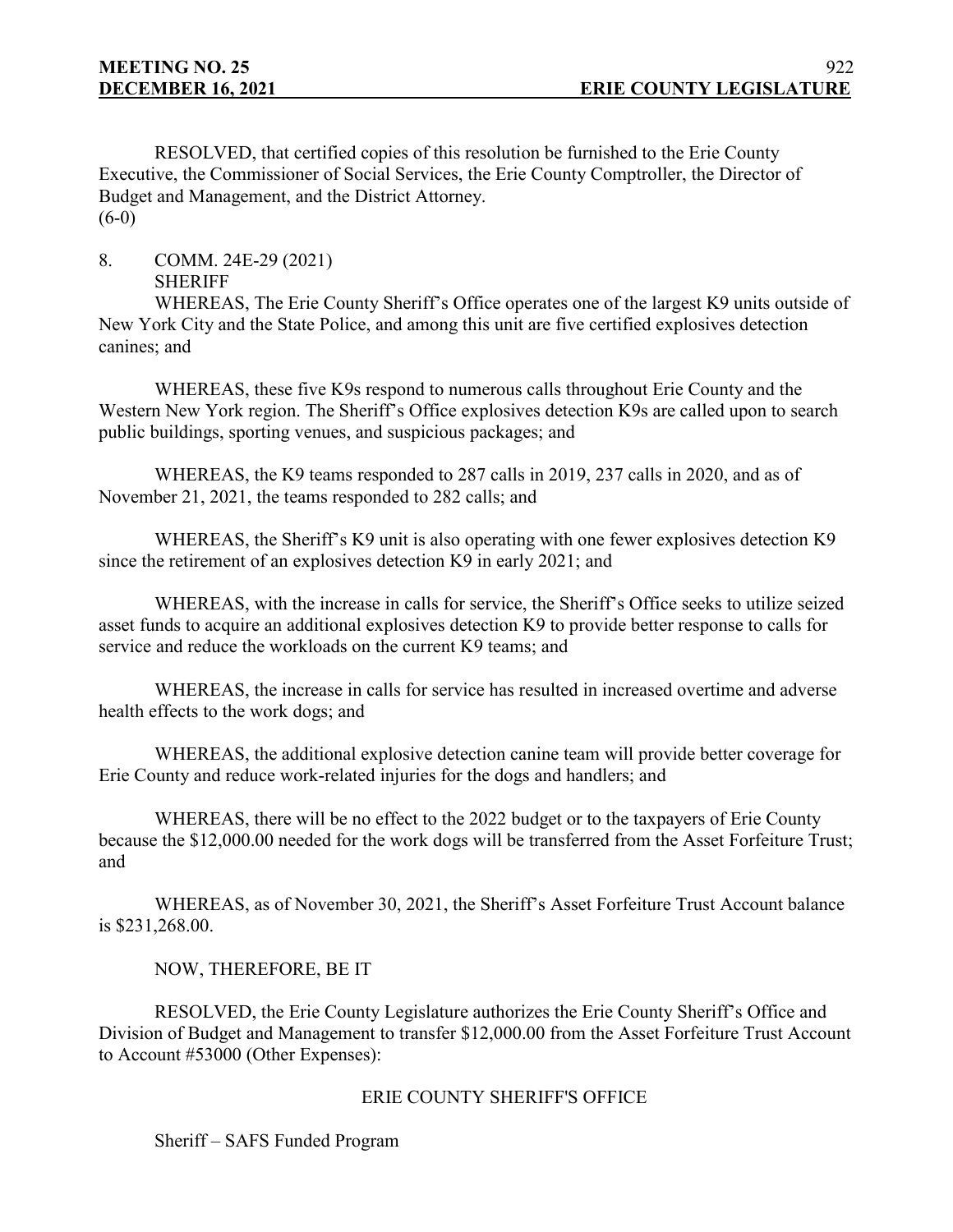| <b>REVENUE</b><br>421550       | <b>DECREASE</b><br><b>Forfeiture Crime Proceeds</b>       | \$12,000.00                |
|--------------------------------|-----------------------------------------------------------|----------------------------|
| <b>APPROPRIATION</b><br>530000 | <b>INCREASE</b><br>Other Expenses<br><b>Total Revenue</b> | \$12,000.00<br>\$12,000.00 |

and be it further

RESOLVED, the designated Asset Forfeiture Trust Account fund expenditure meets the criteria established by the U.S. Department of Justice for the use of equitable shared funds; and be it further

RESOLVED, the Division of Budget and Management is authorized to make any technical adjustments necessary to effectuate the two transfers should there be any unforeseen issues; and be it further

RESOLVED, the Erie County Comptroller's Office is hereby authorized to release the designated funds and make payments as necessary; and be it further

RESOLVED, that certified copies of the approved resolution are sent to the County Executive, the County Attorney, the Division of Budget and Management, the Division of Purchasing, the Erie County Comptroller's Office, and the Chief of Administration of the Sheriff's Office for implementation.  $(6-0)$ 

9. COMM. 24E-30 (2021) **SHERIFF** WHEREAS, the Sheriff of Erie County is mandated to appoint an Undersheriff; and

WHEREAS, the current position is a Step D with annual wages equally \$140,198.00; and

WHEREAS, the Sheriff's Office is requesting to adjust the wage to Job Group 17 Step 5 with annual wages of \$128,247.00; and

WHEREAS, the variable minimum change would take effect on January 1, 2022; and

WHEREAS, this requested change will save \$11,951.00 in the 2022 Budget.

NOW, THEREFORE, BE IT

RESOLVED, that the Erie County Legislature hereby authorizes the change of the Undersheriff's wages to a Job Group 17, Step 5 with annual wages of \$128,247.00; and be it further

RESOLVED, that the change takes effect on January 1, 2022; and be it further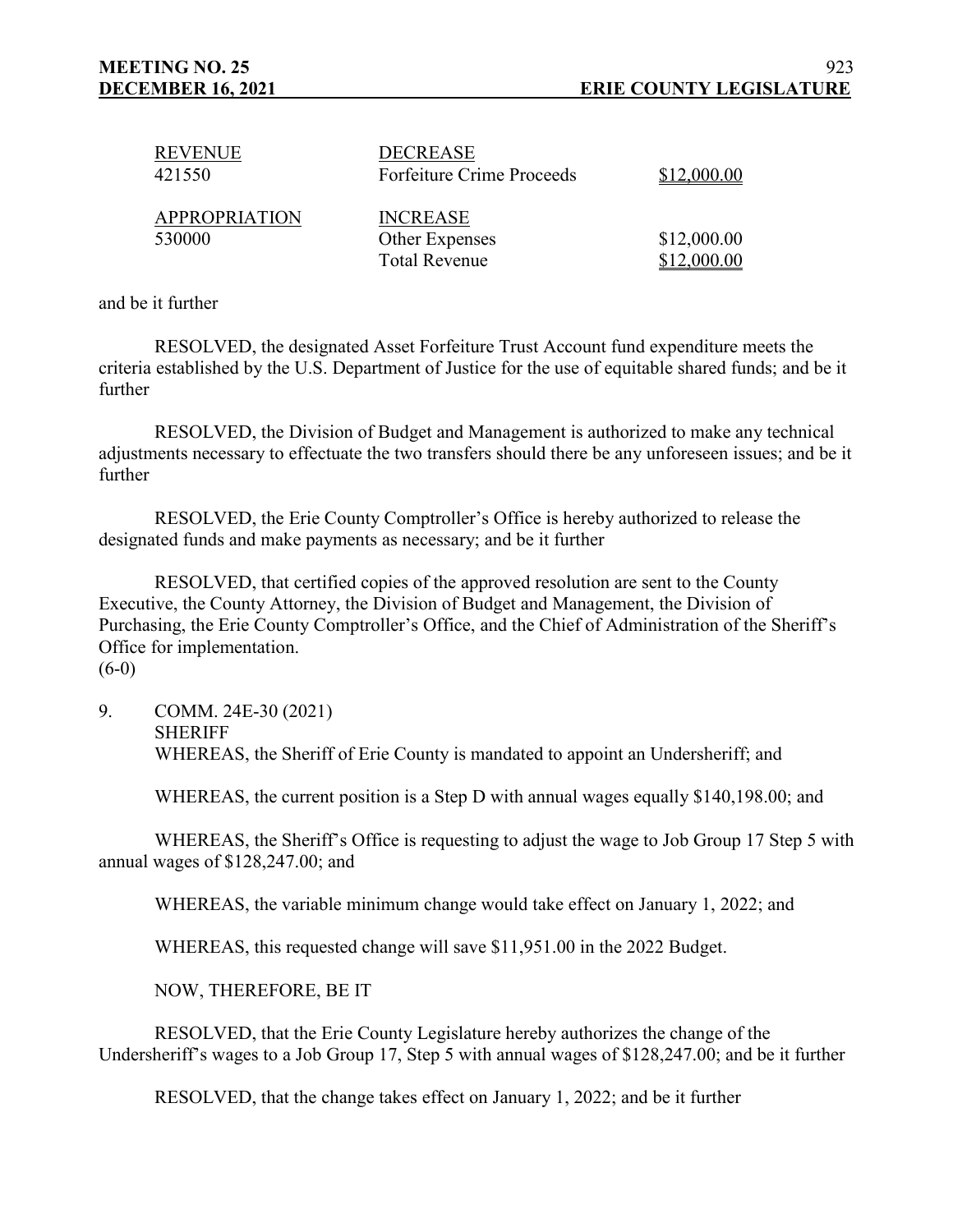RESOLVED, that the Division of Budget and Management is hereby authorized to make any necessary changes to the Sheriff's 2022 budget; and be it further

RESOLVED, that certified copies of this resolution shall be forwarded to the County Executive's Office, the Department of Personnel, the Division of Budget and Management, and the Erie County Sheriff's Office.  $(6-0)$ 

#### **HOWARD J. JOHNSON, JR. CHAIR**

Item 32 – MR. MEYERS presented the following report and moved for immediate consideration and approval. MR. JOHNSON seconded.

# CARRIED UNANIMOUSLY.

# RESOLUTION NO. 214

| December $9, 2021$ | <b>FINANCE &amp; MANAGEMENT</b> |
|--------------------|---------------------------------|
|                    | <b>COMMITTEE</b>                |
|                    | REPORT NO. 14                   |

ALL MEMBERS PRESENT, EXCEPT LEGISLATOR JOHNSON. CHAIR BASKIN PRESENT AS EX-OFFICIO MEMBER.

- 1. RESOLVED, the following items are hereby received and filed:
- a. COMM. 6E-6 (2021) HARDWICK: "Letter to Comptroller Concerning Potential County Revenue from NYS Unclaimed Funds" (Chair's Ruling)
- b. COMM. 20E-12 (2021) COMPTROLLER: "Interim Financial Report for Third Quarter of 2021" (Chair's Ruling)
- c. COMM. 20D-3 (2021) DEPARTMENT OF LAW: "Letter to DA Concerning Inappropriate Vendor Payments" (Chair's Ruling)
- d. COMM. 20M-3 (2021) ASSIGNED COUNSEL PROGRAM: "Quarterly Report for the Third Quarter of 2021" (Chair's Ruling)
- e. COMM. 20M-5 (2021) BUFFALO PLACE, INC.: "2022 Budget & Recommendations for Mall District Special Charges in 2022"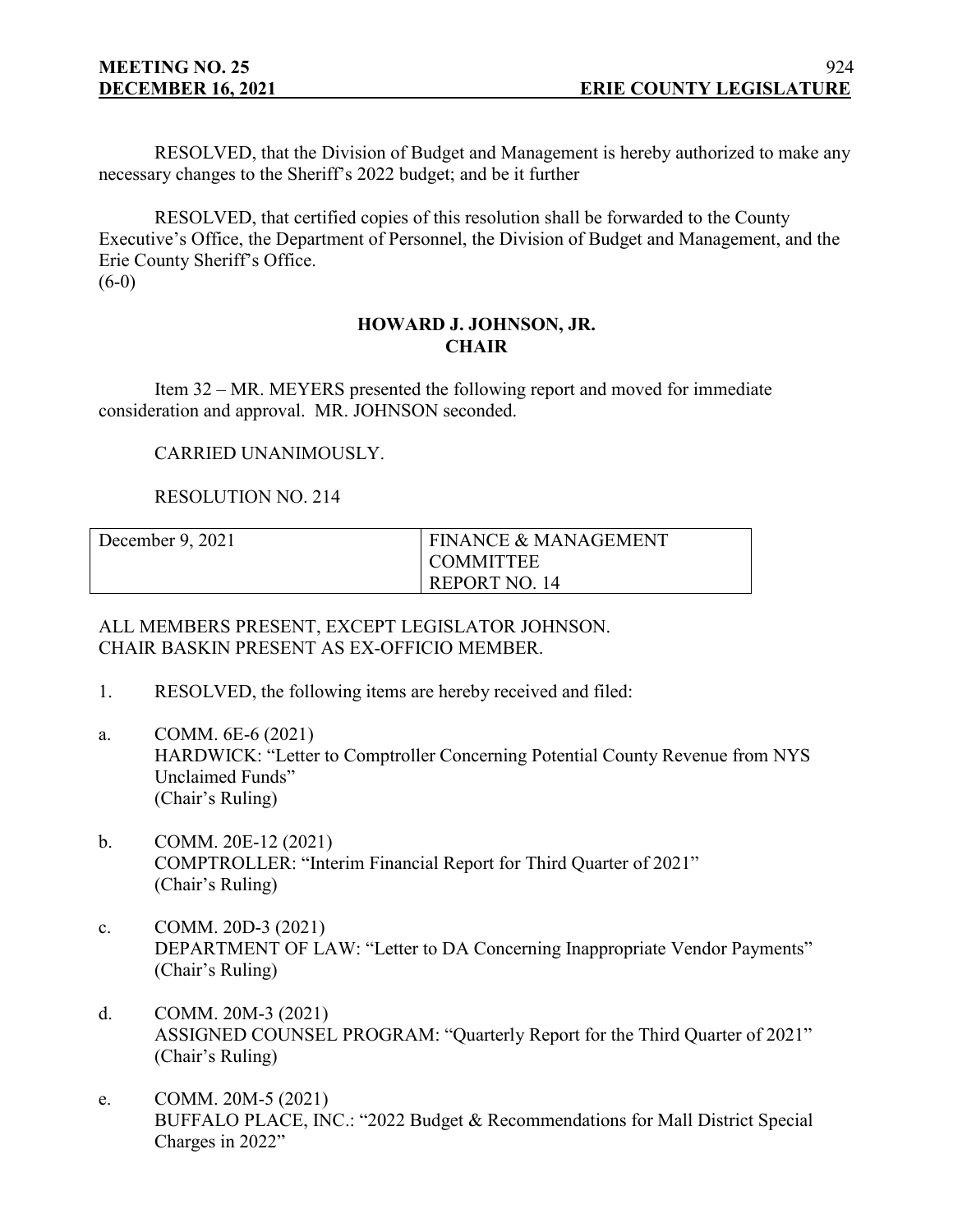(Chair's Ruling)

- f. COMM. 21E-18 (2021) BASKIN: "Public Notice Concerning LL Intro. 4-1 (2021)" (Chair's Ruling)
- g. COMM. 21D-1 (2021) DEPUTY COMPTROLLER: "Law Department Spending - 09/2021" (Chair's Ruling)
- h. COMM. 21D-4 (2021) DIRECTOR OF BUDGET & MANAGEMENT: "Budget Monitoring Report for Period Ending 09/2021" (Chair's Ruling)
- i. COMM. 21D-5 (2021) COMPTROLLER'S OFFICE: "Report on Managerial Confidential Overtime for Third Quarter, 2021" (Chair's Ruling)
- j. COMM. 21D-8 (2021) CLERK OF LEGISLATURE: "Notice of Public Hearing on LL Intro. 4-1 (2021)" (Chair's Ruling)
- k. COMM. 24E-4 (2021) COMPTROLLER: "Sales Tax Receipt for 09/2021" (Chair's Ruling)

# **TIMOTHY J. MEYERS CHAIR**

Item 33 – MR. JOHNSON presented the following report, moved to separate items Number 7 and Number 8, and approve the balance of the report. MR. MEYERS seconded.

CARRIED UNANIMOUSLY.

RESOLUTION NO. 215

| December $9, 2021$ | <b>ECONOMIC DEVELOPMENT</b> |
|--------------------|-----------------------------|
|                    | I COMMITTEE                 |
|                    | <b>REPORT NO. 18</b>        |

ALL MEMBERS PRESENT CHAIR BASKIN PRESENT AS EX-OFFICIO MEMBER.

1. RESOLVED, the following item is hereby received filed, and printed: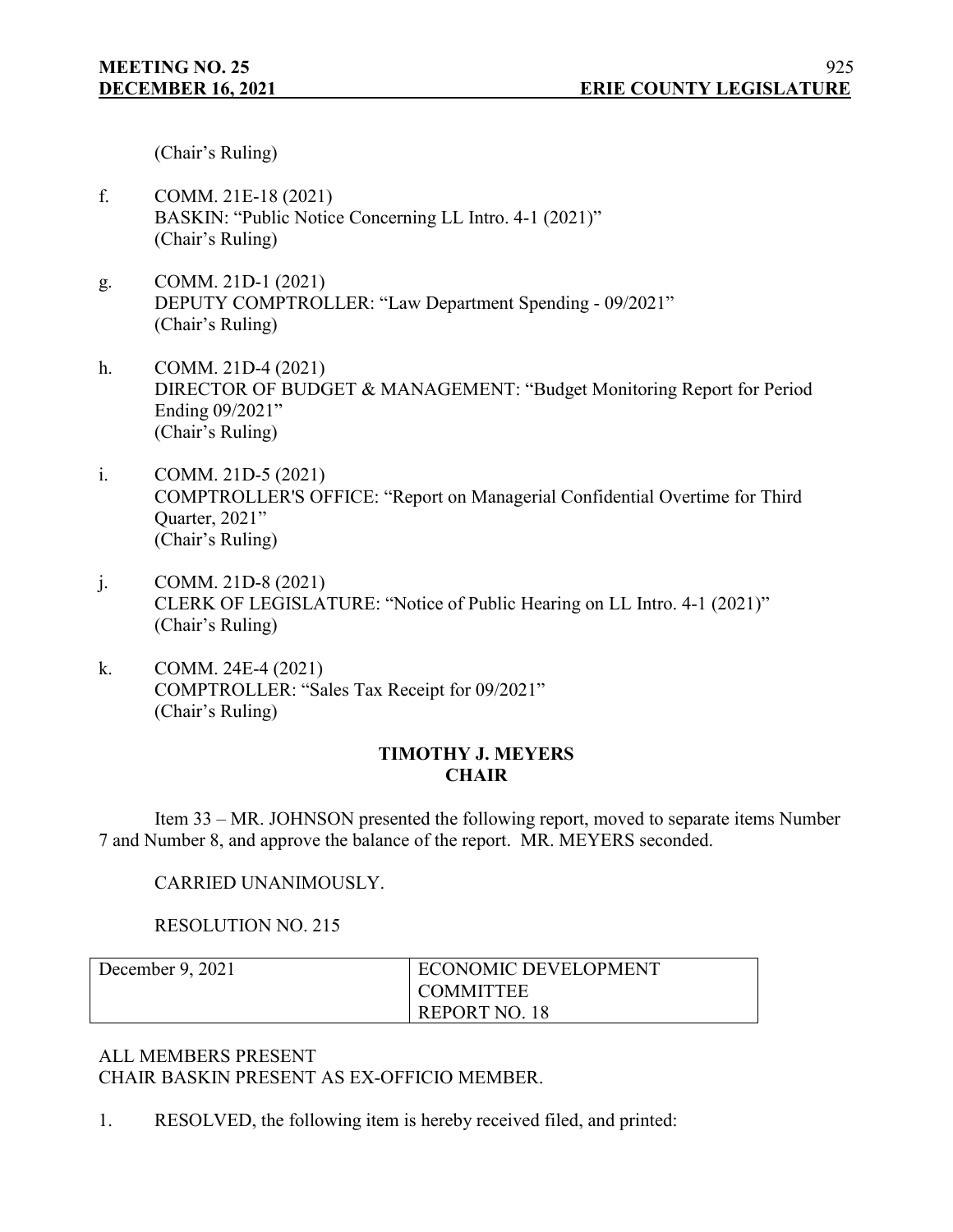a. COMM. 24E-5 (2021) LORIGO: "Minority Caucus Appointment to the Visit Buffalo Niagara Board of Directors" (Chair's Ruling)

November 18, 2021

Hon. Robert M. Graber Clerk of the Erie County Legislature Legislative Chambers 92 Franklin Street –  $4<sup>th</sup>$  Floor Buffalo, New York 14202

RE: Minority Caucus Appointment to the Visit Buffalo Niagara Board of Directors

Dear Mr. Graber:

Pursuant to the bylaws of Visit Buffalo Niagara, the Erie County Legislature's Minority Caucus shall designate one individual to serve on their Board of Directors.

Our Caucus' designated position on the Board of Directors is currently vacant. Please receive, file and print the attached petition, signed by the entire Minority Caucus formally appointing Mr. William Paladino as our designee on the Visit Buffalo Niagara Board of Directors.

Please forward a certified copy of the petition to the President and CEO of Visit Buffalo Niagara. Thank you for your attention to this matter.

Sincerely,

JOSEPH C. LORIGO Minority Leader Legislator, District 10

- 2. RESOLVED, the following items are hereby received and filed:
- a. COMM. 6E-25 (2021) TODARO: "Letter to Economic Development Chair Requesting Discussion of High-Speed Internet Expansion in EC" (Chair's Ruling)
- b. COMM. 20M-6 (2021) ECIDA: "2022 Budgets for ECIDA, RDC and ILDC" (Chair's Ruling)
- c. COMM. 21M-3 (2021) JIM RUDNICKI: "Comments Concerning the Proposed Buffalo Bills Stadium" (Chair's Ruling)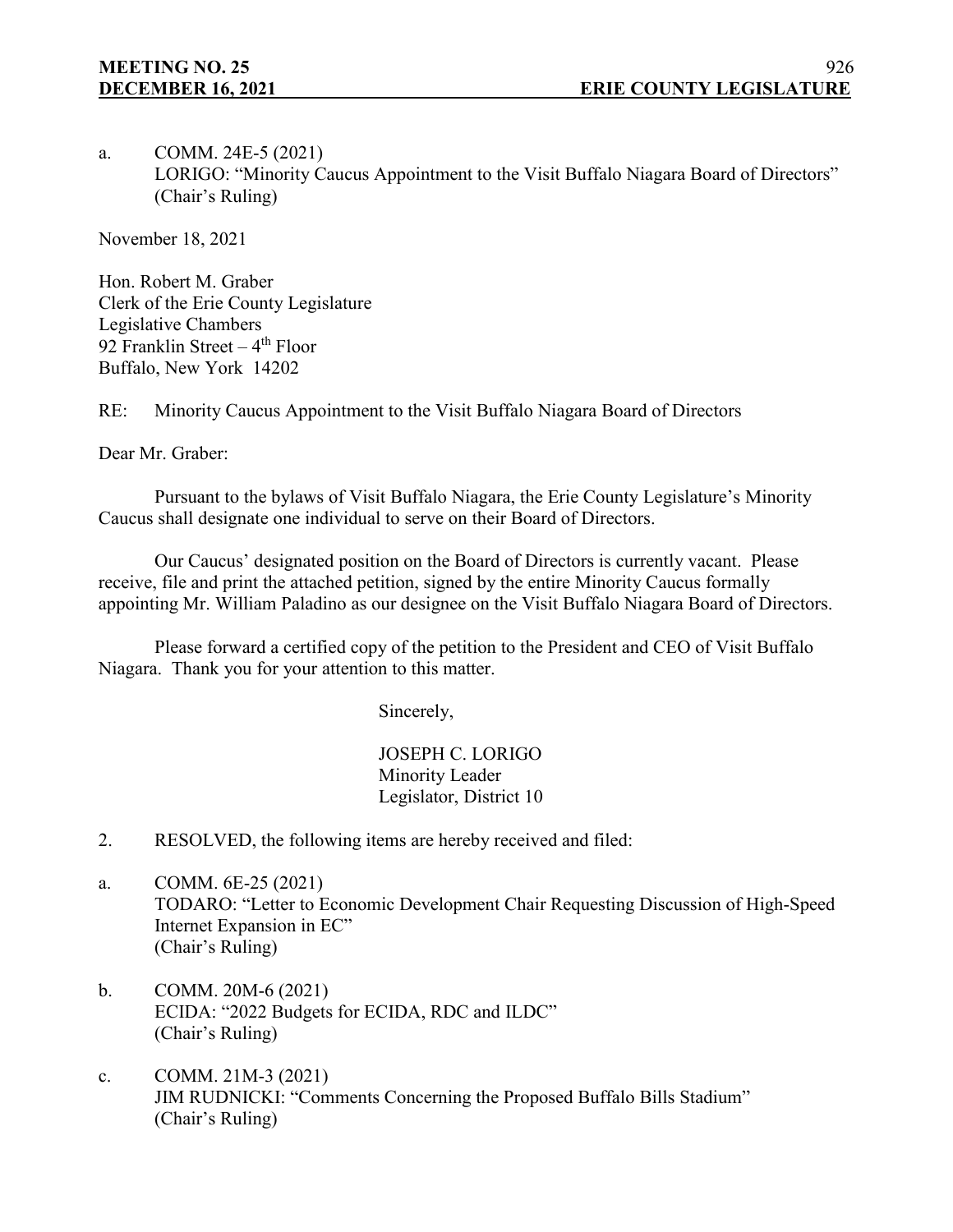- d. COMM. 24E-36 (2021) LORIGO, GREENE, TODARO & MILLS: "Request to ED Committee Chair for Discussion on ErieNet" (Chair's Ruling)
- 3. COMM. 21E-11 (2021) COUNTY EXECUTIVE

WHEREAS, the Department of Public Works, Division of Highways is responsible for progressing current and future projects to improve the County's infrastructure; and

WHEREAS, the Division of Highways has been working shorthanded for the past two years due to a retirement and promotion which left a Senior Civil Engineer position vacant and difficult to fill with a qualified candidate, due to the level of starting salary; and

WHEREAS, fewer Federal Aid projects have been able to be completed in the necessary time frame due to the vacant Senior Civil Engineer position; and

WHEREAS, as such, the Department of Public, Division of Highways is requesting authorization to fill the vacant title of Senior Civil Engineer at a variable minimum; and

WHEREAS, funding for this change is already available in the 2021 Division of Highways operating budget.

NOW, THEREFORE, BE IT

RESOLVED, that the Erie County Legislature hereby authorizes the hiring of one Senior Civil Engineer in the Department of Public Works, Division of Highways, Job Group 14, at a variable minimum hiring level of Step 3 with an annual salary of \$79,400; and be it further

RESOLVED, that the Division of Budget and Management is hereby authorized to make any necessary budgetary adjustments to the Division of Highways budget; and be it further

RESOLVED, that certified copies of this resolution will be forwarded to the County Executive, the Office of the Comptroller, the Department of Personnel, the Division of Budget and Management, and the Department of Public Works.  $(6-0)$ 

- 4. COMM. 21E-12 (2021)
	- COUNTY EXECUTIVE

WHEREAS, the Rehabilitation of Borden Road - CR322 (the Project) was approved by your Honorable Body via COMM 15E-12 (July 23, 2020) and COMM 8E-33 (April 29, 2021); and

WHEREAS, as part of the Project it is intended to rehabilitate Borden Road from Strasmer Road to Broadway (NY 130); and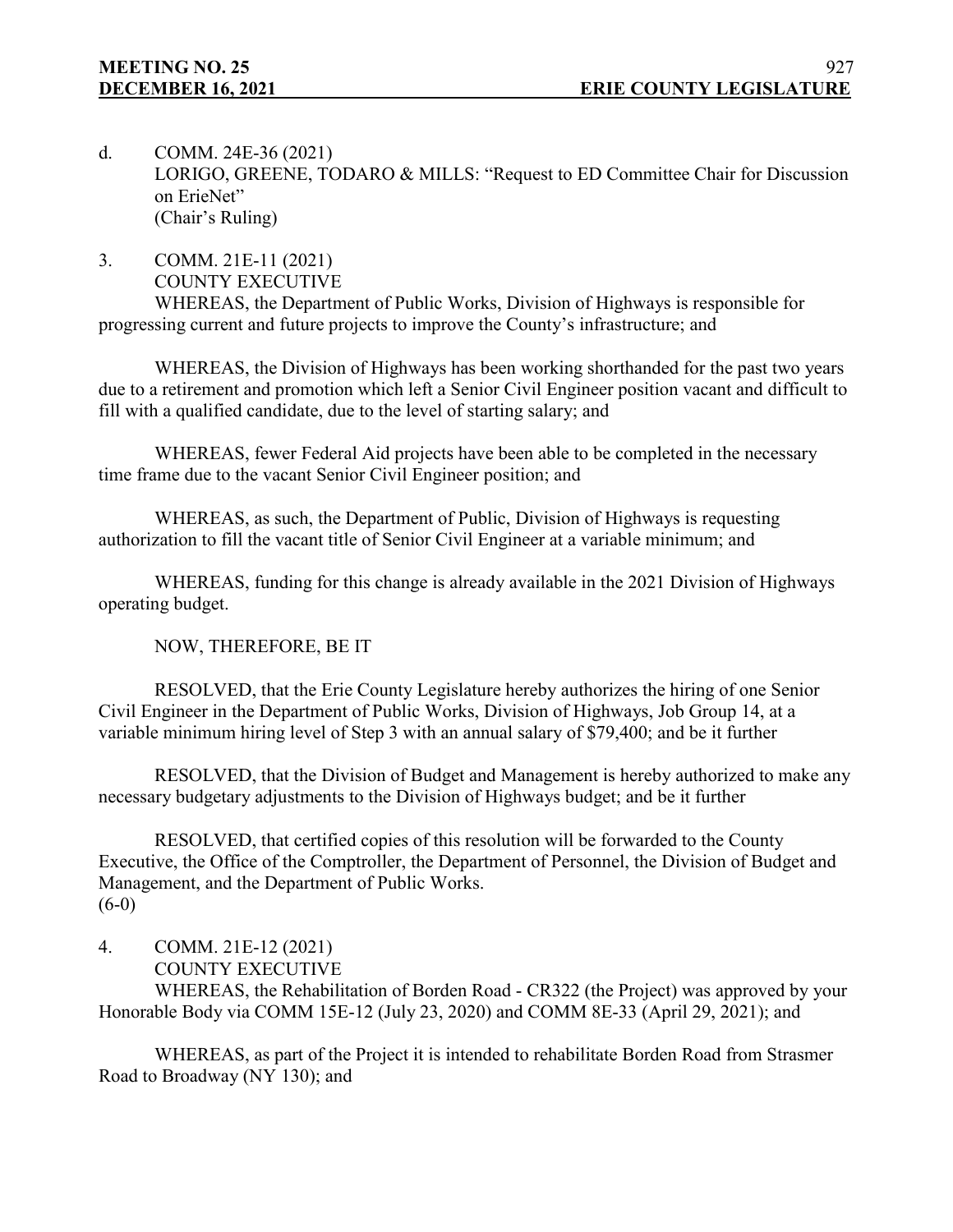WHEREAS, Erie County DEP, Division of Sewerage Management (DSM) has determined through inspection that a section of 30-inch diameter force main approximately from Strasmer Road to just north of Rowley Road imminently requires replacement; and

WHEREAS, in that same section of road the Erie County Water Authority (ECWA) has approximately 1400 linear feet of 8" diameter cast iron watermain that is slated for replacement; and

WHEREAS, it is desired to reduce the overall cost of the work, limit duplication of effort and to limit disruption during construction to area residents and the travelling public; and

WHEREAS, this may be accomplished by including design of the replacement of both the DSM force main and the ECWA water line in the design for the Project; and

WHEREAS, DSM agrees to be responsible for 100% of the cost of engineering design services for replacement of the force main which is estimated to be \$76,300; and

WHEREAS, ECWA agrees to be responsible for 100% of the cost of engineering design services for replacement of the water line which is estimated to be \$19,550; and

WHEREAS, it is desired to amend the design contract of the Project consultant, Bergmann Associates, to include the engineering design services necessary for the replacement of the DSM force main and the ECWA water line; and

WHEREAS, it is desired to advertise the Project including the DSM force main and the ECWA water line early in 2022; and

WHEREAS, to meet this schedule pending execution of the necessary inter-agency agreement between the County and ECWA the County will fund the design of the water line in the first instance from funds already approved for the Project and will invoice ECWA for reimbursement thereof; and

WHEREAS, reimbursement from ECWA will be used to replenish existing County Project design funds advanced by the County to permit an accelerated Project schedule.

NOW, THEREFORE, BE IT

RESOLVED, that the Erie County Legislature hereby approves inclusion of replacement of the DSM force main and the ECWA water line in the Project; and be it further

RESOLVED, that the County Executive is hereby authorized to execute an agreement with ECWA, subject to the County Attorney's approval as to form and content, regarding incorporation of the waterline replacement into the Project and the ECWA's responsibility to provide 100% of the funding for the necessary engineering design services including any approved cost overruns or unanticipated expenses; and be it further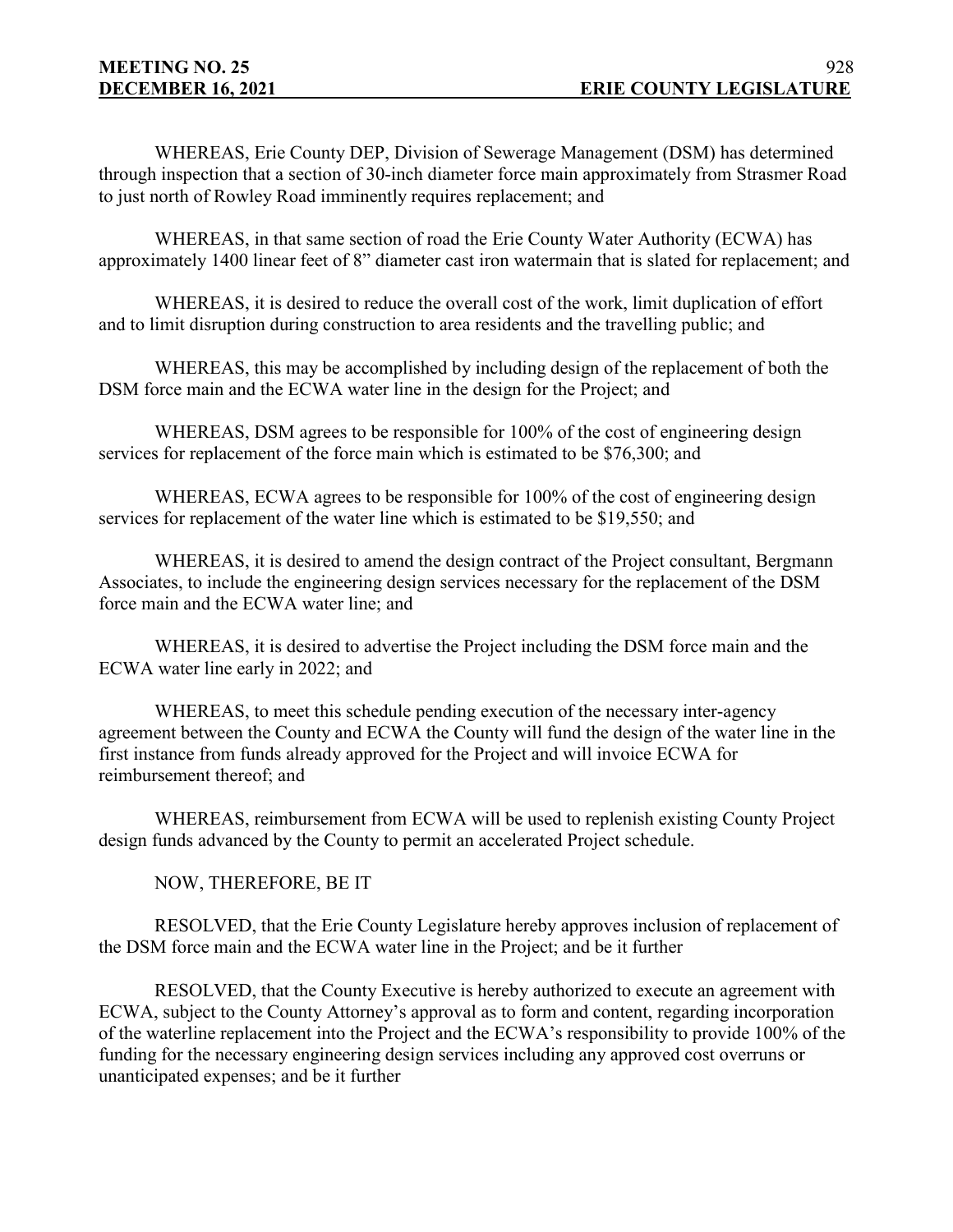RESOLVED, that the County Executive is authorized to execute a contract amendment with Bergmann Associates for engineering design services in the total amount of \$95,850 for design engineering services for replacement of the DSM force main and ECWA water line; and be it further

RESOLVED, that the funding for the design of the DSM force main is hereby appropriated from Fund 430, Funds Center 181, C.17401 – Erie County Sewer District No.4 Capital Project and made available for the project as follows:

|       | C.17401 - Erie County Sewer Dist. No. 4 Cap. Project | \$76,300 |
|-------|------------------------------------------------------|----------|
| Total |                                                      | \$76,300 |

#### and be it further

RESOLVED, that funding for the engineering design services for the water line is authorized from existing Project design funds in Fund 420, Funds Center 123, B.20005 – 2020 Preservation of Roads as follows:

| B.20005 – 2020 Preservation of Roads | \$19,550 |
|--------------------------------------|----------|
| Total                                | \$19,550 |

and be it further

RESOLVED, that upon full execution of an agreement between Erie County and ECWA regarding the water line replacement, the County is hereby authorized to invoice the ECWA for water line design costs, accept reimbursement funds from ECWA and to replenish the project budget in Fund 420, Funds Center 123, B.20005 – 2020 Preservation of Roads in the amount expended not to exceed \$19,550; and be it further

RESOLVED, that three (3) certified copies of this resolution be forwarded to the Department of Public Works, Office of the Commissioner, and one copy each to the Office of the County Executive, the Division of Budget and Management, the Office of the County Attorney, and the Office of the Comptroller.  $(6-0)$ 

# 5. COMM. 21E-13 (2021) COUNTY EXECUTIVE

WHEREAS, the existing 28-year-old competition pool plaster is showing signs of widespread discoloration and local separation; the recirculation, existing filtration, and chemical systems for the competition and warm-up pools are original to the building and necessitate equipment upgrades as failure or further deterioration will be detrimental to the operation of the facility; and current NYS Health Department swimming pool code requirements, life safety, and accessibility requirements need to be addressed; and

WHEREAS, the County of Erie received bids for the SUNY Erie Community College City Campus Burt Flickinger Athletic Center 2021 Natatorium Improvements project on Thursday, October 28, 2021; and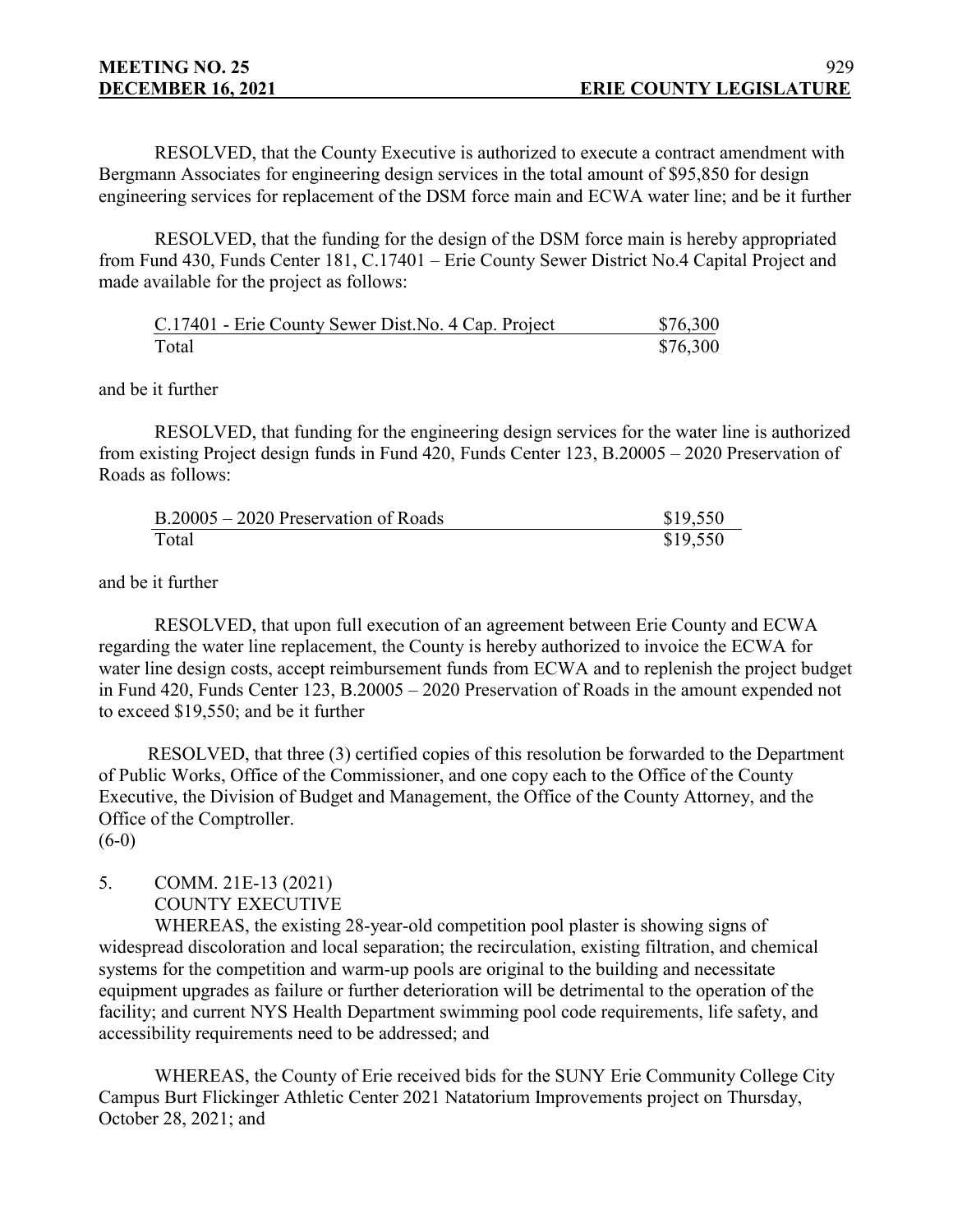WHEREAS, the lowest responsible bidders for the general construction work is Patterson-Stevens, Inc. and electrical construction work is CIR Electrical Construction Corporation; and

WHEREAS, the County will receive 50% reimbursement from New York State for this project; and

WHEREAS, the Department of Public Works and CHA Consulting Inc. are recommending award of the contract to the lowest responsible bidders.

NOW, THEREFORE, BE IT

RESOLVED, that the County Executive is hereby authorized to enter into a contract with the lowest responsible bidders for SUNY Erie Community College City Campus Burt Flickinger Athletic Center 2021 Natatorium Improvements project for an amount not to exceed as follows:

| <b>General Construction Work</b>               |                        |             |
|------------------------------------------------|------------------------|-------------|
| Patterson-Stevens, Inc.                        | Base Bid:              | \$1,595,450 |
|                                                | Add Alternate No. G-01 | \$36,000    |
|                                                | Add Alternate No. G-02 | \$28,935    |
|                                                | Add Alternate No. G-03 | \$11,245    |
| Total Award of General Construction Contract:  |                        | \$1,671,630 |
| <b>Electrical Construction Work</b>            |                        |             |
| <b>CIR Electrical Construction Corporation</b> | Base Bid:              | 178,250     |
|                                                |                        |             |

and be it further

RESOLVED, that the sum of \$150,120 be allocated to a Construction Contingency Fund with authorization for the County Executive to approve change orders in an amount not to exceed the Contingency Fund; and be it further

RESOLVED, that change order reductions will result in these funds being returned to the Construction Contingency Fund; and be it further

RESOLVED, that the Comptroller's Office be authorized to make payment for all the above from the approved 2020 Capital Budget, Fund 480, Funds Center 122, E.20001 - Erie Community College Collegewide Improvements and Renovations, in an amount not to exceed \$2,000,000; and be it further

RESOLVED, that two certified copies of this resolution be sent to the Department of Public Works, Commissioner's Office, and one copy each to the Office of the County Executive, the Division of Budget and Management, and the Office of the Comptroller, and one copy to SUNY Erie and Financial Officer.  $(6-0)$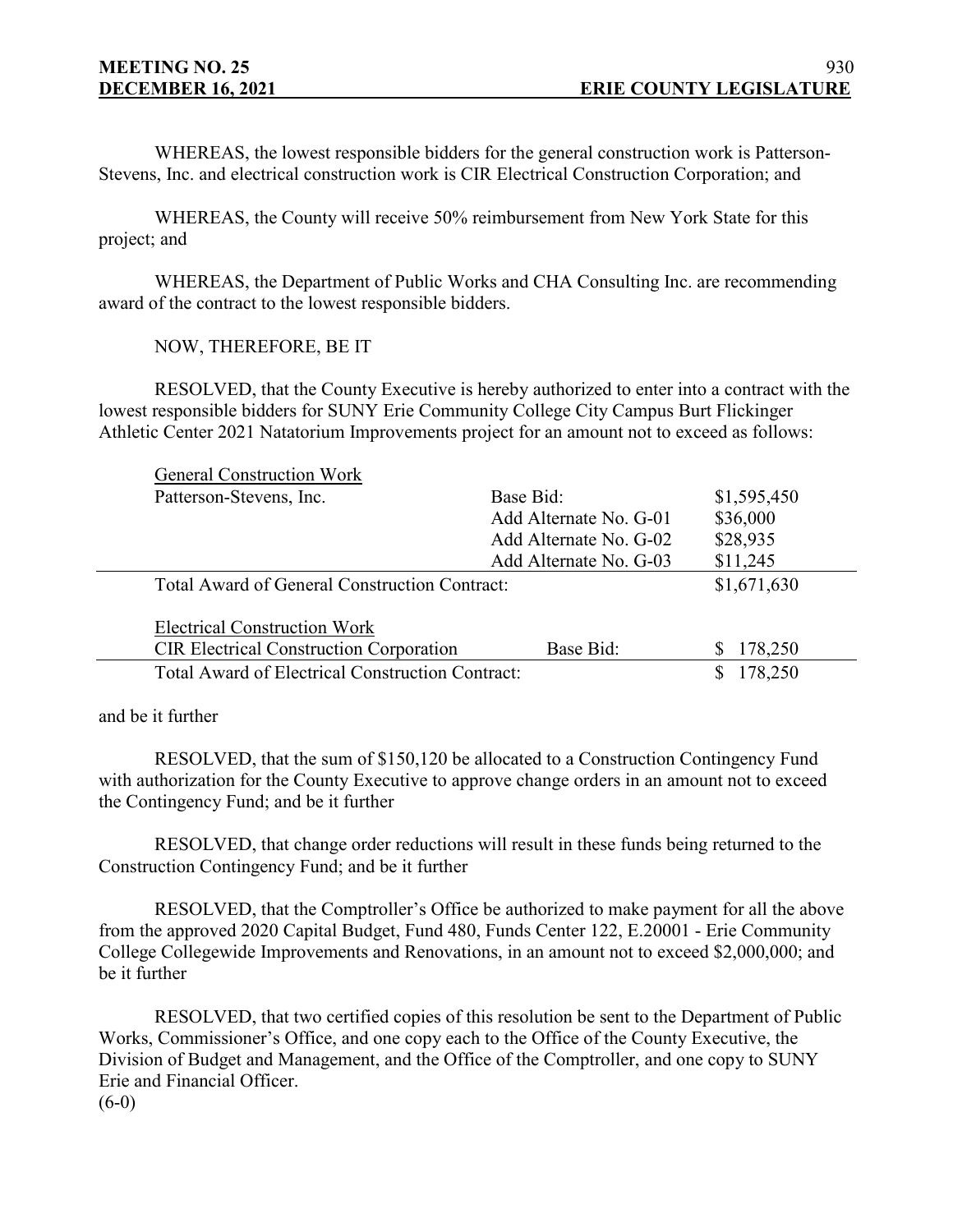6. COMM. 24E-11 (2021)

```
COUNTY EXECUTIVE
```
WHEREAS, Erie County wishes to honor and memorialize the contributions of trailblazing women to the Western New York Community; and

WHEREAS, A Trailblazing Women Monument Steering Committee led by the Executive Director of the Erie County Commission on the Status of Women was established to honor pioneering women from Western New York; and

WHEREAS, the Steering Committee determined that the planter on the plaza of the Buffalo & Erie County Public Central Library was the desired location for the monuments, which was also approved by the Library Trustees; and

WHEREAS, on August 27, 2021 the Erie County Department of Environment & Planning issued and advertised a Request for Proposals for site design engineering and construction oversight services to modify an existing stone planter on the outdoor plaza entrance to the Buffalo & Erie County Public Central Library to accommodate the Trailblazing Women Monuments; and

WHEREAS, five proposals were received by the October 1, 2021 deadline from the following companies; Foit Albert, Watts AE, Trautman Associates, LiRo, and Popli Group; and

WHEREAS, a Proposal Selection Committee was established and the four members independently reviewed, scored and ranked all five proposals received based on the selection criteria; and

WHEREAS, it was the unanimous vote of the Proposal Selection Committee to choose Trautman Associates proposal for the project.

NOW, THEREFORE, BE IT

RESOLVED, that the County Executive or Deputy County Executive, is hereby authorized to enter into an agreement with Trautman Associates for an amount not to exceed \$55,890.00 to perform site design engineering and construction oversight services for Erie County; and be it further

RESOLVED, that the project is funded in the Department of Environment and Planning's capital projects account A.21159 in BA 162; and be it further

RESOLVED, that the Director of the Division of Budget and Management is hereby authorized to implement any budget adjustments as required to comply with State and local funding requirements; and be it further

RESOLVED, that certified copies of this resolution shall be furnished to the Office of the County Executive; the Director of the Division of Budget and Management; the Office of the County Attorney; the Office of the County Comptroller; Dr. Karen King, Commissioner of Public Advocacy; Daniel Castle, Commissioner of Environment and Planning, and Bonnie Lawrence, Deputy Commissioner of Environment and Planning.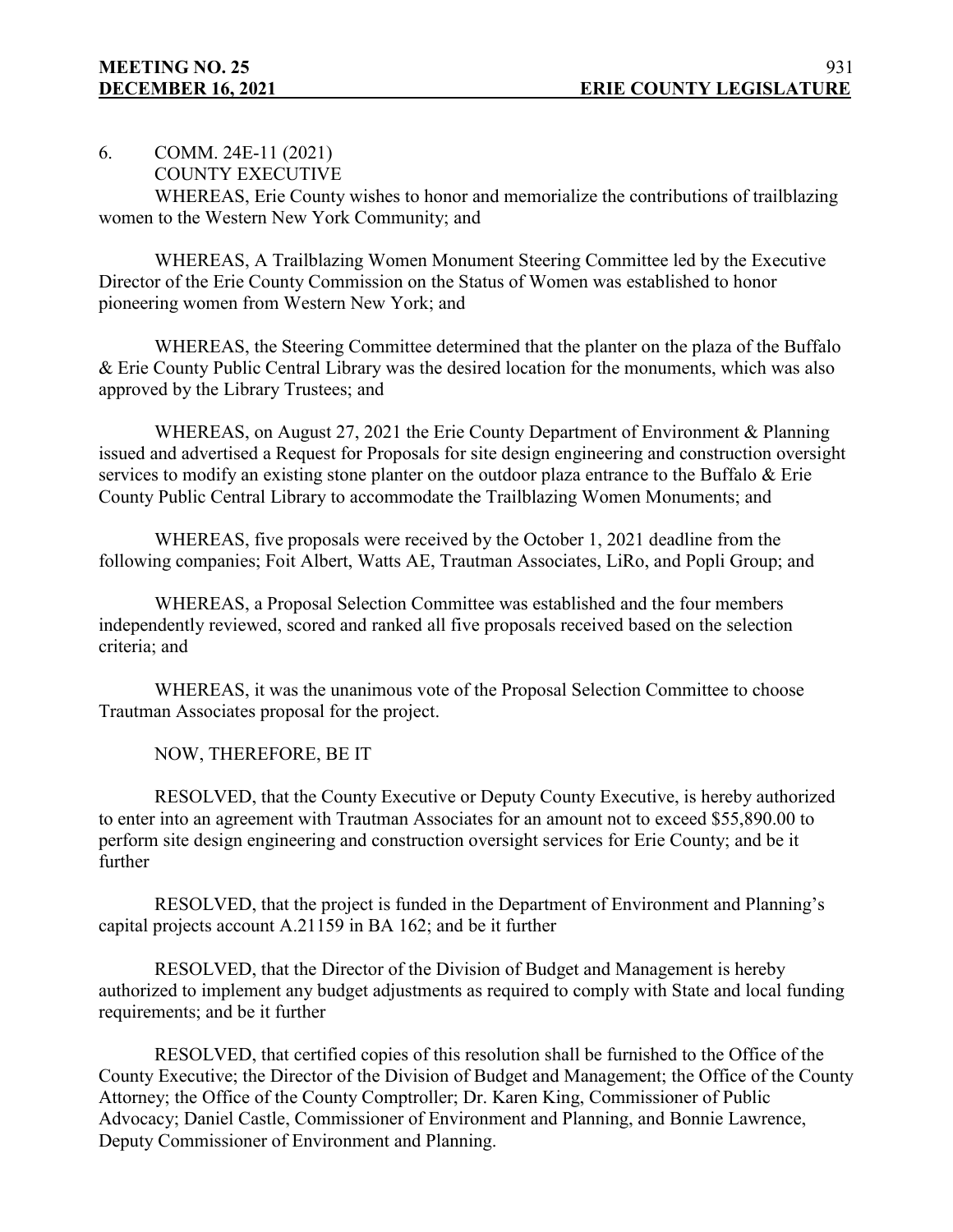$(6-0)$ 

7. COMM. 24E-14 (2021)

# COUNTY EXECUTIVE

WHEREAS, the Erie County Department of Environment and Planning ("DEP") previously engaged ECC Technologies, Inc. ("ECC") to perform a broadband feasibility study to provide analysis and guidance for the planning and development of broadband improvement strategies to support economic development in Erie County (the "County"); and

WHEREAS, ECC issued a Final Report, dated March 31, 2017 (the "ECC Final Report"), which concluded that an open access network of high-speed broadband infrastructure ("OAN") is an essential utility and critically needed asset to establish enhanced communication infrastructure among communities within the County; and

WHEREAS, the establishment of an OAN with dedicated fiber optic cabling installed throughout the County would provide critical infrastructure benefitting the County and local governments, educational facilities, public libraries, commercial and industrial businesses, residential properties, and other major employers and institutions; and

WHEREAS, this broadband network (hereinafter referred to as "ErieNet") would establish a backbone of technology infrastructure to not only fulfill core governmental communication needs, but also serve as an invaluable economic development tool benefitting the entire region; and

WHEREAS, the ECC Final Report recommended that a County-controlled provider be established to finance, build-out, control and maintain ErieNet to provide a not-for-profit broadband "dark fiber" infrastructure that is accessible by public and private organizations, including private providers which would light ErieNet with broadband service for customers of ErieNet; and

WHEREAS, given the inherent need for ErieNet to serve both public and private sector needs and customers, it has been determined that the best approach to accomplish the deployment of ErieNet is through the establishment of a local development corporation controlled by the County as a quasi-governmental entity to undertake the planning, design, engineering, right-of-way acquisition, construction, operation, facility leasing, fiber licensing and subscription administration, and maintenance of the overall project.

NOW, THEREFORE, BE IT

RESOLVED, that the Erie County Legislature hereby authorizes the incorporation of ErieNet Local Development Corporation (the "Corporation") pursuant to and in accordance with Section 1411 of the New York Not-for-Profit Corporation Law ("N-PCL") as a charitable not-for-profit local development corporation of the State of New York (the "State") with purposes and powers included and as set forth within N-PCL Section 1411 (hereinafter, the "Act"), and pursuant to the form of Certificate of Incorporation (the "Certificate") attached hereto as Exhibit A, which shall be filed with the Department of State, Division of Corporations; and be it further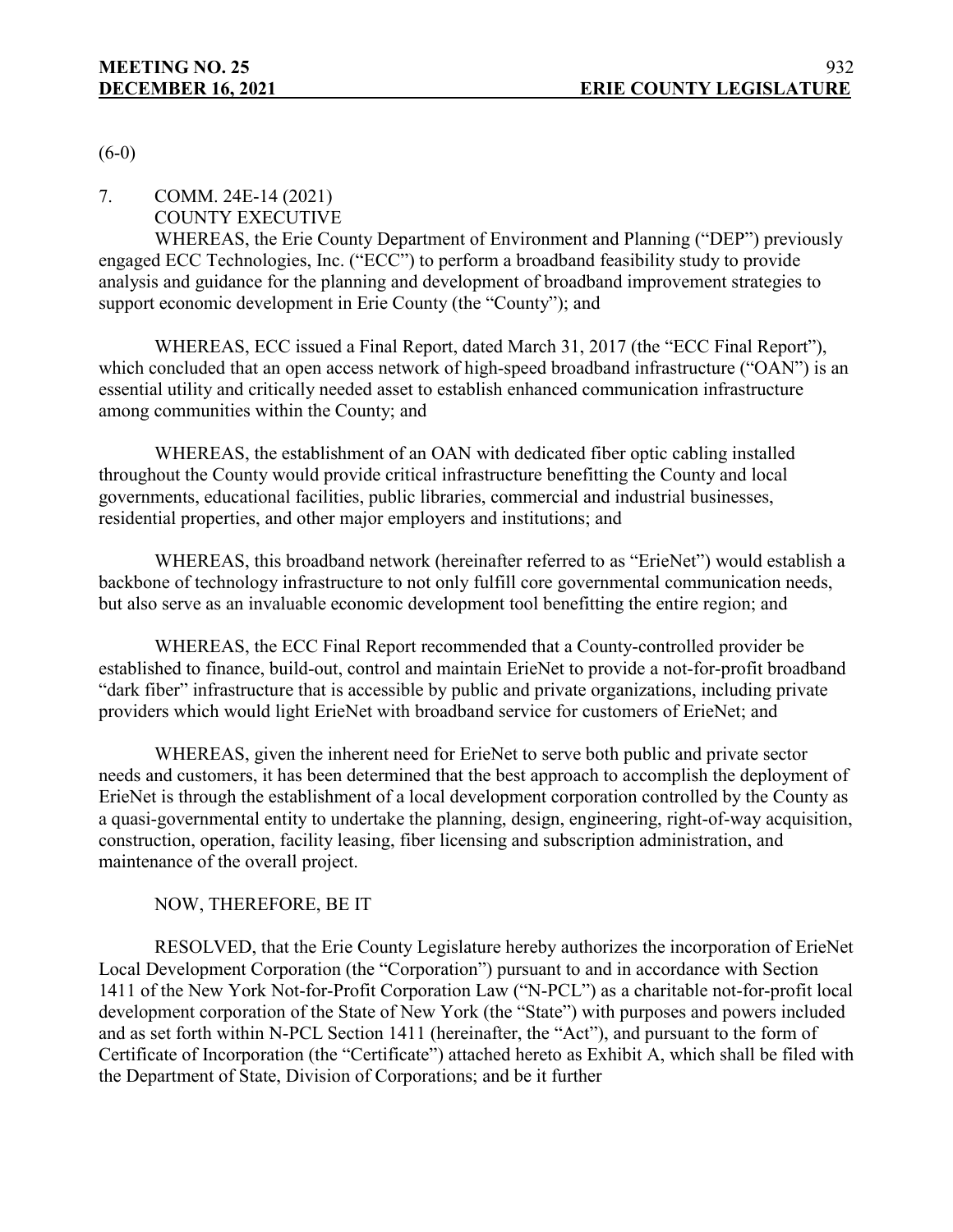RESOLVED, that the Corporation will be charged with undertaking the overall ErieNet Project in accordance with the purposes and powers vested with local development corporations pursuant to the Act; and be it further

RESOLVED, that the Corporation will be established with the County serving as sole member, acting by and through the County Executive, with an initial appointed board of directors (the "Board") consisting of the following persons, serving in their ex officio capacities as elected and appointed officials of the County: Erie County Legislature Majority Leader Timothy Meyers, Erie County Legislature Minority Leader Joseph Lorigo, Erie County Deputy Budget Director Benjamin Swanekamp; Erie County Chief Information Officer Michael Breeden; Erie County Attorney Michael Siragusa; Erie County Commissioner of Environment and Planning Daniel Castle; and the Director of the Buffalo and Erie County Public Library [Jeannine M. Doyle;](https://www.buffalolib.org/jeannine-m-doyle%22) and be it further

RESOLVED, that pursuant to Section 2 of the Public Authorities Law ("PAL") of the State, the provisions of the Public Authorities Accountability Act of 2005, as amended by Chapter 506 of the Laws of 2009 of the State of New York ("PAAA"), the Corporation shall be deemed and considered a "local authority," and thereby comply with all applicable open government and accountability requirements, including PAAA, the Open Meetings Law ("OML") and Freedom of Information Law ("FOIL"); and be it further

RESOLVED, that following the filing of the Certificate, the Board is hereby authorized and directed to schedule, notice and conduct an organizational meeting of the Corporation, whereat the Board shall consider for adoption certain organizational matters, including but not limited to the adoption of By-laws and certain policies, standards and procedures to comply with the provisions of the PAAA, OML and FOIL; and be it further

RESOLVED, that the County Executive and the Board are hereby authorized and directed to take all such further actions as may be necessary and appropriate to effect the purposes of this Resolution; and be it further

RESOLVED, that certified copies of this Resolution shall be furnished to the Office of the County Executive, the County Attorney, the Deputy Budget Director, the Chief Information Officer, the Commissioner of Environment and Planning, and any other party deemed necessary and proper; and be it further

RESOLVED, that this Authorization take effect immediately.

# Exhibit A

# CERTIFICATE OF INCORPORATION OF ERIENET LOCAL DEVELOPMENT CORPORATION

A Not-For-Profit Local Development Corporation under Section 1411 of the Not-For-Profit Corporation Law of the State of New York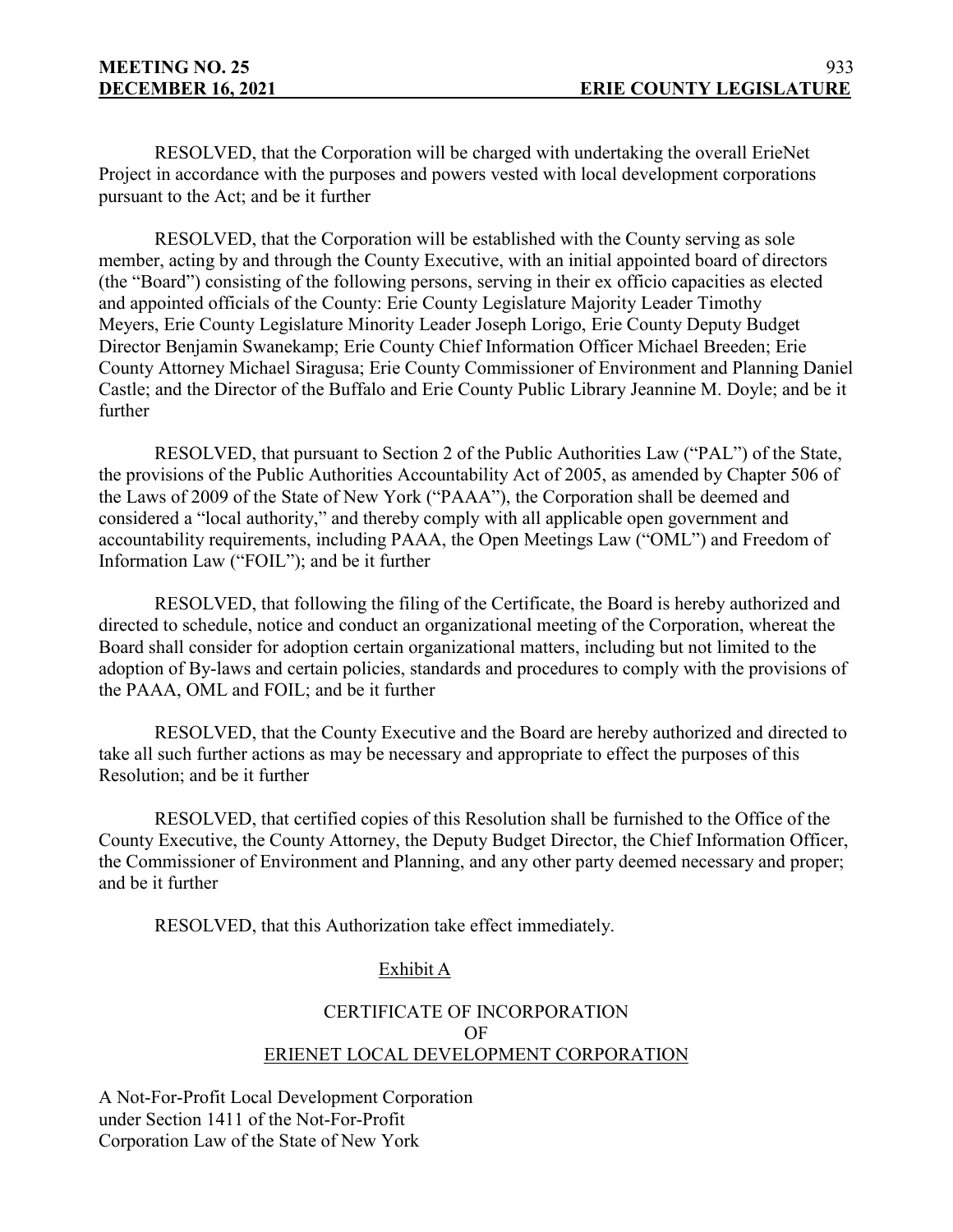THE UNDERSIGNED, being over the age of eighteen years, for the purpose of forming a not-for-profit local development corporation pursuant to Section 1411 of the Not-For-Profit Corporation Law of the State of New York, hereby certifies as follows:

FIRST: The name of the corporation shall be "ErieNet Local Development Corporation" (hereinafter referred to as the "Corporation").

SECOND: The Corporation will be a corporation as defined in subparagraph (a)(5) of Section 102 of the Not-For-Profit Corporation Law of the State of New York and, as provided in Section 1411 of the Not-For-Profit Corporation Law, will be a charitable corporation as defined in Section 201 of the Not-For-Profit Corporation Law. The Corporation shall serve as a public instrumentality of and supporting organization for, but separate and apart from, Erie County, New York (the "County"). There is no requirement under the New York Not-for-Profit Corporation Law or any other statute of the State of New York requiring any approval or consent before filing of this certificate of incorporation.

THIRD: The purposes for which the Corporation is to be formed and operated are exclusively for charitable purposes within the meaning of Section  $501(c)(3)$  of the Internal Revenue Code of 1986, as amended, to relieve and reduce unemployment, promote and provide for additional and maximum employment, improve and maintain job opportunities, and lessen the burden of government and act in the public interest. In furtherance of said purposes, the Corporation's powers shall include:

(a) To foster the creation, retention and expansion of jobs and economic opportunities for the benefit of the County, New York State and local economies; and

(b) To construct, acquire, rehabilitate and improve for use by others, facilities in the territory in which its operations are principally to be conducted, to assist financially in such construction, acquisition, rehabilitation and improvement, to maintain and/or lease such facilities on its behalf or for others in such territory; to disseminate information and furnish advice, technical assistance and liaison with federal, state and local authorities with respect thereto;

(c) To acquire by purchase, lease, gift, bequest, devise or otherwise real or personal property or interests therein;

(d) To apply for loans and borrow money without limit as to amount; to make, draw, accept, endorse, execute and issue negotiable bonds, debentures, notes and other obligations therefor;

(e) To sell, lease, mortgage or otherwise dispose of or encumber any such facilities or any of its real or personal property or any interest therein upon such terms as it may determine;

(f) To enter into covenants and agreements and to comply with all the terms, conditions and provisions thereof, and otherwise to carry out its corporate purposes and to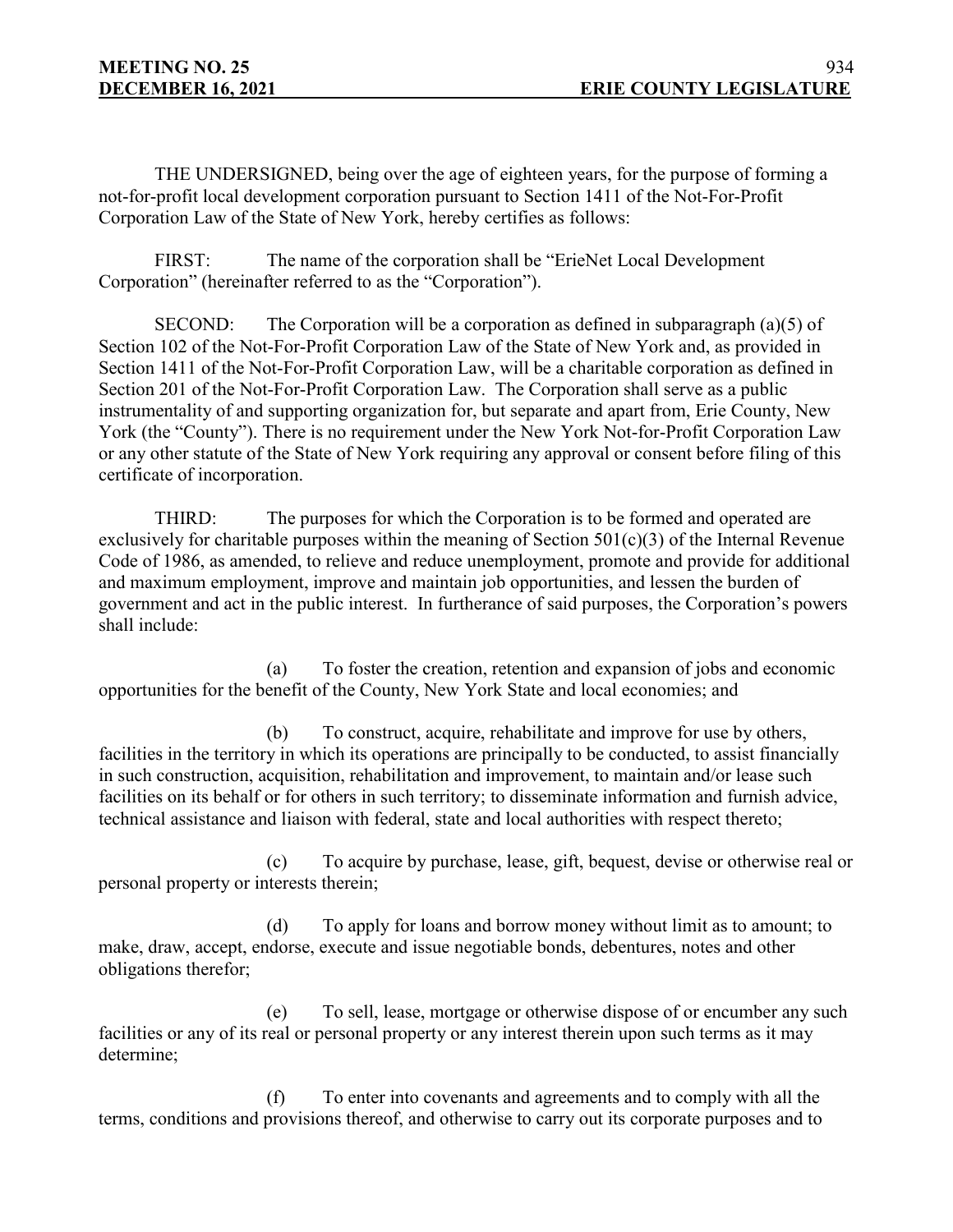foster and encourage the location or expansion of facilities and related businesses in the territory in which the operations of the Corporation are principally to be conducted;

(g) To apply for and make grants and loans and to execute any and all documents necessary in connection therewith;

(h) To do any other act or thing incidental to or connected with the foregoing purposes or in advancement thereof, but not for the pecuniary profit or financial gain of its members, directors, officers or any private person;

(i) In general, to perform any and all acts and things, and exercise any and all powers which may now or hereafter be lawful for the Corporation to do or exercise under and pursuant to the laws of the State of New York for the purpose of accomplishing any of the foregoing purposes of the Corporation.

FOURTH: The Corporation's mission and public objective, which the Corporation's purposes will achieve, include, but are not limited to, the lessening of the burdens of government by undertaking and promoting economic development projects and initiatives in the Erie County, New York area that will include real estate leasing, acquisition, development and management, real estate project finance, infrastructure development, operation and maintenance, along with other community-based economic development activities permissible under the Not-For-Profit Corporation Law.

FIFTH: The operations of the Corporation will be principally conducted within the territory of Erie County, New York and surrounding communities.

SIXTH: Pursuant to the requirements of Section 1411(e) of the Not-For-Profit Corporation Law:

(a) All income and earnings of the Corporation shall be used exclusivelyfor its corporate purposes with the intent being that all income and earnings will be expended or deposited in appropriate reserves for corporate purposes; to the extent not so used, the income and earnings will accrue and be paid to the Job Development Authority to the extent required by Section 1411 of the Not-for-Profit Corporation Law.

(b) The property of the Corporation is irrevocably dedicated to its corporate purposes. No part of the income or earnings of the Corporation shall inure to the benefit or profit of, nor shall any distribution of its property or assets be made to, any member, director or officer of the Corporation, or private person, corporate or individual, or to any other private interest, except that the Corporation may repay loans made to it and may repay contributions (other than dues) made to it to the extent that any such contribution may not be allowable as a deduction in computing taxable income under the Internal Revenue Code of 1986, as amended.

(c) If the Corporation accepts a mortgage loan or loans from the New York Job Development Authority, the Corporation shall be dissolved in accordance with the provisions of paragraph (g) of Section 1411 of the Not-For-Profit Corporation Law upon the repayment or other discharge in full by the Corporation of all such loans.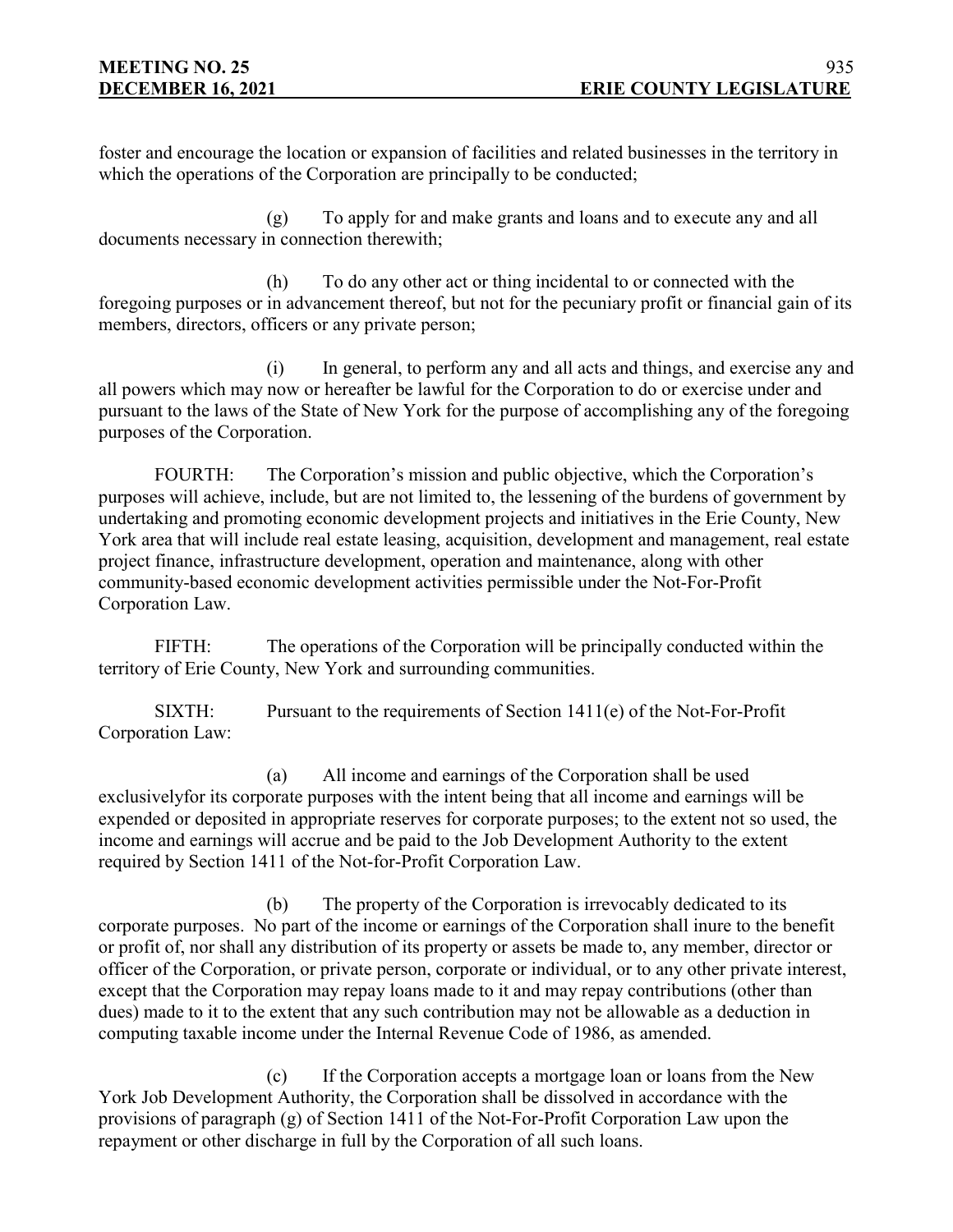SEVENTH: (a) The Corporation shall not attempt to influence legislation by propaganda or otherwise, or participate in or intervene, directly or indirectly, in any political campaign on behalf of or in opposition to any candidate for public office.

(b) The Corporation shall not engage in any activities not permitted to be carried on by an organization exempt from federal income taxation pursuant to Section  $501(c)(3)$  of the Internal Revenue Code of 1986, as amended, and the regulations promulgated thereunder.

EIGHTH: Upon the dissolution of the Corporation no member or private person, corporate or individual, or other private interest, shall be entitled to any distribution or division of its remaining funds and other property and rights and interests in property, and the balance thereof, after the payment of all debts and liabilities of the Corporation of whatsoever kind and nature, (including the payment of loans and contributions the repayment of which has been authorized in the certificate of incorporation) shall be distributed to Erie County, New York for furtherance of the purposes set forth in paragraph (a) of Section 1411 of the Not-for-Profit Corporation Law of the State of New York. Any of such assets not so disposed of shall be disposed of by order of the Supreme Court of the State of New York pursuant to Section 1008 of the Not-For-Profit Corporation Law.

NINTH: The offices of the Corporation shall be located in Erie County, New York.

TENTH: The offices of the Corporation shall be functionally separate from those of Erie County or any of its affiliated entities (collectively, the "County Entities") (although such office may be in a facility leased from the County or any of its affiliates on arms-length terms). The Corporation at all times shall:

(a) maintain separate accounting records and other corporate records from those of the County Entities;

(b) not divert the Corporation's funds to any other person or for other than the use of the Corporation and not commingle any of the Corporation's assets with those of the County Entities;

(c) pay any employee, consultant or agent of the Corporation, or any other operating expense incurred by the Corporation, from the assets of the Corporation and not from the assets of any of the County Entities;

(d) maintain its own deposit account or accounts, separate from those of the County Entities, with commercial banking institutions and/or trust companies;

(e) to the extent that the Corporation contracts or does business with vendors or service providers where the goods and services provided are partially for the benefit of any other person, the costs incurred in so doing shall be fairly allocated to or among the Corporation and such persons for whose benefit the goods and services are provided, and the Corporation and each such person shall bear its fair share of such costs;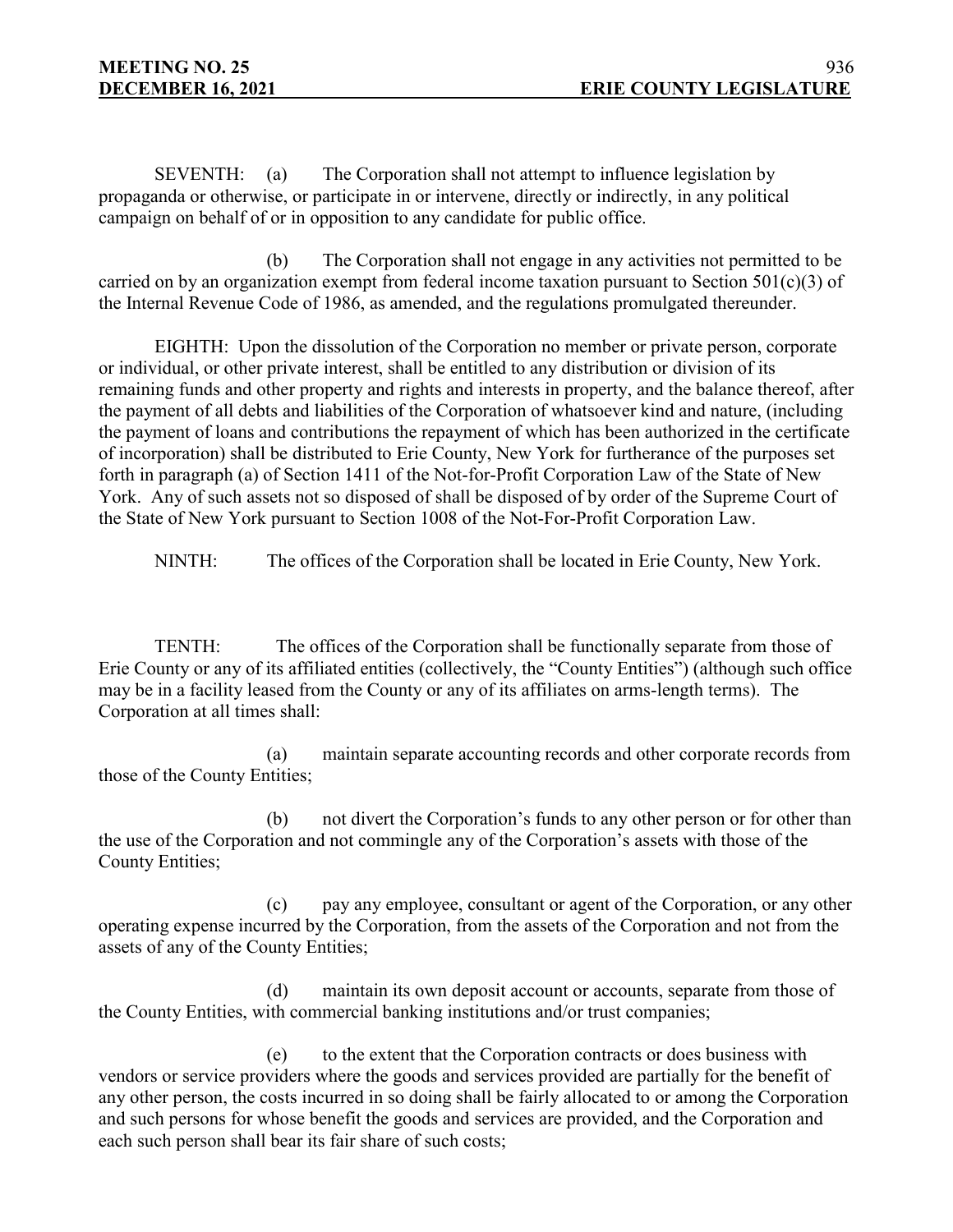(f) conduct its business in its own name and conduct all material transactions between the Corporation and the County Entities only on an arm's-length basis;

(g) observe all necessary, appropriate and customary corporate formalities, including, but not limited to, holding all regular and special members' and directors' meetings appropriate to authorize all corporate action, keeping separate and accurate minutes of such meetings, passing all resolutions or consents necessary to authorize actions taken or to be taken, and maintaining accurate and separate books, records, and accounts, including, but not limited to, intercompany transaction accounts. Regular members' and directors' meetings shall be held at least annually;

(h) ensure that decisions with respect to its business and daily operations shall be independently made by the Corporation (although the officer making any particular decision also may be an employee, officer or director of the County Entities);

(i) act solely in its own corporate name and through its own authorized officers and agents, and use its own stationery;

(j) other than as expressly provided herein, pay all expenses, indebtedness and other obligations incurred by it;

(k) not enter into any guaranty, or otherwise become liable, with respect to any obligation of the County Entities;

(l) cause any financial reports required of the Corporation to be prepared in accordance with generally accepted accounting principles and be audited annually and be issued separately from, although they may be consolidated with, any reports prepared for any member of the County Entities; and

(m) ensure that at all times it is adequately capitalized to engage in the transactions contemplated herein.

ELEVENTH: The types or classes of Membership in the Corporation and the number of Members of the Corporation shall be described in the Corporation's By-laws.

TWELFTH: The Corporation shall be managed by a Board of Directors, who are to be comprised of those persons named in paragraph THIRTEENTH hereof (the "Directors"). Each of the Directors will serve at the pleasure of the Member and continue to hold office until his or her successor is appointed by the Member. Any subsequent increase or decrease in the size of the Board of Directors will require the unanimous approval of the Member(s) and the affirmative vote of a majority of the Directors.

THIRTEENTH: The Corporation will consist of not less than seven (7) nor more than fifteen (15) Directors. The Directors will be appointed by the Member and will include (a) Erie County Legislature Majority Leader, ex officio, (b) Erie County Legislature Minority Leader, ex officio (c) Erie County Deputy Budget Director, ex officio, (d) Erie County Chief Information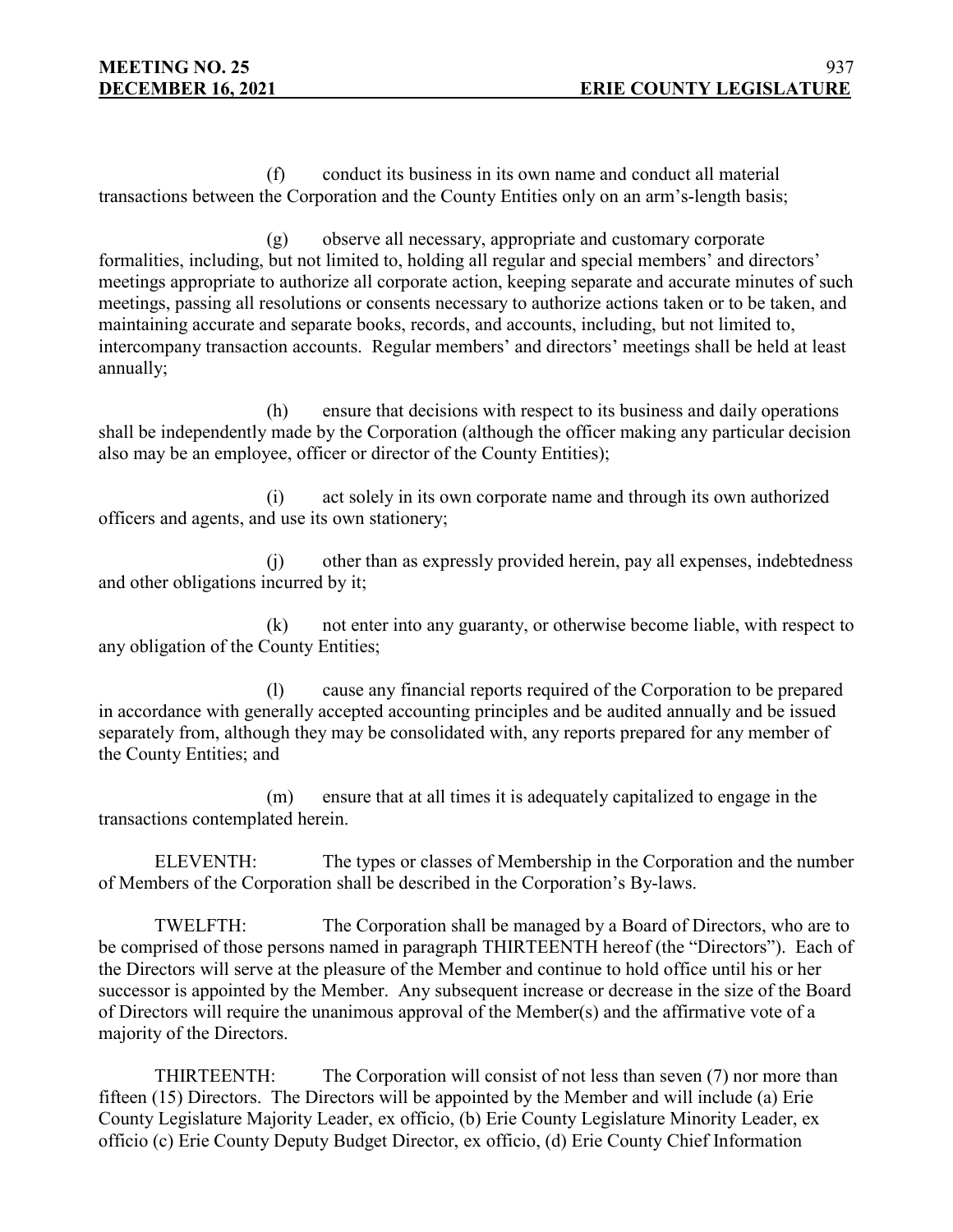Officer, ex officio, (e) Erie County Attorney, ex officio, (f) Erie County Commissioner of Environment and Planning, ex officio, (g) Buffalo and Erie County Public Library Director, ex officio, and (h) any additional person(s) as so appointed by the Member.

The names and addresses of the initial Directors of the Corporation are as follows:

Timothy Meyers Erie County Legislature Majority Leader 95 Franklin Street, 4th Floor, Buffalo, New York 14202

Joseph Lorigo Erie County Legislature Minority Leader 95 Franklin Street, 4th Floor, Buffalo, New York 14202

Benjamin Swanekamp Deputy Director, Erie County Division of Budget and Management 95 Franklin Street, 16th Floor, Buffalo, New York 14202

Michael C. Breeden Chief Information Officer 95 Franklin Street, Room 1500A, Buffalo, New York 14202

Michael Siragusa, Esq., Erie County Attorney 95 Franklin Street, Room 1634, Buffalo, New York 14202

Daniel Castle Commissioner Erie County Department of Environment and Planning 95 Franklin Street, 10th Floor, Buffalo, New York 14202

Jeannine M. Doyle **Director** Buffalo and Erie County Public Library 1 Lafayette Square, Buffalo, NY 14203

FOURTEENTH: The duration of the Corporation shall be perpetual.

FIFTEENTH: The Corporation shall indemnify each Member, each Director, each officer, and, to the extent authorized by the Board of Directors, each other person authorized to act for the Corporation or on its behalf, to the full extent to which indemnification is permitted under the Not-For-Profit Corporation Law.

SIXTEENTH: The Secretary of State of the State of New York is designated as agent of the Corporation upon whom process against it may be served. The post office address to which the Secretary of State shall mail a copy of any process against the Corporation served upon him is as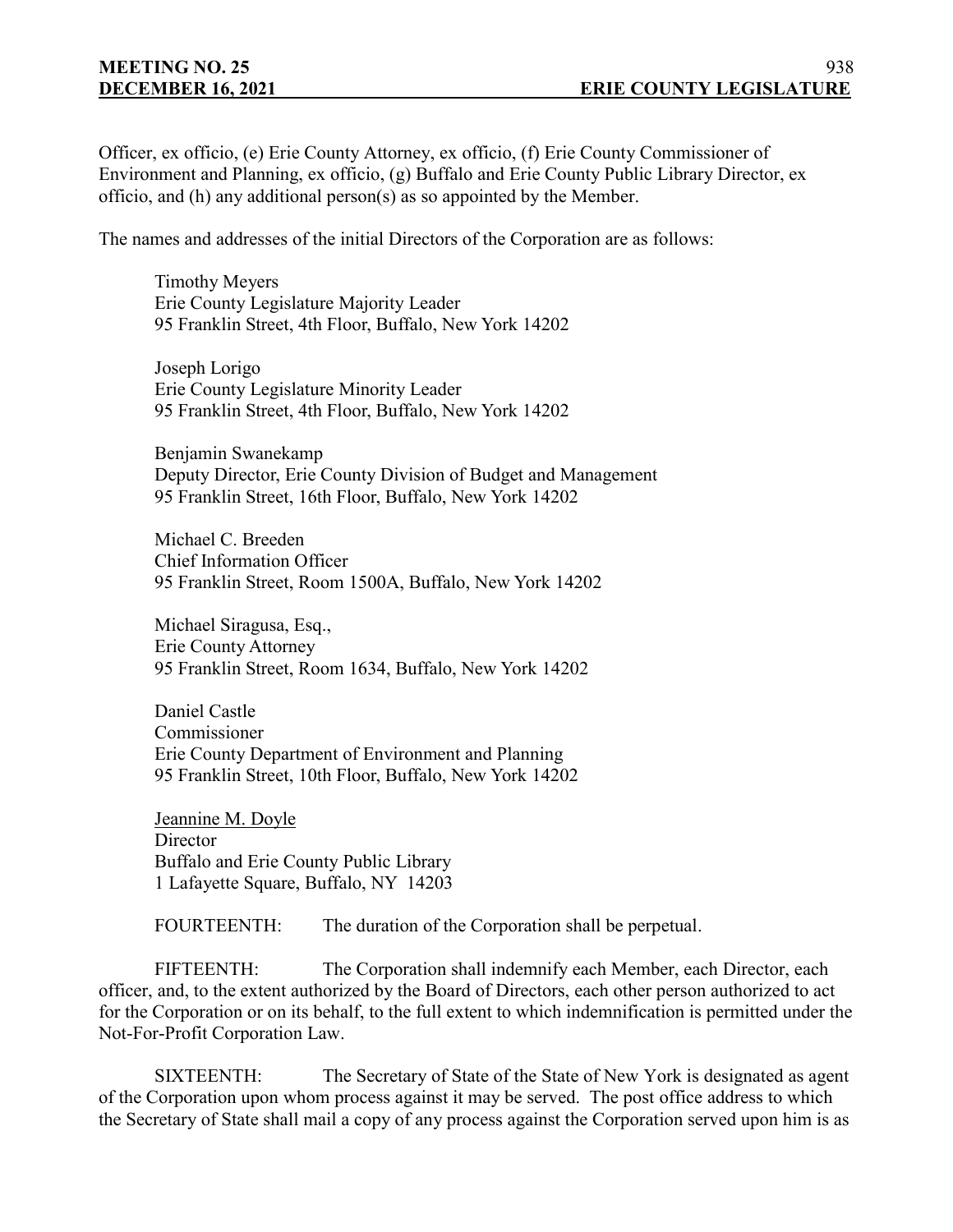follows: ErieNet Local Development Corporation, 95 Franklin Street, 16th Floor, Buffalo, New York 14202.

SEVENTEENTH: The By-laws of the Corporation may be adopted, amended or repealed by a majority of the Directors of the Corporation or by majority vote of the Member(s).

EIGHTEENTH: The Corporation will not do any of the following:

(a) Without the affirmative vote of all Members of the Corporation and the affirmative vote of a majority of the Directors, increase or decrease the number of Members of the Corporation or increase or decrease the number of Directors of the Corporation.

(b) Without the affirmative vote of a majority of the Directors of the Corporation (i) dissolve or liquidate, in whole or in part, or institute proceedings to be adjudicated bankrupt or insolvent, (ii) consent to the institution of bankruptcy or insolvency proceedings against it, (iii) file a petition seeking or consenting to reorganization or relief under any applicable federal or state law relating to bankruptcy or insolvency, (iv) consent to the appointment of a receiver, liquidator, assignee, trustee, sequestrator or other similar official of the Corporation or a substantial part of its property, (v) make a general assignment for the benefit of creditors, (vi) admit in writing its inability to pay its debts generally as they become due or (vii) take any corporate action in furtherance of the actions set forth in clauses (i) through (vi) of this paragraph.

(c) Without the affirmative vote of all of the Directors of the Corporation and all of the Corporation's members, merge or consolidate with any other corporation, company or entity or, except to the extent contemplated by paragraph THIRD hereof, sell all or substantially all of its assets or acquire all or substantially all of the assets or capital stock or other ownership interest of any other corporation, company or entity,

IN WITNESS WHEREOF, this certificate has been subscribed this \_\_\_ day of  $\frac{1}{2021}.$ 

> Robert G. Murray, Esq., Incorporator Harris Beach PLLC 726 Exchange Street, Suite 1000 Buffalo, New York 14210

(4-2) Legislators Lorigo and Mills voted in the negative.

8. COMM. 24E-15 (2021) COUNTY EXECUTIVE

November 29, 2021

Erie County Legislature 92 Franklin Street, 4<sup>th</sup> Floor Buffalo, New York 14202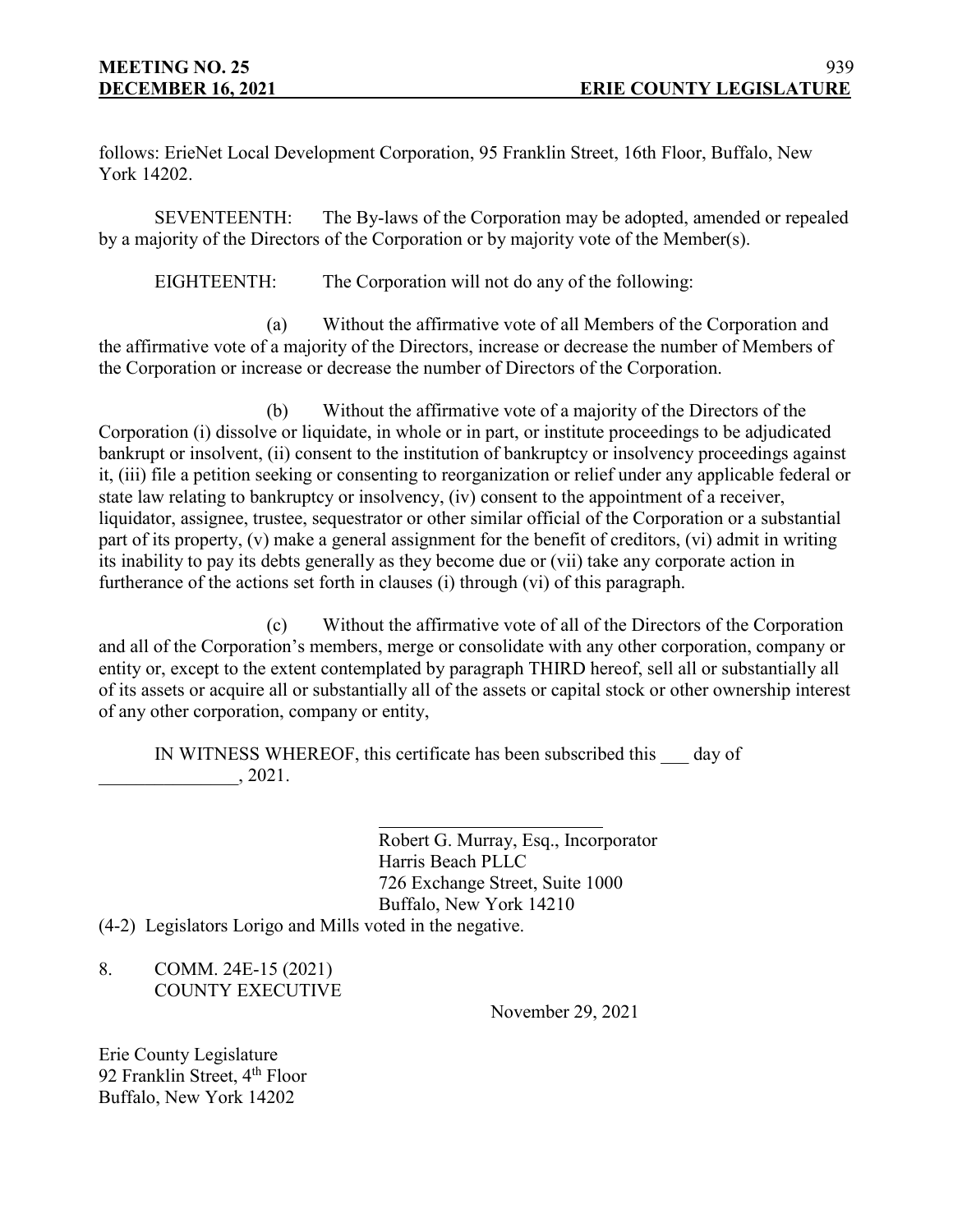RE: Payment in Lieu of Taxes (PILOT) Agreement for Solar Energy Systems 503 Elk Street, City of Buffalo

Dear Honorable Members:

The Department of Environment and Planning, will be submitting a suggested resolution seeking authorization to enter into a Payment in Lieu of Taxes (PILOT) with the City of Buffalo and Solar Developer Elk Street Solar, LLC.

We respectfully request this item be placed on the agenda of the Energy and Environment Committee so it may be acted upon in the 2021 calendar year. Following the City of Buffalo's expected Common Council action on the PILOT Agreement on November 30, 2021, DEP will submit a suggested resolution.

Should your Honorable Body require further information, I encourage you to contact Commissioner Daniel R. Castle, AICP in the Department of Environment and Planning. Thank you for your consideration on this matter.

Sincerely yours,

Mark C. Poloncarz, Esq. Erie County Executive

 $(6-0)$ 

9. COMM. 24E-24 (2021) COUNTY EXECUTIVE

WHEREAS, a number of localized failures have occurred on the clay tile roof system that has compromised pedestrian safety, and an Emergency Declaration was issued on September 30, 2019 to retain the services of a Registered Roof Consultant to complete a forensic investigation of the failing clay tile system and procure overhead protection scaffolding and debris netting; and

WHEREAS, the completion of the investigation by the Registered Roof Consultant recommends that remedial action be taken to ensure that the clay tile units be removed and resecured in a structurally-sound and code compliant manner; and

WHEREAS, the County of Erie will receive 50% reimbursement from New York State for this project; and

WHEREAS, the County Executive is requesting authorization to enter into an Agreement with Bell & Spina Architects-Planners P.C. to provide professional design and construction administration services for the SUNY Erie Community College City Campus 2021 Ellicott Street Building Clay Tile Roof Reconstruction project.

NOW, THEREFORE, BE IT

RESOLVED, that the County Executive is authorized to enter into an Agreement with Bell & Spina Architects-Planners P.C. to provide professional design and construction administration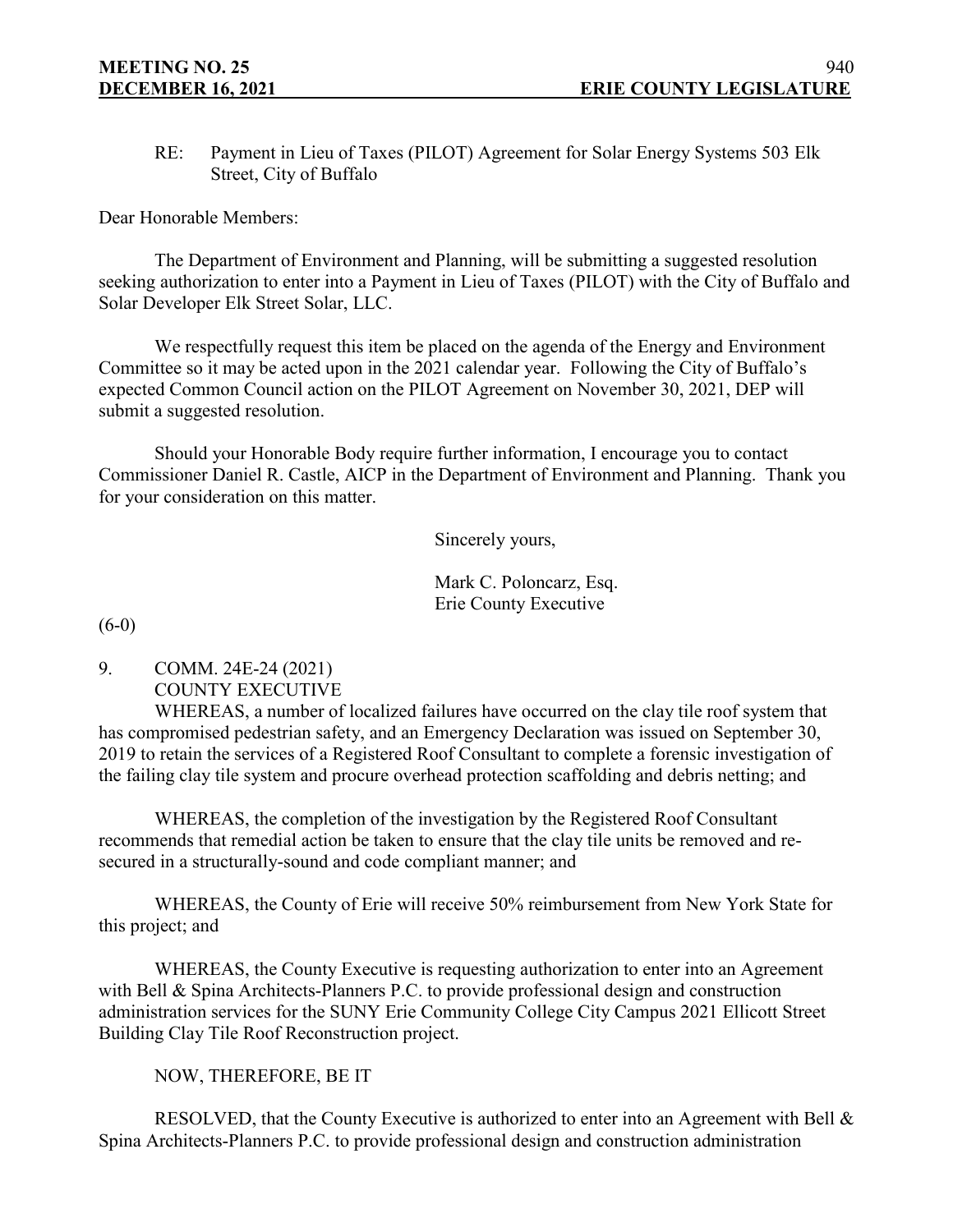services for the SUNY Erie Community College City Campus 2021 Ellicott Street Building Clay Tile Roof Reconstruction project; and be it further

RESOLVED, that the Comptroller's Office be authorized to make payment for all the above from the approved capital budget, Fund 480, Funds Center 122, Capital Project E.17002 – Roof Replacement, Exterior Waterproofing and Masonry (Collegewide) – Erie Community College, in an amount not to exceed \$170,000; and be it further

RESOLVED, that two certified copies of this resolution be sent to the Department of Public Works, Commissioner's Office, and one copy each to the Office of the County Executive, the Division of Budget and Management, and the Office of the Comptroller, and one copy to SUNY Erie and Financial Officer.

 $(6-0)$ 

# **HOWARD J. JOHNSON, JR. CHAIR**

MR. JOHNSON moved to approve item Number 7. MR. GILMOUR seconded.

CHAIR BASKIN directed that a roll-call vote be taken.

AYES: CHAIR BASKIN, MS. CHIMERA, MR. GILMOUR, MR. HARDWICK, MR. JOHNSON, MR. MEYERS and MS. VINAL. NOES: MR. GREENE, MR. LORIGO, MR. MILLS and MR. TODARO. (AYES: 7; NOES: 4)

CARRIED.

MR. JOHNSON moved to amend item Number 8. MR. MEYERS seconded.

CARRIED UNANIMOUSLY.

Delete item Number 8 in its entirety and replace with the following:

WHEREAS, consistent with Erie County's Commitment to Paris goals, the County encourages the development of Solar Facilities which reduce dependence upon fossil fuels and further climate goals to mitigate global warming; and

WHEREAS, Project Owner, (Elk Street Solar LLC) has submitted a Notice of Intent to the Taxing Jurisdictions that it plans to build and operate a Solar Energy System as defined in New York Real Property Tax Law ("RPTL") Section 487(1)(b) (the "Project") with an expected nameplate capacity ("Capacity") of approximately 2.3 Megawatts AC on a parcel of land located within the City of Buffalo, identified as 503 Elk Street, SBL No. 13-1-2.111, and

WHEREAS, the Taxing Jurisdictions have not opted out of RPTL § 487; and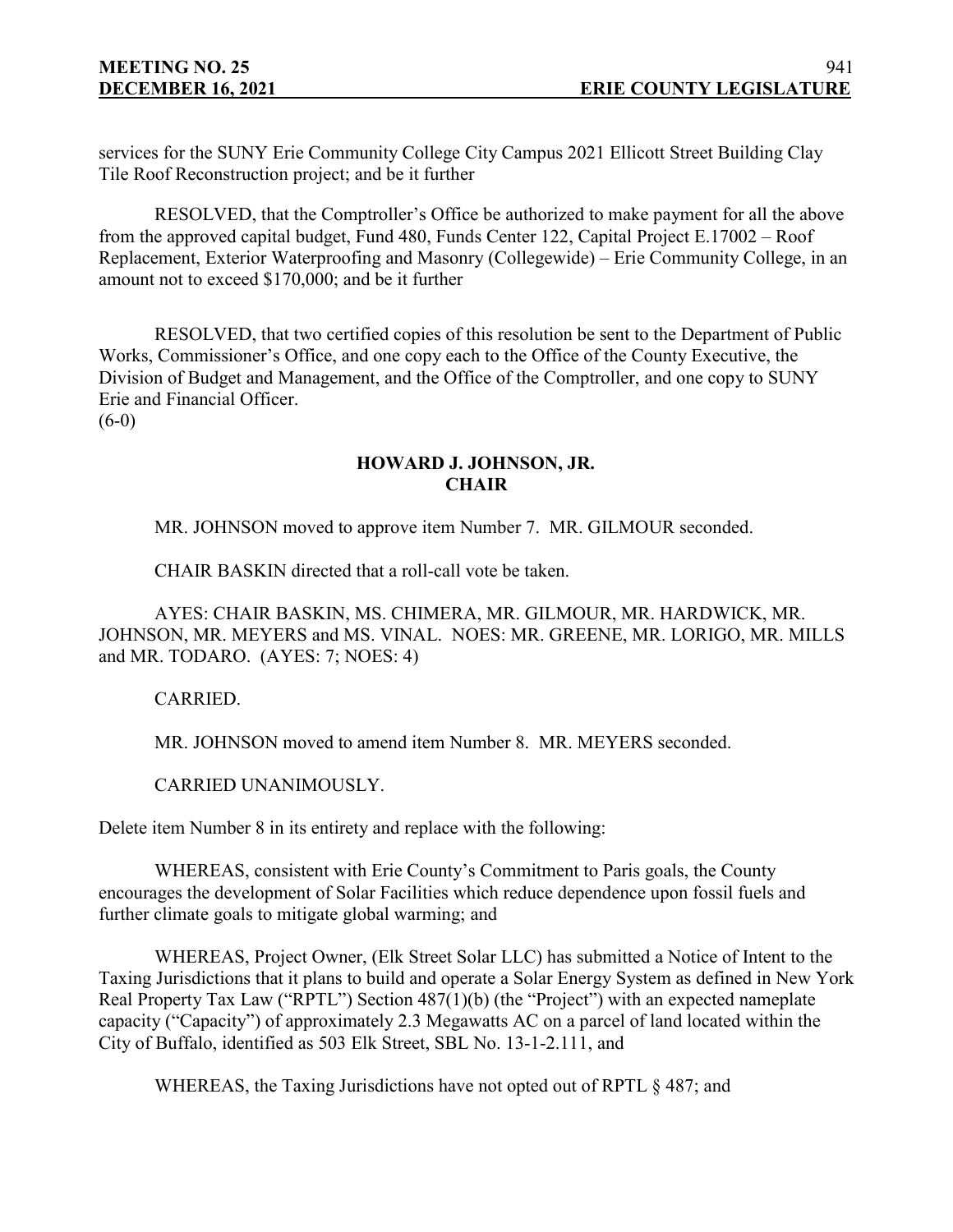WHEREAS, pursuant to RPTL  $\S$  487(9)(a) the Taxing Jurisdictions have indicated their intent to require a Payment in Lieu of Taxes Agreement ("PILOT") with the Project Owner, under which the Project Owner will be required to make annual payments to the Taxing Jurisdictions for each year during the term of this Agreement; and

WHEREAS, the Project Owner has submitted or will submit to the Assessor of the City an Application for Tax Exemption of Solar or Wind Energy Systems or Farm Waste Energy Systems ("Form RP-487"); and

WHEREAS, the Real Property not part of the Project will be assessed for any statutory real property taxes levied by the Taxing Jurisdictions.

NOW, THEREFORE, BE IT

RESOLVED, that the County Executive is hereby authorized to execute a Payment in Lieu of Taxes (PILOT) Agreement with Elk Street Solar LLC, and the City of Buffalo, and any other organizations necessary to complete this PILOT Agreement pertaining to the Real Property located at 503 Elk Street, Buffalo New York (s.b.l. 13-1-2.111); and be it further

RESOLVED, that said Agreement shall include an annual PILOT payment in the amount \$10,350, subject to annual escalation of 2%; and be it further

RESOLVED, that said Agreement shall include an estimated annual PILOT based on the amount of taxes due as set forth on Schedule A attached hereto; and be it further

RESOLVED, that certified copies of this resolution shall be forwarded to the County Executive; the Director of the Division of Budget and Management; the Director of Real Property Tax Services; the Commissioner of the Department of Environment and Planning; the County Comptroller; and the County Attorney.

Schedule A

#### P.I.L.O.T. Schedule

| Year | <b>Total PILOT</b> | <b>City Portion</b> | <b>County Portion</b> |
|------|--------------------|---------------------|-----------------------|
|      | Payment            | (75%)               | (25%)                 |
|      | \$10,350.00        | \$7,762.50          | \$2,587.50            |
| 2    | \$10,557.00        | \$7,917.75          | \$2,639.25            |
| 3    | \$10,768.14        | \$8,076.11          | \$2,692.04            |
| 4    | \$10,983.50        | \$8,237.63          | \$2,745.88            |
|      | \$11,203.17        | \$8,402.38          | \$2,800.79            |
| 6    | \$11,427.24        | \$8,570.43          | \$2,856.81            |
|      | \$11,655.78        | \$8,741.84          | \$2,913.95            |
| 8    | \$11,888.90        | \$8,916.67          | \$2,972.22            |
| 9    | \$12,126.67        | \$9,095.01          | \$3,031.67            |
| 10   | \$12,369.21        | \$9,276.91          | \$3,092.30            |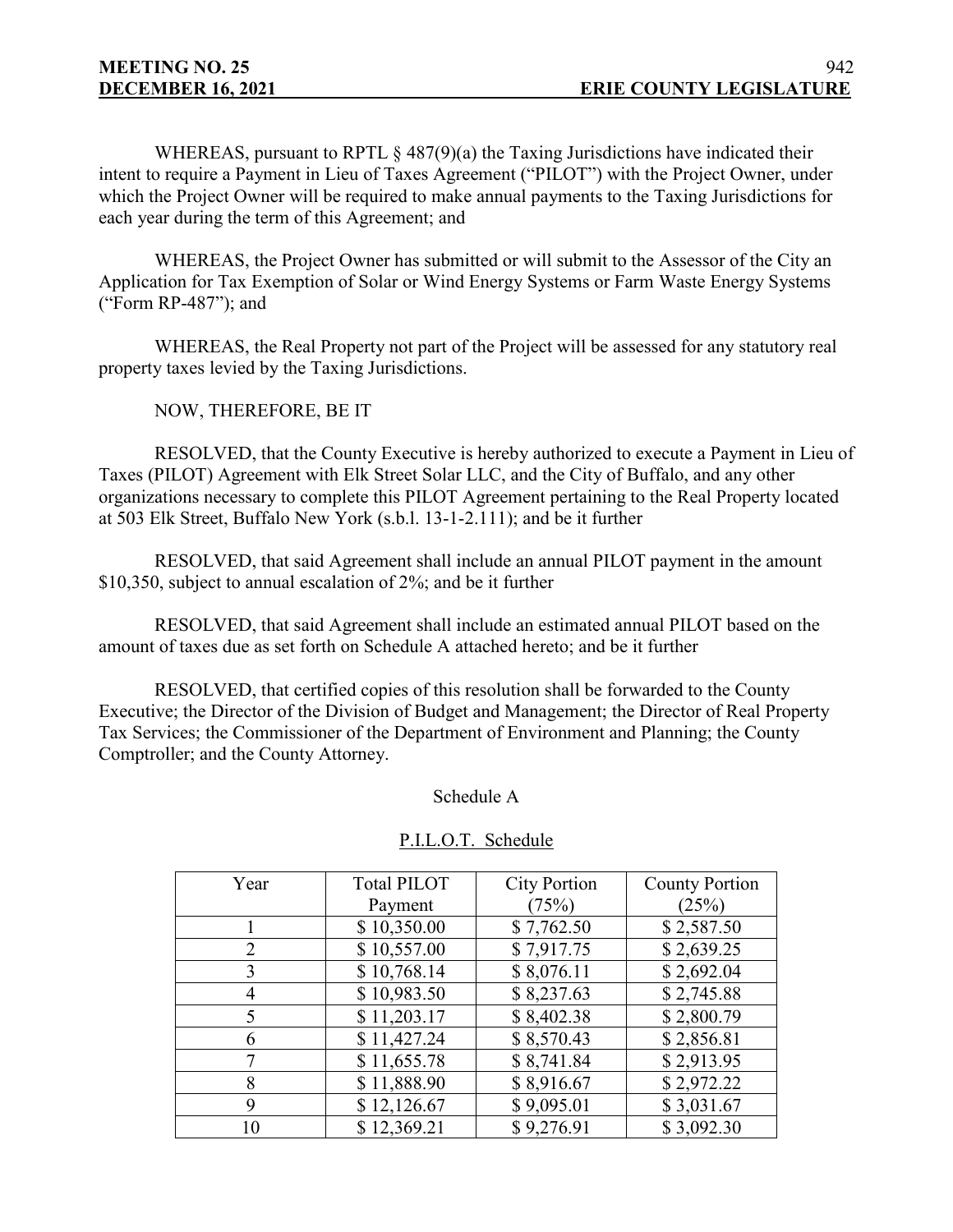|                | \$12,616.59 | \$9,462.44  | \$3,154.15 |
|----------------|-------------|-------------|------------|
| ר ו            | \$12,868.92 | \$9,651.69  | \$3,217.23 |
| 3              | \$13,126.30 | \$9,844.73  | \$3,281.58 |
| $\overline{4}$ | \$13,388.83 | \$10,041.62 | \$3,347.21 |
|                | \$13,656.61 | \$10,242.45 | \$3,414.15 |

**\***Please note that, as per the PILOT Agreement, this payment schedule is subject to adjustment if the capacity of the Project changes.

MR. JOHNSON moved to approve the item as amended. MR. MEYERS seconded.

CARRIED UNANIMOUSLY.

# **LEGISLATOR RESOLUTIONS**

Item 34 – MR. MEYERS presented the following resolution and moved for immediate consideration and approval. MR. JOHNSON seconded.

CARRIED UNANIMOUSLY.

RESOLUTION NO. 216 RE: Appointment to the EC Corrections Specialist Advisory Board (INTRO. 25-1)

# **A RESOLUTION TO BE SUBMITTED BY CHAIR BASKIN**

WHEREAS, the Erie County Corrections Specialist Advisory Board was created in 2019 via Local Law 3-2019; and

WHEREAS, the law established a variety of appointing authorities for candidates seeking to serve on the Advisory Board; and

WHEREAS, based on the vacancy created by the resignation of the board member recommended by the Commissioner of Probation, there is a need to fill that position, and the Commissioner of Probation has recommended a candidate.

NOW, THEREFORE, BE IT

RESOLVED, that based on the recommendation of the Commissioner of Probation, Ms. Felicia Beard is appointed to fill the position of Member of the Corrections Specialist Advisory Board as the designee of the Commissioner of Probation for a two-year term; and be it further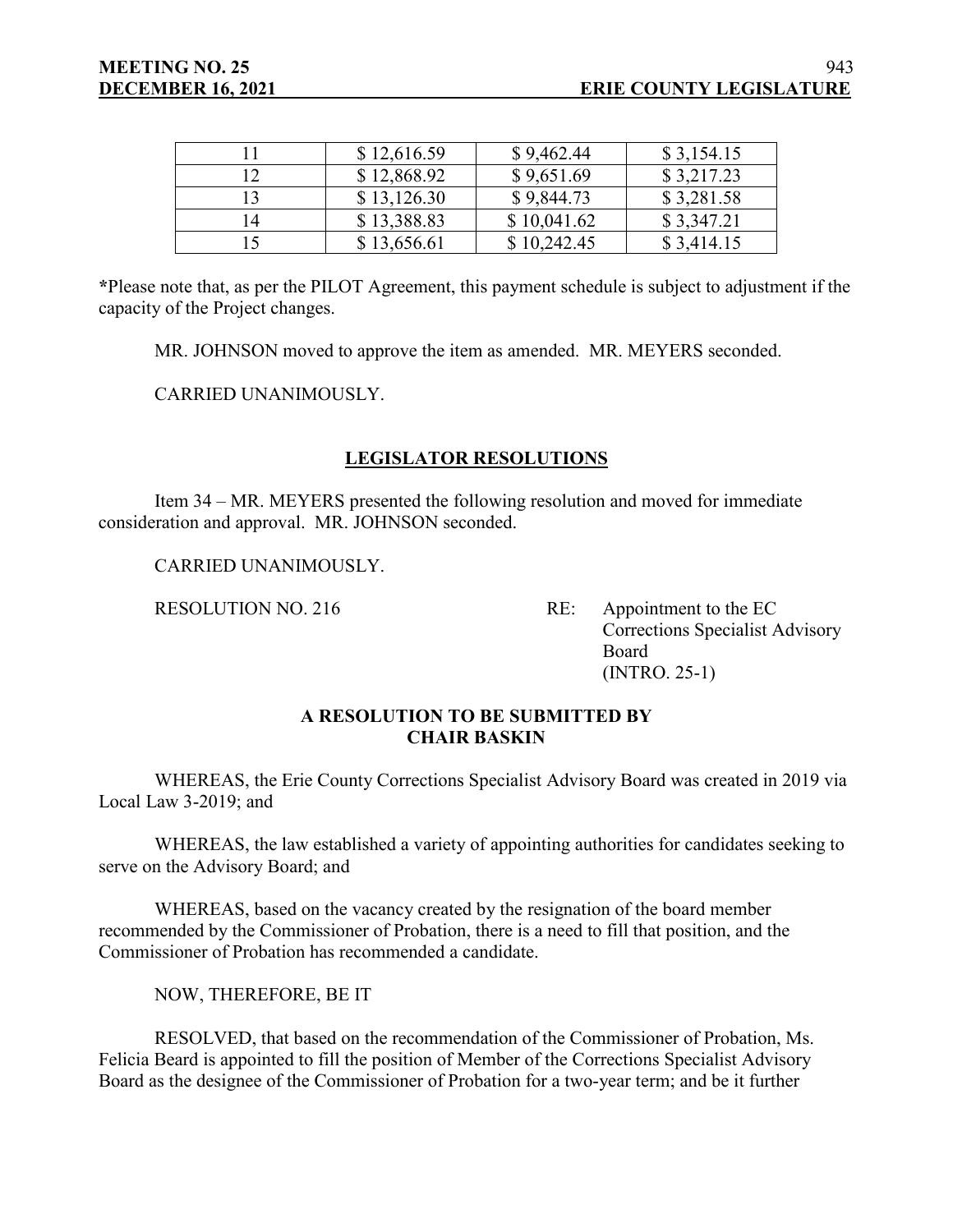RESOLVED, that certified copies of this resolution be transmitted to the members of the Erie County Corrections Specialist Advisory Board, the Commissioner of Probation, and Ms. Felicia **Beard** 

Item 35 – MR. LORIGO presented the following resolution and moved for immediate consideration and approval. MR. MILLS seconded.

CHAIR BASKIN directed that a roll-call vote be taken.

AYES: MR. GREENE, MR. LORIGO, MR. MILLS and MR. TODARO. NOES: CHAIR BASKIN, MS. CHIMERA, MR. GILMOUR, MR. HARDWICK, MR. JOHNSON, MR. MEYERS and MS. VINAL. (AYES: 4; NOES: 7)

FAILED.

INTRO. 25-2 from TODARO, LORIGO, GREENE & MILLS. Calling on Gov. Hochul to Reverse the Vaccine Mandate on Hospital Employees as Local Hospitals Face Unprecedented Staffing Challenges.

Item 36 – MR. MEYERS presented the following resolution and moved for immediate consideration. MR. JOHNSON seconded.

CARRIED UNANIMOUSLY.

RESOLUTION NO. 217 RE: Re-Appropriation of 2021 Public Benefit Funding (INTRO. 25-3)

# **A RESOLUTION TO BE SUBMITTED BY LEGISLATOR VINAL**

WHEREAS, there has been a terrifying increase in school violence in recent years, marked by the February 14, 2018 murder of 17 students and teachers at Marjory Stoneman Douglas High School in Parkland, Florida, but also including the December 7, 2017 murder of 2 students at Aztec High School in Aztec, New Mexico; and

WHEREAS, the US Department of Veterans Affairs Medical Center was awarded \$2,500 in public benefit funding by the Erie County Legislature in a resolution, Intro. 19-6, at its Session 19 on October 21, 2021; and

WHEREAS, the organization is not able to accept the funds, and the funding should be transferred to an alternative organization; and

WHEREAS, as in similar 2018, 2019 and 2020 situations, it is the intention of this Honorable Body to transfer such funding to community organizations serving the public.

NOW, THEREFORE, BE IT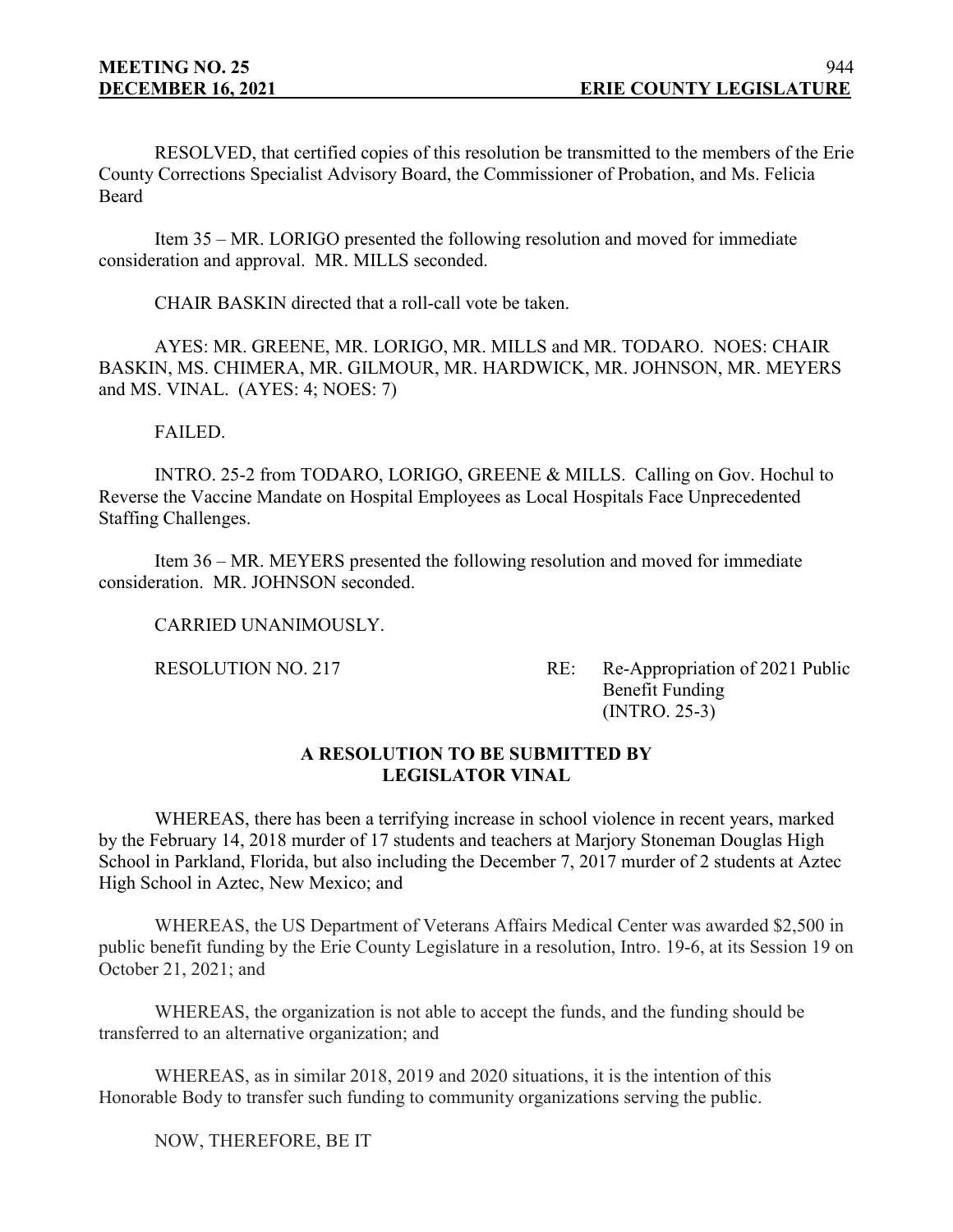RESOLVED, that authorization is provided to transfer the \$2,500 of 2021 public benefit funding to the Blessed Sacrament Church; and be it further

RESOLVED, that while the agency name is changing the overall budget line amount is to remain the same; and be it further

RESOLVED, that the Director of the Division of Budget and Management is authorized to make any adjustments necessary to effectuate the intent of this resolution or any other changes identified by the Office of the Erie County Comptroller; and be it further

RESOLVED, that certified copies of this resolution be sent to the Erie County Executive, the Erie County Comptroller, the Director of Budget and Management, and any other party deemed necessary and proper.

MR. MEYERS moved to amend the resolution to include Legislator Mills as a co-sponsor. MR. JOHNSON seconded.

CARRIED UNANIMOUSLY.

MR. MEYERS moved to approve the resolution as amended. MR. JOHNSON seconded.

CARRIED UNANIMOUSLY.

Item 37 – CHAIR BASKIN directed that the following resolution be referred to the HEALTH & HUMAN SERVICES COMMITTEE.

MR. LORIGO challenged the ruling of the chair. MR. TODARO seconded.

CHAIR BASKIN directed that a roll-call vote be taken.

AYES: MR. GREENE, MR. LORIGO, MR. MILLS and MR. TODARO. NOES: CHAIR BASKIN, MS. CHIMERA, MR. GILMOUR, MR. HARDWICK, MR. JOHNSON, MR. MEYERS and MS. VINAL. (AYES: 4; NOES: 7)

FAILED.

INTRO. 25-4 from GREENE, LORIGO, TODARO & MILLS. A Resolution Creating a County-Wide COVID-19 At-Home Testing Program.

# **COMMUNICATIONS DISCHARGED FROM COMMITTEE**

None.

# **SUSPENSION OF THE RULES**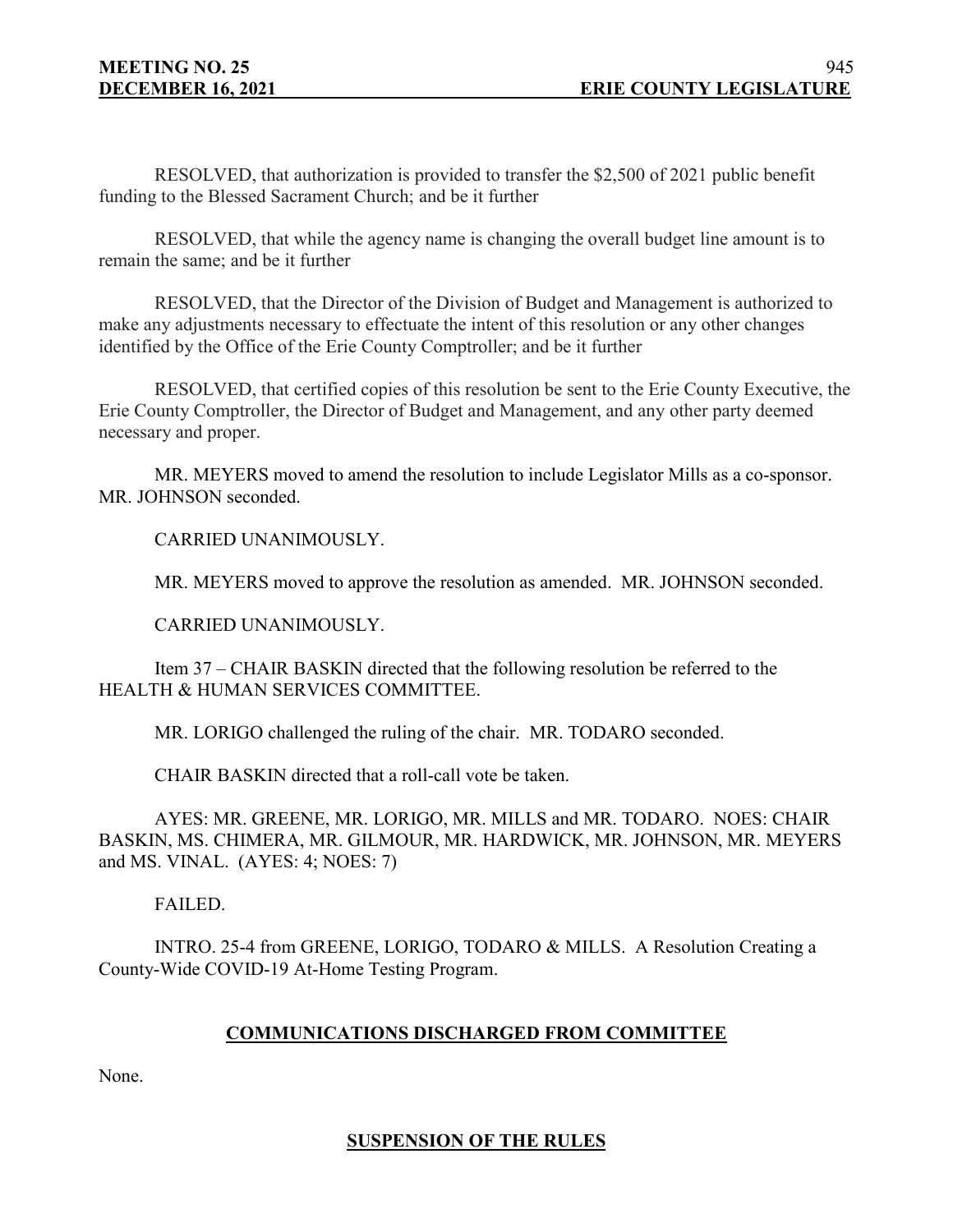Item 38 - MR. MEYERS moved for a Suspension of the Rules to include an item not on the agenda.

GRANTED.

INTRO. 25-5 from CHIMERA Re: Re-Appropriation of 2021 Public Benefit Funding

RESOLUTION NO. 218

# **A RESOLUTION TO BE SUBMITED BY LEGISLATOR CHIMERA**

WHEREAS, the Kenmore Village Improvement Society was awarded \$3,000 in public benefit funding by the Erie County Legislature in the adopted 2021 Budget in Fund Center 1332010 - Community/Neighborhood Development, Account 518590; and

WHEREAS, the Riverside Baseball/Softball was awarded \$3,000 in public benefit funding by the Erie County Legislature in the adopted 2021 Budget in Fund Center 1332010 - Community/Neighborhood Development, Account 518600; and

WHEREAS, both organizations are not able to accept the funds, and the funding should be transferred to an alternative organization; and

WHEREAS, as in similar 2018, 2019 and 2020 situations, it is the intention of this Honorable Body to transfer such funding to community organizations serving the public.

NOW, THEREFORE, BE IT

RESOLVED, that authorization is provided to transfer the \$6,000 of 2021 public benefit funding to the Black Rock Riverside Alliance; and be it further

RESOLVED, that while the agency names are changing the overall budget line amount is to remain the same; and be it further

RESOLVED, that the Director of the Division of Budget and Management is authorized to make any adjustments necessary to effectuate the intent of this resolution or any other changes identified by the Office of the Erie County Comptroller; and be it further

RESOLVED, that certified copies of this resolution be sent to the Erie County Executive, the Erie County Comptroller, the Director of Budget and Management, and any other party deemed necessary and proper.

MR. MEYERS moved to approve the resolution. MR. GILMOUR seconded.

CARRIED UNANIMOUSLY.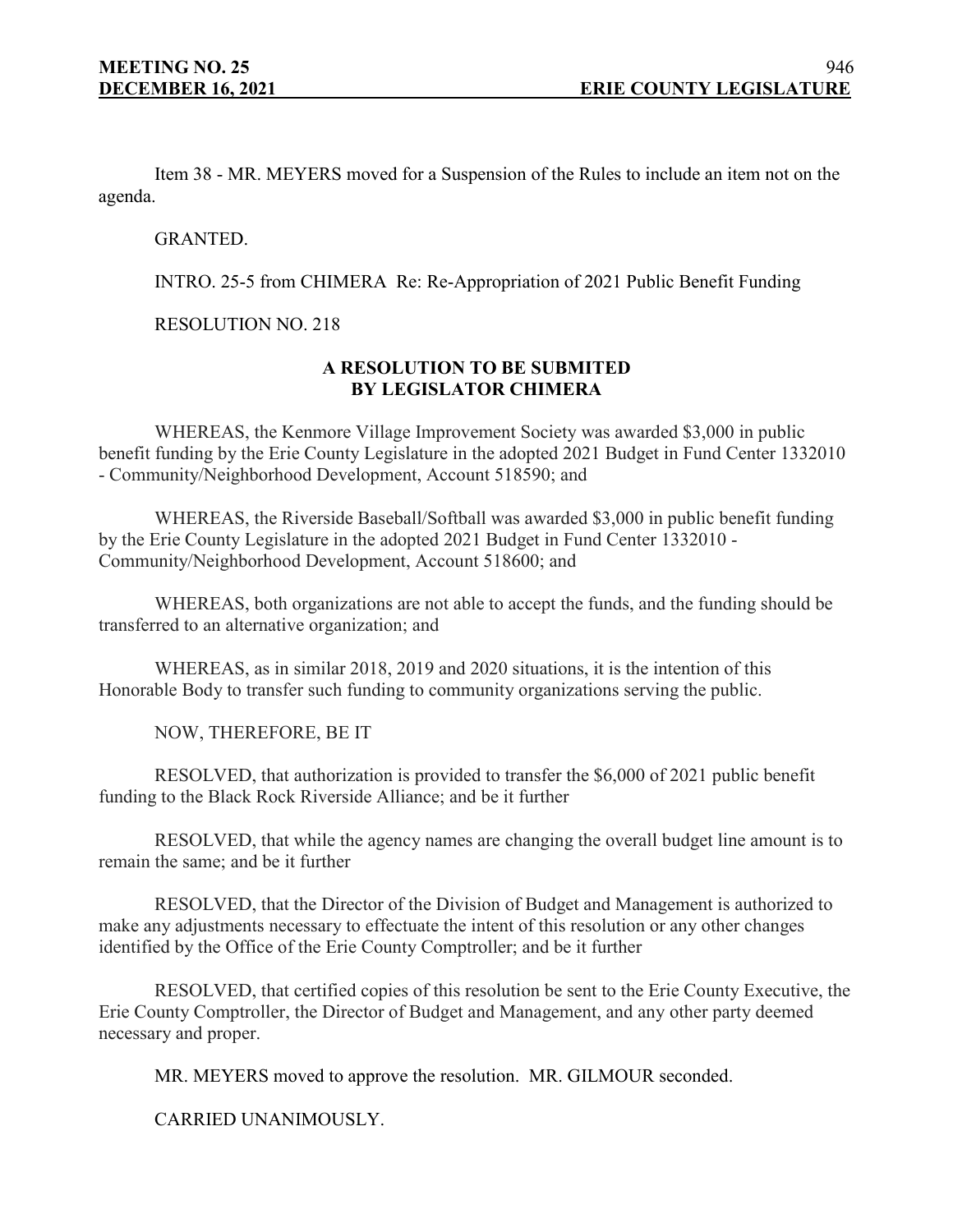Item 39 - MR. MEYERS moved for a Suspension of the Rules to include an item not on the agenda.

GRANTED.

INTRO. 25-6 from BASKIN Re: Legislature Chambers Public Access Technology Project

RESOLUTION NO. 219

# **A RESOLUTION TO BE SUBMITED BY CHAIR BASKIN**

WHEREAS, during the COVID-19 pandemic, the Legislature has periodically been compelled to conduct legislative sessions, public hearings and committee meetings virtually, via Zoom; and

WHEREAS, during some of these meetings, including hybrid meetings when some legislators and speakers were in the Legislature Chambers and some speakers were attending virtually, the Legislature experienced difficulty in which all speakers and attendees could not hear or see each other; and

WHEREAS, currently, the Legislature Chambers does not have any audio-visual capabilities to allow for streaming of legislative sessions, committees nor public hearings to allow the public to watch or participate such events; and

WHEREAS, the County has available federal CARES Act funds which allow for the installation of a state-of-the-art system to allow for public and remote participation and watching of legislative sessions, committees and public hearings; and

WHEREAS, the Division of Information and Support Services has worked with the Legislature and the Division of Budget and Management to identify an information technology solution to address these issues, as well as to create a new linked legislative agenda system; and

WHEREAS, the proposed solution is from Swagit, and is a sole-source information technology system; and

WHEREAS, in order to proceed with the project, the Department of Law has opined that a legislative resolution is necessary authorizing the initiative.

NOW, THEREFORE, BE IT

RESOLVED, that the Erie County Legislature hereby authorizes the County Executive to enter into contract with Swagit Productions, LLC and any related subcontractors to conduct the Legislature Chambers information technology project; and be it further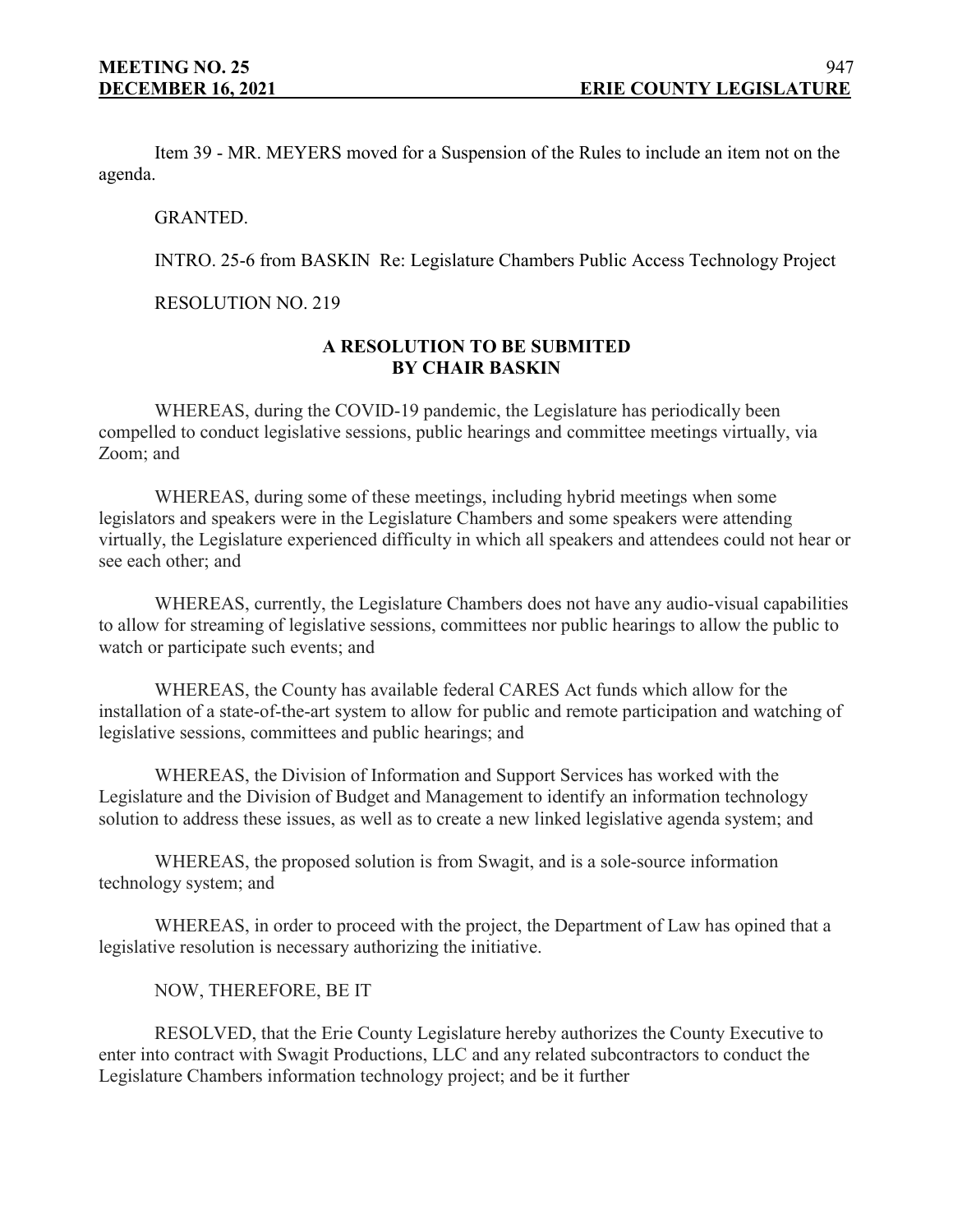RESOLVED, that due to the sole source nature of the Swagit solution, the Legislature waives the Erie County Administrative Code requirement for a request for proposals process and authorizes the Legislature Chambers technology project; and be it further

RESOLVED, that the one-time funds for the project, estimated at \$244,282, will come from Fund 252 using available federal CARES Act funds; and be it further

RESOLVED, that the first-year managed service costs in 2022 will come from Fund 253, and thereafter, the annual hosting and licensing costs will be budgeted in the Legislature's annual budget in Cost Center 100; and be it further

RESOLVED, that certified copies of this resolution be transmitted to the County Executive, County Attorney, Director of the Division of Information and Support Services, the Director of Budget and Management, the Comptroller, and the Chair and Clerk of the Erie County Legislature.

MR. MEYERS moved to approve the resolution. MR. JOHNSON seconded.

CARRIED UNANIMOUSLY.

Item 40 - MR. MEYERS moved for a Suspension of the Rules to include an item not on the agenda.

GRANTED.

COMM. 25D-5 from DEPARTMENT OF LAW Re: Opinion as to Form LL Intro. 4-1 (2021)

Received, filed and printed.

December 15, 2021

Via Email Only Hon. April N.M. Baskin, Chairwoman Erie County Legislature Old Erie County Hall 92 Franklin Street, 4<sup>th</sup> Floor Buffalo, New York 14202

> Re: Opinion as to Form Local Law Intro No 4-1 2021 Our File No.: 22-20210010

Dear Chairwoman Baskin:

In accordance with the obligations of the Erie County Attorney set forth in subsection 3, Section 204 of Article 2 of the Erie County Charter, this legal opinion concerns Local Law Intro No. 4-1-2021 (4-1).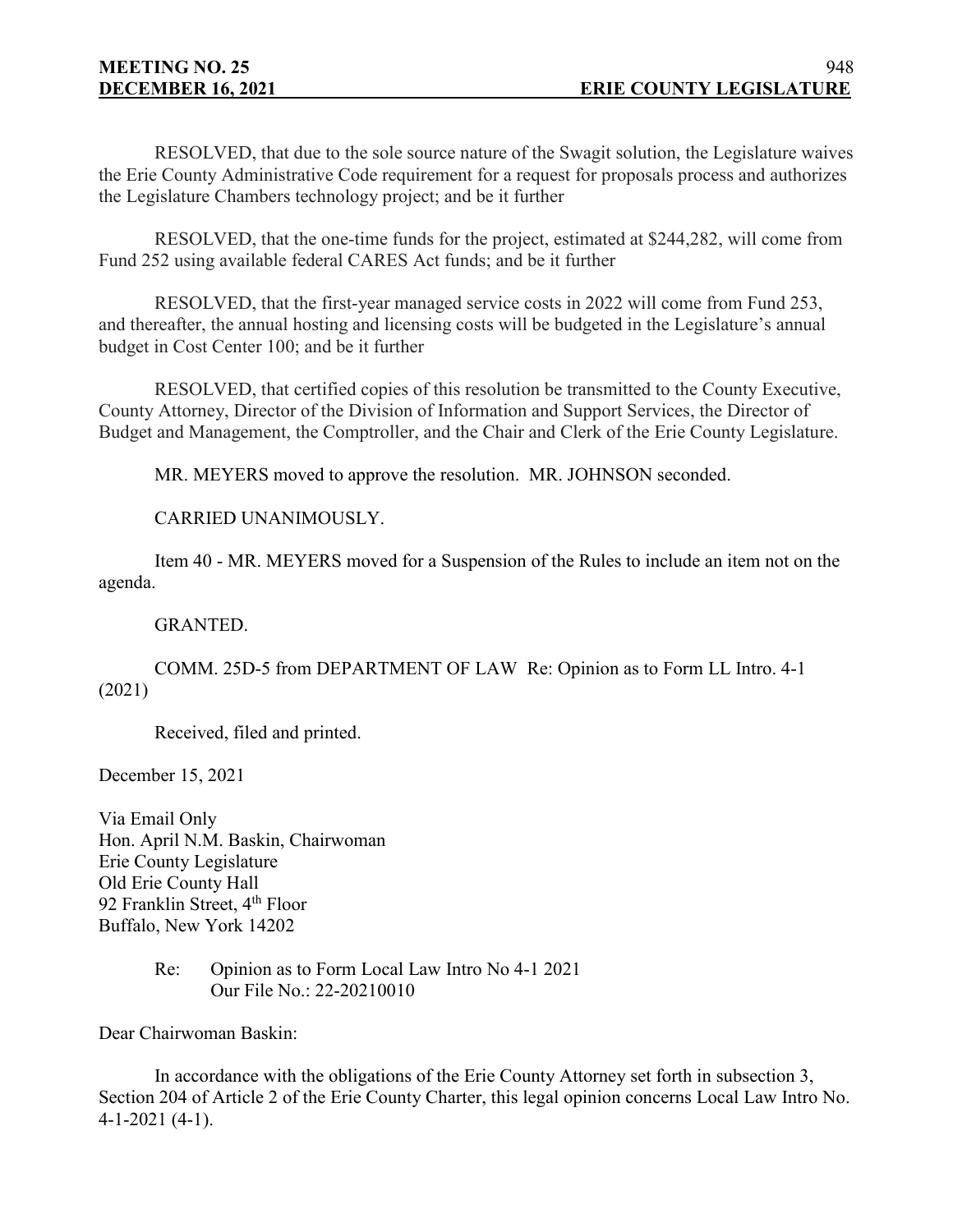# Preemption

Under New York state law, preemption occurs when a local law directly conflicts with a state statute, or where a state statute expressly states that local laws on a given subject matter are preempted. Preemption can also occur where the State Legislature has assumed full regulatory responsibility in a field related to the proposed local law.

Here, New York State Municipal Home Rule Law Section 10(13) (MHRL) provides specific authority which permits counties to adopt a plan of districting or redistricting consistent with state and federal equal apportionment requirements. Since the State Legislature has granted counties specific authority to adopt plans of redistricting, 4-1 does not present a preemption issue of concern.

#### Grammar

The stated purpose of 4-1 is to amend the Erie County Charter in order to divide the County of Erie into eleven legislative districts as described therein. We find the grammar and usage of 4-1 to be sufficient in order to achieve the stated purpose.

#### **Ambiguities**

While every hypothetical circumstance or eventuality cannot be addressed in the scope of this opinion, 4-1 does not present any facial ambiguities that would frustrate its implementation and enforcement.

# Conclusion

We find that Local Law Intro. 4-1-2021 is sufficient as to form.

Very truly yours,

MICHAEL A. SIRAGUSA Erie County Attorney

 $\mathbf{By:}$ 

Gregory P. Kammer, Esq. Assistant County Attorney Direct Dial: (716) 858-2248 E-mail: gregory.kammer@erie.gov

Item 41 - MR. MEYERS moved for a Suspension of the Rules to include an item not on the agenda.

# GRANTED.

COMM. 25D-6 from DEPARTMENT OF LAW Re: Opinion as to Form LL Intro. 2-2 (2021)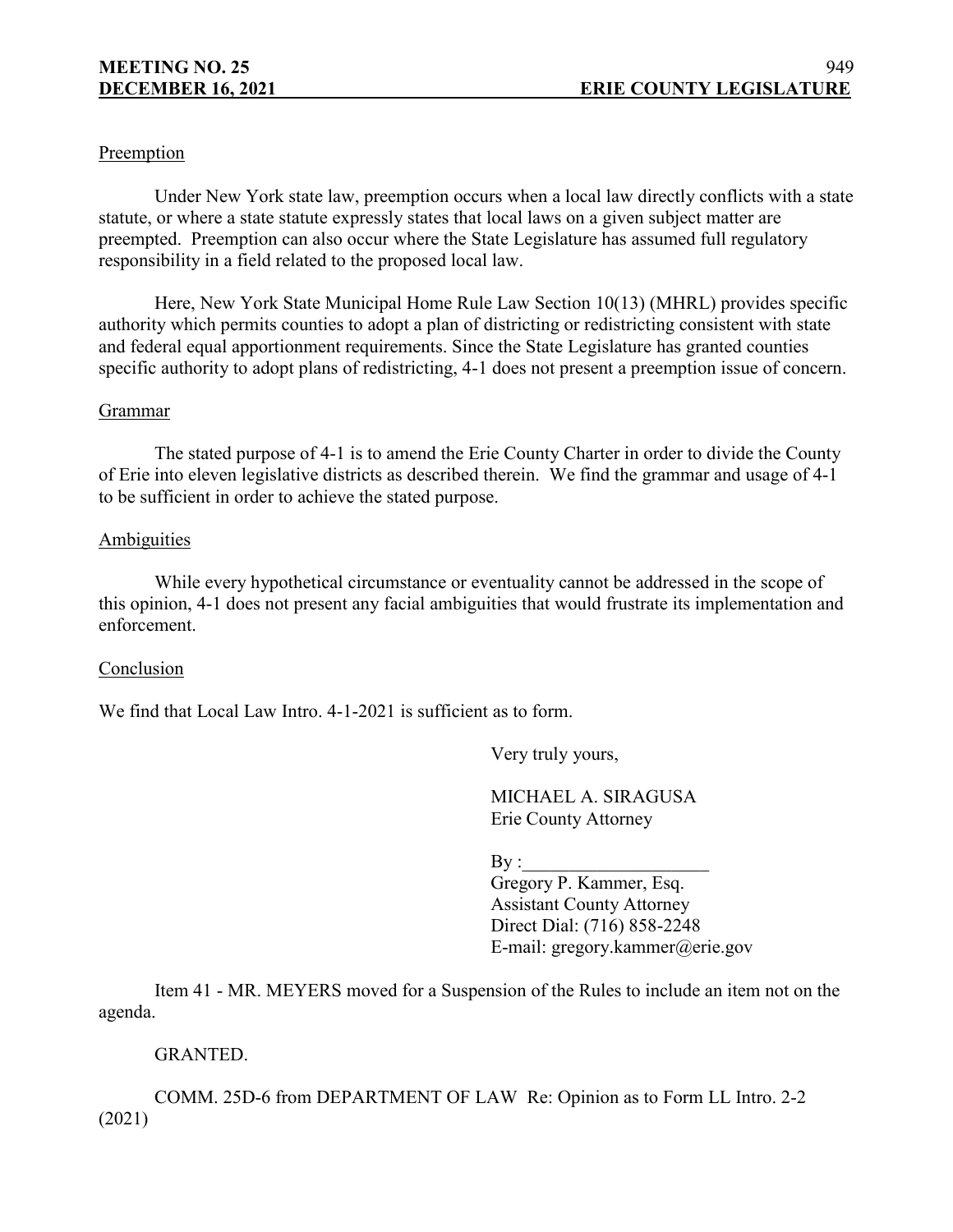Received, filed and printed.

December 15, 2021

Via Email Only (april.mccants-baskin@erie.gov) Hon. April N.M. Baskin, Chairwoman Erie County Legislature Old Erie County Hall 92 Franklin Street, 4<sup>th</sup> Floor Buffalo, New York 14202

> Re: Opinion as to Form - Local Law Intro. No. 2-2-2021 Our File No.: 21-20210013

Dear Chairwoman Baskin:

In accordance with the obligations of the Erie County Attorney set forth in Article 2, Section 204(3) of the Erie County Charter, this legal opinion concerns Local Law Intro. No. 2-2-2021 (hereinafter referred to as "LL 2-2").

#### Preemption

Under New York State law, preemption occurs when a local law directly conflicts with a state statute, or where a state statute expressly states that local laws on a given subject matter are preempted. Preemption can also occur where the State Legislature has assumed full regulatory responsibility in a field related to the proposed local law. In the alternative, "[s]o long as local legislation is not inconsistent with the State Constitution or any general law, localities may adopt local laws ... with respect to their property, affairs or government". Albany Area Builders Ass'n v. Town of Guilderland, 74 NY2d 372 (Ct. of Appeals, 1989).

With respect to the proposed underlying local law, New York State Executive Law Article 15-a specifically governs the participation of minority and women-owned businesses (M/WBEs) with respect to state contracts only. Due to the fact that the State Legislature has not sought full regulatory responsibility in this field, the County is impliedly authorized to establish participation goals for M/WBEs on County contracts. The purpose of LL 2-2 is to update the County's current M/WBE laws. Accordingly, there are no preemption issues.

# Grammar and Intent

The purpose of LL 2-2 is to update and modernize the County's local laws with respect to the utilization of M/WBEs on County projects. With the passage of this local law, the County will conduct a disparity study for purposes of analyzing participation of MBEs and WBEs on County contracts and determine what inequities, if any, exist. We find the grammar and usage of LL 2-2 sufficient to achieve the stated purpose.

# Ambiguities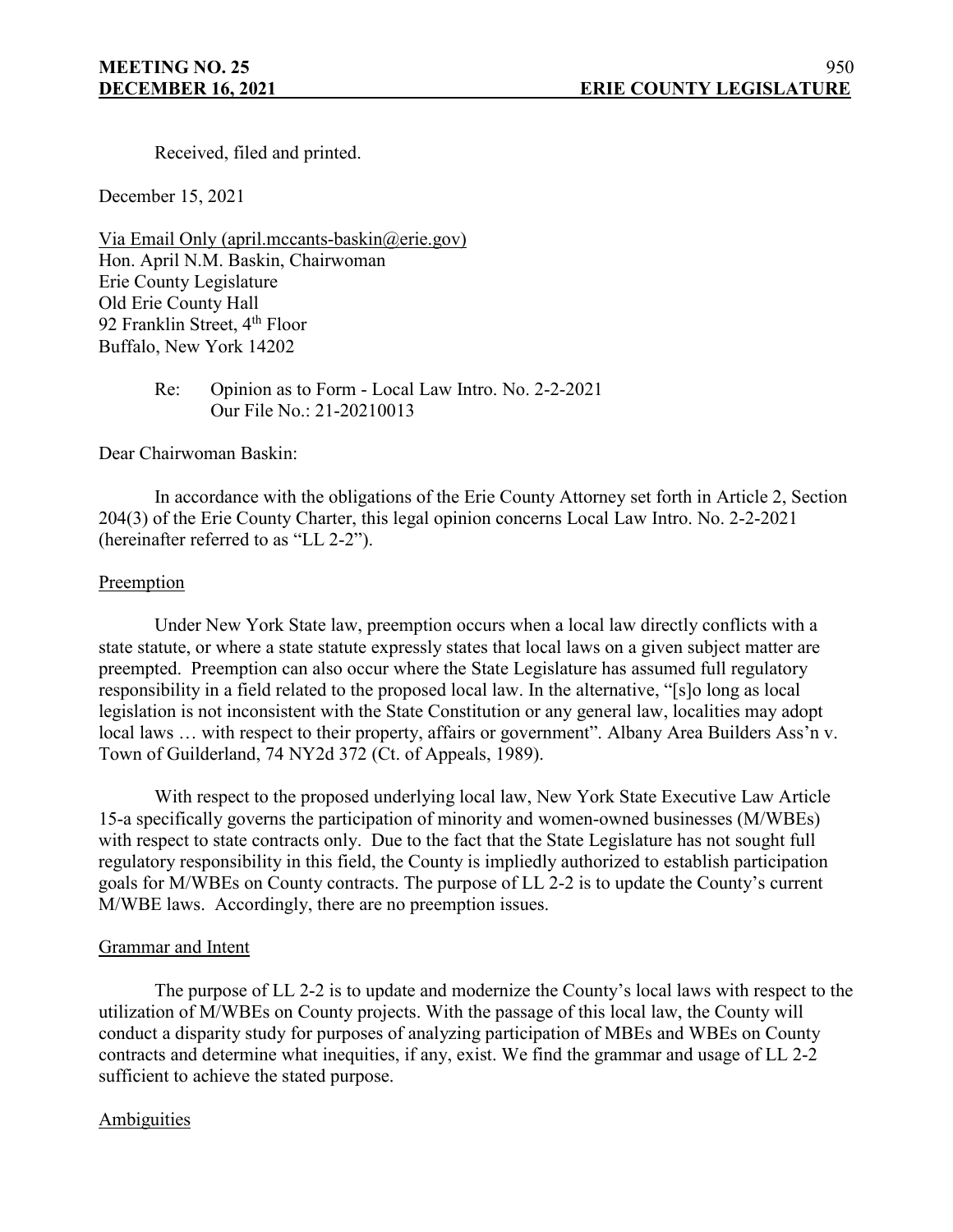While every hypothetical circumstance or eventuality cannot be addressed in the scope of this opinion, LL 2-2 does not present any facial ambiguities that would frustrate its implementation and enforcement. In fact, this update helps combine five prior local laws and eliminate any confusion.

#### Conclusion

We find that the Local Law Intro. 2-2-2021 is sufficient as to form.

Very truly yours,

MICHAEL A. SIRAGUSA Erie County Attorney

 $\mathbf{B} \mathbf{v}$ 

Kristen M. Walder Second Assistant County Attorney Direct Dial: (716) 858-2222 E-mail: Kristen.Walder@erie.gov

Item 42 - MR. MEYERS moved for a Suspension of the Rules to include an item not on the agenda.

#### GRANTED.

COMM. 25E-22 from LORIGO, MILLS, GREENE & TODARO Re: Minority Caucus Reappointment to the Fisheries Advisory Board

Received, filed and printed.

December 16, 2021

Erie County Legislature 92 Franklin St.  $-4$ <sup>th</sup> Floor Buffalo, NY 14202

Dear Honorable Members:

There is a vacancy on the Fisheries Advisory Board of the Minority Caucus appointment. To ensure continued operation of this vital board we, the undersigned, pursuant to the Erie County Administrative Code Section 9.07, do hereby reappoint the following individual to the Erie County Fisheries Advisory Board for the terms stated as the Minority Caucus appointment:

> Reappointments Term Expiration Richard Davenport December 31, 2024 208 Walter Avenue Tonawanda, NY 14150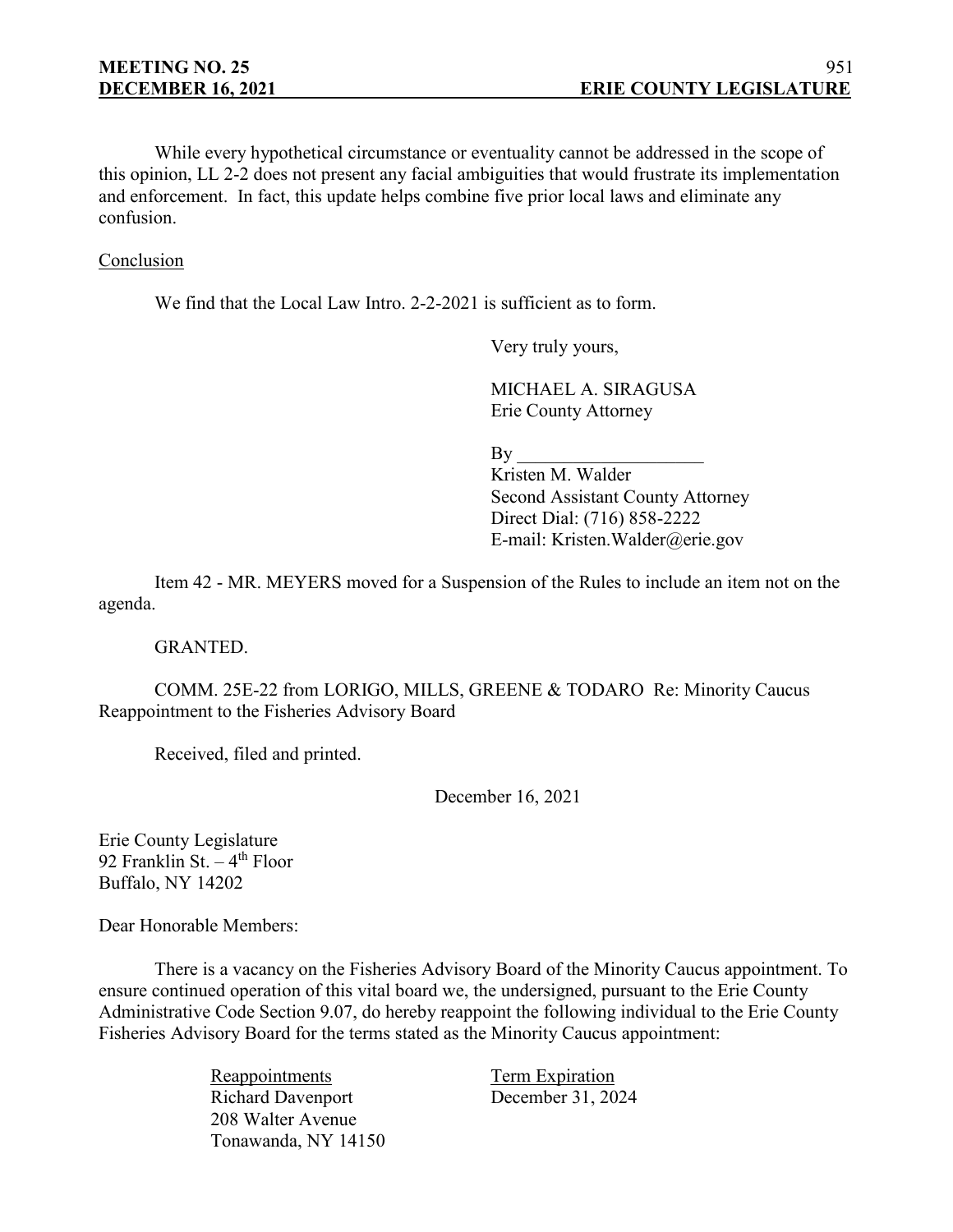Sincerely,

Joseph C. Lorigo John J. Mills Erie County Legislator Erie County Legislator

Chris D. Greene Frank J. Todaro

Erie County Legislator Erie County Legislator

# **COMMUNICATIONS FROM ELECTED OFFICIALS**

# FROM THE COUNTY EXECUTIVE

Item 43 – (COMM. 25E-1) Re-Appointment to EC Conditional Release Commission

Received and referred to the PUBLIC SAFETY COMMITTEE.

Item 44 – (COMM. 25E-2) ECSD No. 4 - Engineer Term Contract Agreement

Item 45 – (COMM. 25E-3) ECSD No. 8 - Bid Opening

Item 46 – (COMM. 25E-4) ECSD No. 3 - Bid Opening

The above three items were received and referred to the ENERGY & ENVIRONMENT COMMITTEE.

Item 47 – MR. MEYERS presented the following resolution and moved for immediate consideration and approval. MR. GILMOUR seconded.

CARRIED UNANIMOUSLY.

RESOLUTION NO. 220 RE: 2022 Levy of Town & Special District Budgets (COMM. 25E-5)

RESOLVED, that the following abstracts of the adopted Town and Special District Budgets for the year 2022, as certified and presented to this Legislature by the appropriate Town Officers; be printed by the Clerk in the minutes of the proceedings of this Legislature; and be it further

RESOLVED, that the amounts in said budgets that are required to be raised by taxes are hereby levied upon, and shall be collected from, the taxable property situated in the respective Towns and Districts and liable therefore; and be it further

RESOLVED, that the Director of Real Property Tax Services is hereby authorized to make adjustments and modifications as deemed appropriate; and be it further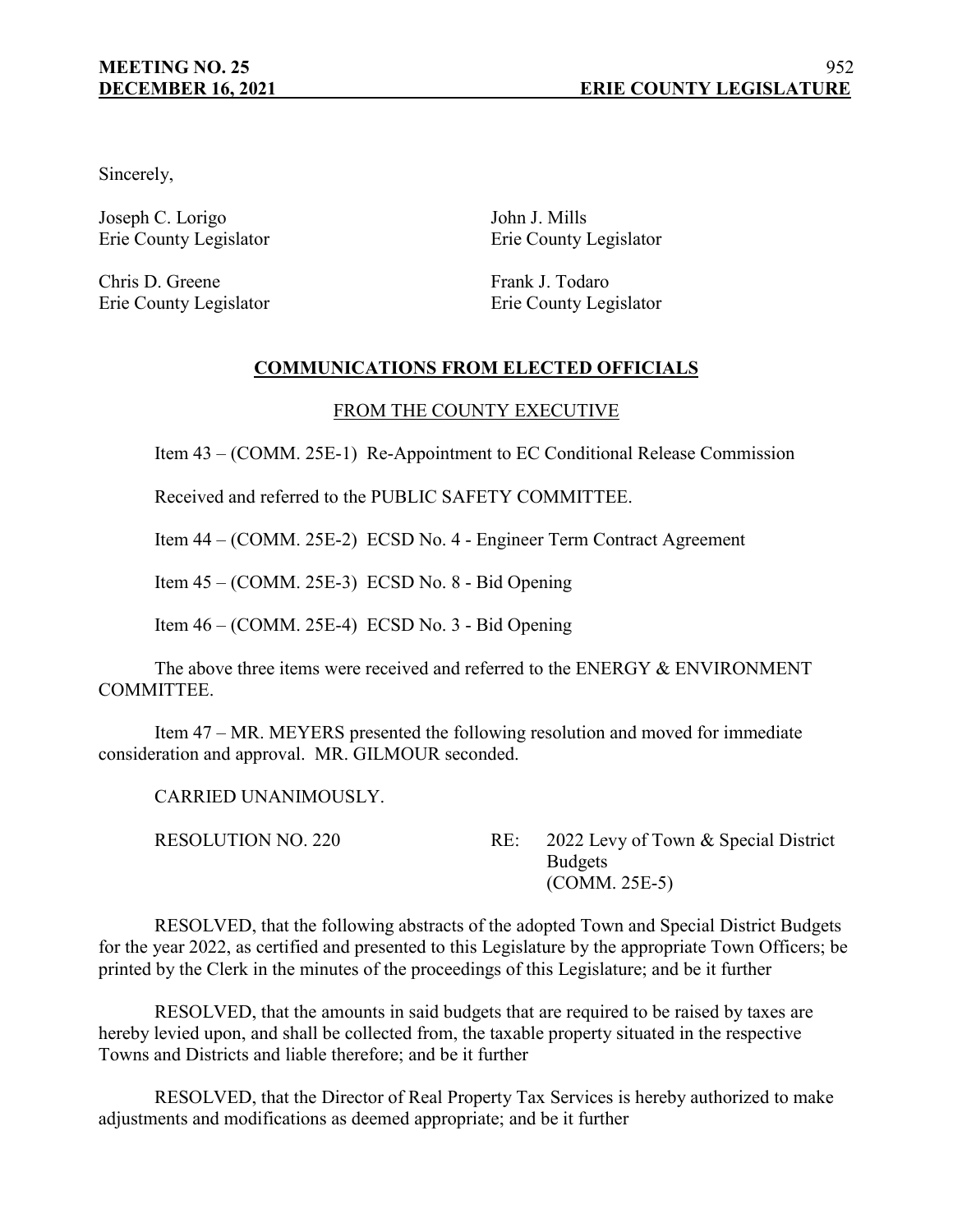RESOLVED, that the Director of Real Property Tax Services is hereby directed to spread said taxes to be so raised for such budgets against the taxable property liable therefore as provided by Article VI of the Erie County Tax Act, as amended; and be it further

RESOLVED, that certified copies of this resolution be forwarded to the County Executive, Director of Budget and Management, County Comptroller, County Attorney and Scott A. Bylewski, Director of Real Property Tax Services.

| FOR THE YEAR 2022               | <b>APPROPRIATIONS</b> | <b>ESTIMATED</b>        | <b>TAX LEVY</b> |  |
|---------------------------------|-----------------------|-------------------------|-----------------|--|
|                                 |                       | <b>REVENUE &amp; FB</b> | PER BUDGET      |  |
| General Townwide                | 1,592,991.00          | 723,172.00              | 869,819.00      |  |
| <b>General Town Outside</b>     | 268,735.00            | 268,735.00              |                 |  |
| <b>Highway Town Outside</b>     | 1,053,804.00          | 772,828.00              | 280,976.00      |  |
| Total Town & Highway            | 2,915,530.00          | 1,764,735.00            | 1,150,795.00    |  |
|                                 |                       |                         |                 |  |
| <b>Fire Protection District</b> | 785,000.00            | 140,500.00              | 644,500.00      |  |
| <b>Lighting District</b>        | 72,800.00             | 2,800.00                | 70,000.00       |  |
| Garbage District                | 480,553.00            | 6,000.00                | 474,553.00      |  |
| Sewer District #1               | 10,500.00             | 2,500.00                | 8,000.00        |  |
| Sewer District #2               | 74,398.00             | 700.00                  | 73,698.00       |  |
| <b>Water Districts</b>          | 172,531.00            | 6,000.00                | 166,531.00      |  |
| <b>Total Special Districts</b>  | 1,595,782.00          | 158,500.00              | 1,437,282.00    |  |
|                                 |                       |                         |                 |  |
| Premium Assessment<br>(ECSA)    | 6,275.12              |                         | 6,275.12        |  |
| <b>Total Other Items</b>        | 6,275.12              |                         | 6,275.12        |  |
|                                 |                       |                         |                 |  |
| <b>GRAND TOTALS</b>             | 4,517,587.12          | 1,923,235.00            | 2,594,352.12    |  |

ALDEN

AMHERST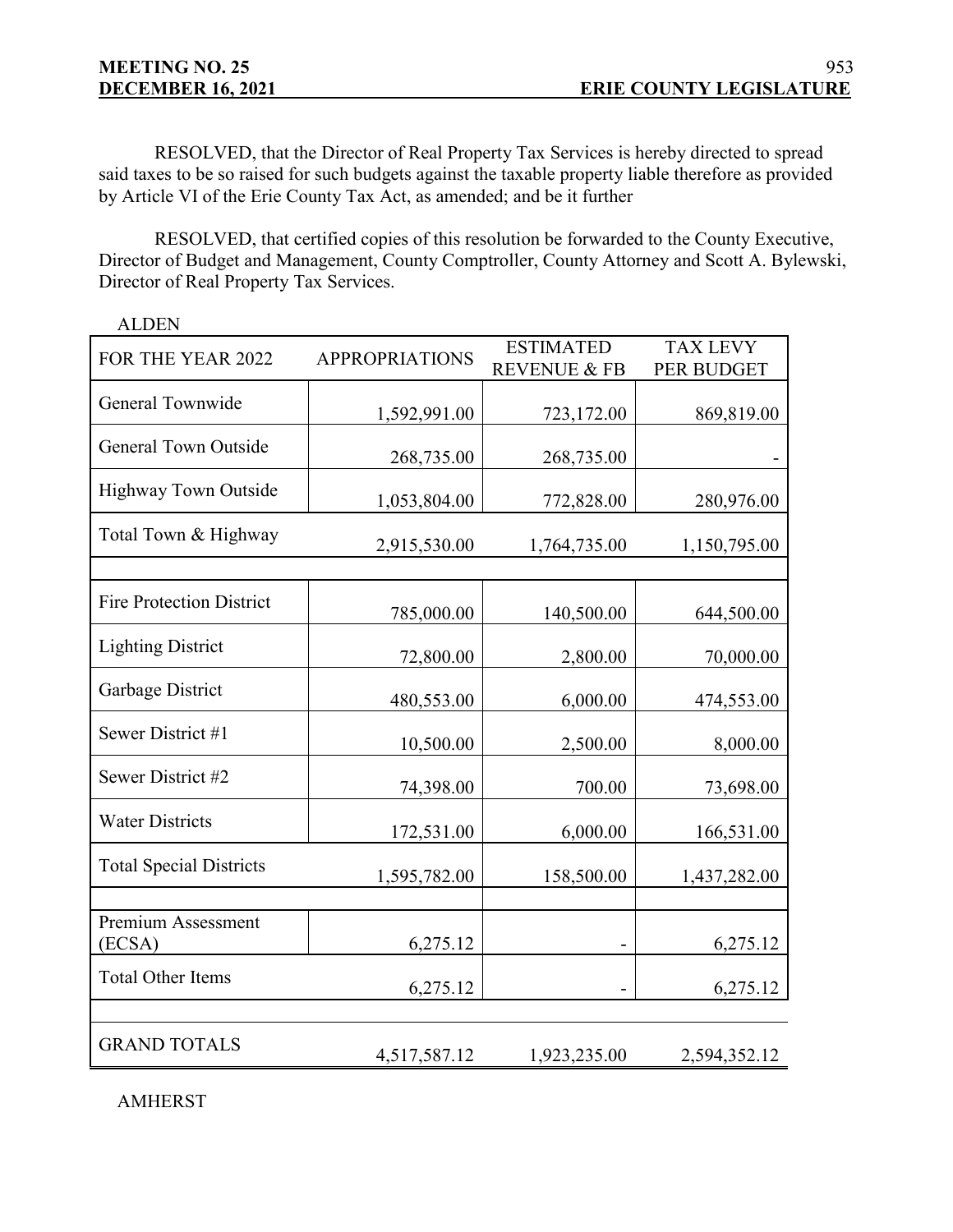| FOR THE YEAR 2022                       | <b>APPROPRIATIONS</b> | <b>ESTIMATED</b><br><b>REVENUE &amp; FB</b> | <b>TAX LEVY</b><br>PER BUDGET |
|-----------------------------------------|-----------------------|---------------------------------------------|-------------------------------|
| General Fund Town Only                  |                       |                                             |                               |
| General Fund Village                    | 73,551,461.18         | 45,824,347.29                               | 27,727,113.89                 |
| Only                                    | 3,395,501.20          | 691,793.95                                  | 2,703,707.25                  |
| <b>General Fund Outside</b>             |                       |                                             |                               |
| Village                                 | 5,609,029.15          | 3,693,515.58                                | 1,915,513.57                  |
|                                         |                       |                                             |                               |
| Highway Outside Village                 | 14,234,901.22         | 3,753,054.30                                | 10,481,846.92                 |
| Central Alarm                           | 1,662,481.49          | 453,708.40                                  | 1,208,773.09                  |
| Total Town & Highway                    | 98, 453, 374. 24      | 54,416,419.52                               | 44,036,954.72                 |
|                                         |                       |                                             |                               |
| <b>Community Environment</b>            | 8,095,024.09          | 139,513.13                                  | 7,955,510.96                  |
| <b>Lighting Districts</b>               | 3,449,378.91          | 4,823.14                                    | 3,444,555.77                  |
| <b>Fire Protection District</b>         | 6,402,099.40          | 71,792.35                                   | 6,330,307.05                  |
| <b>Fire Districts</b>                   | 2,925,452.00          |                                             | 2,925,452.00                  |
| <b>Sanitary Sewer Districts</b>         | 23,888,868.01         | 5,240,740.46                                | 18,648,127.55                 |
| <b>Storm Sewer Districts</b>            | 6,299,803.81          | 148,793.96                                  | 6,151,009.85                  |
| <b>Water Districts</b>                  | 1,807,638.32          | 219,032.50                                  | 1,588,605.82                  |
| <b>Combined Snow Relief</b><br>District | 44,950.50             |                                             | 44,950.50                     |
| <b>Total Special Districts</b>          | 52,913,215.04         | 5,824,695.54                                | 47,088,519.50                 |
|                                         |                       |                                             |                               |
| Delinquent Water -<br><b>ECWA</b>       |                       |                                             |                               |
| Delinquent Sewer-<br>Village            | 3,785.27              |                                             | 3,785.27                      |
| Code Violations                         | 77,943.46             |                                             | 77,943.46                     |
| <b>Pretreatment Surcharge</b>           | 271,152.00            |                                             | 271,152.00                    |
| <b>Total Other Items</b>                | 352,880.73            |                                             | 352,880.73                    |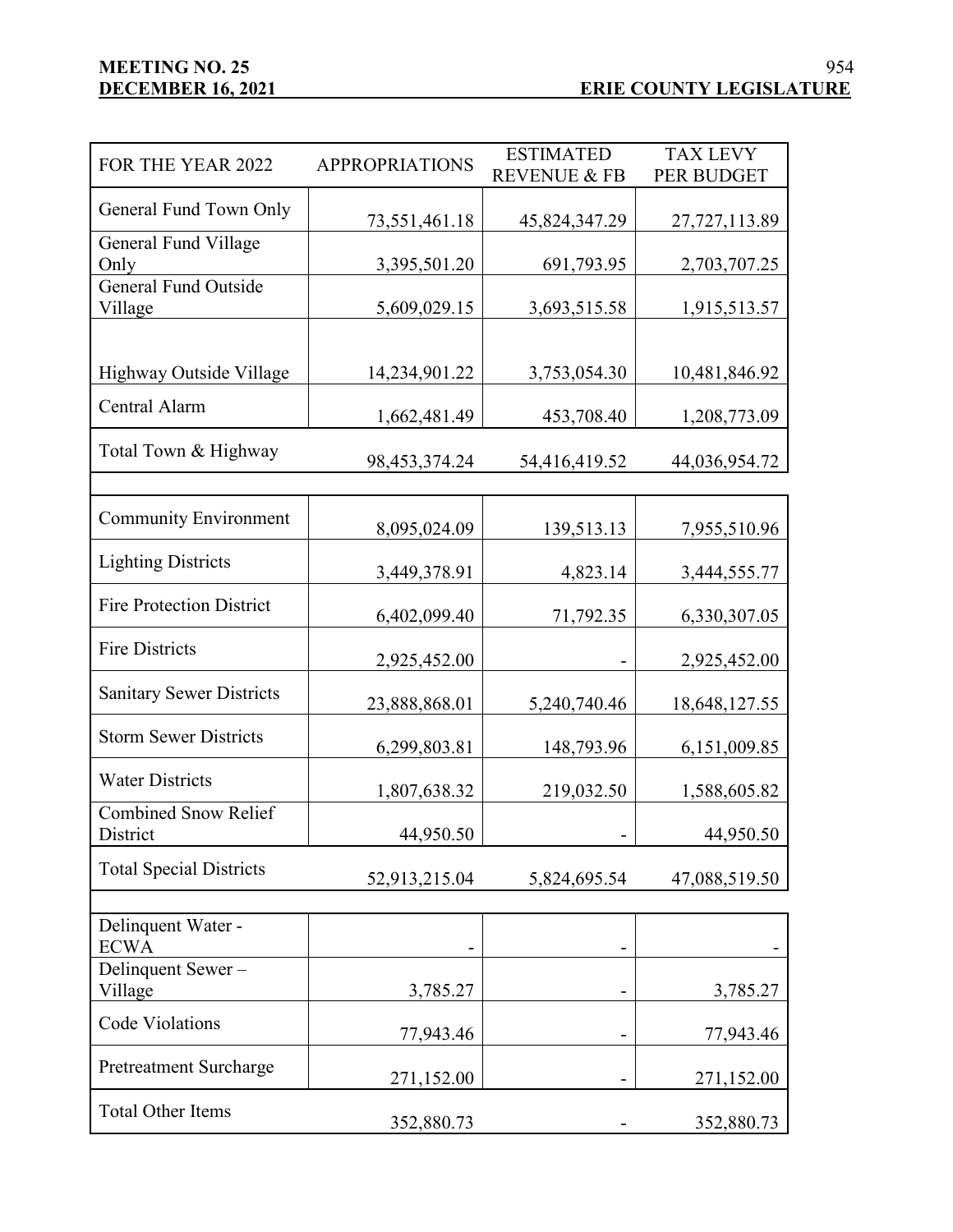$\overline{\phantom{a}}$ 

| <b>AURORA</b>                   |                       |                                             |                               |
|---------------------------------|-----------------------|---------------------------------------------|-------------------------------|
| FOR THE YEAR 2022               | <b>APPROPRIATIONS</b> | <b>ESTIMATED</b><br><b>REVENUE &amp; FB</b> | <b>TAX LEVY</b><br>PER BUDGET |
| General Townwide                | 3,367,012.00          | 1,328,689.00                                | 2,038,323.00                  |
| <b>General Town Outside</b>     | 1,782,921.00          | 853,600.00                                  | 929,321.00                    |
| <b>Highway Townwide</b>         | 63,435.00             | 50.00                                       | 63,385.00                     |
| <b>Highway Town Outside</b>     | 1,887,257.00          | 1,340,850.00                                | 546,407.00                    |
| Total Town & Highway            | 7,100,625.00          | 3,523,189.00                                | 3,577,436.00                  |
| <b>Cemetery Special Reserve</b> | 1,455.00              | 1,455.00                                    |                               |
| <b>Lighting District</b>        | 16,014.00             | 6,575.00                                    | 9,439.00                      |
| <b>Fire Protection District</b> | 403,686.00            | 100.00                                      | 403,586.00                    |
| Garbage (Refuse) District       | 703,500.00            | 750.00                                      | 702,750.00                    |
| <b>Rubbish District</b>         | 69,825.00             | 100.00                                      | 69,725.00                     |
| <b>Sewer Districts</b>          | 55,050.00             | 50,360.00                                   | 4,690.00                      |
| <b>Water Districts</b>          | 1,207,280.00          | 125,503.00                                  | 1,081,777.00                  |
| <b>Fire Districts</b>           | 567,368.31            |                                             | 567,368.31                    |
| <b>Total Special Districts</b>  | 3,024,178.31          | 184,843.00                                  | 2,839,335.31                  |
| Delinq. Garbage                 |                       |                                             |                               |
| Delinq. Water ECWA              |                       |                                             |                               |
| Forest Tax Law - County         | 682.71                |                                             | 682.71                        |
| Forest Tax Law - Town           | 366.06                |                                             | 366.06                        |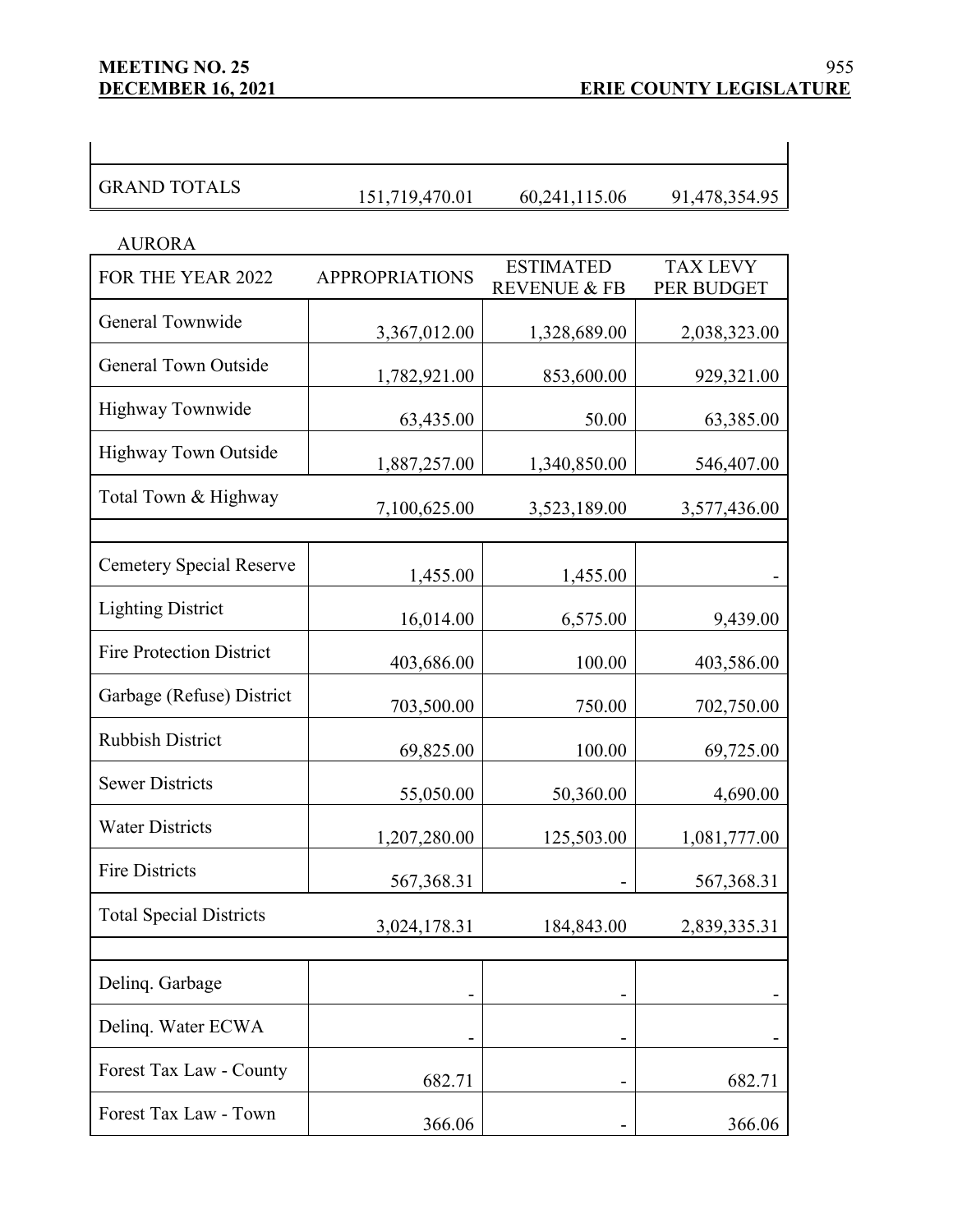BOSTON

| Deling. Water Orchard<br>Park | 473.04        |              | 473.04       |
|-------------------------------|---------------|--------------|--------------|
| <b>Total Other Items</b>      | 1,521.81      |              | 1,521.81     |
|                               |               |              |              |
| <b>GRAND TOTALS</b>           | 10,126,325.12 | 3,708,032.00 | 6,418,293.12 |

FOR THE YEAR 2022 APPROPRIATIONS ESTIMATED REVENUE & FB TAX LEVY PER BUDGET General Fund 2,080,003.00 1,917,189.00 162,814.00 Highway Fund 1,432,420.00 587,651.00 844,769.00 Total Town & Highway 3,512,423.00 2,504,840.00 1,007,583.00 Fire Protection District 839,127.00 60,418.00 778,709.00 Lighting District 14,026.00 75.00 13,951.00 Ambulance 150,334.00 50,200.00 100,134.00 Refuse & Garbage 799,840.00 2,200.00 797,640.00 Water Districts 468,988.00 2,325.00 466,663.00 Total Special Districts 2,272,315.00 115,218.00 2,157,097.00 Delinquent Water - Town - - - Total Other Items - - - GRAND TOTALS 5,784,738.00 2,620,058.00 3,164,680.00

BRANT

| FOR THE YEAR 2022     | <b>APPROPRIATIONS</b> | <b>ESTIMATED</b><br>REVENUE & FR | <b>TAX LEVY</b><br><b>PER BUDGET</b> |
|-----------------------|-----------------------|----------------------------------|--------------------------------------|
| General Fund Townwide | 1,241,717.00          | 762,133.00                       | 479,584.00                           |
| General Fund Town     |                       |                                  |                                      |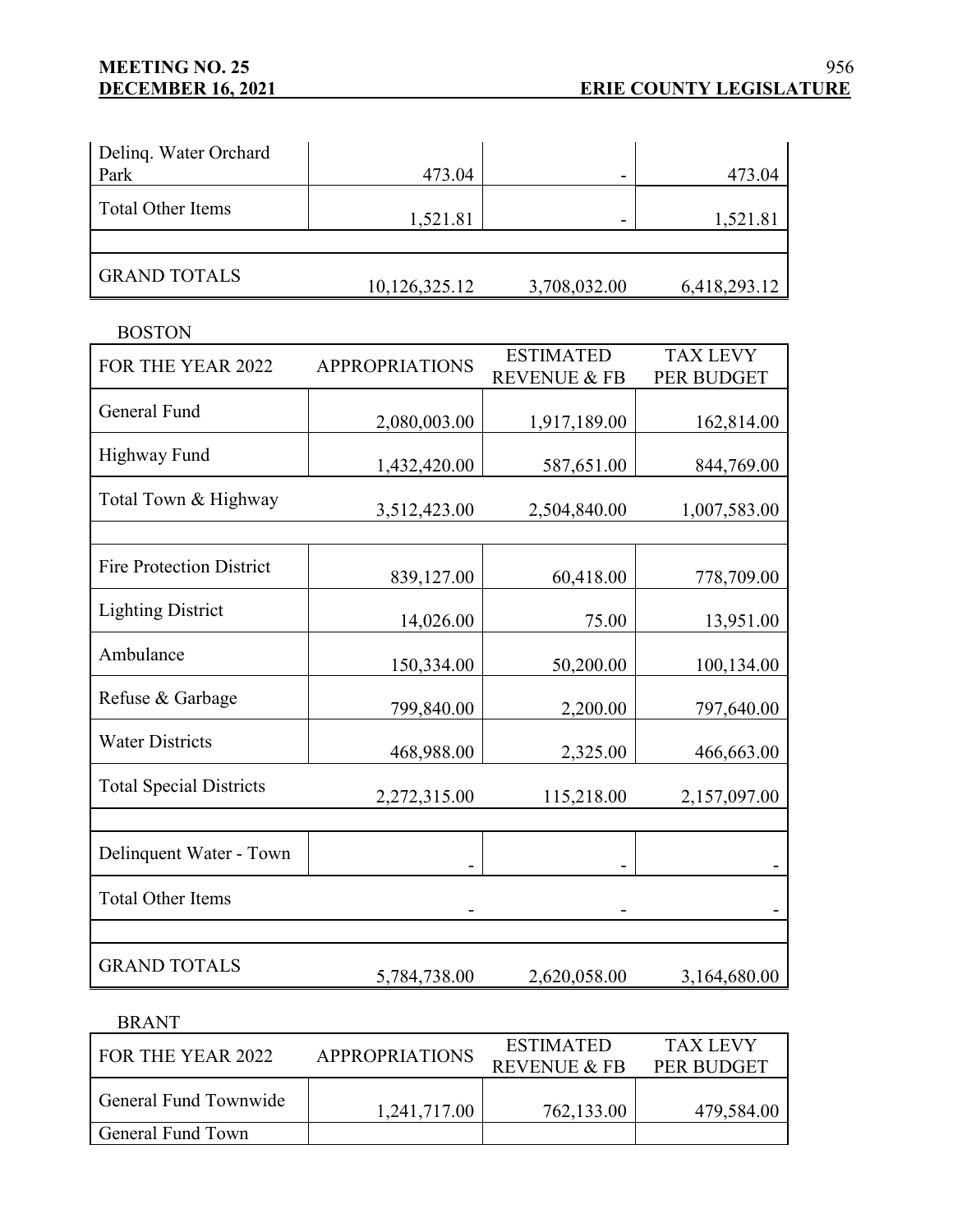| Outside                         | 165,860.00   | 165,860.00   |            |
|---------------------------------|--------------|--------------|------------|
| Highway Fund Townwide           | 182,003.00   | 163,387.00   | 18,616.00  |
| Highway Fund Town<br>Outside    | 153,790.00   | 153,790.00   |            |
| Capital Projects                | 31,000.00    | 31,000.00    |            |
| Total Town & Highway            | 1,774,370.00 | 1,276,170.00 | 498,200.00 |
| <b>Fire Protection District</b> | 261,587.00   |              | 261,587.00 |
| <b>Lighting District</b>        | 31,500.00    |              | 31,500.00  |
| <b>Sewer Districts</b>          |              |              |            |
| <b>Water District</b>           | 25,820.00    |              | 25,820.00  |
| <b>Total Special Districts</b>  | 318,907.00   |              | 318,907.00 |
| <b>GRAND TOTALS</b>             | 2,093,277.00 | 1,276,170.00 | 817,107.00 |

CHEEKTOWAGA

| FOR THE YEAR 2022           | <b>APPROPRIATIONS</b> | <b>ESTIMATED</b>        | <b>TAX LEVY</b> |
|-----------------------------|-----------------------|-------------------------|-----------------|
|                             |                       | <b>REVENUE &amp; FB</b> | PER BUDGET      |
| General Townwide            |                       |                         |                 |
|                             | 52,953,123.00         | 9,920,194.00            | 43,032,929.00   |
| <b>General Town Outside</b> |                       |                         |                 |
|                             | 2,211,797.00          | 2,211,797.00            |                 |
| <b>Highway Town Outside</b> |                       |                         |                 |
|                             | 13,382,200.00         | 11,005,593.00           | 2,376,607.00    |
| Total Town & Highway        |                       |                         |                 |
|                             | 68,547,120.00         | 23,137,584.00           | 45,409,536.00   |
|                             |                       |                         |                 |
| Consolidated Garbage        |                       |                         |                 |
|                             | 9,704,045.00          | 664,350.00              | 9,039,695.00    |
| General Lighting            |                       |                         |                 |
|                             | 2,366,660.00          | 74,160.00               | 2,292,500.00    |
| <b>Risk Retention</b>       |                       |                         |                 |
|                             | 17,447,812.00         | 17,447,812.00           |                 |
| Debt Service Fund           |                       |                         |                 |
|                             | 6,973,100.00          | 6,973,100.00            |                 |
| <b>Sanitary Sewer</b>       |                       |                         |                 |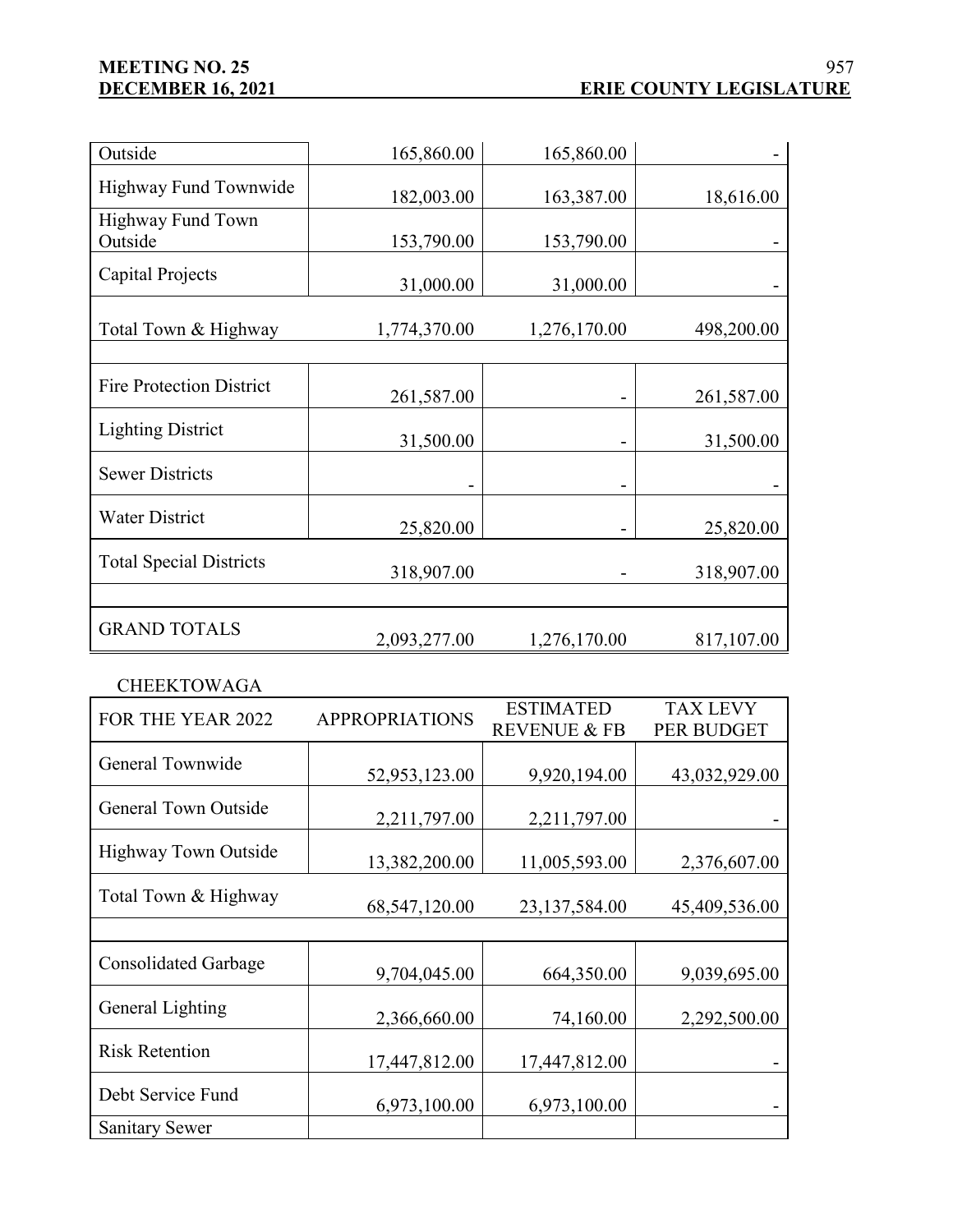## **MEETING NO. 25<br>
<u>DECEMBER 16, 2021</u>**

|                                | 13,943,764.00  | 1,111,102.00  | 12,832,662.00 |
|--------------------------------|----------------|---------------|---------------|
| Storm Sewer (Drainage)         | 543,976.00     | 42,160.00     | 501,816.00    |
| <b>Hydrant Districts</b>       | 479,540.00     | 12,844.00     | 466,696.00    |
| <b>Fire Districts</b>          | 8,525,754.00   | 2,150.00      | 8,523,604.00  |
|                                |                |               |               |
| Sidewalks & Curbs              | 50,728.88      |               | 50,728.88     |
| <b>Total Special Districts</b> | 60,035,379.88  | 26,327,678.00 | 33,707,701.88 |
|                                |                |               |               |
| Premium Assessment<br>(ECSD)   | 86,870.87      |               | 86,870.87     |
| Cleanup Debris                 | 103,098.80     |               | 103,098.80    |
| Admin Fees Cleanup<br>Debris   | 53,600.00      |               | 53,600.00     |
| <b>Delinquent Refuse</b>       | 825.00         |               | 825.00        |
| <b>Omitted Tax - County</b>    | 2,038.99       |               | 2,038.99      |
| <b>Omitted Tax - Town</b>      | 5,912.44       |               | 5,912.44      |
| <b>Total Other Items</b>       | 252,346.10     |               | 252,346.10    |
|                                |                |               |               |
| <b>GRAND TOTALS</b>            | 128,834,845.98 | 49,465,262.00 | 79,369,583.98 |

## CLARENCE

| FOR THE YEAR 2022             | <b>APPROPRIATIONS</b> | <b>ESTIMATED</b>        | <b>TAX LEVY</b> |
|-------------------------------|-----------------------|-------------------------|-----------------|
|                               |                       | <b>REVENUE &amp; FB</b> | PER BUDGET      |
| General Townwide              | 13,544,460.00         | 10,028,151.00           | 3,516,309.00    |
| <b>Highway Townwide</b>       | 6,273,616.00          | 1,813,659.00            | 4,459,957.00    |
| Total Town & Highway          | 19,818,076.00         | 11,841,810.00           | 7,976,266.00    |
|                               |                       |                         |                 |
| Central Alarm                 | 303,000.00            | 20,165.00               | 282,835.00      |
| <b>Aquatic Growth Control</b> | 1,200.00              | 508.00                  | 692.00          |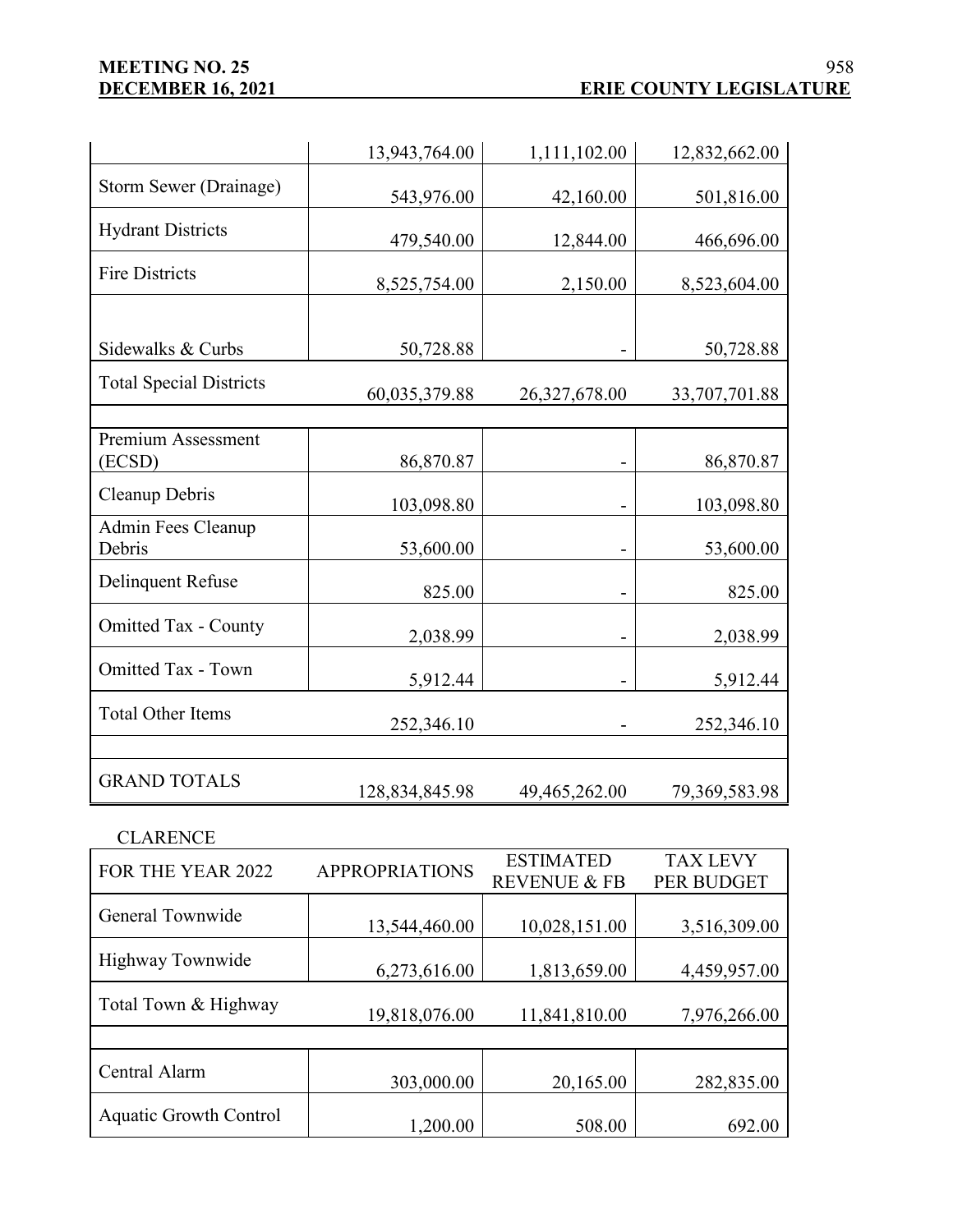| Drainage District                | 534,000.00       | 50,750.00      | 483,250.00    |
|----------------------------------|------------------|----------------|---------------|
| Clarence Fire District 1         | 1,017,949.00     |                | 1,017,949.00  |
| <b>Fire Protection Districts</b> | 2,965,045.00     | 300.00         | 2,964,745.00  |
| <b>Lighting Districts</b>        | 8,700.00         | 912.00         | 7,788.00      |
| <b>Sewer Districts</b>           | 1,163,554.00     | 131,990.00     | 1,031,564.00  |
| <b>Townwide Water District</b>   | 462,000.00       | 10,100.00      | 451,900.00    |
| Town Special<br>Assessments      | 4,560.20         |                | 4,560.20      |
| <b>Property Maintenance</b>      | 7,949.65         | $\blacksquare$ | 7,949.65      |
| <b>Total Special Districts</b>   | 6,467,957.85     | 214,725.00     | 6,253,232.85  |
|                                  |                  |                |               |
| <b>GRAND TOTALS</b>              | 26, 286, 033. 85 | 12,056,535.00  | 14,229,498.85 |

COLDEN

| FOR THE YEAR 2022              | <b>APPROPRIATIONS</b> | <b>ESTIMATED</b>        | <b>TAX LEVY</b> |  |
|--------------------------------|-----------------------|-------------------------|-----------------|--|
|                                |                       | <b>REVENUE &amp; FB</b> | PER BUDGET      |  |
| General Fund                   |                       |                         |                 |  |
|                                | 1,236,854.00          | 1,236,854.00            |                 |  |
| Highway Fund                   |                       |                         |                 |  |
|                                | 932,739.00            | 261,297.00              | 671,442.00      |  |
| Total Town & Highway           |                       |                         |                 |  |
|                                | 2,169,593.00          | 1,498,151.00            | 671,442.00      |  |
|                                |                       |                         |                 |  |
| <b>Lighting District</b>       |                       |                         |                 |  |
|                                | 18,000.00             | 25.00                   | 17,975.00       |  |
| <b>Refuse District</b>         |                       |                         |                 |  |
|                                | 315,103.00            | 17,820.00               | 297,283.00      |  |
| <b>Water District</b>          |                       |                         |                 |  |
|                                | 212,969.00            | 90,450.00               | 122,519.00      |  |
| <b>Colden Fire District</b>    |                       |                         |                 |  |
|                                | 390,204.00            |                         | 390,204.00      |  |
| Aurora Colden Fire             |                       |                         |                 |  |
| District                       | 37,498.04             |                         | 37,498.04       |  |
| <b>Unpaid Water</b>            |                       |                         |                 |  |
|                                | 5,219.64              |                         | 5,219.64        |  |
| <b>Total Special Districts</b> |                       |                         |                 |  |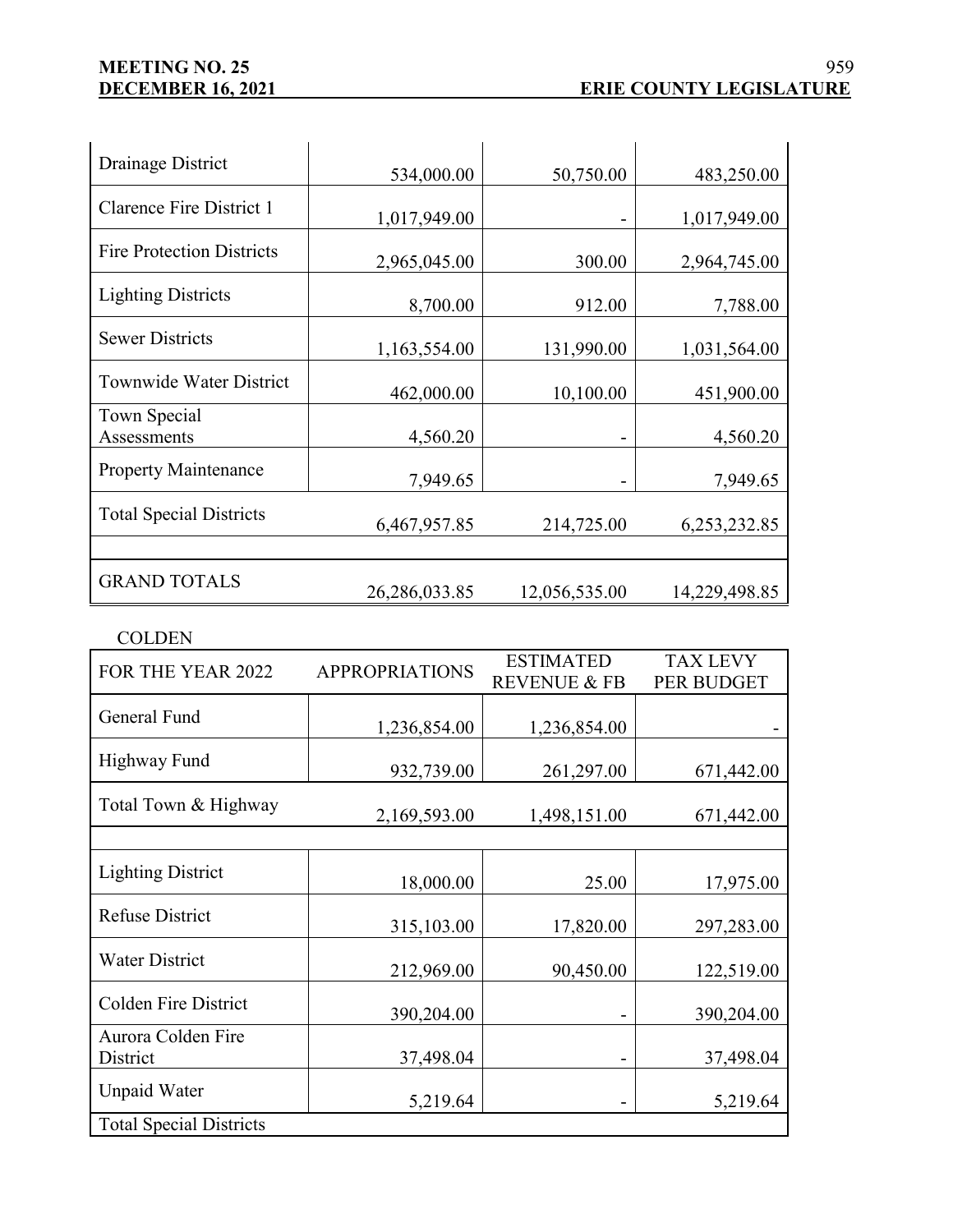|                     | 978,993.68   | 108,295.00   | 870,698.68   |
|---------------------|--------------|--------------|--------------|
|                     |              |              |              |
| <b>GRAND TOTALS</b> |              |              |              |
|                     | 3,148,586.68 | 1,606,446.00 | 1,542,140.68 |

| L<br>L.<br>٠ |
|--------------|
|              |

| FOR THE YEAR 2022              | <b>APPROPRIATIONS</b> | <b>ESTIMATED</b>        | <b>TAX LEVY</b> |
|--------------------------------|-----------------------|-------------------------|-----------------|
|                                |                       | <b>REVENUE &amp; FB</b> | PER BUDGET      |
| General Fund Townwide          |                       |                         |                 |
|                                | 1,585,918.00          | 1,045,616.00            | 540,302.00      |
| General Fund Town              |                       |                         |                 |
| Outside                        | 348,318.00            | 348,318.00              |                 |
| Highway Fund Townwide          | 8,000.00              | 8,000.00                |                 |
| Highway Fund Town              |                       |                         |                 |
| Outside                        | 1,919,910.00          | 1,919,910.00            |                 |
|                                |                       |                         |                 |
| Total Town & Highway           | 3,862,146.00          | 3,321,844.00            | 540,302.00      |
|                                |                       |                         |                 |
|                                |                       |                         |                 |
| Capital Projects               | 1,063,516.00          | 1,063,516.00            |                 |
| <b>Collins Fire Districts</b>  |                       |                         |                 |
|                                | 246,162.00            |                         | 246,162.00      |
| <b>Rosenburg Fire District</b> |                       |                         |                 |
|                                | 21,594.00             |                         | 21,594.00       |
| <b>Lighting District</b>       |                       |                         |                 |
|                                | 18,043.00             | 5,057.00                | 12,986.00       |
| <b>Helmuth Fire Control</b>    |                       |                         |                 |
|                                | 32,833.00             | 10.00                   | 32,823.00       |
| <b>Refuse District</b>         | 228,300.00            | 155,100.00              | 73,200.00       |
|                                |                       |                         |                 |
| <b>Water Districts</b>         | 303,628.00            | 220,900.00              | 82,728.00       |
|                                |                       |                         |                 |
| <b>Total Special Districts</b> | 1,914,076.00          | 1,444,583.00            | 469,493.00      |
|                                |                       |                         |                 |
|                                |                       |                         |                 |
| Delinquent Water               |                       |                         |                 |
| Property Clean-up              |                       |                         |                 |
|                                |                       |                         |                 |
| <b>Total Other Items</b>       |                       |                         |                 |
|                                |                       |                         |                 |
|                                |                       |                         |                 |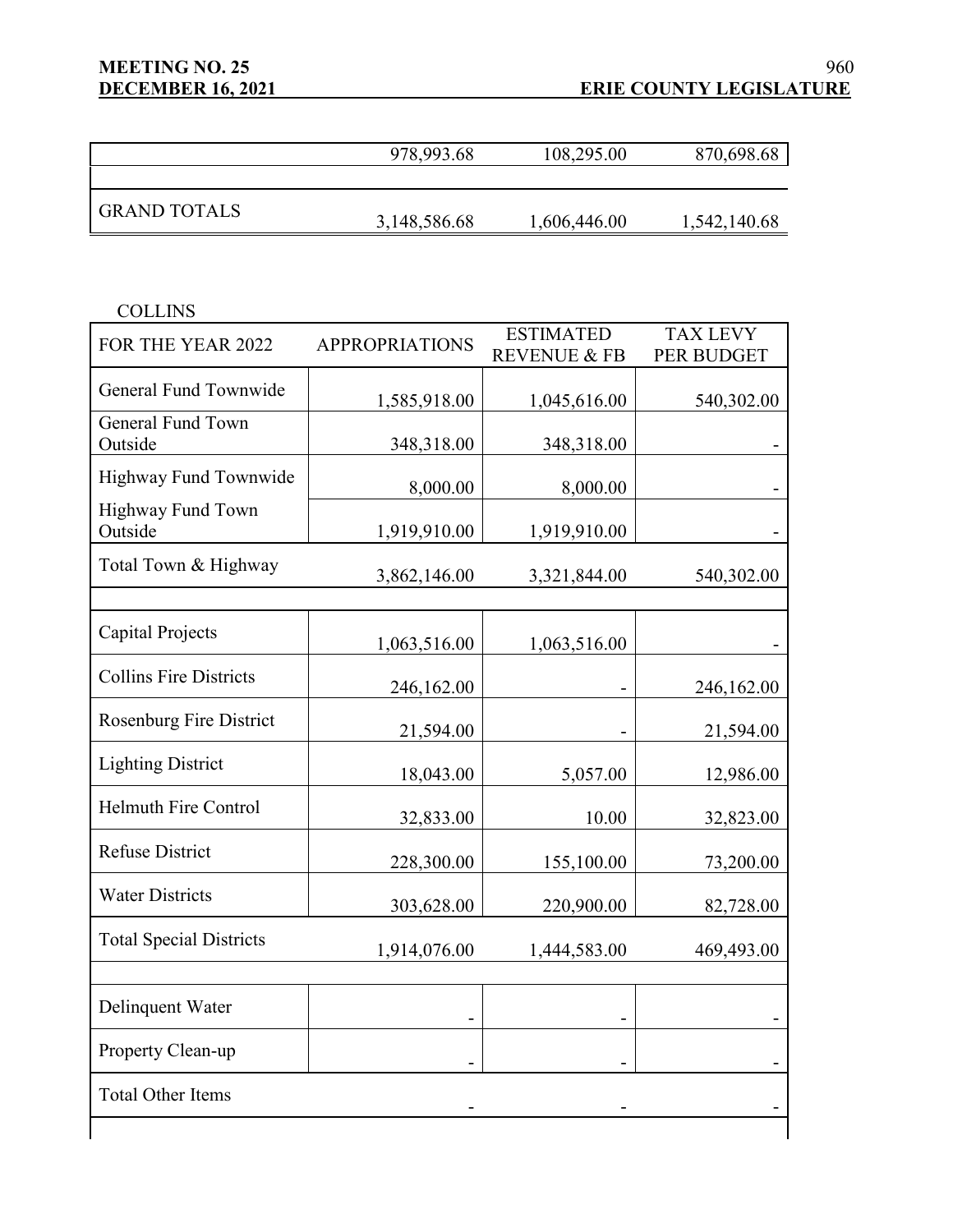**MEETING NO. 25**

| <b>GRAND TOTALS</b> | 5,776,222.00 | 4,766,427.00 | 1,009,795.00 |
|---------------------|--------------|--------------|--------------|

| <b>CONCORD</b>                        |                       |                                             |                               |
|---------------------------------------|-----------------------|---------------------------------------------|-------------------------------|
| FOR THE YEAR 2022                     | <b>APPROPRIATIONS</b> | <b>ESTIMATED</b><br><b>REVENUE &amp; FB</b> | <b>TAX LEVY</b><br>PER BUDGET |
| General Fund Townwide                 | 1,408,558.10          | 406,961.00                                  | 1,001,597.10                  |
| <b>General Fund Town</b><br>Outside   | 1,031,908.72          | 1,031,908.72                                |                               |
| Highway Fund Townwide                 | 60,000.00             | 50,160.00                                   | 9,840.00                      |
| Highway Fund Town<br>Outside          | 1,415,072.00          | 1,203,809.00                                | 211,263.00                    |
| Total Town & Highway                  | 3,915,538.82          | 2,692,838.72                                | 1,222,700.10                  |
|                                       |                       |                                             |                               |
| Joint Projects                        | 178,287.00            | 178,287.00                                  |                               |
| Library Fund                          | 9,000.00              | 10.00                                       | 8,990.00                      |
| <b>Fire Protection District</b>       | 627,990.65            | 80.00                                       | 627,910.65                    |
| <b>Lighting District</b>              | 35,000.00             |                                             | 35,000.00                     |
| <b>Sewer District</b>                 | 168,031.25            | 375.00                                      | 167,656.25                    |
| Kissing Bridge Sewer                  | 63,675.00             | 30.00                                       | 63,645.00                     |
| Kissing Bridge Water                  | 11,391.84             | 9.00                                        | 11,382.84                     |
| <b>Trevett Road Water</b><br>District | 2,395.05              |                                             | 2,395.05                      |
| Cattaraugus Street Water              | 4,958.66              |                                             | 4,958.66                      |
| <b>Total Special Districts</b>        | 1,100,729.45          | 178,791.00                                  | 921,938.45                    |
|                                       |                       |                                             |                               |
| <b>GRAND TOTALS</b>                   | 5,016,268.27          | 2,871,629.72                                | 2,144,638.55                  |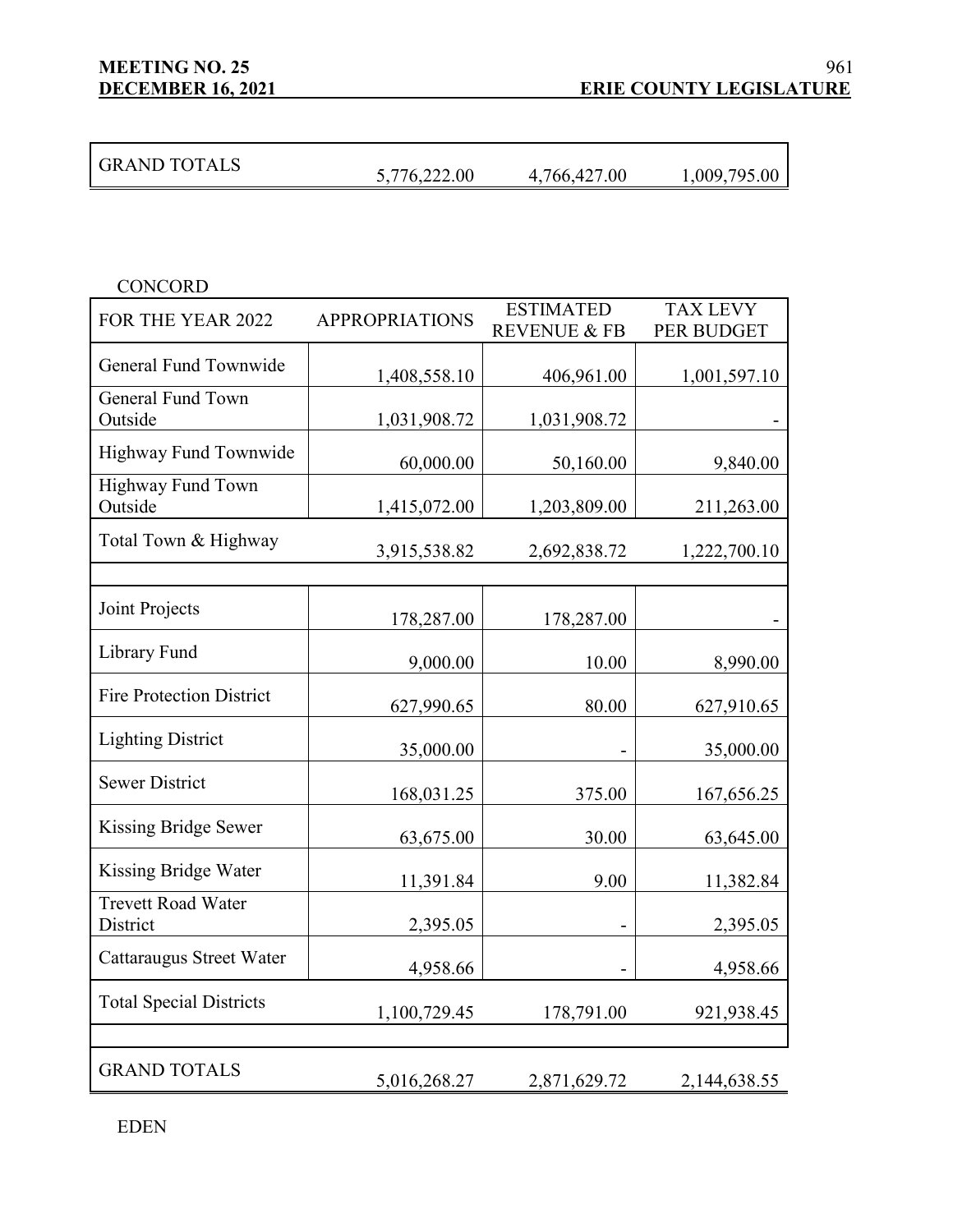| FOR THE YEAR 2022               | <b>APPROPRIATIONS</b> | <b>ESTIMATED</b><br><b>REVENUE &amp; FB</b> | <b>TAX LEVY</b><br><b>PER BUDGET</b> |
|---------------------------------|-----------------------|---------------------------------------------|--------------------------------------|
| <b>General Fund</b>             | 2,871,608.76          | 1,904,450.00                                | 967,158.76                           |
| <b>Highway Fund</b>             | 1,964,390.00          | 582,000.00                                  | 1,382,390.00                         |
| Total Town & Highway            | 4,835,998.76          | 2,486,450.00                                | 2,349,548.76                         |
|                                 |                       |                                             |                                      |
| <b>Fire Protection District</b> | 491,858.00            | 30,000.00                                   | 461,858.00                           |
| <b>Lighting District</b>        | 65,000.00             |                                             | 65,000.00                            |
| <b>Water Districts</b>          | 878,483.93            | 1,104.24                                    | 877,379.69                           |
| Refuse & Garbage                | 633,580.00            | 3,000.00                                    | 630,580.00                           |
| <b>Total Special Districts</b>  | 2,068,921.93          | 34,104.24                                   | 2,034,817.69                         |
|                                 |                       |                                             |                                      |
| Premium Assessment              | 1,200.00              |                                             | 1,200.00                             |
| <b>Unpaid Refuse</b>            | 341.60                |                                             | 341.60                               |
| <b>Total Other Items</b>        | 1,541.60              |                                             | 1,541.60                             |
|                                 |                       |                                             |                                      |
| <b>GRAND TOTALS</b>             | 6,906,462.29          | 2,520,554.24                                | 4,385,908.05                         |

| <b>ELMA</b>            |                       |                                             |                               |
|------------------------|-----------------------|---------------------------------------------|-------------------------------|
| FOR THE YEAR 2022      | <b>APPROPRIATIONS</b> | <b>ESTIMATED</b><br><b>REVENUE &amp; FB</b> | <b>TAX LEVY</b><br>PER BUDGET |
| General Fund           | 2,883,753.00          | 2,883,753.00                                |                               |
| Highway Fund           | 1,710,799.00          | 1,366,937.00                                | 343,862.00                    |
| Total Town & Highway   | 4,594,552.00          | 4,250,690.00                                | 343,862.00                    |
|                        |                       |                                             |                               |
| <b>Water Districts</b> | 3,321,500.00          | 3,321,500.00                                |                               |
| <b>Sewer Districts</b> | 357,673.00            | 190.00                                      | 357,483.00                    |
| Drainage               |                       |                                             |                               |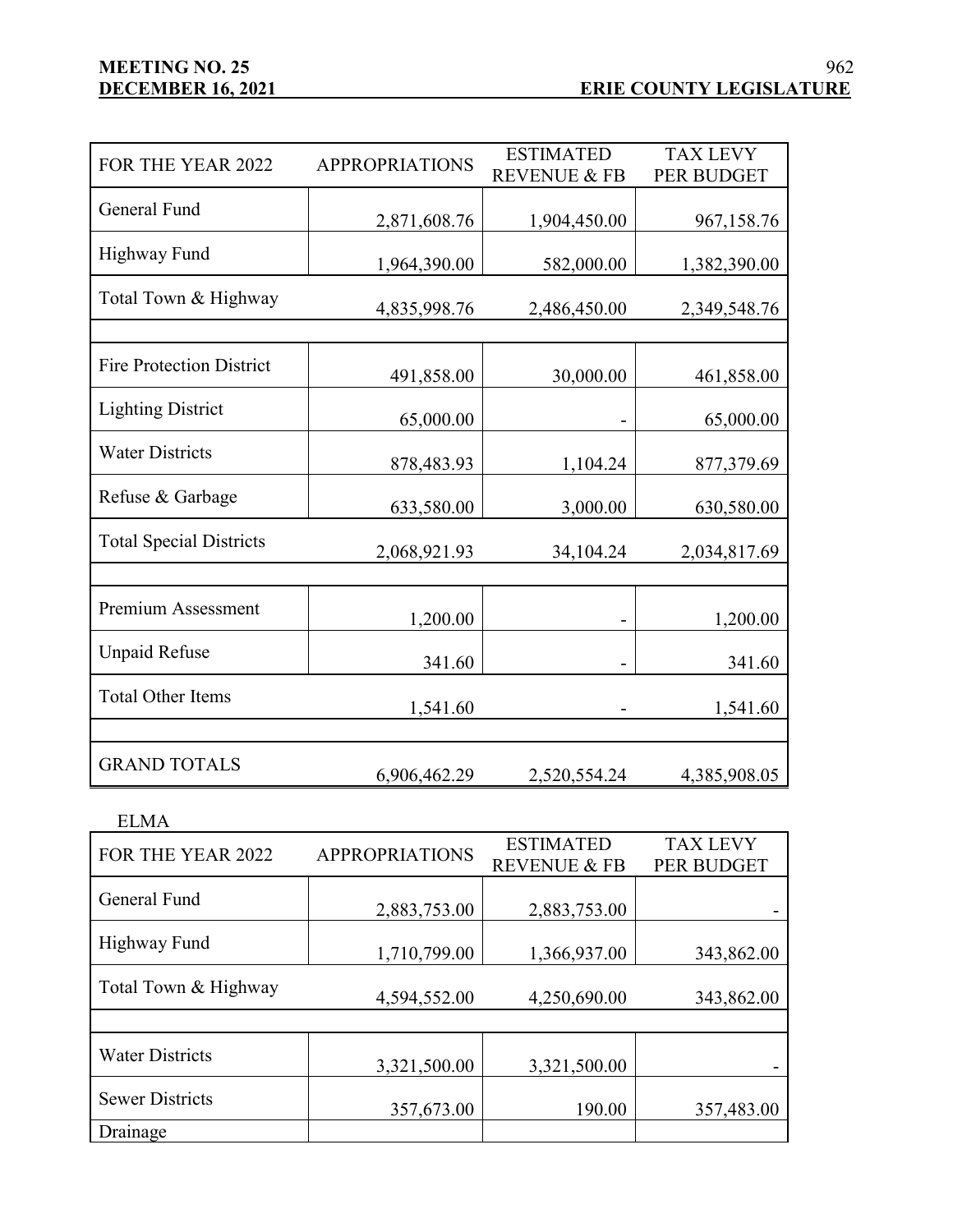|                                   | 19,784.00    |              | 19,784.00    |
|-----------------------------------|--------------|--------------|--------------|
| <b>Lighting District</b>          | 40,000.00    |              | 40,000.00    |
| <b>Fire Protection District</b>   | 922,967.00   | 20,202.00    | 902,765.00   |
|                                   |              |              |              |
| <b>TFPD Service Award</b>         | 184,450.00   |              | 184,450.00   |
| Springbrook Fire District         |              |              |              |
| Springbrook Fire Service<br>Award |              |              |              |
| <b>Refuse User Fee</b>            | 338,640.00   |              | 338,640.00   |
| Delinquent Water                  | 1,563.62     |              | 1,563.62     |
| <b>Total Special Districts</b>    | 5,186,577.62 | 3,341,892.00 | 1,844,685.62 |
| <b>GRAND TOTALS</b>               | 9,781,129.62 | 7,592,582.00 | 2,188,547.62 |

#### EVANS

| FOR THE YEAR 2022                         | <b>APPROPRIATIONS</b> | <b>ESTIMATED</b>        | <b>TAX LEVY</b> |
|-------------------------------------------|-----------------------|-------------------------|-----------------|
|                                           |                       | <b>REVENUE &amp; FB</b> | PER BUDGET      |
| General Townwide                          |                       |                         |                 |
|                                           | 10,140,650.00         | 1,497,613.00            | 8,643,037.00    |
| <b>General Town Outside</b>               | 570,099.00            | 570,099.00              |                 |
| <b>Highway Town Outside</b>               | 2,981,356.00          | 2,380,279.00            | 601,077.00      |
| Total Town & Highway                      | 13,692,105.00         | 4,447,991.00            | 9,244,114.00    |
|                                           |                       |                         |                 |
| <b>Water Districts</b>                    |                       |                         |                 |
|                                           | 52,964.00             |                         | 52,964.00       |
| <b>Water District Eden</b><br>Extension 3 | 1,104.24              |                         | 1,104.24        |
| <b>Fire Protection District</b>           | 899,550.00            | 52,500.00               | 847,050.00      |
| <b>Lighting Districts</b>                 | 263,000.00            |                         | 263,000.00      |
| Water Fund                                | 1,658,326.00          | 1,658,326.00            |                 |
| Refuse & Garbage                          |                       |                         |                 |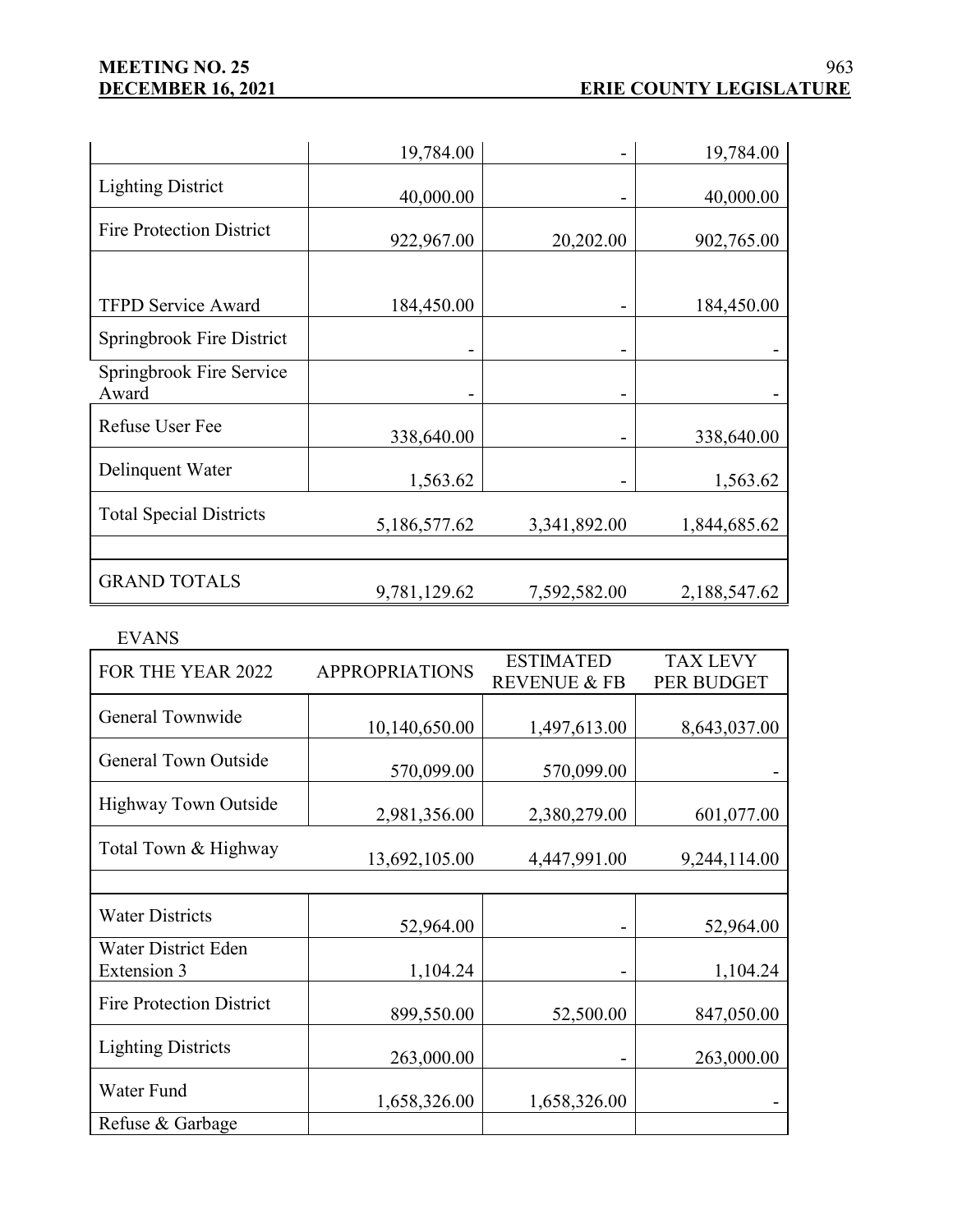# **MEETING NO. 25<br>DECEMBER 16, 2021**

|                                | 1,530,231.00  |              | 1,530,231.00  |
|--------------------------------|---------------|--------------|---------------|
| Debt Services                  | 1,353,314.00  | 1,353,314.00 |               |
| Indep/PeppTree Admin<br>Fee    | 3,000.00      |              | 3,000.00      |
| N. Evans Fire District         | 983,429.29    | 126,000.00   | 857,429.29    |
| <b>Total Special Districts</b> | 6,744,918.53  | 3,190,140.00 | 3,554,778.53  |
|                                |               |              |               |
| Delinq. Water (Evans)          | 6,617.19      |              | 6,617.19      |
| Delinq. Water (ECWA)           |               |              |               |
| <b>ECWA</b> Surcharge          |               |              |               |
| Demolition/Cleanup<br>Charges  | 25,780.00     |              | 25,780.00     |
| Premium Assessment<br>(ECSA)   | 1,900.00      |              | 1,900.00      |
| <b>Total Other Items</b>       | 34,297.19     |              | 34,297.19     |
|                                |               |              |               |
| <b>GRAND TOTALS</b>            | 20,471,320.72 | 7,638,131.00 | 12,833,189.72 |

#### GRAND ISLAND

| FOR THE YEAR 2022               | <b>APPROPRIATIONS</b> | <b>ESTIMATED</b><br><b>REVENUE &amp; FB</b> | <b>TAX LEVY</b><br>PER BUDGET |
|---------------------------------|-----------------------|---------------------------------------------|-------------------------------|
| General Fund                    | 9,993,202.00          | 7,758,067.00                                | 2,235,135.00                  |
| Highway Fund                    | 3,610,278.00          | 518,734.00                                  | 3,091,544.00                  |
| Total Town & Highway            | 13,603,480.00         | 8,276,801.00                                | 5,326,679.00                  |
|                                 |                       |                                             |                               |
| Debt Service                    | 449,730.00            | 449,730.00                                  |                               |
| <b>Fire Protection District</b> | 1,665,977.00          | 52,815.00                                   | 1,613,162.00                  |
| <b>Lighting Districts</b>       | 221,409.00            | 10,830.00                                   | 210,579.00                    |
| <b>Water Districts</b>          | 3,453,752.00          | 2,553,752.00                                | 900,000.00                    |
| <b>Sewer District</b>           |                       |                                             |                               |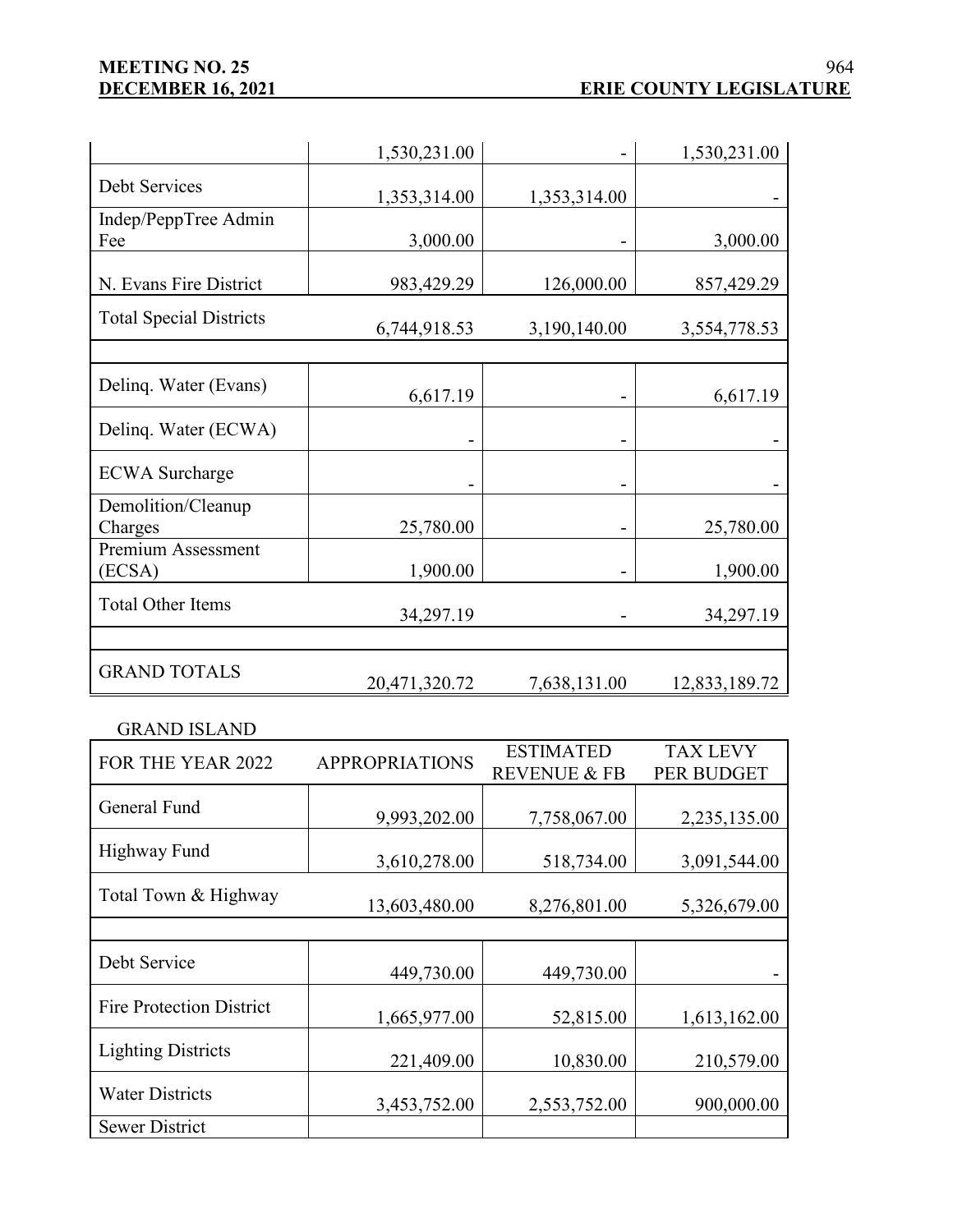# **MEETING NO. 25<br>
<u>DECEMBER 16, 2021</u>**

|                                | 4,413,879.00  | 2,872,141.00  | 1,541,738.00  |
|--------------------------------|---------------|---------------|---------------|
| Garbage                        | 1,641,781.00  | 2,857.00      | 1,638,924.00  |
| <b>Total Special Districts</b> | 11,846,528.00 | 5,942,125.00  | 5,904,403.00  |
|                                |               |               |               |
| Delinquent Water               | 227,574.32    |               | 227,574.32    |
| Delinquent Sewer               | 300,126.46    |               | 300,126.46    |
| Lighting Charge                | 1,297.00      |               | 1,297.00      |
| <b>Omitted Tax - Town</b>      | 5,195.00      |               | 5,195.00      |
| <b>Total Other Items</b>       | 534,192.78    |               | 534,192.78    |
|                                |               |               |               |
| <b>GRAND TOTALS</b>            | 25,984,200.78 | 14,218,926.00 | 11,765,274.78 |

#### HAMBURG

| FOR THE YEAR 2022               | <b>APPROPRIATIONS</b> | <b>ESTIMATED</b>        | <b>TAX LEVY</b> |
|---------------------------------|-----------------------|-------------------------|-----------------|
|                                 |                       | <b>REVENUE &amp; FB</b> | PER BUDGET      |
| General Fund Townwide           |                       |                         |                 |
|                                 | 18,933,237.00         | 7,066,341.00            | 11,866,896.00   |
| General Fund Outside            |                       |                         |                 |
| Village                         | 14,373,163.00         | 8,972,823.00            | 5,400,340.00    |
| Highway Fund Outside            |                       |                         |                 |
| Village                         | 6,752,468.00          | 627,495.00              | 6,124,973.00    |
|                                 |                       |                         |                 |
| Total Town & Highway            | 40,058,868.00         | 16,666,659.00           | 23,392,209.00   |
|                                 |                       |                         |                 |
| <b>Enterprise Funds</b>         |                       |                         |                 |
|                                 | 1,601,778.00          | 1,601,778.00            |                 |
| <b>Lighting Districts</b>       |                       |                         |                 |
|                                 | 948,488.00            | 1,000.00                | 947,488.00      |
| Town Hydrant                    |                       |                         |                 |
|                                 | 439,462.00            | 1,000.00                | 438,462.00      |
| <b>Insurance Reserve</b>        |                       |                         |                 |
|                                 | 1,514,000.00          | 1,514,000.00            |                 |
| <b>Fire Protection District</b> |                       |                         |                 |
|                                 | 3,815,263.00          | 23,000.00               | 3,792,263.00    |
| <b>Sewer Districts</b>          |                       |                         |                 |
|                                 | 1,087,222.00          | 281,703.00              | 805,519.00      |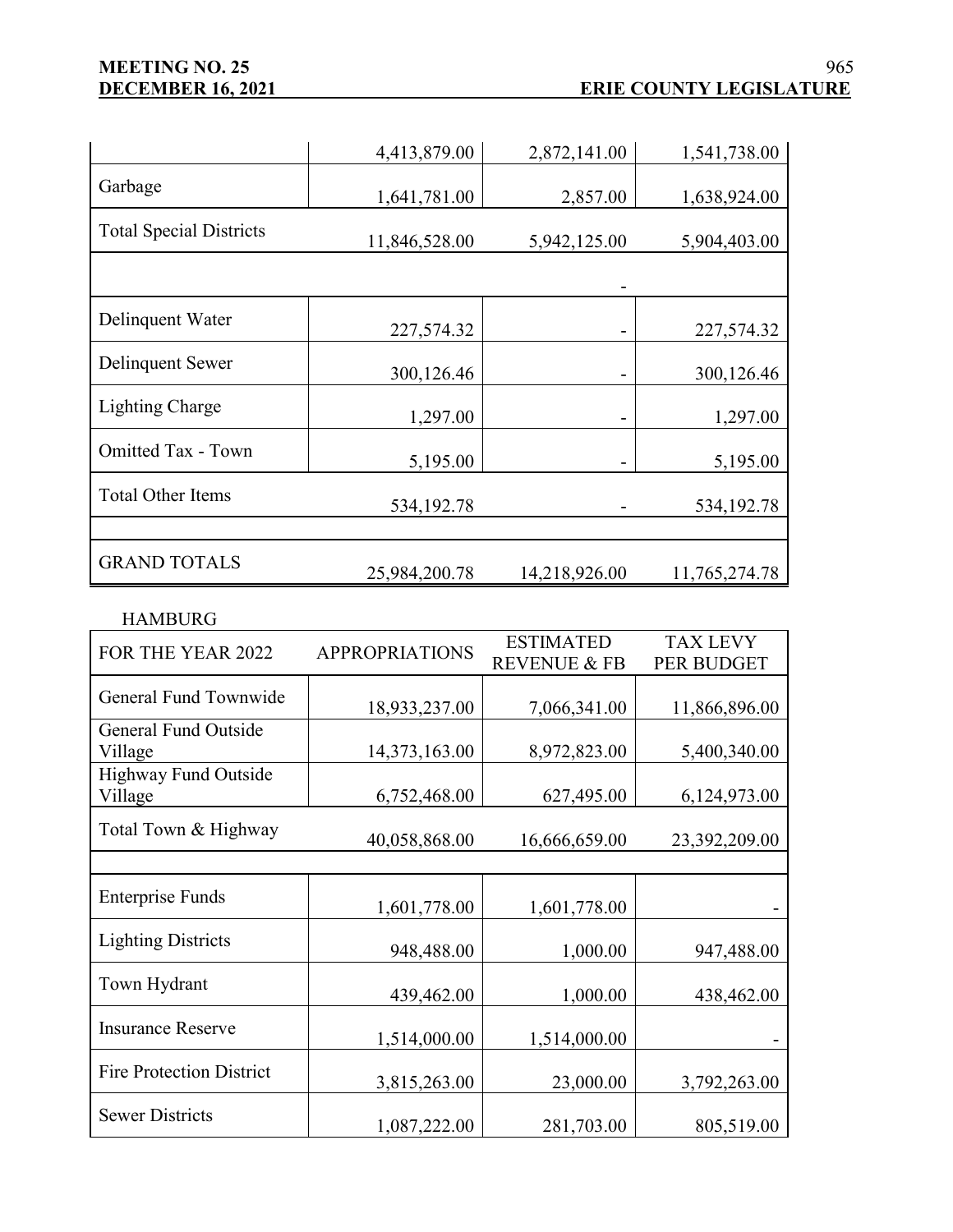# **MEETING NO. 25**

| <b>Water Districts</b>         | 111,407.00    |               | 111,407.00    |
|--------------------------------|---------------|---------------|---------------|
| Lake View Fire District        | 933,339.00    | 139,228.00    | 794,111.00    |
| <b>Total Special Districts</b> | 10,450,959.00 | 3,561,709.00  | 6,889,250.00  |
|                                |               |               |               |
| Delinquent Water ECWA          |               |               |               |
| Premium Assessment             | 3,850.00      |               | 3,850.00      |
| Special Charges                | 74,793.00     |               | 74,793.00     |
| Special Charges Admin<br>Fee   | 6,564.40      |               | 6,564.40      |
| Sidewalk Repair                |               |               |               |
| <b>Total Other Items</b>       | 85,207.40     |               | 85,207.40     |
| <b>GRAND TOTALS</b>            | 50,595,034.40 | 20,228,368.00 | 30,366,666.40 |

HOLLAND

| FOR THE YEAR 2022               | <b>APPROPRIATIONS</b> | <b>ESTIMATED</b>        | <b>TAX LEVY</b> |
|---------------------------------|-----------------------|-------------------------|-----------------|
|                                 |                       | <b>REVENUE &amp; FB</b> | PER BUDGET      |
| General Fund                    |                       |                         |                 |
|                                 | 1,091,302.10          | 636,350.00              | 454,952.10      |
| <b>Highway Fund</b>             | 1,331,704.12          | 457,925.17              | 873,778.95      |
| Total Town & Highway            | 2,423,006.22          | 1,094,275.17            | 1,328,731.05    |
|                                 |                       |                         |                 |
| <b>Water Districts</b>          | 223,525.00            | 223,525.00              |                 |
| <b>Lighting District</b>        | 16,400.00             |                         | 16,400.00       |
| Refuse & Garbage                | 357,906.00            |                         | 357,906.00      |
| <b>Holland Fire District</b>    | 467,718.98            | 7,800.00                | 459,918.98      |
| Java Sheldon Fire<br>Protection | 7,000.00              |                         | 7,000.00        |
| <b>Total Special Districts</b>  | 1,072,549.98          | 231,325.00              | 841,224.98      |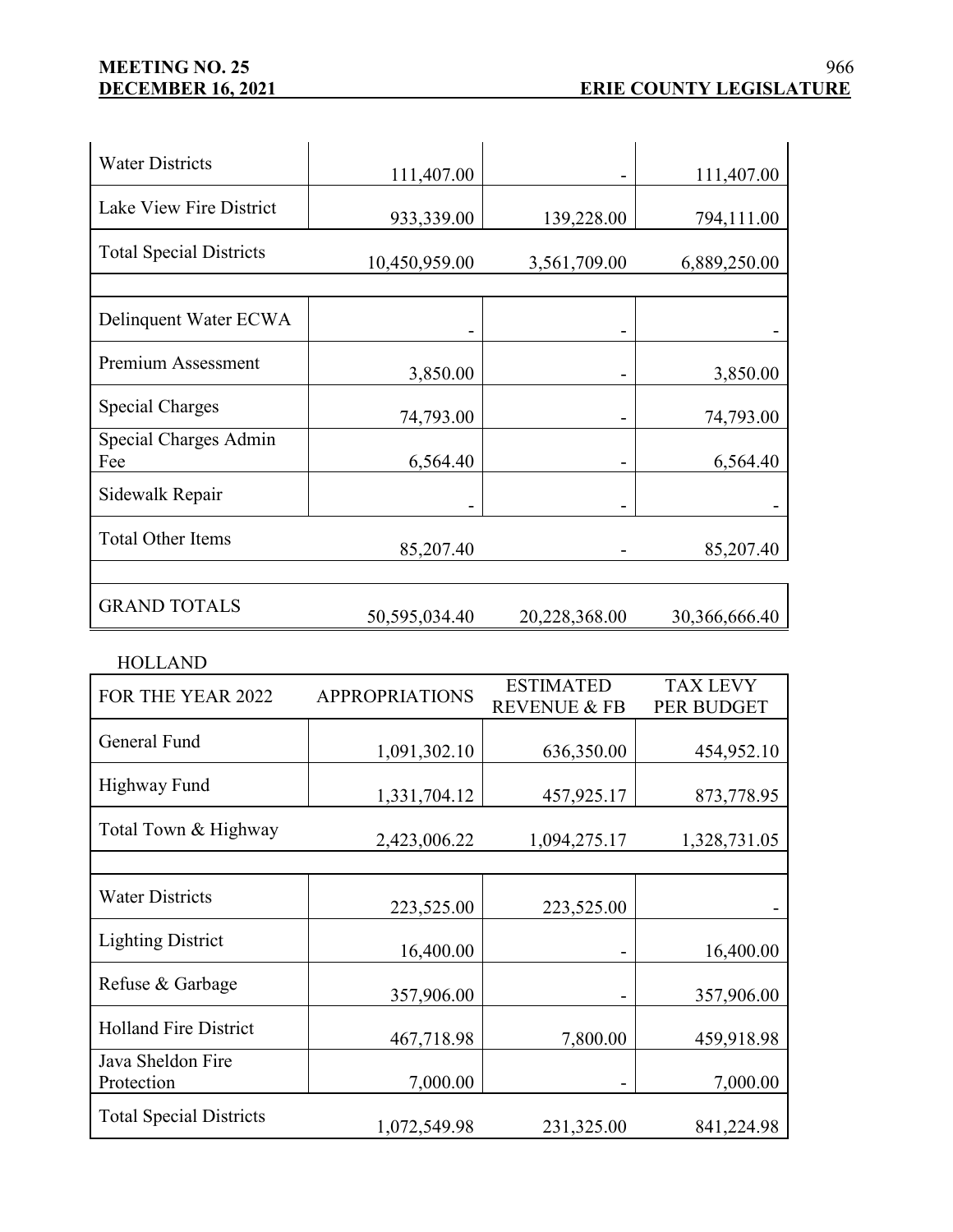# **MEETING NO. 25<br>
<u>DECEMBER 16, 2021</u>**

| Delinquent Water         | 22,292.77    |              | 22,292.77    |
|--------------------------|--------------|--------------|--------------|
| <b>Total Other Items</b> | 22,292.77    |              | 22,292.77    |
|                          |              |              |              |
| <b>GRAND TOTALS</b>      | 3,517,848.97 | 1,325,600.17 | 2,192,248.80 |

## LANCASTER

| FOR THE YEAR 2022               | <b>APPROPRIATIONS</b> | <b>ESTIMATED</b><br><b>REVENUE &amp; FB</b> | <b>TAX LEVY</b><br>PER BUDGET |
|---------------------------------|-----------------------|---------------------------------------------|-------------------------------|
| General Townwide                | 10,607,295.00         | 2,840,420.00                                | 7,766,875.00                  |
| <b>General Town Outside</b>     | 1,259,239.00          | 1,073,245.00                                | 185,994.00                    |
| Police Fund                     | 12,132,848.00         | 7,643,489.00                                | 4,489,359.00                  |
| Highway Fund Townwide           | 572,557.00            | 91,900.00                                   | 480,657.00                    |
| <b>Highway Town Outside</b>     | 5,135,539.00          | 1,065,557.00                                | 4,069,982.00                  |
| Misc Special Revenue            | 187,500.00            | 187,500.00                                  |                               |
| Total Town & Highway            | 29,894,978.00         | 12,902,111.00                               | 16,992,867.00                 |
|                                 |                       |                                             |                               |
| <b>Refuse District</b>          | 2,726,395.00          | 80,850.00                                   | 2,645,545.00                  |
| <b>Lighting District</b>        | 234,440.00            | 50,200.00                                   | 184,240.00                    |
| <b>Fire Protection District</b> | 4,050,670.00          | 105,950.00                                  | 3,944,720.00                  |
| <b>Water Districts</b>          | 947,984.00            | 75,450.00                                   | 872,534.00                    |
| <b>Total Special Districts</b>  | 7,959,489.00          | 312,450.00                                  | 7,647,039.00                  |
|                                 |                       |                                             |                               |
| Premium Assessment<br>(ECSA)    | 65,513.35             |                                             | 65,513.35                     |
| Delinq. Water ECWA              |                       |                                             |                               |
| <b>Unpaid Refuse</b>            |                       |                                             |                               |
| Property Clean Up               |                       |                                             |                               |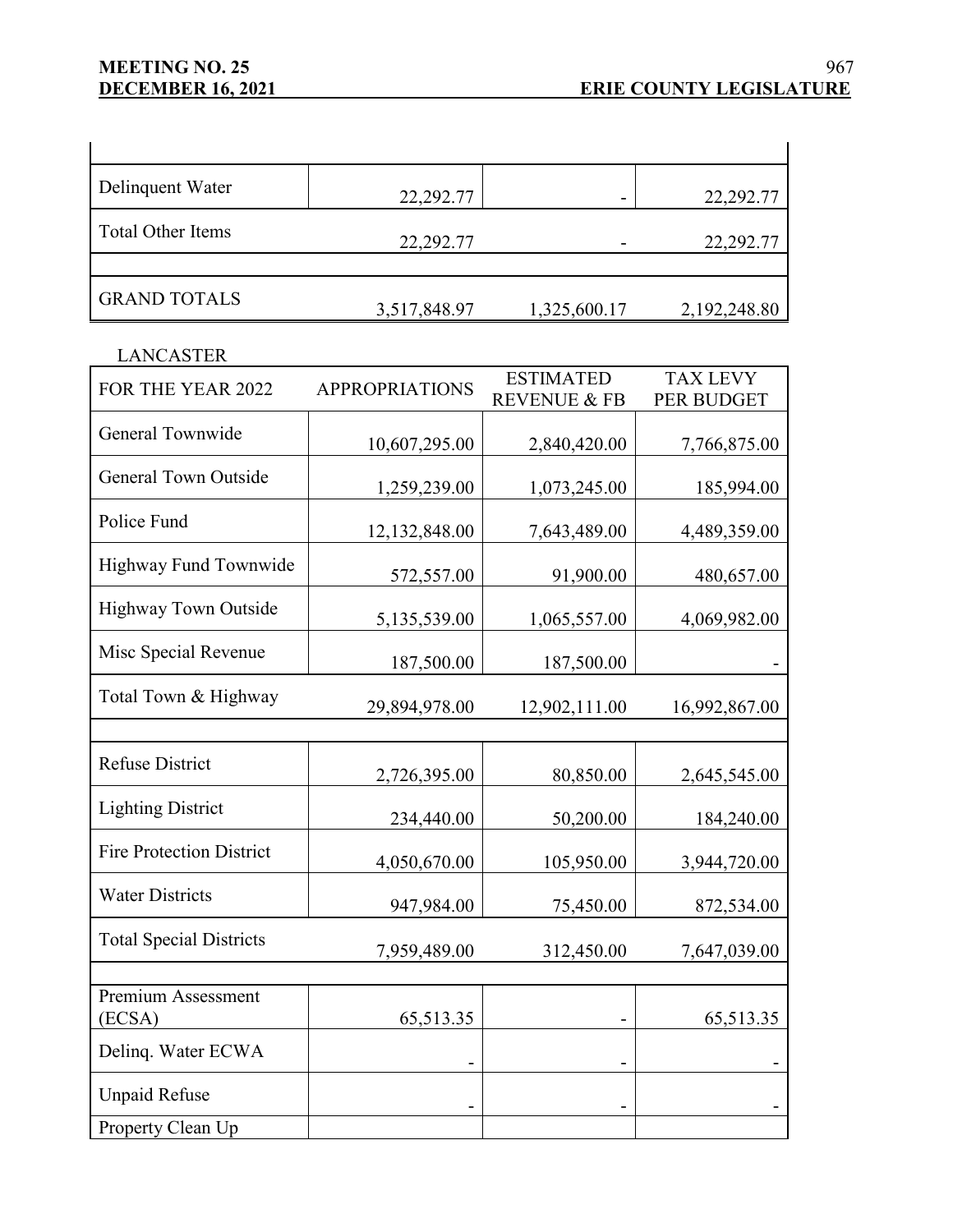# **MEETING NO. 25<br>
DECEMBER 16, 2021**

## **ERIE COUNTY LEGISLATURE** 968

|                          | 240.00        | -             | 240.00        |
|--------------------------|---------------|---------------|---------------|
| <b>Total Other Items</b> | 65,753.35     |               | 65,753.35     |
|                          |               |               |               |
| <b>GRAND TOTALS</b>      | 37,920,220.35 | 13,214,561.00 | 24,705,659.35 |

## MARILLA

| FOR THE YEAR 2022               | <b>APPROPRIATIONS</b> | <b>ESTIMATED</b>        | <b>TAX LEVY</b> |
|---------------------------------|-----------------------|-------------------------|-----------------|
|                                 |                       | <b>REVENUE &amp; FB</b> | PER BUDGET      |
| General Fund                    |                       |                         |                 |
|                                 | 1,015,250.00          | 1,015,250.00            |                 |
| <b>Highway Fund</b>             |                       |                         |                 |
|                                 | 629,600.00            | 508,600.00              | 121,000.00      |
| Total Town & Highway            |                       |                         |                 |
|                                 | 1,644,850.00          | 1,523,850.00            | 121,000.00      |
|                                 |                       |                         |                 |
| Sanitation                      |                       |                         |                 |
|                                 | 427,265.00            | 100.00                  | 427,165.00      |
| <b>Fire Protection District</b> |                       |                         |                 |
|                                 | 441,155.00            | 13,155.00               | 428,000.00      |
| <b>Water Districts</b>          |                       |                         |                 |
|                                 | 255,500.00            |                         | 255,500.00      |
| <b>Total Special Districts</b>  |                       |                         |                 |
|                                 | 1,123,920.00          | 13,255.00               | 1,110,665.00    |
|                                 |                       |                         |                 |
|                                 |                       |                         |                 |
| <b>Community Development</b>    |                       |                         |                 |
| <b>Total Other Items</b>        |                       |                         |                 |
|                                 |                       |                         |                 |
|                                 |                       |                         |                 |
|                                 |                       |                         |                 |
| <b>GRAND TOTALS</b>             | 2,768,770.00          | 1,537,105.00            | 1,231,665.00    |

#### NEWSTEAD

| FOR THE YEAR 2022     | <b>APPROPRIATIONS</b> | <b>ESTIMATED</b>        | <b>TAX LEVY</b> |
|-----------------------|-----------------------|-------------------------|-----------------|
|                       |                       | <b>REVENUE &amp; FB</b> | PER BUDGET      |
| General Fund Townwide |                       |                         |                 |
|                       | 1,920,087.00          | 876,431.00              | 1,043,656.00    |
| General Fund Town     |                       |                         |                 |
| Outside               | 264,290.00            | 264,290.00              |                 |
| Highway Fund Townwide |                       |                         |                 |
|                       | 4.00                  | 4.00                    |                 |
| Highway Fund Town     |                       |                         |                 |
| Outside               | 1,446,177.00          | 1,140,565.00            | 305,612.00      |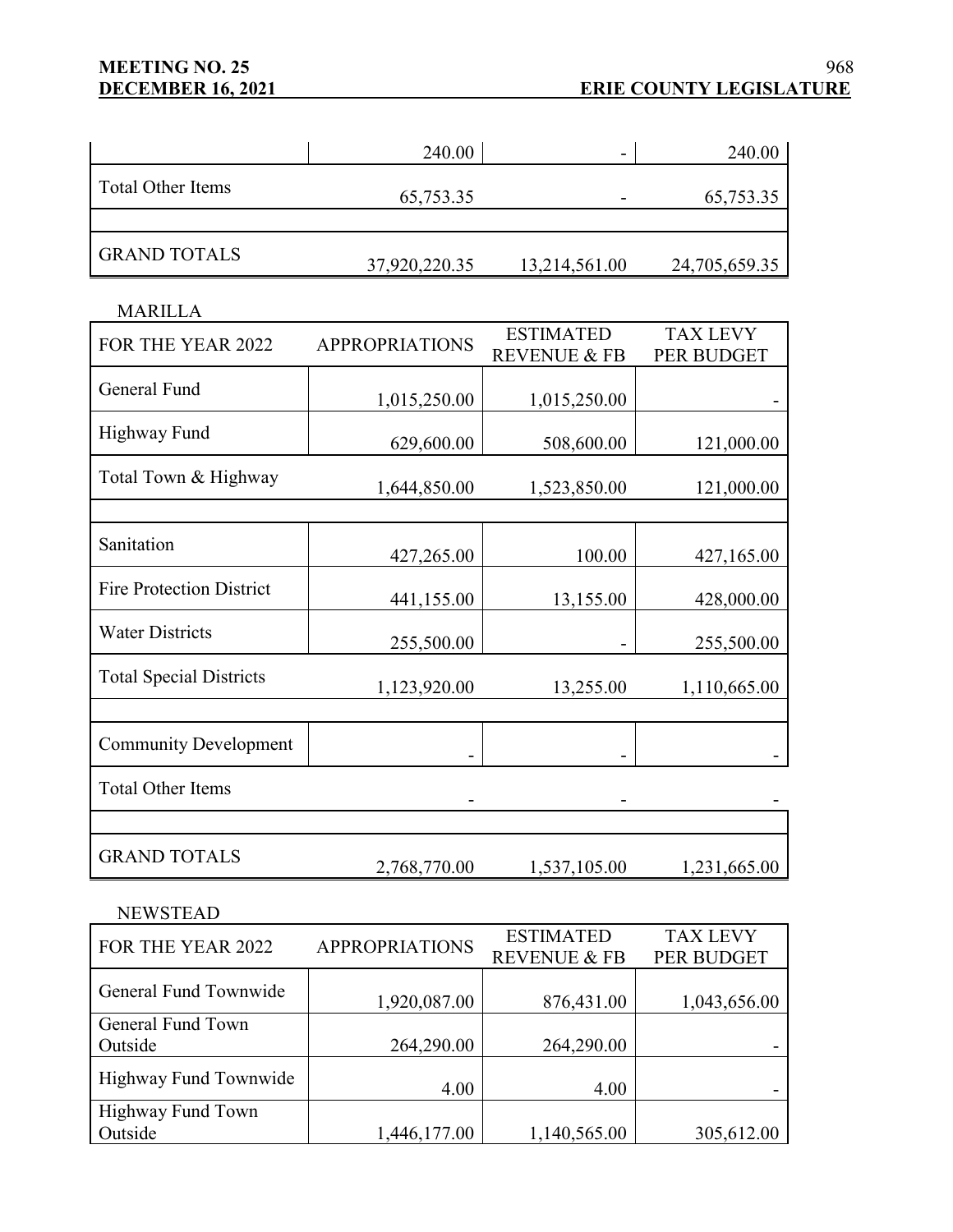| Total Town & Highway             | 3,630,558.00 | 2,281,290.00 | 1,349,268.00 |
|----------------------------------|--------------|--------------|--------------|
| <b>Water Districts</b>           | 763,972.00   | 195,749.00   | 568,223.00   |
| <b>Fire Protection Districts</b> | 656,096.00   | 33,940.00    | 622,156.00   |
| Refuse & Garbage                 | 360,636.00   | 14,446.00    | 346,190.00   |
| Drainage District                | 70,020.00    | 45,565.00    | 24,455.00    |
| <b>Sewer Districts</b>           | 34,502.00    | 34,502.00    |              |
| <b>Total Special Districts</b>   | 1,885,226.00 | 324,202.00   | 1,561,024.00 |
| Delinquent Water                 |              |              |              |
| <b>Unpaid Refuse</b>             | 228.00       |              | 228.00       |
| <b>Emergency Repair</b>          | 1,587.52     |              | 1,587.52     |
| <b>Total Other Items</b>         | 1,815.52     |              | 1,815.52     |
| <b>GRAND TOTALS</b>              | 5,517,599.52 | 2,605,492.00 | 2,912,107.52 |

NORTH COLLINS

| FOR THE YEAR 2022               | <b>APPROPRIATIONS</b> | <b>ESTIMATED</b>        | <b>TAX LEVY</b> |
|---------------------------------|-----------------------|-------------------------|-----------------|
|                                 |                       | <b>REVENUE &amp; FB</b> | PER BUDGET      |
| General Fund Townwide           |                       |                         |                 |
|                                 | 899,424.00            | 386,524.00              | 512,900.00      |
| General Fund Town               |                       |                         |                 |
| Outside                         | 238,922.00            | 16,352.00               | 222,570.00      |
|                                 |                       |                         |                 |
| Highway Fund Townwide           | 62,538.00             |                         | 62,538.00       |
| <b>Highway Fund Town</b>        |                       |                         |                 |
| Outside                         | 648,861.00            | 455,781.00              | 193,080.00      |
|                                 |                       |                         |                 |
| Total Town & Highway            | 1,849,745.00          | 858,657.00              | 991,088.00      |
|                                 |                       |                         |                 |
|                                 |                       |                         |                 |
| <b>Fire Protection District</b> | 186,832.00            | 4,550.00                | 182,282.00      |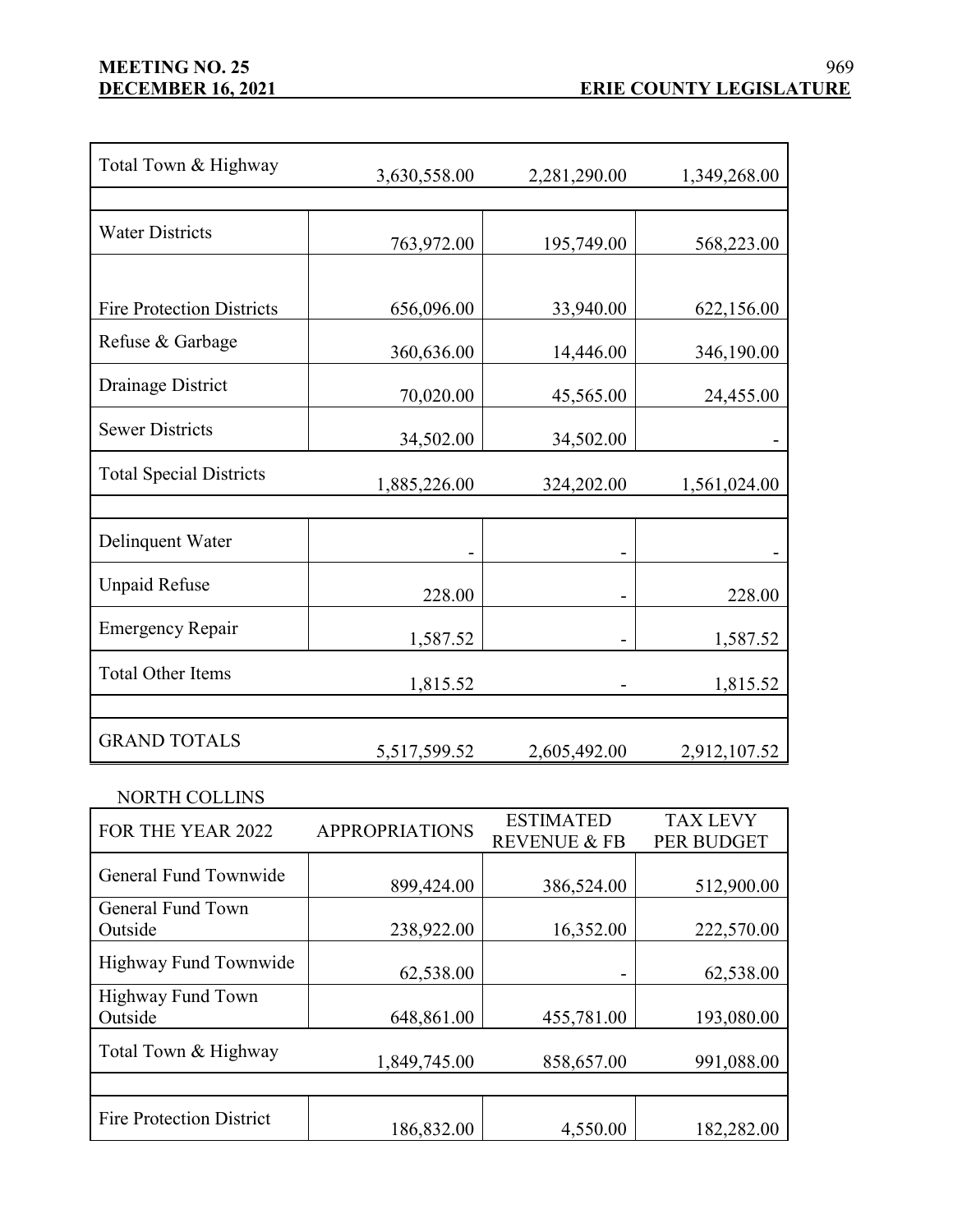| <b>Refuse District</b>         | 177,667.00   | 2,667.00   | 175,000.00   |
|--------------------------------|--------------|------------|--------------|
| <b>Water District</b>          | 22,450.00    | 10,560.00  | 11,890.00    |
| Unpaid Water                   | 2,597.79     |            | 2,597.79     |
| <b>Total Special Districts</b> | 389,546.79   | 17,777.00  | 371,769.79   |
|                                |              |            |              |
| <b>GRAND TOTALS</b>            | 2,239,291.79 | 876,434.00 | 1,362,857.79 |

#### ORCHARD PARK

| FOR THE YEAR 2022               | <b>APPROPRIATIONS</b> | <b>ESTIMATED</b>        | <b>TAX LEVY</b> |
|---------------------------------|-----------------------|-------------------------|-----------------|
|                                 |                       | <b>REVENUE &amp; FB</b> | PER BUDGET      |
| General Townwide                | 11,765,653.00         | 10,107,100.00           | 1,658,553.00    |
| <b>General Town Outside</b>     | 872,293.00            | 872,293.00              |                 |
| Public Safety Fund              | 8,963,570.00          | 2,582,100.00            | 6,381,470.00    |
| <b>Highway Town</b>             | 5,192,446.00          | 581,638.00              | 4,610,808.00    |
| Debt Service Fund               | 3,249,182.00          | 3,249,182.00            |                 |
| Total Town & Highway            | 30,043,144.00         | 17,392,313.00           | 12,650,831.00   |
|                                 |                       |                         |                 |
| <b>Sanitary Sewer Districts</b> | 1,578,517.00          | 344,004.00              | 1,234,513.00    |
| <b>Water Districts</b>          | 1,357,192.00          | 162,550.00              | 1,194,642.00    |
| <b>Drainage Districts</b>       | 37,515.00             |                         | 37,515.00       |
| General Lighting                | 391,975.00            | 73,000.00               | 318,975.00      |
| <b>Consolidated Garbage</b>     | 2,618,133.00          | 107,000.00              | 2,511,133.00    |
| <b>Fire District</b>            | 3,618,485.00          | 78,520.00               | 3,539,965.00    |
| <b>Hydrant Districts</b>        | 10,520.00             |                         | 10,520.00       |
| <b>Total Special Districts</b>  | 9,612,337.00          | 765,074.00              | 8,847,263.00    |
|                                 |                       |                         |                 |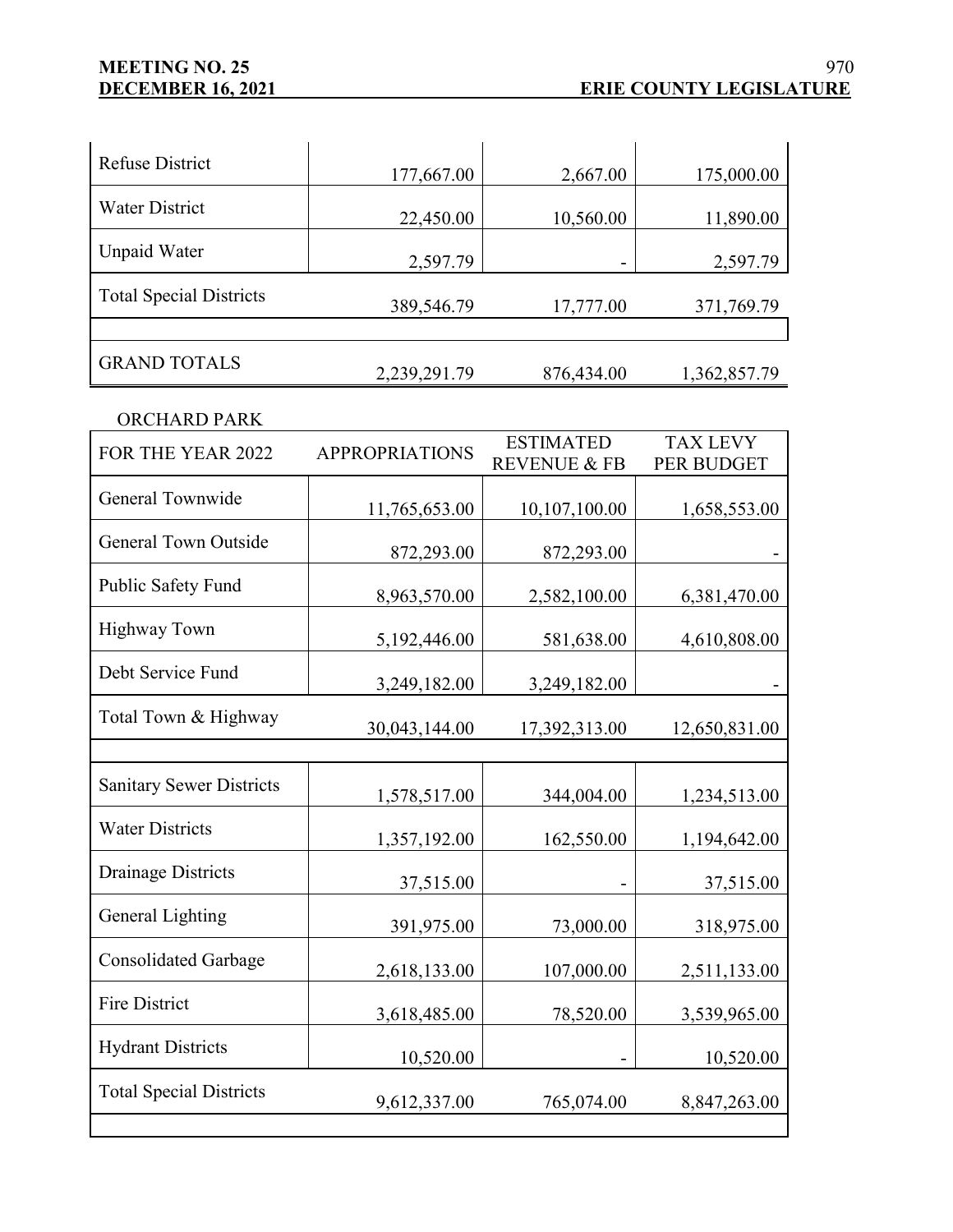# **MEETING NO. 25**

÷,

| Deling. Water ECWA &        |               |               |               |
|-----------------------------|---------------|---------------|---------------|
| <b>OP</b>                   | 613.38        |               | 613.38        |
| Prorated/Deling. Garbage    | 1,916.40      |               | 1,916.40      |
| <b>Property Maintenance</b> | 585.00        |               | 585.00        |
| <b>Unpaid Refuse</b>        | 33.19         |               | 33.19         |
| <b>Total Other Items</b>    | 3,147.97      |               | 3,147.97      |
|                             |               |               |               |
| <b>GRAND TOTALS</b>         | 39,658,628.97 | 18,157,387.00 | 21,501,241.97 |
|                             |               |               |               |

SARDINIA

| FOR THE YEAR 2022              | <b>APPROPRIATIONS</b> | <b>ESTIMATED</b>        | <b>TAX LEVY</b> |  |
|--------------------------------|-----------------------|-------------------------|-----------------|--|
|                                |                       | <b>REVENUE &amp; FB</b> | PER BUDGET      |  |
| General Fund                   |                       |                         |                 |  |
|                                | 4,329,959.00          | 4,329,959.00            |                 |  |
| Highway Fund                   |                       |                         |                 |  |
|                                | 1,151,950.00          | 1,151,950.00            |                 |  |
| Total Town & Highway           |                       |                         |                 |  |
|                                | 5,481,909.00          | 5,481,909.00            |                 |  |
|                                |                       |                         |                 |  |
| <b>Fire Protection</b>         |                       |                         |                 |  |
|                                | 419,376.00            | 419,376.00              |                 |  |
| <b>Street Lighting</b>         |                       |                         |                 |  |
|                                | 15,300.00             | 2.00                    | 15,298.00       |  |
| <b>Total Special Districts</b> |                       |                         |                 |  |
|                                | 434,676.00            | 419,378.00              | 15,298.00       |  |
|                                |                       |                         |                 |  |
| <b>GRAND TOTALS</b>            |                       |                         |                 |  |
|                                | 5,916,585.00          | 5,901,287.00            | 15,298.00       |  |

TONAWANDA

| FOR THE YEAR 2022    | <b>APPROPRIATIONS</b> | <b>ESTIMATED</b>        | <b>TAX LEVY</b> |
|----------------------|-----------------------|-------------------------|-----------------|
|                      |                       | <b>REVENUE &amp; FB</b> | PER BUDGET      |
| General Townwide     |                       |                         |                 |
|                      | 31,067,738.00         | 15,230,399.00           | 15,837,339.00   |
| General Town Outside |                       |                         |                 |
|                      | 28,077,777.00         | 14,939,249.00           | 13,138,528.00   |
|                      |                       |                         |                 |
| Highway Town Outside | 8,473,283.00          | 2,068,964.00            | 6,404,319.00    |
|                      |                       |                         |                 |
| Total Town & Highway | 67,618,798.00         | 32,238,612.00           | 35,380,186.00   |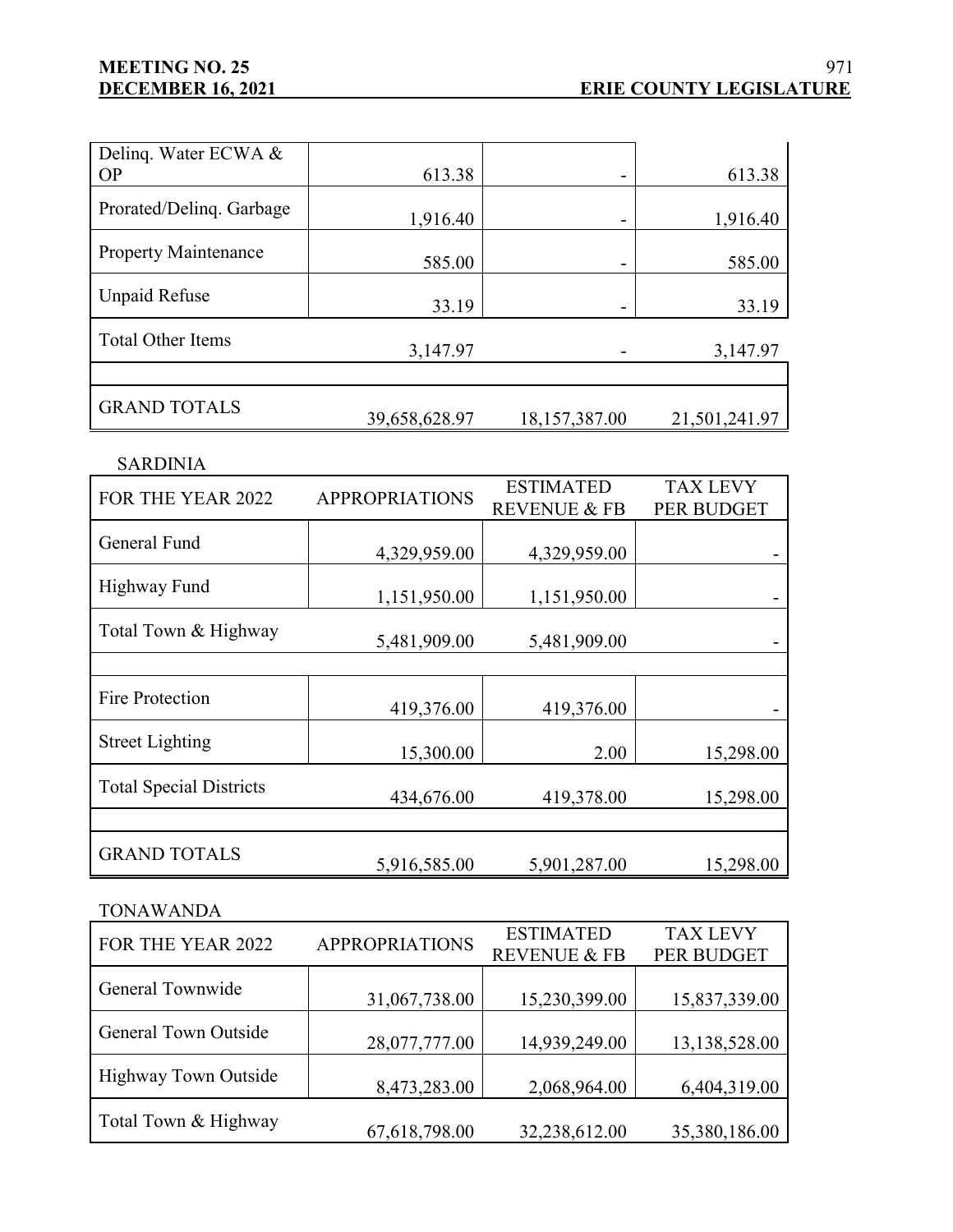| <b>Lighting Districts</b>       | 1,868,483.00   | 301,000.00    | 1,567,483.00  |
|---------------------------------|----------------|---------------|---------------|
| Water Acq. & Storage            | 11,818,323.00  | 11,818,323.00 |               |
|                                 |                |               |               |
| <b>Fire Protection District</b> | 865,709.00     |               | 865,709.00    |
| <b>Fire Districts</b>           | 3,705,292.00   | 481,792.00    | 3,223,500.00  |
| Sewer Consolidated              | 15,897,299.00  | 13,364,300.00 | 2,532,999.00  |
| Drainage Consolidated           | 793,452.00     | 100,500.00    | 692,952.00    |
| Refuse & Garbage Cons.          | 9,168,455.00   | 517,100.00    | 8,651,355.00  |
| <b>Total Special Districts</b>  | 44,117,013.00  | 26,583,015.00 | 17,533,998.00 |
|                                 |                |               |               |
| Cleanup Spec. Assmt.            | 71,408.56      |               | 71,408.56     |
| <b>Unpaid Water</b>             | 1,100,205.09   |               | 1,100,205.09  |
| <b>Total Other Items</b>        | 1,171,613.65   |               | 1,171,613.65  |
|                                 |                |               |               |
| <b>GRAND TOTALS</b>             | 112,907,424.65 | 58,821,627.00 | 54,085,797.65 |

## WALES

| FOR THE YEAR 2022        | <b>APPROPRIATIONS</b> | <b>ESTIMATED</b>        | <b>TAX LEVY</b> |
|--------------------------|-----------------------|-------------------------|-----------------|
|                          |                       | <b>REVENUE &amp; FB</b> | PER BUDGET      |
| General Fund             | 954,627.00            | 954,627.00              |                 |
| Highway Fund             | 828,821.00            | 747,972.00              | 80,849.00       |
| Total Town & Highway     | 1,783,448.00          | 1,702,599.00            | 80,849.00       |
|                          |                       |                         |                 |
| Fire Protection          | 300,088.00            | 6,678.00                | 293,410.00      |
| <b>Lighting District</b> | 5,250.00              | 1,068.00                | 4,182.00        |
| <b>Refuse District</b>   | 233,641.00            |                         | 233,641.00      |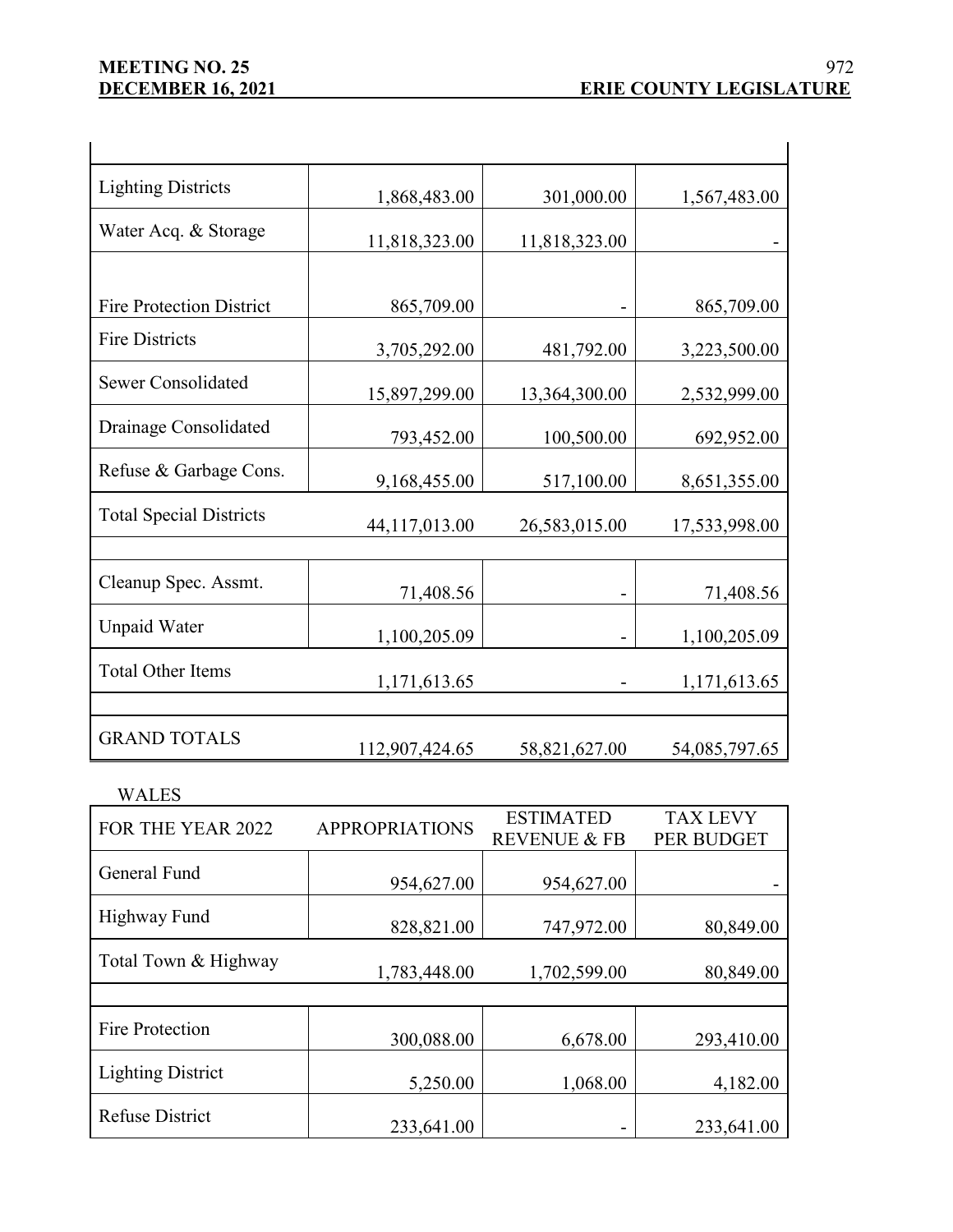# **MEETING NO. 25**

| South Wales Fire District      | 111,664.65   | ۰            | 111,664.65 |
|--------------------------------|--------------|--------------|------------|
| <b>Total Special Districts</b> | 650,643.65   | 7,746.00     | 642,897.65 |
| <b>GRAND TOTALS</b>            | 2,434,091.65 | 1,710,345.00 | 723,746.65 |

WEST SENECA **WEST** SENECA

| FOR THE YEAR 2022                  | <b>APPROPRIATIONS</b> | <b>ESTIMATED</b><br><b>REVENUE &amp; FB</b> | <b>TAX LEVY</b><br>PER BUDGET |
|------------------------------------|-----------------------|---------------------------------------------|-------------------------------|
| General Fund                       | 30,702,614.00         | 13,812,359.00                               | 16,890,255.00                 |
| <b>Highway Fund</b>                | 12,110,748.00         | 1,770,163.00                                | 10,342,811.49                 |
| Highway Credit (68005)             |                       |                                             | (2,226.49)                    |
| Total Town & Highway               | 42,813,362.00         | 15,582,522.00                               | 27,230,840.00                 |
|                                    |                       |                                             |                               |
| <b>Sewer Districts</b>             | 11,972,657.00         | 2,186,594.00                                | 9,786,063.00                  |
| <b>Water Districts</b>             | 437,254.00            | (14,166.00)                                 | 451,420.00                    |
| <b>Special Assessment</b>          | 1,000.00              |                                             | 1,000.00                      |
| <b>Gas Lighting Districts</b>      | 117,845.00            | (20.00)                                     | 117,865.00                    |
| <b>Electric Lighting Districts</b> | 14,677.00             |                                             | 14,677.00                     |
| <b>Fire Districts</b>              | 4,376,963.00          | 285,723.00                                  | 4,091,240.00                  |
| <b>Total Special Districts</b>     | 16,920,396.00         | 2,458,131.00                                | 14,462,265.00                 |
|                                    |                       |                                             |                               |
| Delinquent Water                   |                       |                                             |                               |
| 2021 Sewer Correction              | 36,198.52             |                                             | 36,198.52                     |
| Demolition                         | 20,270.00             |                                             | 20,270.00                     |
| <b>Grass Cutting</b>               | 9,200.00              |                                             | 9,200.00                      |
| <b>Administration Fees</b>         | 6,000.00              |                                             | 6,000.00                      |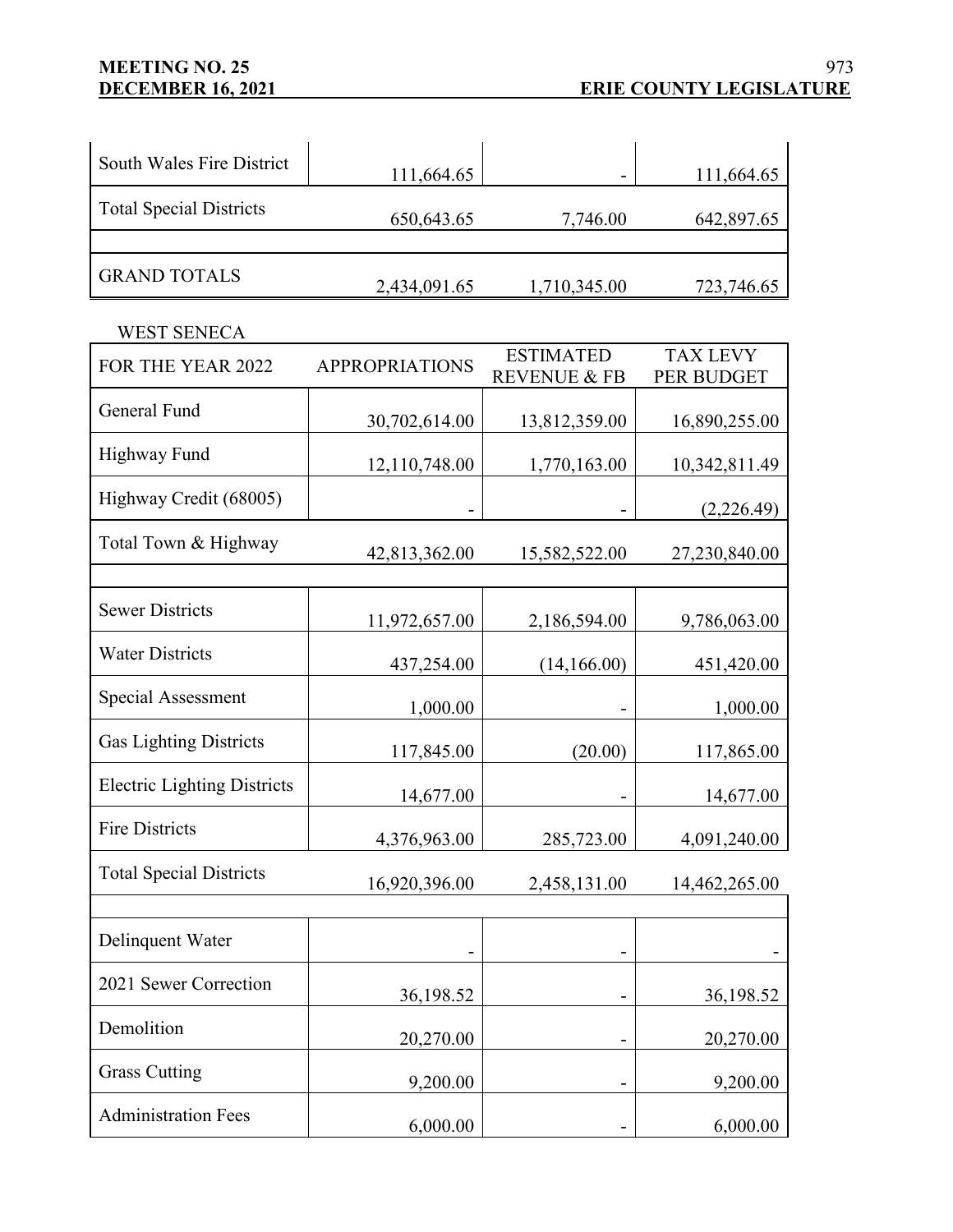| Premium Assessment       | 816,106.24       |               | 816,106.24    |
|--------------------------|------------------|---------------|---------------|
| <b>Total Other Items</b> | 887,774.76       |               | 887,774.76    |
|                          |                  |               |               |
| <b>GRAND TOTALS</b>      | 60, 621, 532. 76 | 18,040,653.00 | 42,580,879.76 |

Item 48 – MR. MEYERS presented the following resolution and moved for immediate consideration and approval. MR. JOHNSON seconded.

CARRIED UNANIMOUSLY.

RESOLUTION NO. 221 RE: Adoption of Mall District Service Charge Roll for 2022 (COMM. 25E-6)

WHEREAS, after a public hearing, held on October 26, 2021 by Buffalo Place Inc., and upon adoption of Intro 20-2, the Erie County Legislature determined that the total amount to be raised by mall district service charges for 2022 for the downtown pedestrian/transit mall special district shall be the sum of \$1,744,200; and

WHEREAS, the 2022 Mall District Budget requires that the amount to be raised by Mall District payments in lieu for 2022 for the downtown pedestrian/transit mall special district shall be the sum of \$52,675.00; and

WHEREAS, the Director of Real Property Tax Services has established the 2022 mall district service charge and payment in lieu roll apportioning the amount to be raised and has transmitted such roll to the Erie County Legislature for adoption.

NOW THEREFORE, BE IT

RESOLVED, that the Erie County Legislature does hereby adopt the mall district service charge and payment in lieu roll established by the Director of Real Property Tax Services for the purpose of assessing 2022 service charges for the downtown pedestrian/transit mall special district; and be it further

RESOLVED, that 2022 mall district service charges and payment in lieu amounts shall be assessed, due and a lien on benefited properties within the downtown pedestrian/transit mall special district on and as of January 1, 2022 and shall be payable to the Director of Real Property Tax Services as provided in Erie County Local Law No. 8-1984; and be it further

RESOLVED, that late fees shall be collected on payments made after the dates provided in Erie County Local Law No. 8-1984, and an interest budget line of \$10,000.00 shall be added to the Mall Budget for collection of these late fees; and be it further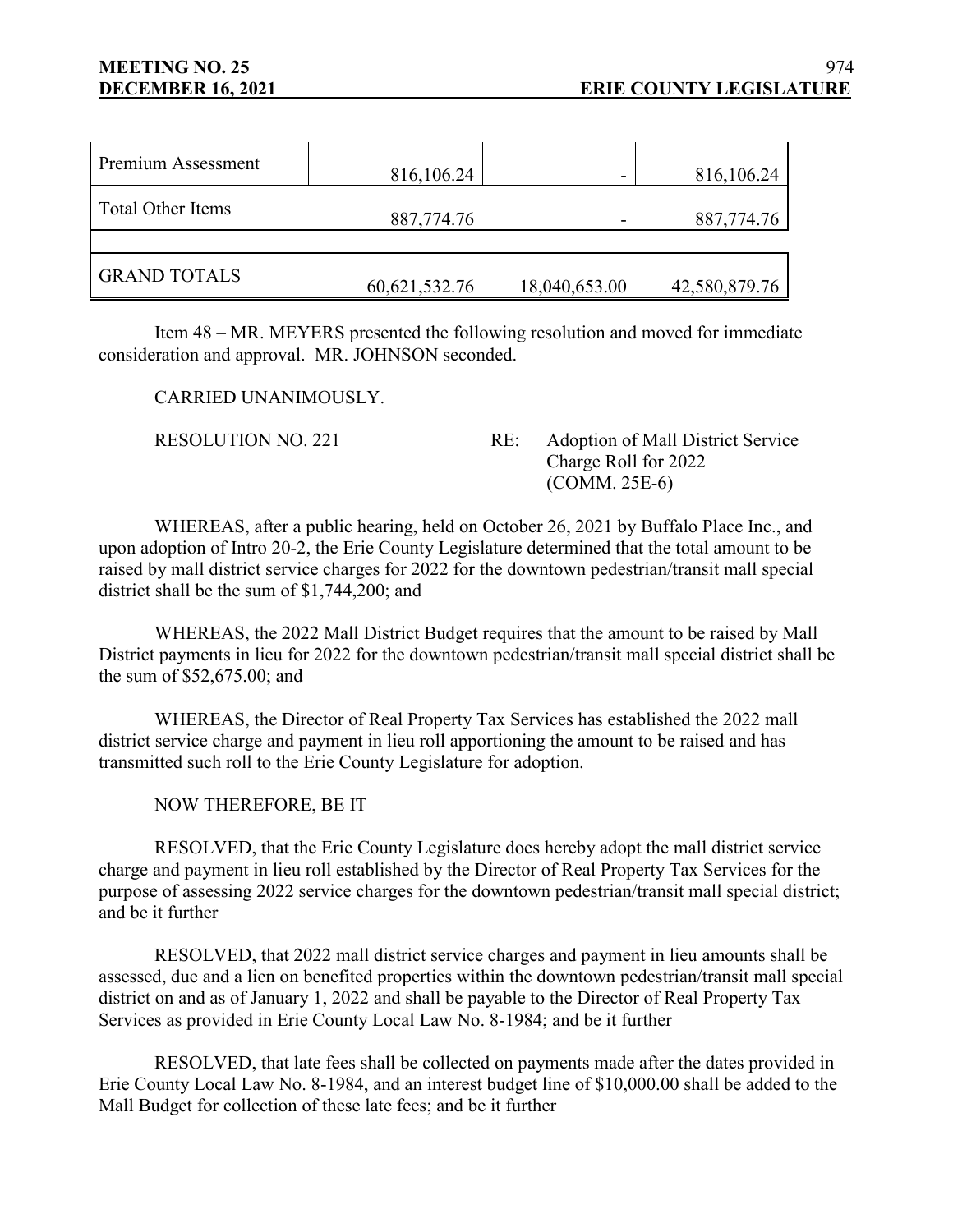RESOLVED, that the Director of Budget and Management is hereby authorized to establish the 2022 Downtown Mall Budget in the amount \$1,806,875 which includes \$1,744,200 for service charges, \$52,675 for payment in lieu, and \$10,000 for interest earnings; and be it further

RESOLVED, that the Director of Real Property Tax Services is hereby authorized to make adjustments and modifications as deemed appropriate; and be it further

RESOLVED, that certified copies of this resolution be forwarded to the County Executive, Budget Director, County Comptroller, County Attorney, and Scott A. Bylewski, Director Real Property Tax Services.

| $S-B-L$          | <b>PROP</b> | <b>LOCATION</b>     | <b>SPECIAL CHG</b> |
|------------------|-------------|---------------------|--------------------|
| 111.13-7-4       | 20          | <b>BROADWAY</b>     | \$389.44           |
| $111.61 - 2 - 6$ | 12          | <b>CHURCH</b>       | \$0.00             |
| 111.61-2-13      | 46          | <b>CHURCH</b>       | \$14,464.89        |
| 111.13-9-1.1     | 92          | <b>CLINTON</b>      | \$0.00             |
| 111.13-5-8       | 17          | <b>COURT</b>        | \$3,559.23         |
| 111.53-3-3.1     | 30          | <b>COURT</b>        | \$440.62           |
| 111.13-17-1      | 67          | <b>EAGLE EAST</b>   | \$0.00             |
| $111.53 - 3 - 6$ | 53          | <b>EAGLE WEST</b>   | \$0.00             |
| 111.31-13-1.1    | 520         | <b>ELLICOTT</b>     | \$3,978.56         |
| 111.17-15-1      | 90          | <b>ERIE</b>         | \$0.00             |
| $111.61 - 1 - 4$ | 95          | <b>FRANKLIN</b>     | \$0.00             |
| $111.53 - 3 - 1$ | 153         | <b>FRANKLIN</b>     | \$0.00             |
| 111.46-12-1      | 187         | <b>FRANKLIN</b>     | \$1,735.79         |
| 111.30-2-14      | 369         | <b>FRANKLIN</b>     | \$4,506.34         |
| 111.46-9-1.1     | 5           | <b>GENESEE</b>      | \$1,651.49         |
| 111.46-9-3       | 9           | <b>GENESEE</b>      | \$992.25           |
| 111.46-9-4       | 11          | <b>GENESEE</b>      | \$0.00             |
| 111.46-4-1       | 46          | <b>GENESEE</b>      | \$1,802.55         |
| 111.46-12-3.1    | 31          | <b>GENESEE WEST</b> | \$5,741.45         |
| 111.46-9-5       | 5           | <b>HURON EAST</b>   | \$1,245.42         |
| 111.46-7-1.1     | 20          | <b>HURON EAST</b>   | \$14,823.40        |
| 111.13-6-2       | 14          | <b>LAFAYETTE SQ</b> | \$34,994.14        |
| 122.05-6-2.1     | 15          | <b>MAIN</b>         | \$0.00             |
| 111.17-16-1.11   | 50          | <b>MAIN</b>         | \$0.00             |
| 111.17-13-2.1    | 75          | <b>MAIN</b>         | \$182,174.07       |
| 111.17-7-1.3     | 99          | <b>MAIN</b>         | \$447.74           |
| 111.17-7-1.1     | 101         | <b>MAIN</b>         | \$0.00             |
| 111.17-14-1.2    | 106         | <b>MAIN</b>         | \$0.00             |
| 111.17-7-1.2     | 125         | <b>MAIN</b>         | \$80,305.05        |
| 111.17-14-1.1    | 130         | <b>MAIN</b>         | \$0.00             |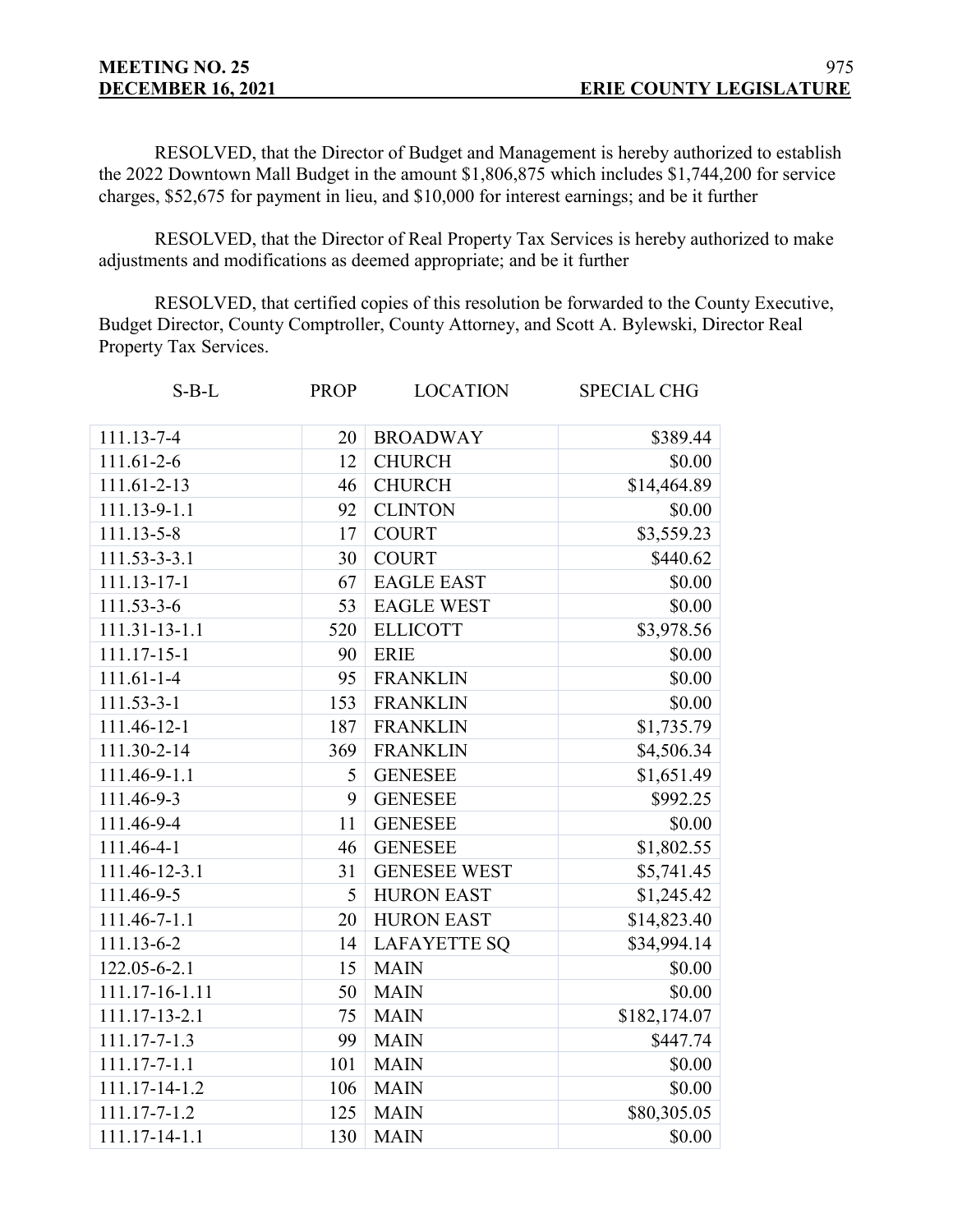| 111.17-6-3            | 222 | <b>MAIN</b> | \$1,001.42  |
|-----------------------|-----|-------------|-------------|
| 111.70-1-7.1          | 233 | <b>MAIN</b> | \$70,885.47 |
| 111.69-3-4.1          | 234 | <b>MAIN</b> | \$1,522.15  |
| 111.69-3-3            | 246 | <b>MAIN</b> | \$15,242.32 |
| $111.70 - 1 - 8$      | 251 | <b>MAIN</b> | \$16,401.85 |
| 111.69-3-2            | 256 | <b>MAIN</b> | \$10,913.63 |
| 111.70-1-1.1          | 259 | <b>MAIN</b> | \$2,470.16  |
| 111.69-3-1            | 270 | <b>MAIN</b> | \$1,290.71  |
| $111.70 - 1 - 2$      | 273 | <b>MAIN</b> | \$226.99    |
| 111.13-24-1           | 283 | <b>MAIN</b> | \$31,600.22 |
| 111.61-2-10           | 284 | <b>MAIN</b> | \$21,590.64 |
| 111.61-2-9            | 298 | <b>MAIN</b> | \$23,349.01 |
| 111.61-2-8            | 300 | <b>MAIN</b> | \$1,614.47  |
| 111.61-2-7            | 306 | <b>MAIN</b> | \$0.00      |
| 111.13-16-1           | 345 | <b>MAIN</b> | \$60,187.14 |
| 111.13-15-4.1         | 350 | <b>MAIN</b> | \$80,885.56 |
| $111.13 - 15 - 4.1/A$ | 360 | <b>MAIN</b> | \$17,357.86 |
| 111.13-14-2           | 377 | <b>MAIN</b> | \$11,126.84 |
| 111.13-14-1           | 395 | <b>MAIN</b> | \$13,352.20 |
| 111.13-15-3           | 410 | <b>MAIN</b> | \$4,291.49  |
| 111.13-8-1            | 415 | <b>MAIN</b> | \$0.00      |
| 111.13-15-1.1         | 424 | <b>MAIN</b> | \$27,594.55 |
| 111.13-5-7            | 436 | <b>MAIN</b> | \$21,806.81 |
| 111.13-6-3            | 447 | <b>MAIN</b> | \$40,348.89 |
| $111.13 - 5 - 6$      | 450 | <b>MAIN</b> | \$3,231.79  |
| 111.13-5-4.1          | 456 | <b>MAIN</b> | \$15,979.37 |
| 111.13-6-4.311        | 465 | <b>MAIN</b> | \$45,691.88 |
| 111.13-5-3            | 472 | <b>MAIN</b> | \$2,670.44  |
| 111.13-6-8            | 477 | <b>MAIN</b> | \$1,710.31  |
| 111.13-5-1.1          | 478 | <b>MAIN</b> | \$12,462.06 |
| 111.13-6-5            | 483 | <b>MAIN</b> | \$1,553.39  |
| 111.13-6-6            | 487 | <b>MAIN</b> | \$3,627.20  |
| 111.46-9-8            | 495 | <b>MAIN</b> | \$971.07    |
| 111.46-10-9           | 496 | <b>MAIN</b> | \$2,675.07  |
| 111.46-10-2.11        | 500 | <b>MAIN</b> | \$18,954.25 |
| 111.46-9-9            | 501 | <b>MAIN</b> | \$1,227.27  |
| 111.46-9-10.1         | 505 | <b>MAIN</b> | \$892.73    |
| 111.46-9-12           | 513 | <b>MAIN</b> | \$1,695.73  |
| 111.46-9-13           | 515 | <b>MAIN</b> | \$1,374.80  |
| 111.46-9-14           | 521 | <b>MAIN</b> | \$1,890.97  |
| 111.46-9-15.1         | 523 | <b>MAIN</b> | \$1,262.30  |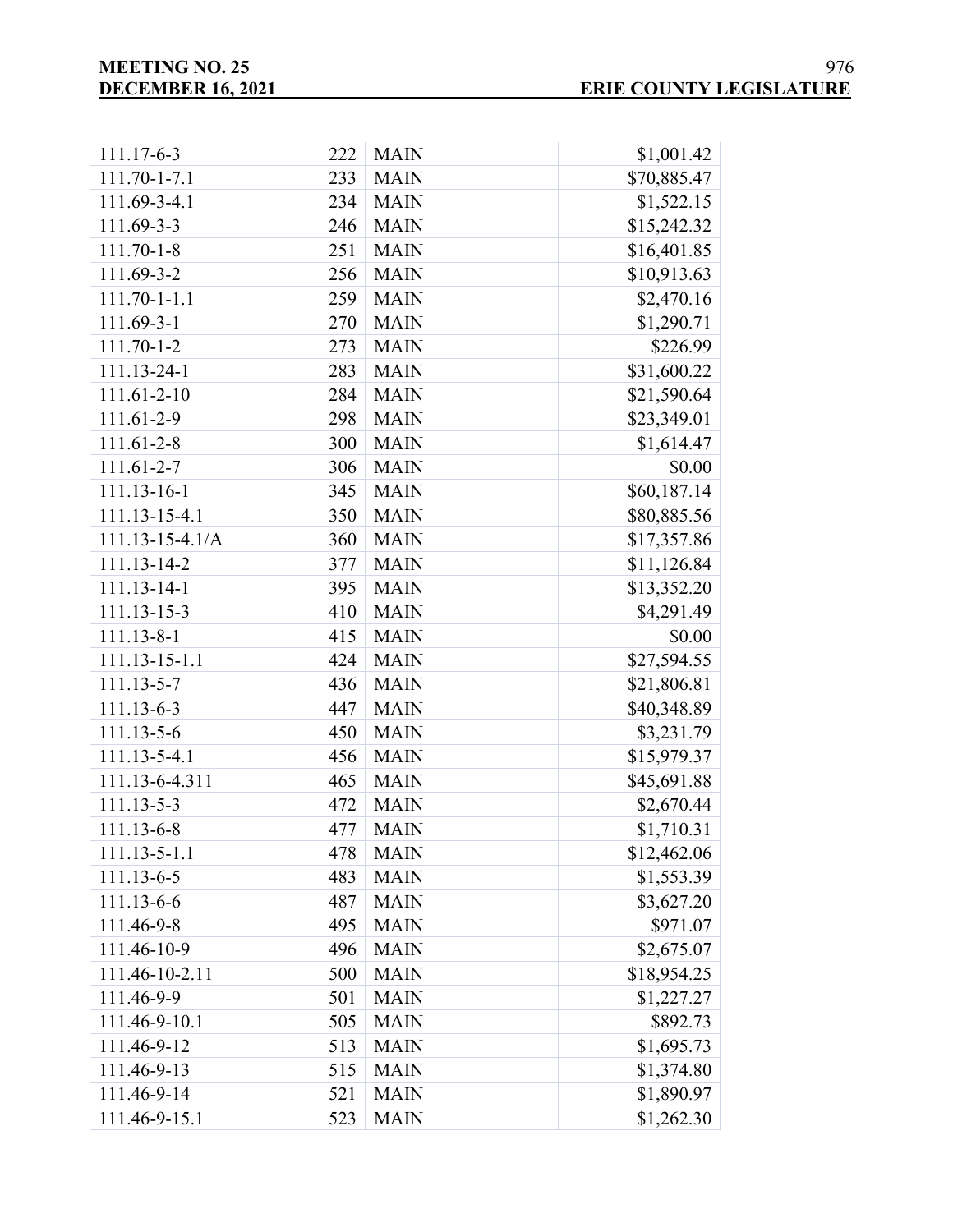| 111.46-9-16         | 525 | <b>MAIN</b> | \$922.92    |
|---------------------|-----|-------------|-------------|
| 111.46-9-7.2        | 529 | <b>MAIN</b> | \$1,267.98  |
| 111.46-10-1.11      | 532 | <b>MAIN</b> | \$49,206.66 |
| 111.46-9-17         | 535 | <b>MAIN</b> | \$1,956.04  |
| 111.46-9-18         | 537 | <b>MAIN</b> | \$2,269.70  |
| 111.46-10-1.12      | 540 | <b>MAIN</b> | \$4,207.38  |
| 111.46-2-6.1        | 560 | <b>MAIN</b> | \$28,867.61 |
| 111.46-2-1.11       | 564 | <b>MAIN</b> | \$80,217.42 |
| 111.46-3-1.111      | 575 | <b>MAIN</b> | \$77,435.76 |
| 111.46-2-1.12       | 580 | <b>MAIN</b> | \$0.00      |
| 111.38-3-11.2       | 598 | <b>MAIN</b> | \$7,062.94  |
| 111.38-4-6.112      | 601 | <b>MAIN</b> | \$34,340.09 |
| 111.38-3-9.111/100  | 610 | <b>MAIN</b> | \$343.23    |
| 111.38-3-9.111/1001 | 610 | <b>MAIN</b> | \$428.23    |
| 111.38-3-9.111/1002 | 610 | <b>MAIN</b> | \$432.95    |
| 111.38-3-9.111/1003 | 610 | <b>MAIN</b> | \$437.40    |
| 111.38-3-9.111/1004 | 610 | <b>MAIN</b> | \$409.39    |
| 111.38-3-9.111/102  | 610 | <b>MAIN</b> | \$88.30     |
| 111.38-3-9.111/104  | 610 | <b>MAIN</b> | \$656.56    |
| 111.38-3-9.111/1101 | 610 | <b>MAIN</b> | \$487.37    |
| 111.38-3-9.111/1103 | 610 | <b>MAIN</b> | \$985.61    |
| 111.38-3-9.111/1104 | 610 | <b>MAIN</b> | \$409.39    |
| 111.38-3-9.111/1201 | 610 | <b>MAIN</b> | \$428.23    |
| 111.38-3-9.111/1202 | 610 | <b>MAIN</b> | \$432.95    |
| 111.38-3-9.111/1203 | 610 | <b>MAIN</b> | \$437.40    |
| 111.38-3-9.111/1204 | 610 | <b>MAIN</b> | \$409.39    |
| 111.38-3-9.111/1301 | 610 | <b>MAIN</b> | \$723.82    |
| 111.38-3-9.111/1302 | 610 | <b>MAIN</b> | \$634.23    |
| 111.38-3-9.111/1401 | 610 | <b>MAIN</b> | \$825.01    |
| 111.38-3-9.111/1402 | 610 | <b>MAIN</b> | \$1,175.99  |
| 111.38-3-9.111/200  | 610 | <b>MAIN</b> | \$1,476.66  |
| 111.38-3-9.111/301  | 610 | <b>MAIN</b> | \$901.01    |
| 111.38-3-9.111/400  | 610 | <b>MAIN</b> | \$1,428.60  |
| 111.38-3-9.111/501  | 610 | <b>MAIN</b> | \$355.35    |
| 111.38-3-9.111/502  | 610 | <b>MAIN</b> | \$380.71    |
| 111.38-3-9.111/503  | 610 | <b>MAIN</b> | \$418.39    |
| 111.38-3-9.111/504  | 610 | <b>MAIN</b> | \$315.35    |
| 111.38-3-9.111/505  | 610 | <b>MAIN</b> | \$268.33    |
| 111.38-3-9.111/601  | 610 | <b>MAIN</b> | \$223.24    |
| 111.38-3-9.111/602  | 610 | <b>MAIN</b> | \$380.71    |
| 111.38-3-9.111/603  | 610 | <b>MAIN</b> | \$418.39    |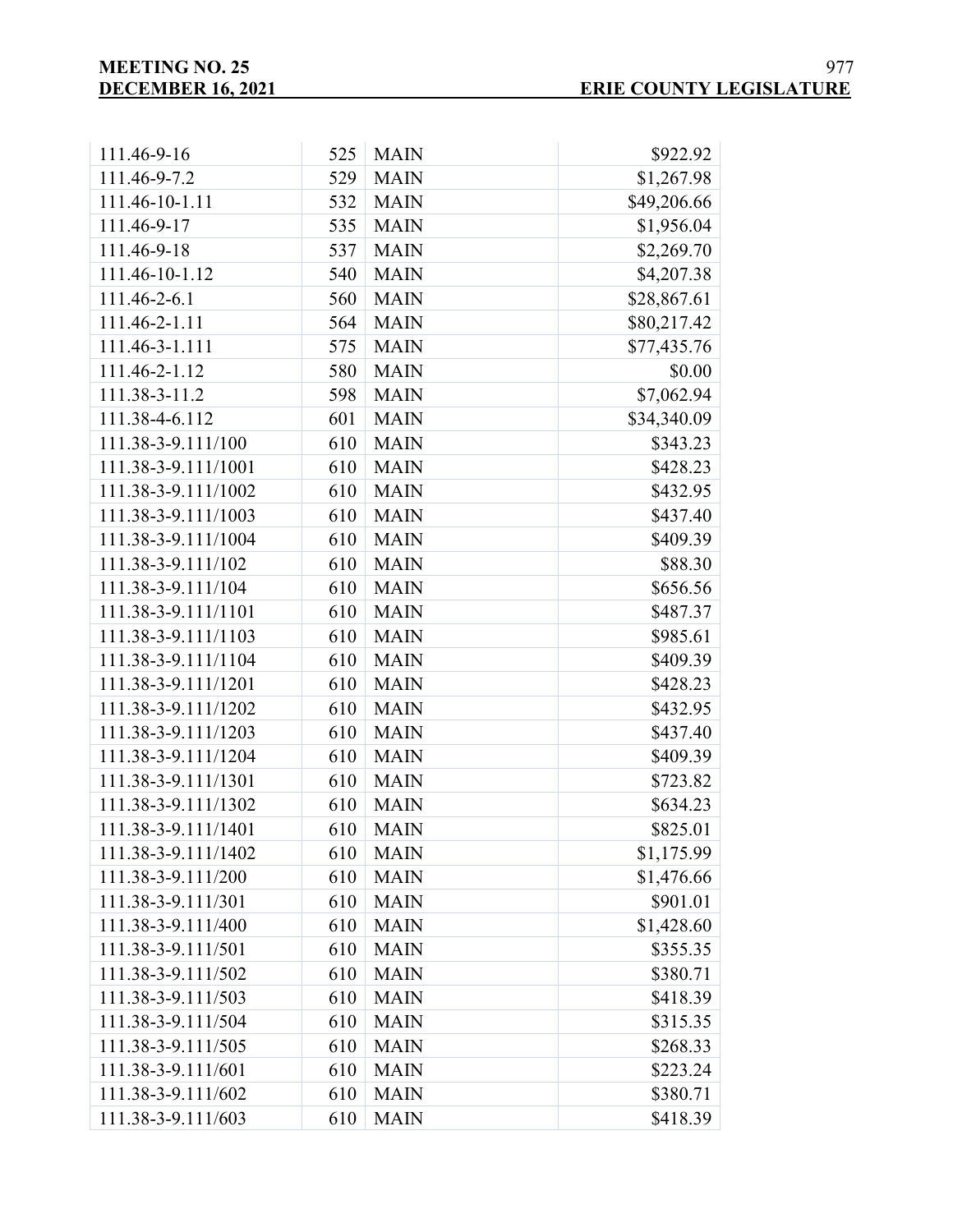| 111.38-3-9.111/604 | 610 | <b>MAIN</b> | \$315.35    |
|--------------------|-----|-------------|-------------|
| 111.38-3-9.111/605 | 610 | <b>MAIN</b> | \$338.65    |
| 111.38-3-9.111/701 | 610 | <b>MAIN</b> | \$293.56    |
| 111.38-3-9.111/702 | 610 | <b>MAIN</b> | \$380.71    |
| 111.38-3-9.111/703 | 610 | <b>MAIN</b> | \$418.39    |
| 111.38-3-9.111/704 | 610 | <b>MAIN</b> | \$315.35    |
| 111.38-3-9.111/705 | 610 | <b>MAIN</b> | \$268.33    |
| 111.38-3-9.111/801 | 610 | <b>MAIN</b> | \$293.56    |
| 111.38-3-9.111/802 | 610 | <b>MAIN</b> | \$327.56    |
| 111.38-3-9.111/803 | 610 | <b>MAIN</b> | \$418.39    |
| 111.38-3-9.111/804 | 610 | <b>MAIN</b> | \$315.35    |
| 111.38-3-9.111/805 | 610 | <b>MAIN</b> | \$412.36    |
| 111.38-3-9.111/901 | 610 | <b>MAIN</b> | \$223.24    |
| 111.38-3-9.111/902 | 610 | <b>MAIN</b> | \$380.71    |
| 111.38-3-9.111/903 | 610 | <b>MAIN</b> | \$418.39    |
| 111.38-3-9.111/904 | 610 | <b>MAIN</b> | \$317.04    |
| 111.38-3-9.111/905 | 610 | <b>MAIN</b> | \$338.65    |
| 111.38-4-20        | 615 | <b>MAIN</b> | \$10,551.10 |
| 111.38-3-8         | 618 | <b>MAIN</b> | \$3,939.97  |
| 111.38-3-6.11      | 622 | <b>MAIN</b> | \$11,919.08 |
| 111.38-4-21        | 625 | <b>MAIN</b> | \$3,995.83  |
| 111.38-4-6.12      | 639 | <b>MAIN</b> | \$10,681.76 |
| 111.38-3-5         | 642 | <b>MAIN</b> | \$0.00      |
| 111.38-3-4         | 650 | <b>MAIN</b> | \$0.00      |
| 111.38-4-4.12      | 653 | <b>MAIN</b> | \$3,617.62  |
| 111.38-4-4.111     | 663 | <b>MAIN</b> | \$19,913.89 |
| 111.38-3-3         | 664 | <b>MAIN</b> | \$0.00      |
| 111.38-4-3         | 667 | <b>MAIN</b> | \$0.00      |
| 111.38-4-2         | 671 | <b>MAIN</b> | \$1,179.68  |
| 111.38-3-2         | 674 | <b>MAIN</b> | \$2,573.58  |
| 111.38-3-1         | 678 | <b>MAIN</b> | \$3,700.56  |
| 111.38-4-1         | 681 | <b>MAIN</b> | \$5,682.93  |
| 111.30-5-6         | 686 | <b>MAIN</b> | \$5,627.40  |
| 111.30-4-3         | 689 | <b>MAIN</b> | \$2,280.40  |
| 111.30-5-4.1       | 690 | <b>MAIN</b> | \$1,477.64  |
| 111.30-4-1.1       | 695 | <b>MAIN</b> | \$0.00      |
| 111.30-5-3         | 698 | <b>MAIN</b> | \$4,450.73  |
| 111.30-5-2         | 710 | <b>MAIN</b> | \$0.00      |
| 111.30-3-11        | 715 | <b>MAIN</b> | \$1,751.01  |
| 111.30-2-3         | 716 | <b>MAIN</b> | \$20,373.67 |
| 111.30-3-10        | 723 | <b>MAIN</b> | \$1,360.47  |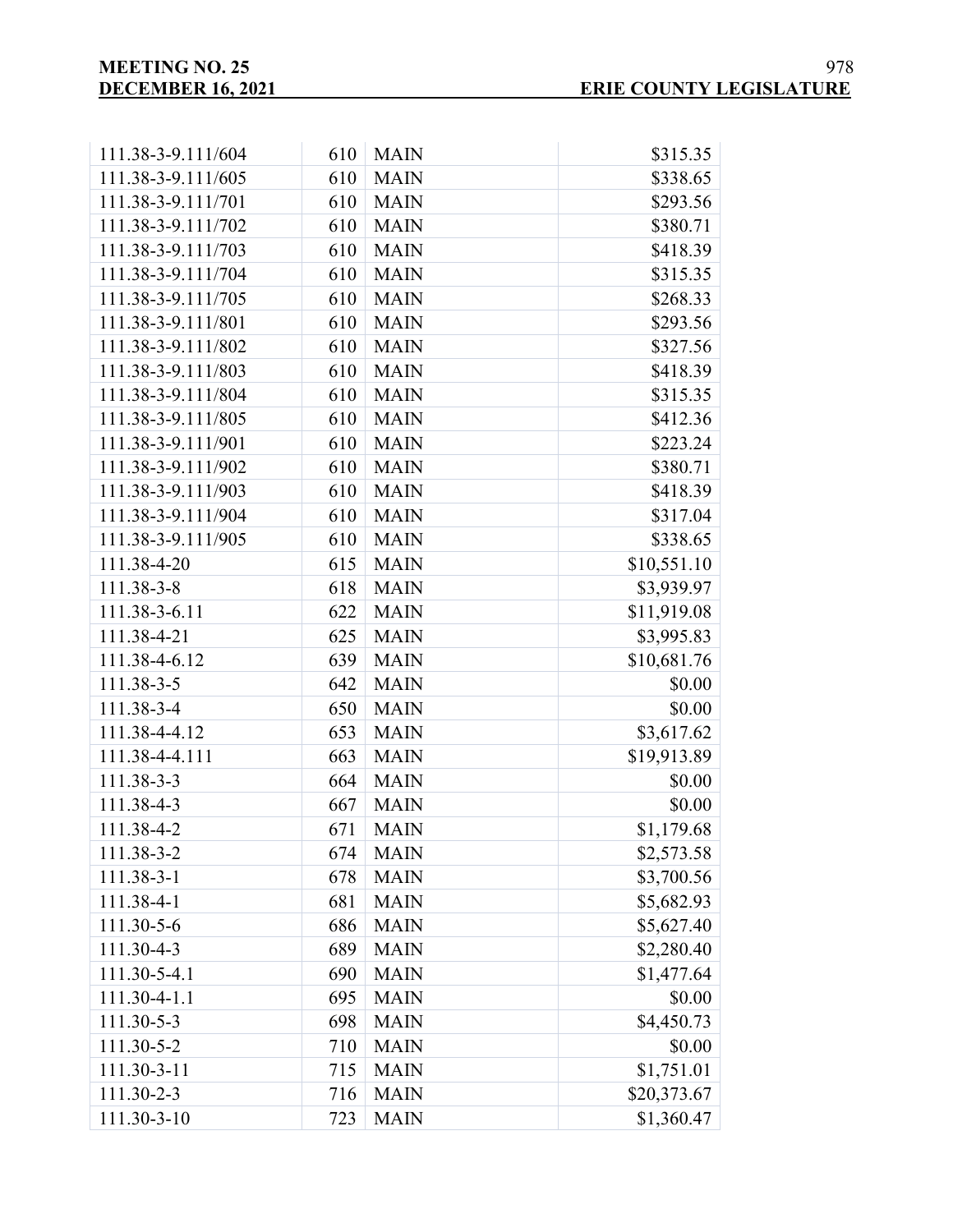| 111.30-3-8.12         | 731            | <b>MAIN</b>        | \$2,303.26  |
|-----------------------|----------------|--------------------|-------------|
| 111.30-3-7            | 733            | <b>MAIN</b>        | \$3,948.83  |
| 111.30-2-2.2          | 736            | <b>MAIN</b>        | \$3,415.21  |
| 111.30-3-6            | 739            | <b>MAIN</b>        | \$1,682.80  |
| 111.30-3-5            | 743            | <b>MAIN</b>        | \$2,940.31  |
| 111.30-2-1.11         | 752            | <b>MAIN</b>        | \$2,203.11  |
| 111.30-3-4            | 753            | <b>MAIN</b>        | \$1,935.00  |
| $111.30 - 3 - 3$      | 761            | <b>MAIN</b>        | \$746.57    |
| 111.30-3-2            | 763            | <b>MAIN</b>        | \$6,582.42  |
| $111.30 - 3 - 1$      | 777            | <b>MAIN</b>        | \$20,724.21 |
| 111.46-2-1.11/UA      | 562            | <b>MAIN UNIT A</b> | \$4,223.57  |
| 111.46-2-1.11/UB      | 562            | <b>MAIN UNIT B</b> | \$16,427.39 |
| 111.46-2-1.11/UC      | 562            | <b>MAIN UNIT C</b> | \$24,993.29 |
| 111.17-16-1.12        | 1              | <b>MARINE</b>      | \$0.00      |
| 111.17-16-1.13        | $\overline{2}$ | <b>MARINE</b>      | \$0.00      |
| 111.17-16-1.14        | 3              | <b>MARINE</b>      | \$0.00      |
| 111.13-6-7            | 5              | <b>MOHAWK EAST</b> | \$83.67     |
| 111.13-6-4.112        | 11             | <b>MOHAWK EAST</b> | \$2,461.89  |
| 111.17-5-3            | 70             | <b>PEARL ST</b>    | \$0.00      |
| 111.69-2-6.1          | 72             | PEARL ST           | \$4,116.31  |
| 111.69-2-5            | 82             | PEARL ST           | \$1,808.72  |
| 111.69-2-4            | 86             | PEARL ST           | \$0.00      |
| 111.69-2-3            | 92             | PEARL ST           | \$5,661.14  |
| 111.69-3-6            | 93             | <b>PEARL ST</b>    | \$6,640.93  |
| 111.69-2-2            | 100            | <b>PEARL ST</b>    | \$502.93    |
| 111.69-2-1            | 110            | <b>PEARL ST</b>    | \$3,820.48  |
| 111.61-2-12           | 128            | PEARL ST           | \$1,946.47  |
| 111.61-2-11           | 132            | PEARL ST           | \$1,455.66  |
| 111.61-2-5            | 140            | <b>PEARL ST</b>    | \$11,694.21 |
| 111.53-3-4.13         | 194            | <b>PEARL ST</b>    | \$0.00      |
| 111.53-3-4.11         | 212            | PEARL ST           | \$0.00      |
| $111.53 - 3 - 4.11/Z$ | 212            | PEARL ST           | \$213.47    |
| 111.13-5-9            | 283            | <b>PEARL ST</b>    | \$255.92    |
| 111.46-12-2           | 318            | <b>PEARL ST</b>    | \$1,219.13  |
| 111.46-1-1.11         | 364            | <b>PEARL ST</b>    | \$0.00      |
| 111.38-9-4            | 388            | PEARL ST           | \$3,700.85  |
| 111.38-9-3            | 396            | PEARL ST           | \$648.49    |
| 111.38-2-11           | 406            | PEARL ST           | \$318.23    |
| 111.38-2-10           | 416            | PEARL ST           | \$847.14    |
| 111.38-2-9            | 420            | PEARL ST           | \$178.03    |
| 111.38-3-11.1         | 421            | PEARL ST           | \$2,381.11  |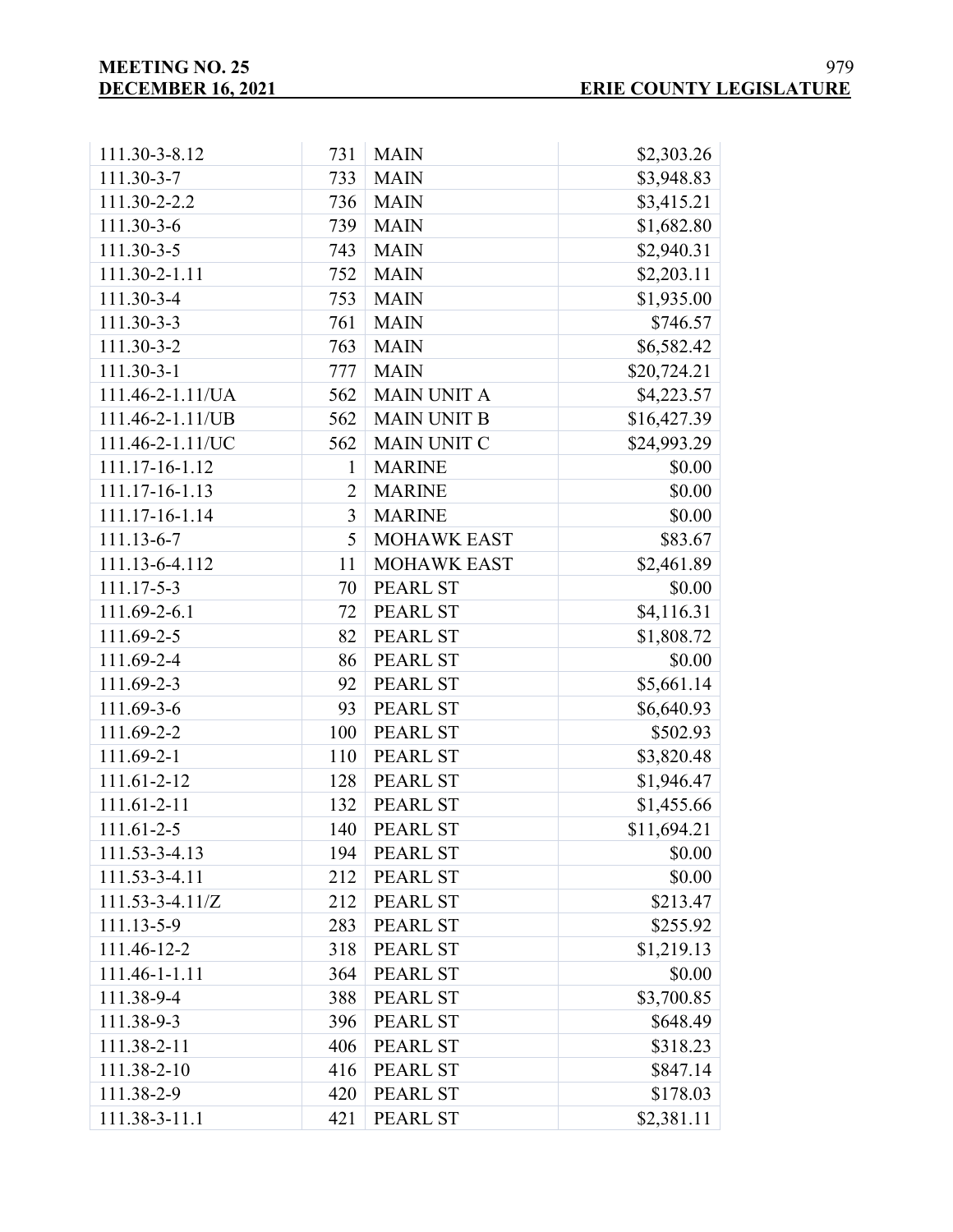| 111.38-2-8.1           | 424            | <b>PEARL ST</b>                    | \$734.79    |
|------------------------|----------------|------------------------------------|-------------|
| 111.38-3-7.1           | 425            | <b>PEARL ST</b>                    | \$198.06    |
| 111.38-2-8.2           | 426            | PEARL ST                           | \$730.14    |
| 111.38-2-7             | 430            | <b>PEARL ST</b>                    | \$105.04    |
| 111.38-2-4.1           | 432            | PEARL ST                           | \$747.72    |
| 111.38-3-6.12          | 439            | <b>PEARL ST</b>                    | \$796.68    |
| 111.38-2-2.1           | 452            | <b>PEARL ST</b>                    | \$805.30    |
| 111.38-2-1.1           | 470            | <b>PEARL ST</b>                    | \$1,646.77  |
| 111.30-6-21.1          | 478            | <b>PEARL ST</b>                    | \$322.68    |
| 111.30-6-20            | 484            | <b>PEARL ST</b>                    | \$1,725.53  |
| 111.30-6-19            | 492            | <b>PEARL ST</b>                    | \$426.89    |
| 111.30-6-18            | 494            | <b>PEARL ST</b>                    | \$148.76    |
| 111.30-6-25            | 496            | <b>PEARL ST</b>                    | \$622.73    |
| 111.30-6-11.11         | 500            | <b>PEARL ST</b>                    | \$52,148.18 |
| 111.30-5-1             | 505            | <b>PEARL ST</b>                    | \$2,025.08  |
| 111.30-2-2.1           | 538            | <b>PEARL ST</b>                    | \$600.85    |
| 111.30-2-1.211         | 554            | <b>PEARL ST</b>                    | \$402.79    |
| 111.30-2-15            | 558            | <b>PEARL ST</b>                    | \$221.87    |
| 111.30-2-16            | 560            | <b>PEARL ST</b>                    | \$95.25     |
| 111.17-6-4             | 1              | <b>SENECA</b>                      | \$88,532.30 |
| $111.17 - 6 - 1.111/A$ | $\overline{3}$ | <b>SENECA</b>                      | \$0.00      |
| 122.05-2-1.11          | 1              | <b>SEYMOUR H KNOX</b><br>$\rm III$ | \$0.00      |
| 111.17-5-1.1           | 61             | <b>TERRACE</b>                     | \$0.00      |
| 111.30-3-8.21          | 12             | <b>TUPPER EAST</b>                 | \$1,196.69  |
| 111.70-3-1.2           | 177            | <b>WASHINGTON</b>                  | \$7,210.19  |
| 111.70-3-1.1           | 263            | <b>WASHINGTON</b>                  | \$0.00      |
| 111.13-23-6            | 285            | <b>WASHINGTON</b>                  | \$320.45    |
| 111.13-23-7            | 295            | <b>WASHINGTON</b>                  | \$338.26    |
| 111.13-23-8            | 297            | <b>WASHINGTON</b>                  | \$271.49    |
| 111.13-23-1            | 303            | <b>WASHINGTON</b>                  | \$244.79    |
| 111.13-23-9            | 325            | <b>WASHINGTON</b>                  | \$0.00      |
| 111.54-4-6.1           | 369            | <b>WASHINGTON</b>                  | \$9,334.45  |
| 111.54-4-10.1          | 385            | <b>WASHINGTON</b>                  | \$46.73     |
| 111.54-4-11.12         | 387            | <b>WASHINGTON</b>                  | \$95.69     |
| $111.54 - 4 - 1.71$    | 391            | <b>WASHINGTON</b>                  | \$9,614.18  |
| $111.54 - 4 - 1.72$    | 391            | <b>WASHINGTON</b>                  | \$14,888.76 |
| 111.13-7-5.1           | 451            | <b>WASHINGTON</b>                  | \$1,223.95  |
| 111.13-6-4.312         | 464            | <b>WASHINGTON</b>                  | \$25.59     |
| 111.13-7-7             | 465            | <b>WASHINGTON</b>                  | \$8,821.66  |
| 111.13-6-1             | 468            | <b>WASHINGTON</b>                  | \$0.00      |
| 111.46-8-9             | 477            | <b>WASHINGTON</b>                  | \$0.00      |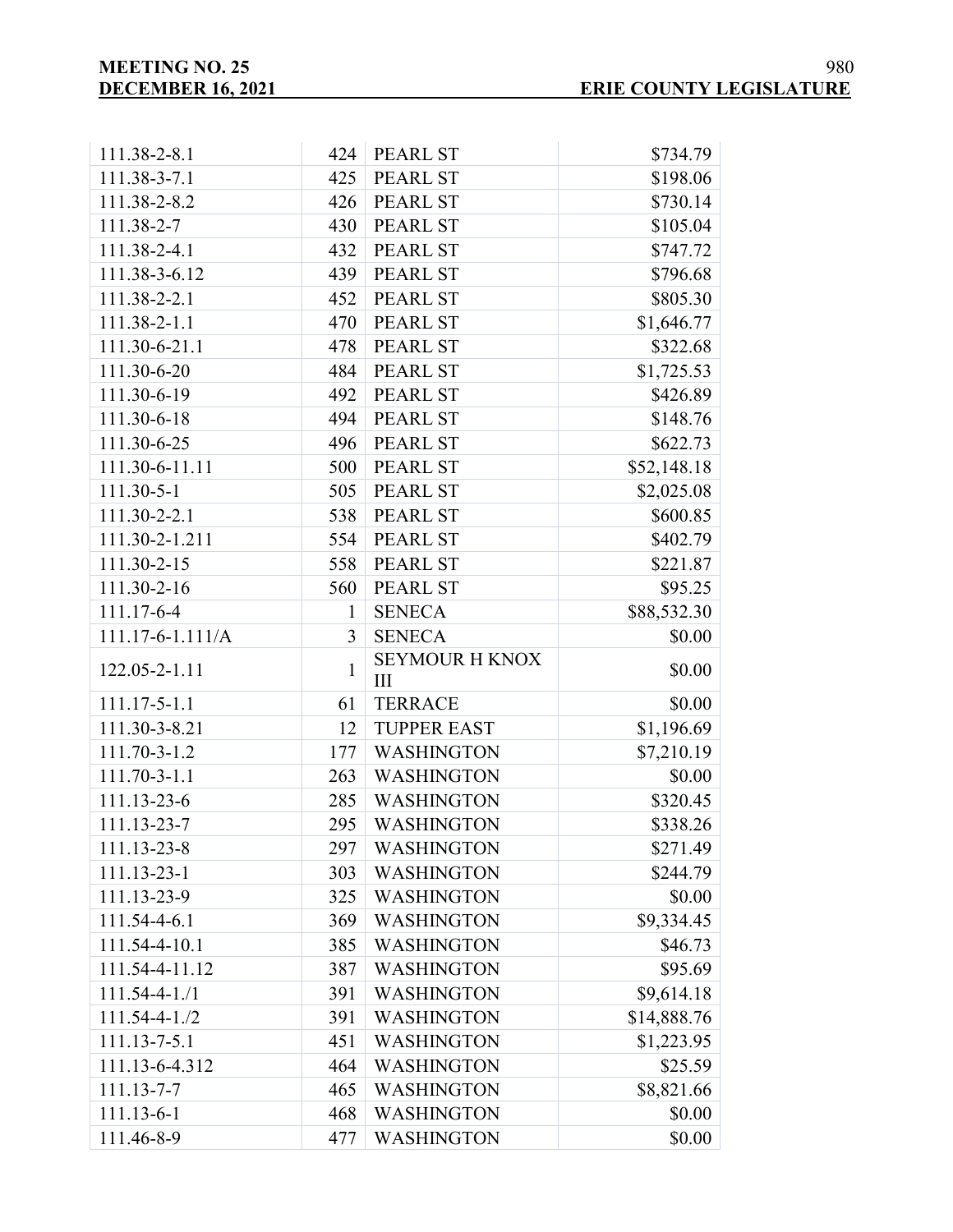| 111.46-9-15.2 | 500 | <b>WASHINGTON</b> | \$151.47   |
|---------------|-----|-------------------|------------|
| 111.46-8-10.1 | 501 | <b>WASHINGTON</b> | \$8,551.03 |
| 111.46-9-7.11 | 504 | <b>WASHINGTON</b> | \$987.73   |
| 111.46-9-6    | 510 | <b>WASHINGTON</b> | \$2,915.18 |
| 111.46-8-6.1  | 515 | <b>WASHINGTON</b> | \$756.62   |
| 111.46-8-14   | 517 | <b>WASHINGTON</b> | \$316.00   |
| 111.46-8-15.1 | 519 | <b>WASHINGTON</b> | \$0.00     |
| 111.38-6-1    | 571 | <b>WASHINGTON</b> | \$4,150.31 |
| 111.38-5-2    | 573 | <b>WASHINGTON</b> | \$0.00     |
| 111.30-3-9    | 630 | <b>WASHINGTON</b> | \$458.43   |
| 111.38-5-1.1  | 677 | <b>WASHINGTON</b> | \$4,790.80 |
| 111.31-13-2   | 699 | <b>WASHINGTON</b> | \$124.40   |
| 111.31-13-3   | 703 | <b>WASHINGTON</b> | \$1,143.95 |

\$1,744,200.00

#### SEYMOUR KNOX

| $122.05 - 2 - 1.1/MALL$   | $1$ PLAZA     | \$18,000.00            |
|---------------------------|---------------|------------------------|
| $111.17 - 12 - 1.21/MALL$ | 95 WASHINGTON | $\frac{$34,675.00}{ }$ |

Item 49 – MR. MEYERS presented the following resolution and moved for immediate consideration and approval. MR. LORIGO seconded.

CARRIED UNANIMOUSLY.

RESOLUTION NO. 222 RE: Levy and Apportionment of EC Real Property Tax for 2022 (COMM. 25E-7)

WHEREAS, the Erie County budget for the year 2022 has been adopted by the Erie County Legislature.

NOW, THEREFORE, BE IT

RESOLVED, that the amounts in said County budget that are required to be raised by taxes, by the Legislature's adoption of the Erie County Budget for 2022, are hereby levied upon and shall be collected from the taxable property situated within the County of Erie and liable therefore, effective January 1, 2022; and be it further

RESOLVED, that the Director of Real Property Tax Services is hereby directed to apportion said taxes to be raised for such budget against the taxable property liable, therefore, as provided by law; and be it further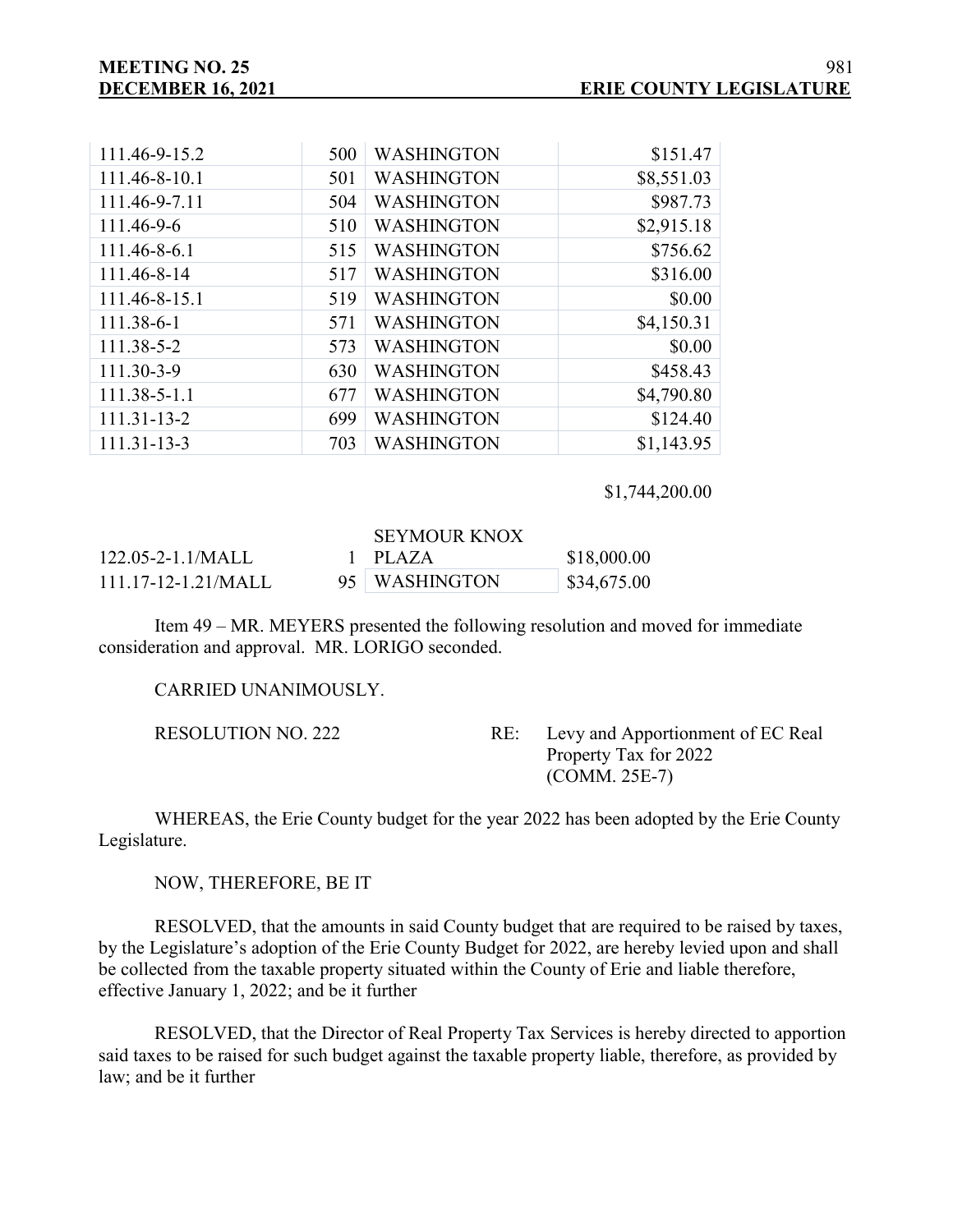RESOLVED, that certified copies of this resolution be forwarded to the County Executive, Director of Budget and Management, County Comptroller, County Attorney, and Scott A. Bylewski, Director of Real Property Tax Services.

Item 50 – MR. MEYERS presented the following resolution and moved for immediate consideration and approval. MR. JOHNSON seconded.

CARRIED UNANIMOUSLY.

RESOLUTION NO. 223 RE: Section 520 Exemption Charges for 2022 (COMM. 25E-8)

WHEREAS, Section 520 Exemption Charges for 2022 have been calculated as indicated on the attached schedule.

NOW, THEREFORE, BE IT

RESOLVED, that the Erie County Director of Real Property Tax Services is directed to spread the amount of taxes, as indicated on the attached schedule, upon the tax rolls of the several municipalities in Erie County, being taxes due from the exemption removal on properties transferred during the past year, pursuant to Section 520 of the Real Property Tax Law; and be it further

RESOLVED, that certified copies of this resolution shall be sent to the County Executive, Scott A. Bylewski, Director of Real Property Tax Services, the Erie County Comptroller, and Assistant County Attorney Gregory Kammer.

| Town           | County           |               | Town       | Total            |
|----------------|------------------|---------------|------------|------------------|
| <b>Buffalo</b> | \$<br>217,878.28 | \$            |            | \$<br>217,878.28 |
| C. Lack        | \$<br>14,682.78  | \$            |            | \$<br>14,682.78  |
| C. Ton         | \$<br>18,580.26  | \$            |            | \$<br>18,580.26  |
| Alden          | \$<br>18,454.58  | \$            | 6,068.36   | \$<br>24,522.94  |
| Amherst        | \$<br>65,576.98  | \$            | 69,382.82  | \$<br>134,959.80 |
| Aurora         | \$<br>21,526.94  | \$            | 8,231.40   | \$<br>29,758.34  |
| <b>Boston</b>  | \$<br>10,355.68  | \$            | 2,831.50   | \$<br>13,187.18  |
| <b>Brant</b>   | \$<br>910.25     | \$            | 500.78     | \$<br>1,411.03   |
| Cheektowaga    | \$<br>121,244.10 | \$            | 146,219.30 | \$<br>267,463.40 |
| Clarence       | \$<br>12,512.24  | \$            | 5,388.59   | \$<br>17,900.83  |
| Colden         | \$<br>4,527.72   | $\mathcal{S}$ | 1,689.78   | \$<br>6,217.50   |
| Collins        | \$<br>4,488.58   | \$            | 1,629.96   | \$<br>6,118.54   |
| Concord        | \$<br>12,864.42  | \$            | 3,904.84   | \$<br>16,769.26  |
| Eden           | \$<br>4,602.60   | \$            | 2,300.74   | \$<br>6,903.34   |
| Elma           | \$<br>7,842.88   | \$            | 388.67     | \$<br>8,231.55   |

EXEMPTION REMOVALS FOR 2022 COUNTY TAX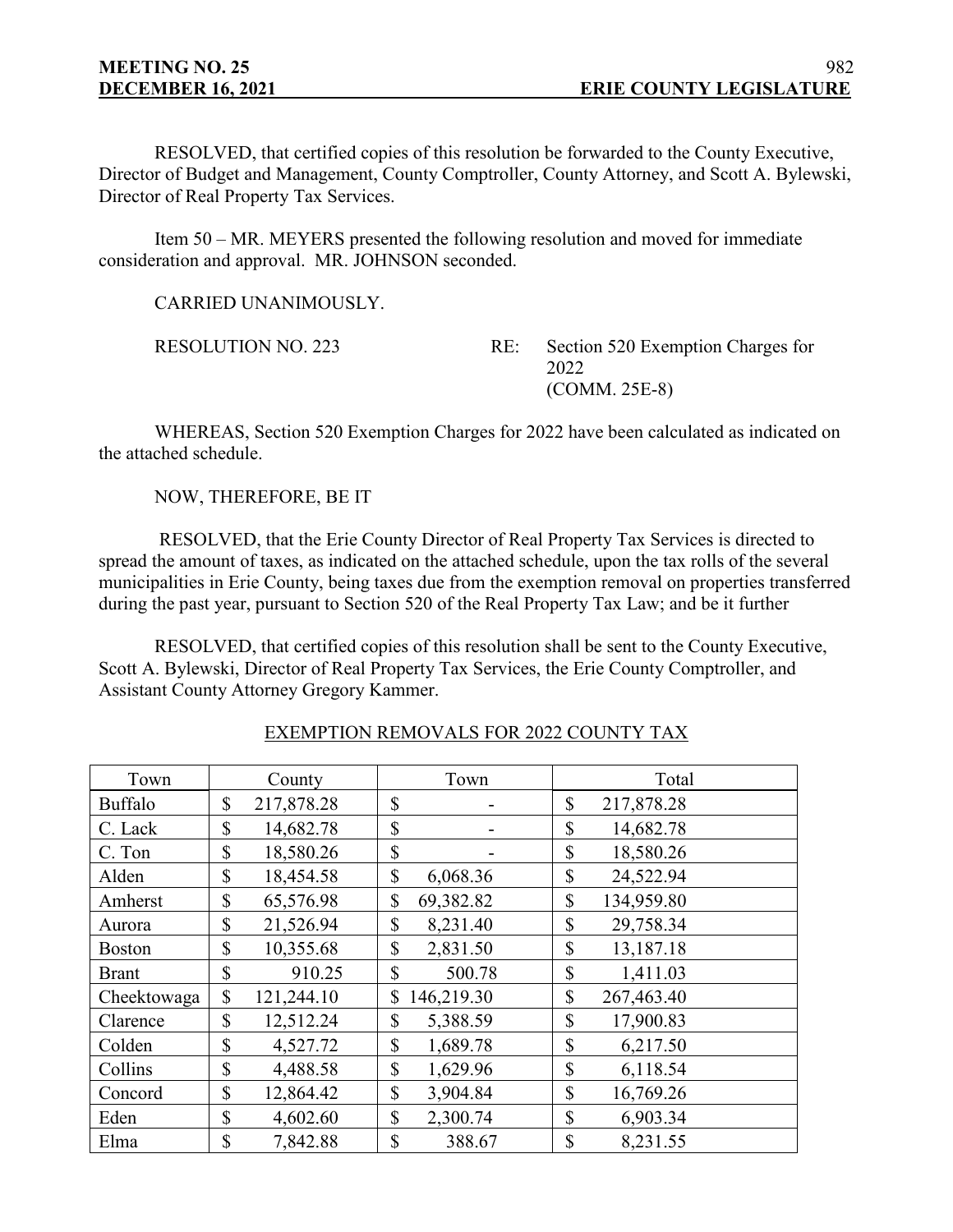| Evans               | \$            | 16,068.89  | \$<br>23,752.66  | \$            | 39,821.55      |
|---------------------|---------------|------------|------------------|---------------|----------------|
| Grand Island        | \$            | 14,700.80  | \$<br>7,573.54   | \$            | 22,274.34      |
| Hamburg             | \$            | 66,978.72  | \$<br>52,249.26  | \$            | 119,227.98     |
| Holland             | \$            | 852.21     | \$<br>763.46     | \$            | 1,615.67       |
| Lancaster           | \$            | 23,703.68  | \$<br>21,173.04  | $\mathbb{S}$  | 44,876.72      |
| Marilla             | \$            | 5,837.43   | \$<br>288.55     | $\mathbb{S}$  | 6,125.98       |
| Newstead            | \$            | 3,562.14   | \$<br>910.94     | \$            | 4,473.08       |
| North               |               |            |                  |               |                |
| Collins             | \$            | 1,796.51   | \$<br>987.37     | \$            | 2,783.88       |
| <b>Orchard Park</b> | $\mathcal{S}$ | 49,517.07  | \$<br>26,297.68  | $\mathcal{S}$ | 75,814.75      |
| Sardinia            | \$            | 499.36     | \$               | $\mathbb{S}$  | 499.36         |
| Tonawanda           | \$            | 93,489.19  | \$<br>74,158.00  | $\mathbb{S}$  | 167,647.19     |
| Wales               | \$            | 2,208.44   | \$<br>123.14     | $\mathbb{S}$  | 2,331.58       |
| West Seneca         | \$            | 84,875.62  | \$<br>124,262.51 | $\mathcal{S}$ | 209,138.13     |
|                     | \$            | 900,138.35 | \$581,076.89     |               | \$1,481,215.24 |

Item 51 – MR. MEYERS presented the following resolution and moved for immediate consideration and approval. MR. TODARO seconded.

#### CARRIED UNANIMOUSLY.

RESOLUTION NO. 224 RE: Acceptance of Alzheimer Disease Caregiver Support Initiative 2022 Grant Funding (COMM. 25E-9)

WHEREAS, the Alzheimer's Association of Western New York Chapter (Association) estimates that there are close to 20,000 Erie County residents suffering from Alzheimer's Disease, and over 54,000 family caregivers striving to meet their needs; and

WHEREAS, for the last six years (2016 to 2021) the Department of Senior Services (Department), in conjunction with the six other counties of Western NY, has, through the Association, received annual Alzheimer Disease Caregiver Support Initiative (ADCSI) grant funding to provide care consultations and respite services; and

WHEREAS, the Association has recently awarded the Department \$112,060 of ADCSI grant funds for the six-month period January 1, 2022 to June 30, 2022; and

WHEREAS, no additional County funds are required, as the grant is 100% funded by the grantor.

NOW, THEREFORE, BE IT

RESOLVED, the County Executive be and is hereby authorized to contract with the Alzheimer's Disease and Related Disorders Association, Inc. d/b/a Alzheimer's Association Western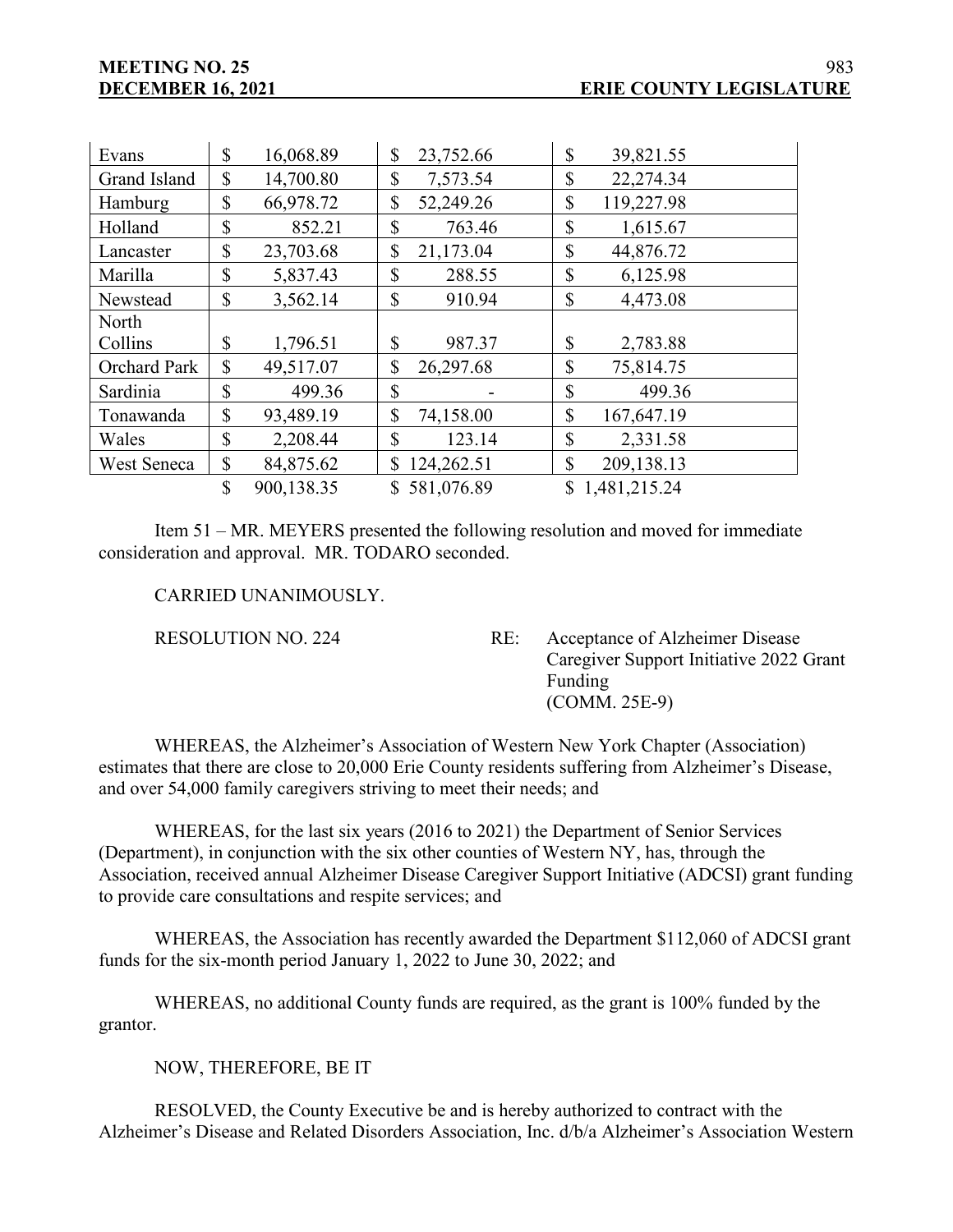New York Chapter, to accept the \$112,060 of ADCSI funding for the period January 1, 2022 to June 30, 2022; and be it further

RESOLVED, the County Executive be and is hereby authorized to enter into contracts and amendments with the Alzheimer's Association to effectuate changes to funding levels or grant period; and be it further

RESOLVED, that the budget for the 163ADCSI2022 grant, be established as follows:

| <b>REVENUES</b>       |                             | <b>BUDGET</b> |
|-----------------------|-----------------------------|---------------|
| Account               | Description                 |               |
| 414000                | <b>Federal Revenue</b>      | \$112,060     |
| <b>APPROPRIATIONS</b> |                             | <b>BUDGET</b> |
| Account               | Description                 |               |
| 510000                | Local Mileage Reimbursement | \$998         |
| 516020                | Pro Ser Cnt and Fees        | \$6,960       |
| 516023                | <b>Adult Day Care</b>       | \$16,380      |
| 516026                | Home Care Services          | \$31,575      |
| 916390                | <b>ID Senior Srvs Grant</b> | \$56,147      |
|                       | <b>TOTAL APPROPRIATIONS</b> | \$112,060     |

and be it further

RESOLVED, that the Director of Budget and Management is hereby authorized to adjust the budget as required to comply with the Alzheimer's Association approved funding levels; and be it further

RESOLVED, that certified copies of this resolution be forwarded to the: County Executive Office; Division of Budget and Management; Comptroller's Office; and the Department of Senior Services.

Item 52 – MR. MEYERS presented the following resolution and moved for immediate consideration. MR. LORIGO seconded.

CARRIED UNANIMOUSLY.

RESOLUTION NO. 225 RE: Security Surveillance Controller Upgrade (COMM. 25E-10)

WHEREAS, the Erie County Department of Homeland Security & Emergency Services, Erie County Sheriff's Department, Erie County Department of Central Police Services and Erie County Department of Public Works all depend on the use of surveillance equipment to protect persons and assets; and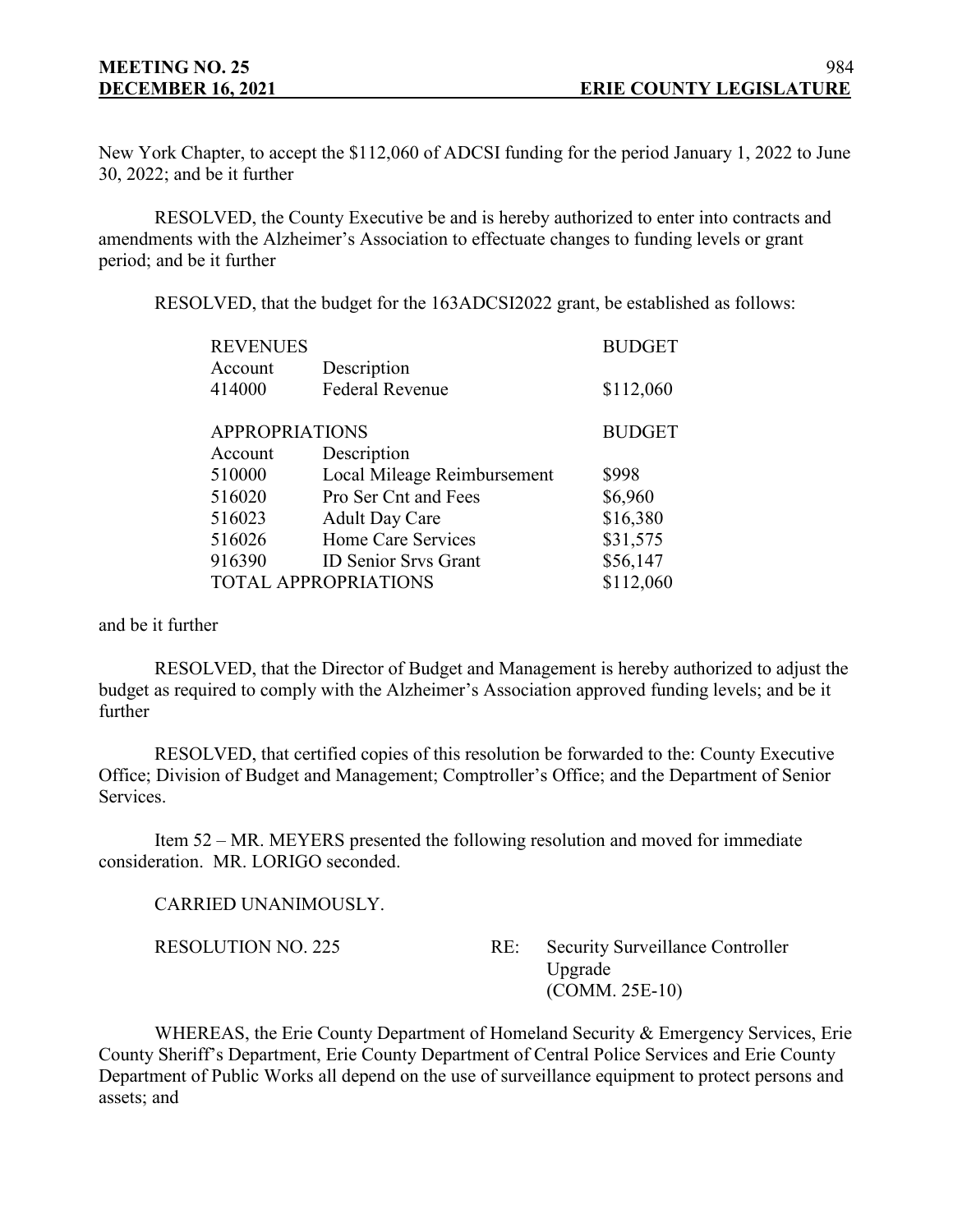WHEREAS, the Department of Homeland Security and Emergency Services is responsible for the safety and security of employees, vendors, contractors, and visitors to Erie County facilities; and

WHEREAS, the use of surveillance equipment allows for less manpower to be used to monitor and protect the grounds of County facilities; and

WHEREAS, the catastrophic loss of surveillance equipment will place employees, vendors, contractors, and visitors in potential harm; and

WHEREAS, the ability of Erie County to protect against claim shall be significantly reduced; and

WHEREAS, the pricing for such service and equipment not be bid out as under purchasing policy involving New York State Office of General Services pricing under contract number PT68877.

NOW, THEREFORE, BE IT

RESOLVED, that the necessary fund transfers occur to allow for the execution of the contract to upgrade the necessary systems; and be it further

RESOLVED, that the Department of Homeland Security and Emergency Services shall use an approved vendor under the New York State Office of General Services contract; and be it further

RESOLVED, that the Department of Homeland Security and Emergency Services be granted the authority to enter into a contract not to exceed \$220,716.00 with U&S Services of Tonawanda, New York; and be it further

RESOLVED, that the Clerk of the Legislature shall forward certified copies of this Resolution to the County Executive; the Director of the Division of Budget and Management; Vallie Ferraraccio, the Director of the Department of Purchasing and the Department of Homeland Security & Emergency Services c/o Darien Pratchett.

MR. MEYERS moved to amend the item. MR. LORIGO seconded.

CARRIED UNANIMOUSLY.

Add the Following as a New Fourth Resolve Clause:

RESOLVED, that the funds for this \$220,716 procurement shall come from the General Fund (110), Countywide Interfund Accounts (Fund Center 14020), Account 570050 (Interfund Transfers Capital); and be it further

MR. MEYERS moved to approve the item as amended. MR. LORIGO seconded.

CARRIED UNANIMOUSLY.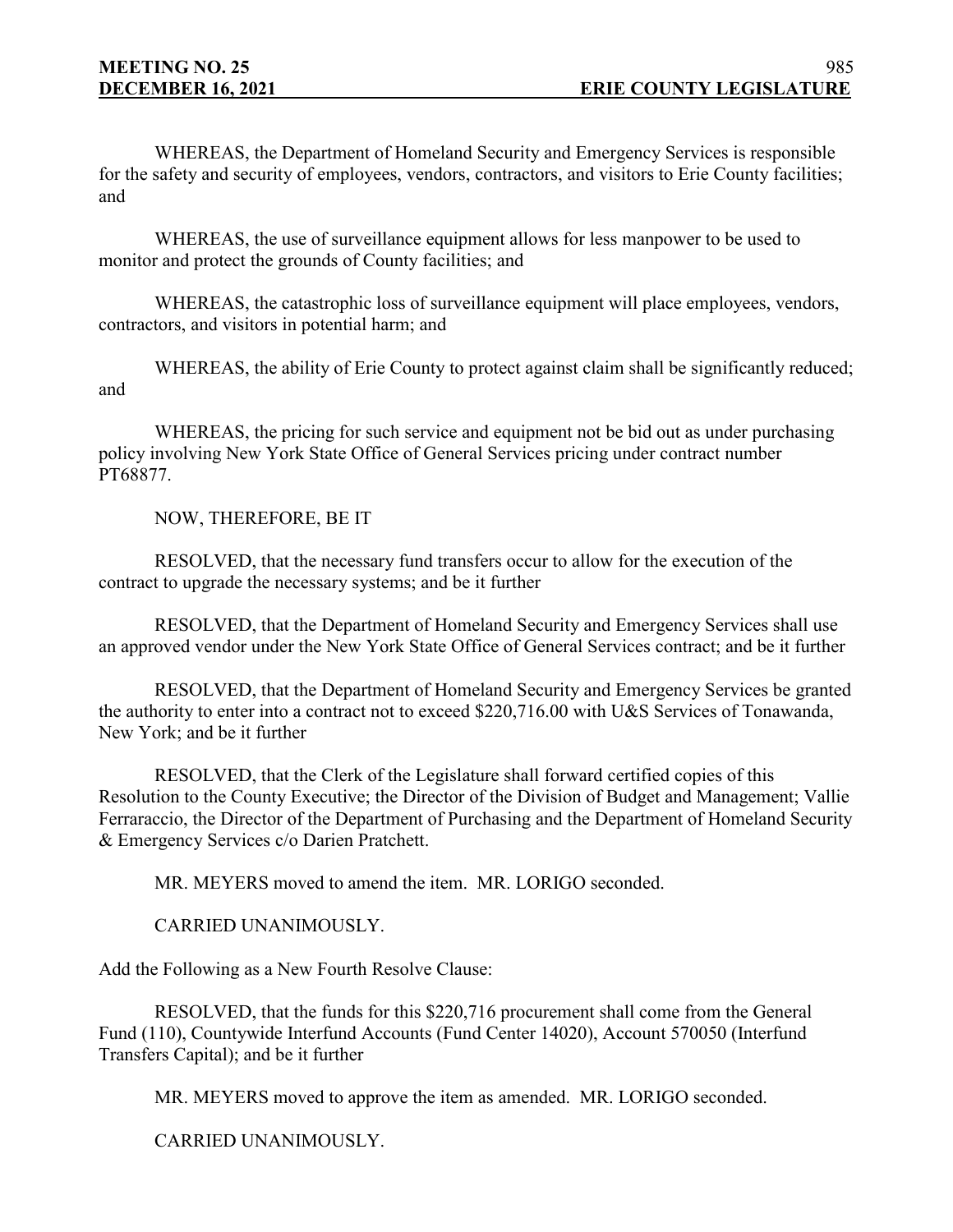Item 53 – MR. MEYERS presented the following resolution and moved for immediate consideration and approval. MR. LORIGO seconded.

CARRIED UNANIMOUSLY.

RESOLUTION NO. 226 RE: SUNY Erie Campus-Wide 2021 Sidewalk & Concrete Curb Replacement (COMM. 25E-11)

WHEREAS, the New York State Education Department (NYSED) conducted an on-site Civil Rights Compliance Review of the Career and Technical Education programs and support services at SUNY Erie Community College, a recipient of federal funding administered through NYSED, and a Voluntary Compliance Plan (VCP) was issued as a result of the finding/violations; and

WHEREAS, the proposed site-specific accessibility upgrade work for the South Campus will contribute to comply with the NYSED's VCP, and a building specific accessibility upgrade project is underway for the South Campus (COMM. 10E-11 (2021)); and

WHEREAS, the sidewalk and concrete curb replacement, and stair tread repair for the North and South Campuses will eliminate hazardous pedestrian conditions that may potentially cause injury; and crack sealing of existing asphalt parking lots as a preventative maintenance method will extend pavement service life and prevent water infiltration through cracks; and

WHEREAS, the County of Erie received bids for the SUNY Erie Community College Campus-wide 2021 Sidewalk and Concrete Curb Replacement project on Tuesday November 30, 2021; and

WHEREAS, the lowest responsible bidder for the General Construction Work is Scott Lawn Yard Inc.; and

WHEREAS, the County will receive 50% reimbursement from New York State for this project; and

WHEREAS, the Department of Public Works is recommending award of the contract to the lowest responsible bidder.

NOW, THEREFORE, BE IT

RESOLVED, that the County Executive is hereby authorized to enter into a contract with the lowest responsible bidder for SUNY Erie Community College Campus-wide 2021 Sidewalk and Concrete Curb Replacement project for an amount not to exceed as follows:

General Construction Work

Scott Lawn Yard Inc. Base Bid: \$ 1,824,169 Deduct Alternate No. G-2 (\$ 1,950)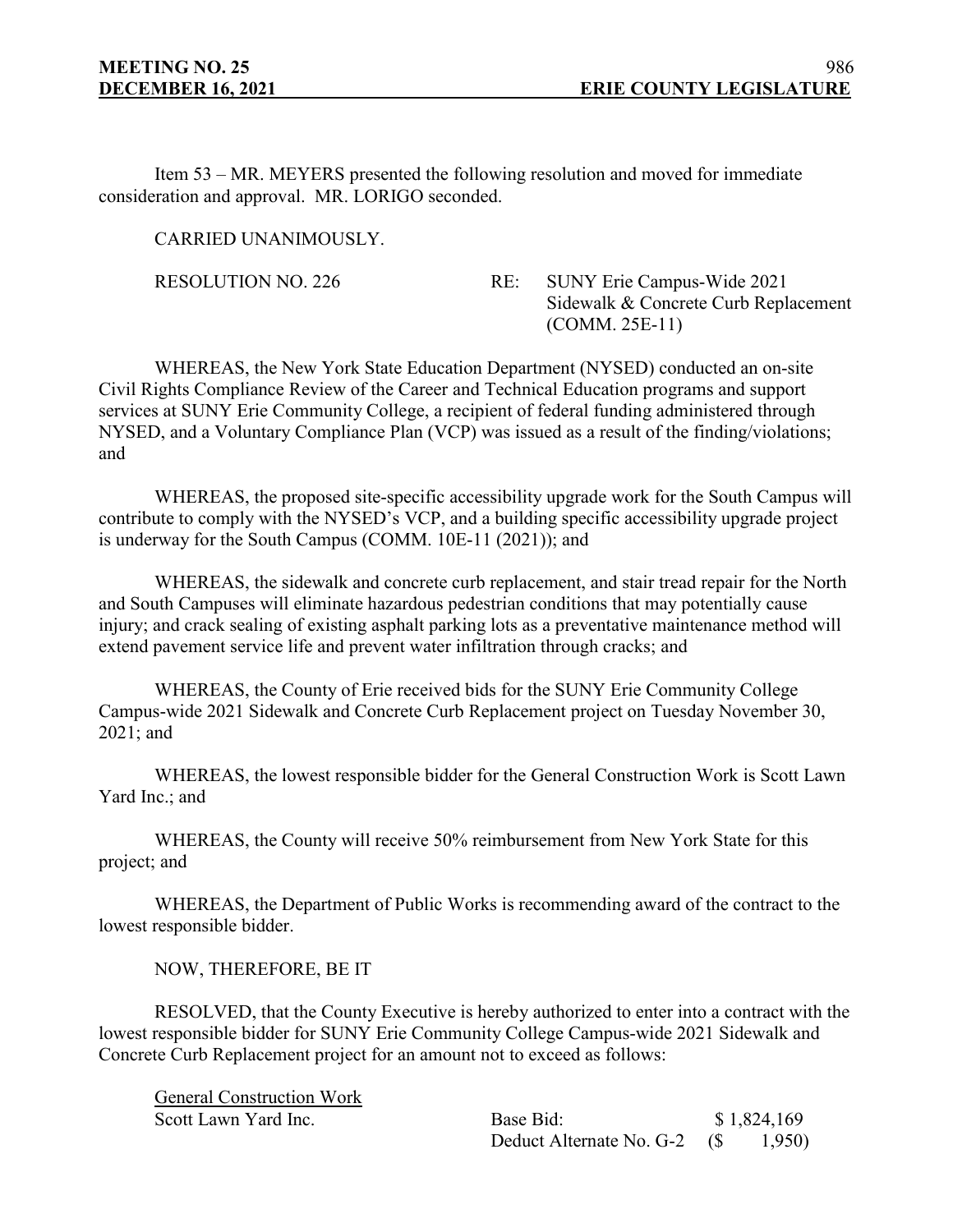| Total Award of General Construction Contract: | \$1,822,219 |
|-----------------------------------------------|-------------|

and be it further

RESOLVED, that the sum of \$177,781 be allocated to a Construction Contingency Fund with authorization for the County Executive to approve change orders in an amount not to exceed the Contingency Fund; and be it further

RESOLVED, that change order reductions will result in these funds being returned to the Construction Contingency Fund; and be it further

RESOLVED, that the Comptroller's Office be authorized to make payment for all the above from the approved capital budgets, Fund 480, Funds Center 122, follows:

| E.17003 | 2017 Collegewide Sitework - Erie Community College | \$ 753,640  |
|---------|----------------------------------------------------|-------------|
| E.20001 | 2020 Collegewide Improvements and Renovations      | \$1,246,360 |
|         | For a Total Amount Not to Exceed                   | \$2,000,000 |

and be it further

RESOLVED, that two certified copies of this resolution be sent to the Department of Public Works, Commissioner's Office, and one copy each to the Office of the County Executive, the Division of Budget and Management, and the Office of the Comptroller, and one copy to SUNY Erie and Financial Officer.

Item 54 – MR. MEYERS presented the following resolution and moved for immediate consideration and approval. MR. GILMOUR seconded.

CARRIED UNANIMOUSLY.

RESOLUTION NO. 227 RE: CSEA Erie Correctional Unit 6734 of Local 815 2022-2026 Collective Bargaining Agreement (COMM. 25E-12)

WHEREAS, Erie County is a municipal corporation and is bound by the New York State Taylor Law to negotiate terms and conditions of employment with duly elected employee organizations; and

WHEREAS, the Civil Service Employees' Association Erie Correctional Unit 6734 of Local 815 ("CSEA Corrections" or "Unit") represents the Civilians, Corrections Officers, Sergeants, Lieutenants, and Captains employed by the Sheriff's Office (Alden Correctional Facility); and

WHEREAS, the existing collective bargaining agreement between Erie County and the Unit will expire on December 31, 2021; and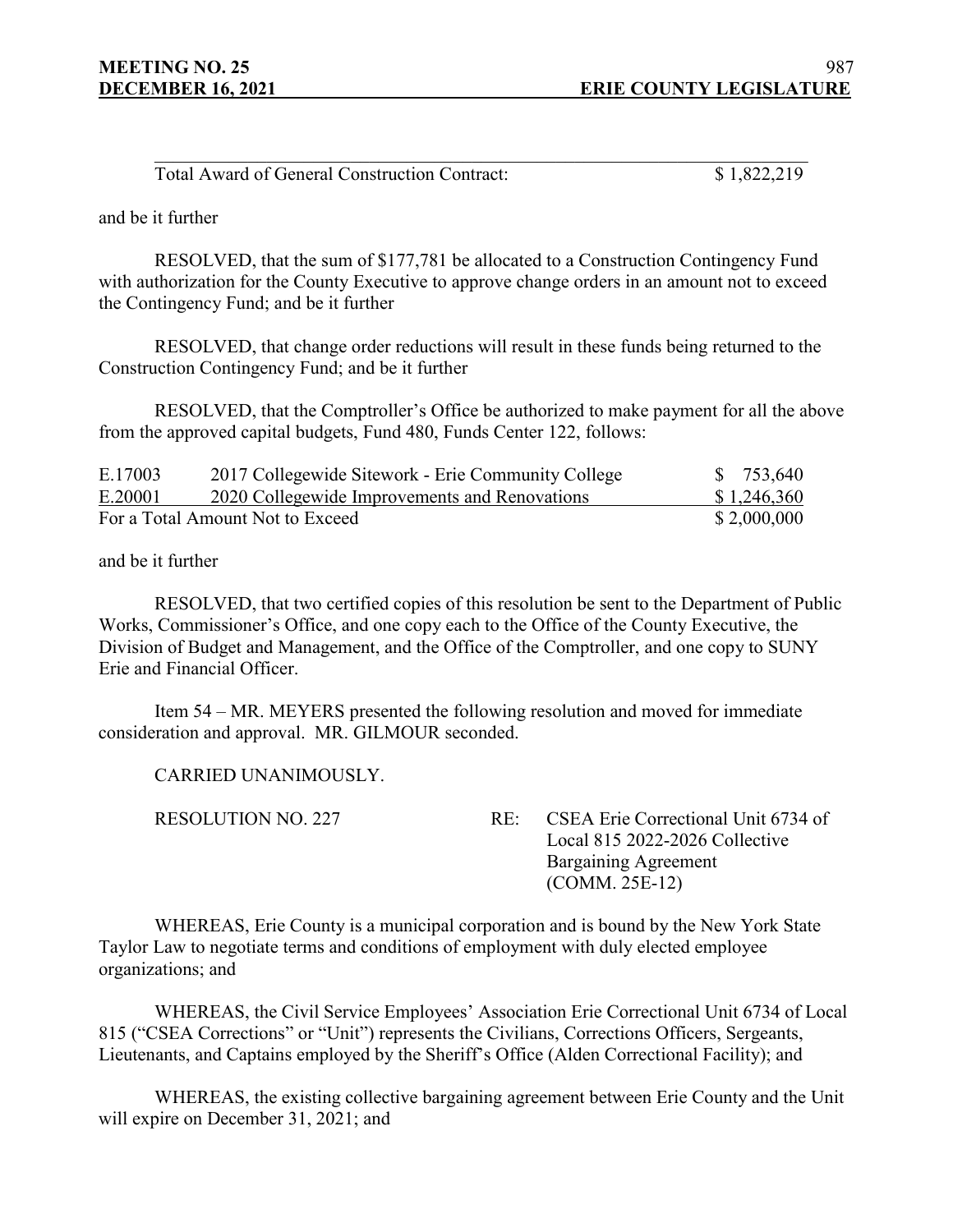WHEREAS, Erie County and the Unit negotiated a collective bargaining agreement, covering the period between January 1, 2022 and December 31, 2026; and

WHEREAS, unit membership recently ratified the agreement; and

WHEREAS, the New York State SFY 21-22 Budget eliminated the 20% reduction in local aid payments, thereby freeing up local share funding for other purposes.

NOW, THEREFORE, BE IT

RESOLVED, the agreement between Erie County and the Unit for the period January 1, 2022-December 31, 2026, is hereby approved; and be it further

RESOLVED, all terms and conditions of the successor agreement shall be implemented in full; and be it further

RESOLVED, that authorization is provided to appropriate in 2021 and carry-forward such funding into 2022 for up to \$1,300,000 from Fund 110, Funds Center 14010 Account 409050 – State Aid Revenue Offset, in order to cover all or a portion of the net 2022 local share costs of the successor agreement; and be it further

RESOLVED, that the Director of Budget and Management is hereby authorized to make any and all required budgetary adjustments to properly fund the increased costs associated with the Unit agreement and the Commissioner of Personnel is authorized to make any necessary personnel adjustments to implement the terms of the agreement for County employees; and be it further

RESOLVED, that certified copies of this resolution be forwarded to the Erie County Executive, Erie County Comptroller, Erie County Sheriff's Office, Division of Budget and Management, Department of Labor Relations, Department of Personnel and the Erie County Fiscal Stability Authority.

Item 55 – MR. MEYERS presented the following resolution and moved for immediate consideration and approval. MR. GILMOUR seconded.

CARRIED UNANIMOUSLY.

RESOLUTION NO. 228 RE: EC Sheriff's Police 2022-2026 Collective Bargaining Agreement (COMM. 25E-13)

WHEREAS, Erie County is a municipal corporation and is bound by the New York State Taylor Law to negotiate terms and conditions of employment with duly elected employee organizations; and

WHEREAS, PBA is an employee union organization which represents Deputy Sheriffs, Sergeants, Lieutenants, and Captains employed by the County and the Erie County Sheriff's Department; and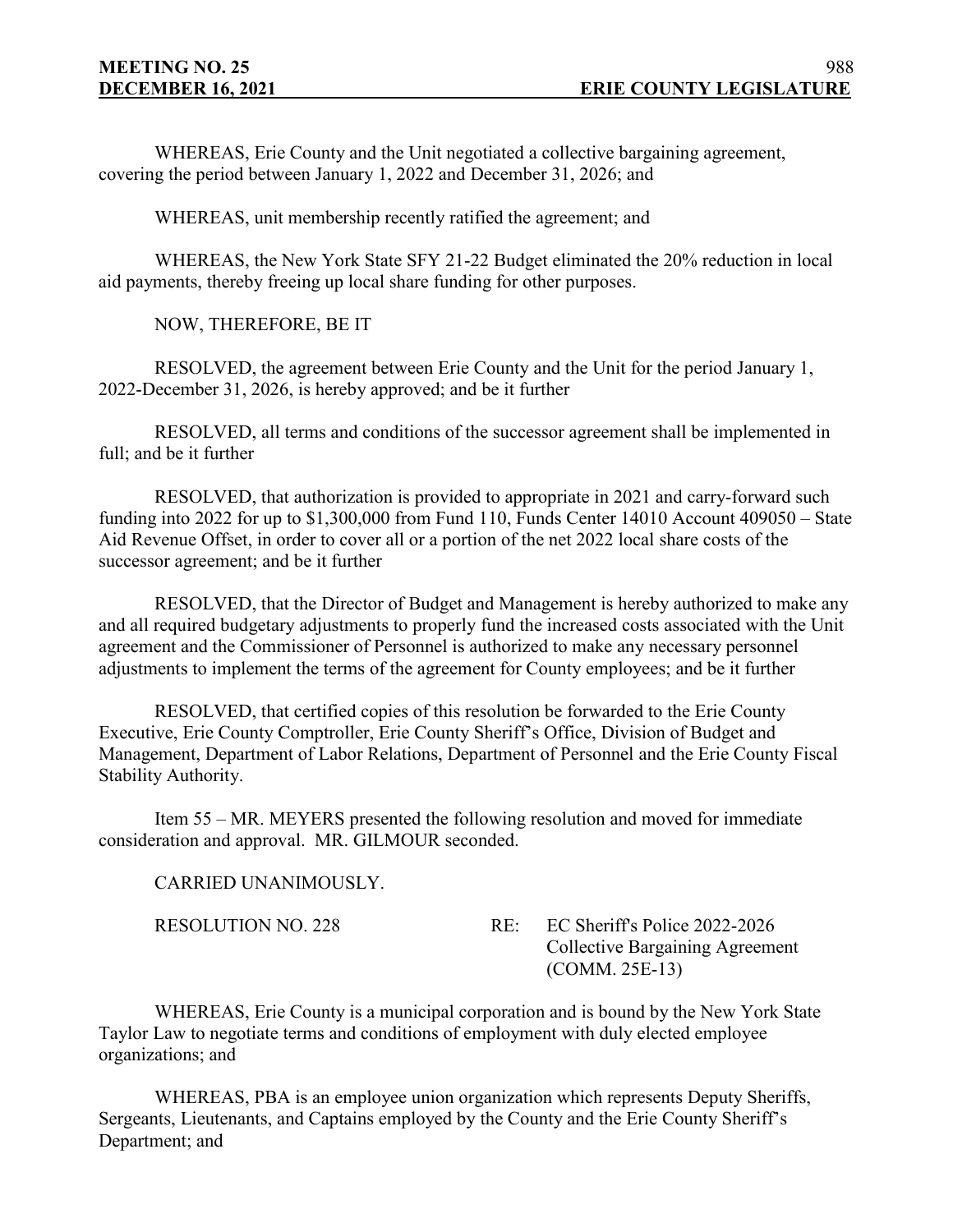WHEREAS, the existing collective bargaining agreement between Erie County and PBA will expire on December 31, 2021; and

WHEREAS, Erie County and PBA negotiated a collective bargaining agreement, covering the period between January 1, 2022 and December 31, 2026; and

WHEREAS, PBA membership recently ratified the agreement; and

WHEREAS, the New York State SFY 21-22 Budget eliminated the 20% reduction in local aid payments, thereby freeing up local share funding for other purposes.

NOW, THEREFORE, BE IT

RESOLVED, the agreement between Erie County and PBA for the period January 1, 2022- December 31, 2026, is hereby approved; and be it further

RESOLVED, all terms and conditions of the successor agreement shall be implemented in full; and be it further

RESOLVED, that authorization is provided to appropriate in 2021 and carry-forward such funding into 2022 for up to \$850,000 from Fund 110, Funds Center 14010 Account 409050 – State Aid Revenue Offset, in order to cover all or a portion of the net 2022 local share costs of the successor agreement; and be it further

RESOLVED, that the Director of Budget and Management is hereby authorized to make any and all required budgetary adjustments to properly fund the increased costs associated with the PBA Agreement and the Commissioner of Personnel is authorized to make any necessary personnel adjustments to implement the terms of the agreement for County employees; and be it further

RESOLVED, that certified copies of this resolution be forwarded to the Erie County Executive, Erie County Comptroller, Erie County Sheriff's Office, Division of Budget and Management, Department of Labor Relations, Department of Personnel and the Erie County Fiscal Stability Authority.

Item 56 – MR. MEYERS presented the following resolution and moved for immediate consideration and approval. MR. JOHNSON seconded.

CHAIR BASKIN directed that a roll-call vote be taken.

AYES: MR. GREENE, MR. MILLS, MR. TODARO, CHAIR BASKIN, MS. CHIMERA, MR. GILMOUR, MR. HARDWICK, MR. JOHNSON, MR. MEYERS and MS. VINAL. NOES: MR. LORIGO. (AYES: 10; NOES: 1)

CARRIED.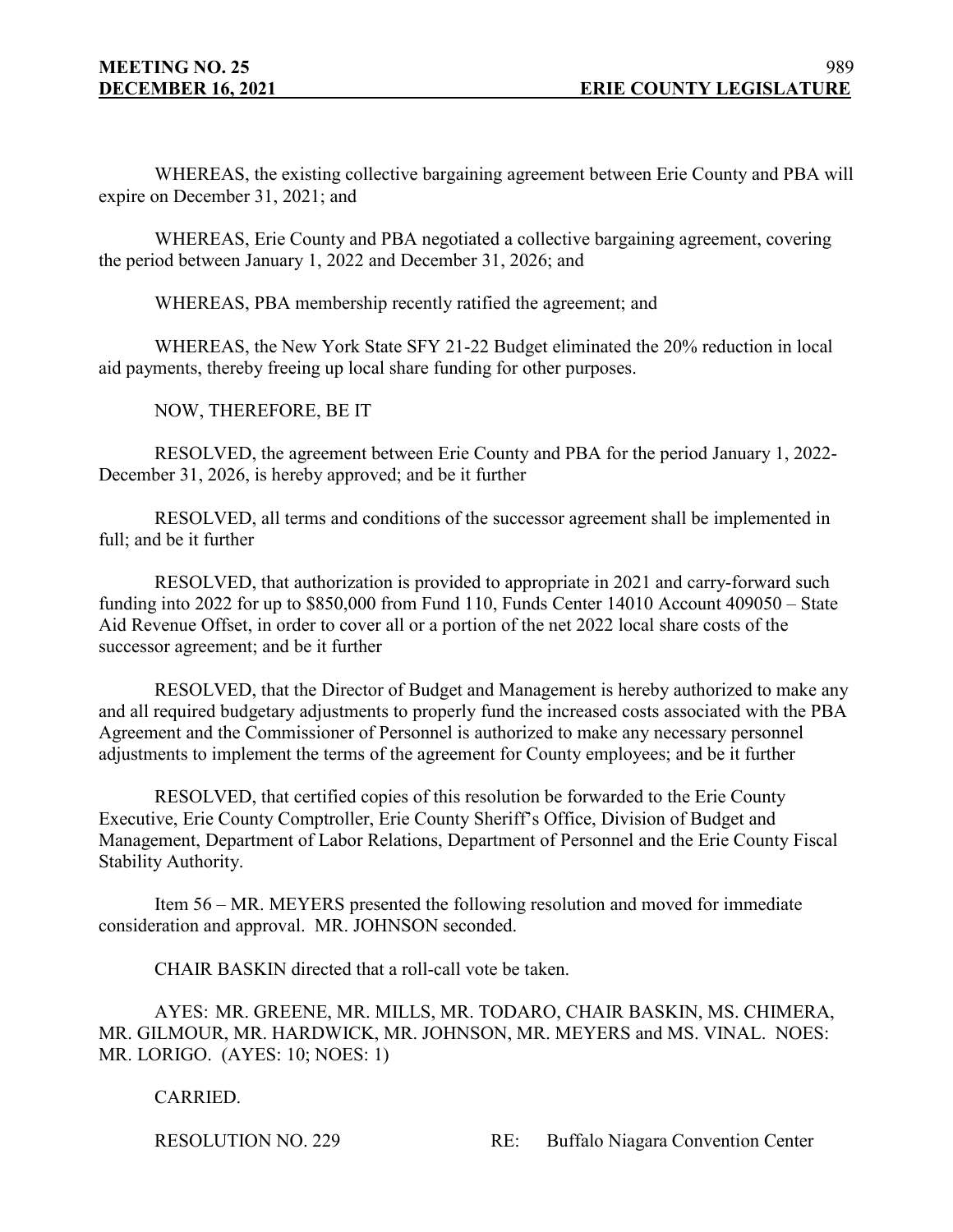Façade & Entry Improvements (COMM. 25E-14)

WHEREAS, the Buffalo Niagara Convention Center façade is original to the building, worn, and outdated, this project will help maintain client engagement, stay competitive in the industry, and maintain its appeal to its existing customers; and

WHEREAS, the scope of the work includes a more modern exterior façade, new entry and egress doors, revised door layout for better flow of event goers, interior ceiling renovations as the entry vestibule is getting larger to meet code, and site work improvements to create safer entry for event goers, as well as a dedicated loading/ unloading zone for event vendors; and

WHEREAS, the County of Erie received bids for the Buffalo Niagara Convention Center Façade and Entry Improvements project on November 23, 2021; and

WHEREAS, the Department of Public Works will be rebidding the Plumbing Contract package as only one bid was received missing required bid items; and

WHEREAS, it has been determined that Rodriguez Construction Group is the lowest responsible bidder as the actual lowest bidder, Picone Construction, withdrew their bid in accordance with General Municipal Law 103 due to a mathematical error on their part within their sealed bid proposal that was realized by Picone after bids were publicly opened and read aloud; and

WHEREAS, the County previously entered into an agreement with Trautman Associates Architects/Engineers (Trautman Associates) to provide architectural and engineering services for the BNCC per COMM. 6E-24 (2021) and 8E-7 (2021); and

WHEREAS, The County requested a proposal from Trautman Associates to perform fulltime construction inspection to ensure the project is constructed in accordance with the plans prepared by Trautman Associated; and

WHEREAS, the County is seeking to amend its agreement with Trautman Associates as the engineer of record to allow for the construction inspection of the project; and

WHEREAS, the Department of Public Works and Trautman Architects are recommending award of the contracts to the lowest responsible General Construction, Electrical and Mechanical bidders.

NOW, THEREFORE, BE IT

RESOLVED, that the County Executive is authorized to enter in contracts with the lowest responsible bidders for the Buffalo Niagara Convention Center Façade and Entry project for an amount not to exceed as follows:

General Construction Work

Rodriguez Construction Group Base Bid: \$4,800,000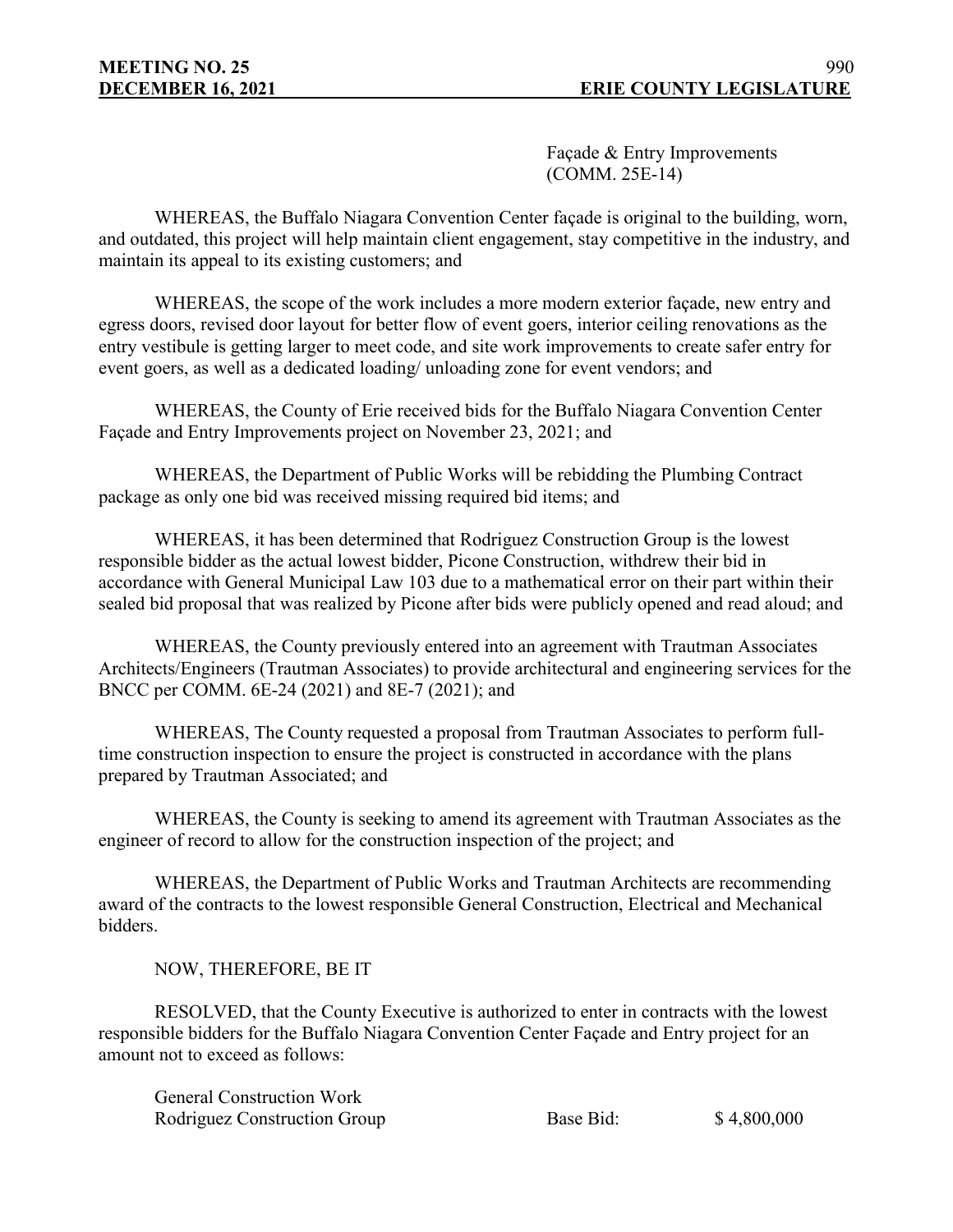| <b>Electrical Construction Work</b><br>Frey Electric Corp.                                     | Base Bid: | S. | 620,000                |
|------------------------------------------------------------------------------------------------|-----------|----|------------------------|
| <b>Mechanical Construction Work</b><br>Greater Niagara Mechanical Inc.                         | Base Bid: |    | \$207,600              |
| <b>Construction Inspection</b><br><b>Trautman Associates</b><br><b>Total Construction Cost</b> |           | S. | 120,000<br>\$5,747,600 |

## and be it further

RESOLVED, that the sum of \$425,000 be allocated to a Construction Contingency Fund with authorization for the County Executive to approve change orders in an amount not to exceed the Contingency Fund; and be it further

RESOLVED, that any allowance and contingency funds that remain unspent will be returned to the capital budget; and be it further

RESOLVED, that the Comptroller's Office be authorized to make payment for the above from the Convention Center project previously approved in the ARP resolution, Comm. 13E-15 (2021), as amended, 7/8/2021, as well as projects previously approved in the 2018-2021 Capital Budgets, Fund 410, Funds Center 122 as follows:

| $A.18006 - DPW$ (Buildings and Grounds) – MEP Improvements       | \$239,726.88     |
|------------------------------------------------------------------|------------------|
| A.19013 – 2019 Buffalo Niagara Convention Center Improvements    | \$470,850.61     |
| A.20006 – 2020 Buffalo Niagara Convention Center Improvements    | \$500,000.00     |
| A.20002 – DPW (Building and Grounds) – Roof Replace and Exterior | $\$\,$ 92,772.51 |
| A.21102 – 2021 Buffalo Niagara Convention Center Improvements    | \$750,000.00     |
| A.21163 – 2021 Convention Center Façade                          | \$4,119,250.00   |
| Total                                                            | \$6,172,600.00   |

and be it further

RESOLVED, that two certified copies of this resolution be sent to the Department of Public Works, Commissioner's Office, and one copy each to the Office of the County Executive, the Division of Budget and Management, and the Office of the Comptroller, and one copy to Buffalo Niagara Convention Center, Financial Officer.

Item 57 – MR. MEYERS presented the following resolution and moved for immediate consideration and approval. MR. JOHNSON seconded.

CARRIED UNANIMOUSLY.

RESOLUTION NO. 230 RE: PILOT Agreement for School 78 Project, City of Buffalo (COMM. 25E-15)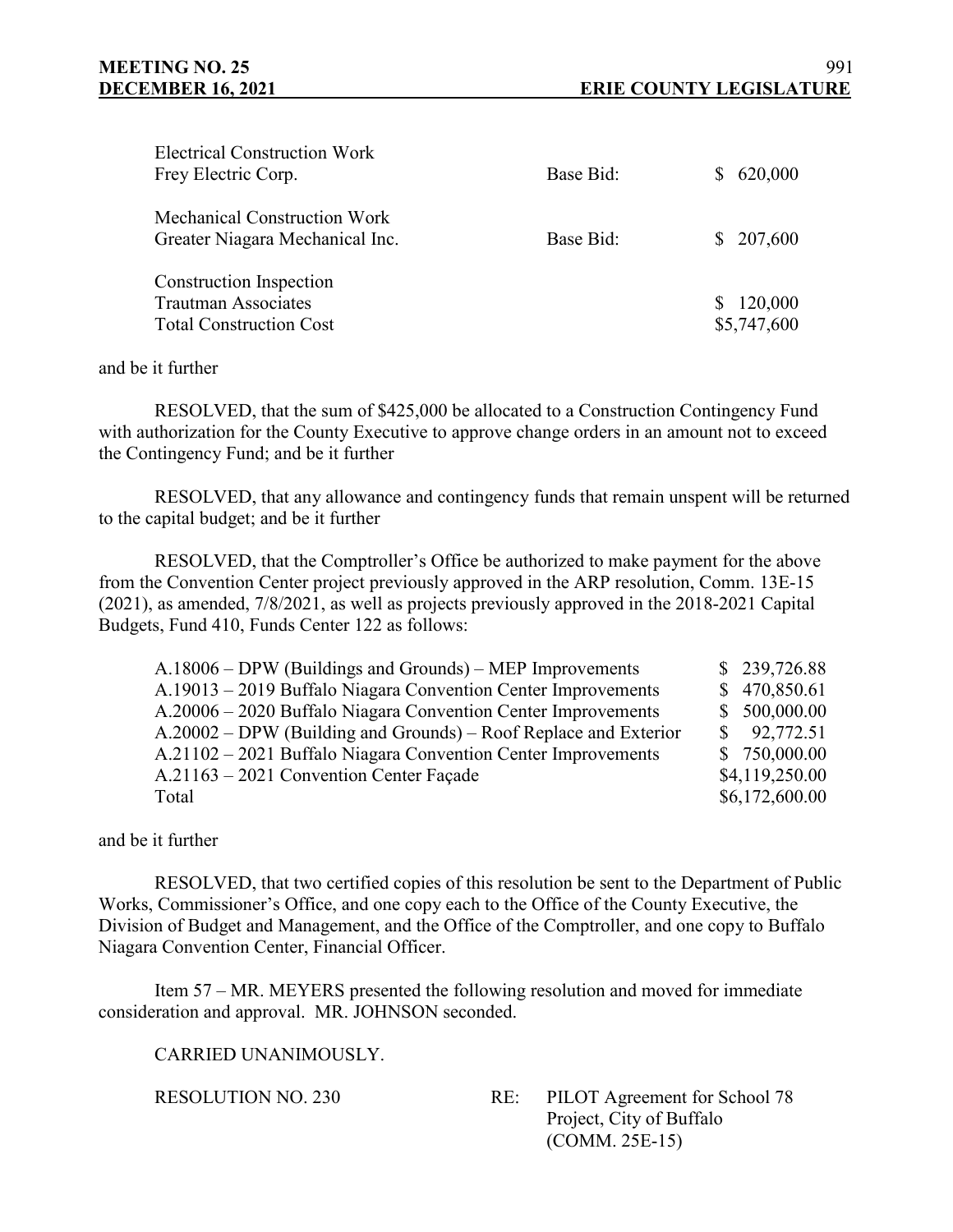WHEREAS, School 78 Project consists of the renovation and conversion of the former Buffalo Public School #78 building into forty-six (46) affordable rental units for multi-family housing located at 321 Olympic Avenue, Buffalo, NY 14215; and

WHEREAS, the Erie County Legislature adopted a policy on Payment in Lieu of Taxes (PILOT) on December 16, 1999, and the PILOT is consistent with said policy; and

WHEREAS, in order to make the Project economically feasible for CDS Buffalo 78 LLC and/or CDS Buffalo 78 Housing Development Fund Corporation to operate the housing project it is necessary to extend tax relief from the County of Erie and the City of Buffalo.

NOW, THEREFORE, BE IT

RESOLVED, that the County Executive is hereby authorized to execute a Payment in Lieu of Taxes (PILOT) Agreement with CDS Buffalo 78 LLC, CDS Buffalo 78 Housing Development Fund Corporation, and the City of Buffalo, and any other organizations necessary to conclude this PILOT Agreement; and be it further

RESOLVED, that said Agreement shall include an annual PILOT in the amount of taxes due as set forth on Schedule A attached hereto; and be it further

RESOLVED, that certified copies of this resolution shall be forwarded to the County Executive; the Director of the Division of Budget and Management; the Director of Real Property Tax Services; the Commissioner of the Department of Environment and Planning; the County Comptroller; and the County Attorney.

| Year           | <b>Total PILOT</b> | City   | County |
|----------------|--------------------|--------|--------|
| 1              | \$                 | \$     | \$     |
|                | 10,466             | 7,849  | 2,616  |
| $\overline{2}$ | 10,780             | \$     | \$     |
|                | \$                 | 8,085  | 2,695  |
| 3              | 11,103             | \$     | \$     |
|                | \$                 | 8,327  | 2,776  |
| $\overline{4}$ | \$                 | \$     | \$     |
|                | 11,436             | 8,577  | 2,859  |
| 5              | \$                 | \$     | \$     |
|                | 11,779             | 8,834  | 2,945  |
| 6              | \$                 | \$     | \$     |
|                | 12,133             | 9,100  | 3,033  |
| 7              | 12,497             | \$     | \$     |
|                | \$                 | 9,373  | 3,124  |
| 8              | \$                 | \$     | \$     |
|                | 12,872             | 9,654  | 3,218  |
| 9              | \$                 | \$     | \$     |
|                | 13,258             | 9,943  | 3,314  |
| 10             | \$                 | \$     | \$     |
|                | 13,655             | 10,242 | 3,414  |
| 11             | \$                 | \$     | \$     |
|                | 14,065             | 10,549 | 3,516  |
| 12             | \$                 | \$     | \$     |
|                | 14,487             | 10,865 | 3,622  |
| 13             | \$                 | \$     | \$     |
|                | 14,922             | 11,191 | 3,730  |
| 14             | \$                 | \$     | \$     |
|                | 15,369             | 11,527 | 3,842  |

## SCHEDULE A PILOT Payments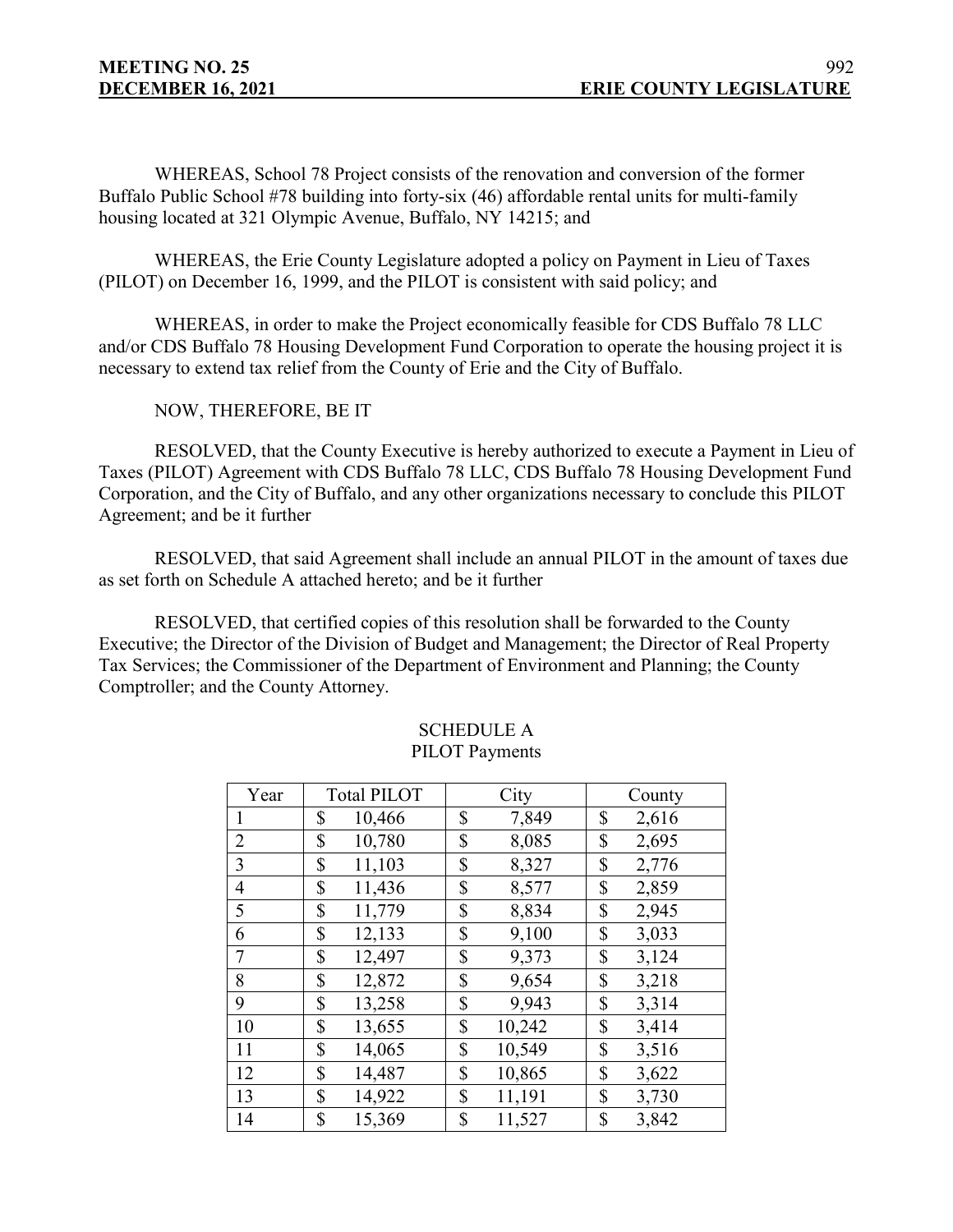15  $\vert \ \$$  15,830  $\vert \ \$$  11,873  $\vert \ \$$  3,958

## FROM THE COUNTY CLERK

Item 58 – MR. MEYERS presented the following resolution and moved for immediate consideration. MR. GILMOUR seconded.

CARRIED UNANIMOUSLY.

RESOLUTION NO. 231 RE: Authorization to Contract for Zombie Property Outreach Service (COMM. 25E-16)

WHEREAS, the County Clerk is an independently elected official responsible for recording, filing and maintaining a central repository of legal documents and records affecting property titles, including land and real estate transactions; and

WHEREAS, the County Clerk, as an agent of the State, collects mortgage and real estate transfer taxes that are then apportioned between the State, State agencies, the County, and cities, towns and villages located within Erie County; and

WHEREAS, a "Zombie Property" is a parcel improved by a one-to-four-family dwelling and abandoned by its occupants when a foreclosure action has been instituted against the property owner; and

WHEREAS, upon vacating the properties, the structures experience: damage from weather, scavenging, squatters, and criminal activity and the resulting deterioration creates nuisance conditions and can often affect the values of surrounding properties; and

WHEREAS, the prolonged foreclosure process clouds title to the property, making it difficult for municipalities to enforce code violations resulting from neglect and leads to blight; and

WHEREAS, the COVID-19 pandemic introduced unanticipated and unprecedented economic strains on our community; and

WHEREAS, the statewide default on mortgages soared to 11.8% at the height of the pandemic, and the most recent numbers from October 2021 indicated that owner-occupied mortgage defaults were at 7.4%; and

WHEREAS, the default rate topped out at 3.8% during the foreclosure crisis of the Great Recession and community leaders are anticipating a foreclosure crisis of greater magnitude resulting from the impact of COVID-19; and

WHEREAS, the Erie County Clerk recognizes that grappling with the blight of Zombie Properties transcends all communities and impacts all County taxpayers, regardless of the property location and believes this initiative will become more important as the number of foreclosures is anticipated to rise; and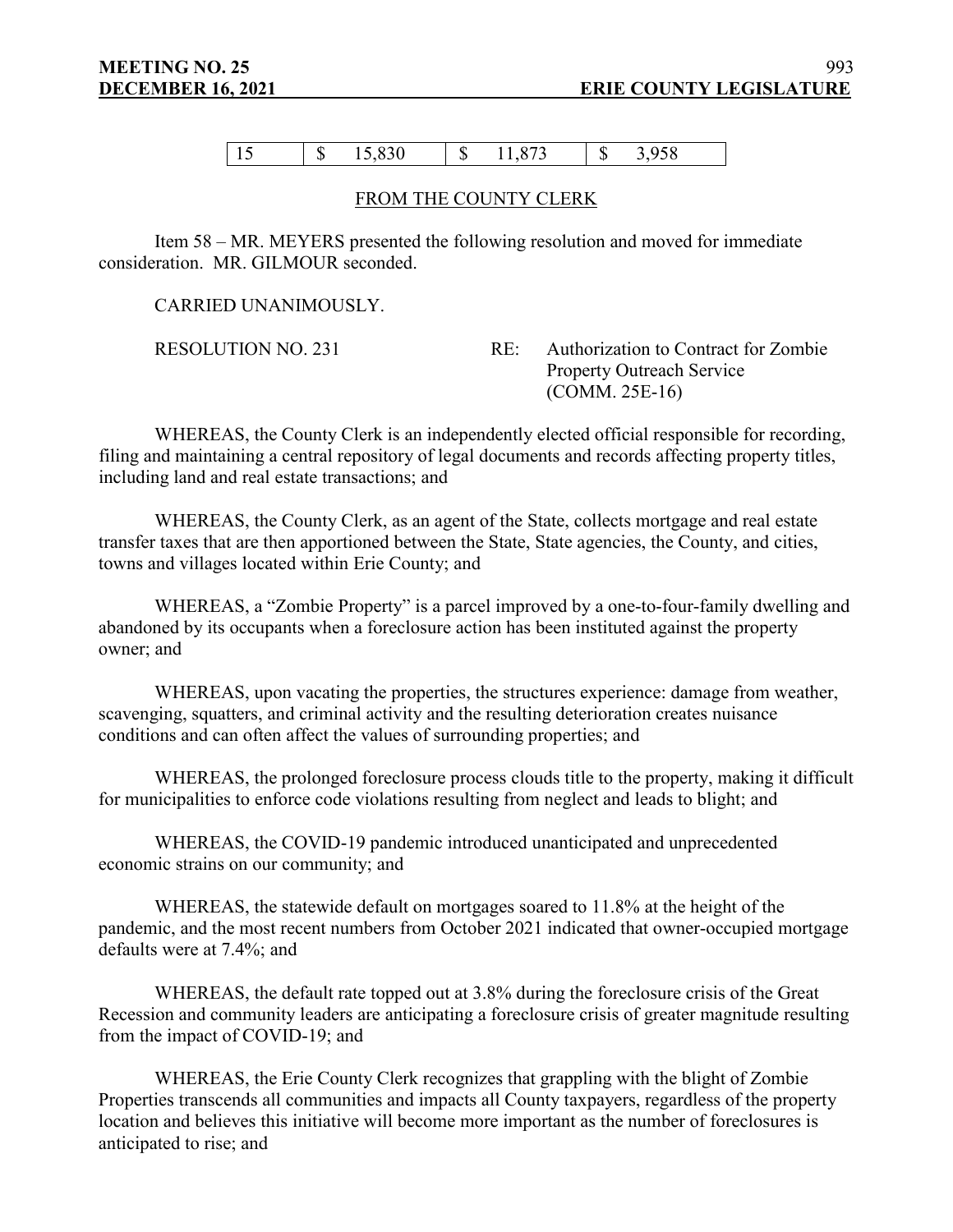WHEREAS, the intended effect of combating Zombie Properties is to put them in a position for improvement and conveyance so there may be an increase in mortgage and transfer tax revenues, as well as securing value in the County's tax base; and

WHEREAS, the Erie County Clerk issued RFP #2021-044VF seeking proposers for Zombie Property Outreach Services, advertised in the Orchard Park Bee and Buffalo Challenger, provided the RFP to several potential proposers; and

WHERES, two (2) proposals were received and reviewed by a committee which scored the proposals, reviewed the costs, reviewed the proposed services and reviewed the past work of the proposers; and

WHEREAS, the committee determined Western New York Law Center, Inc.'s proposal best responded to the request and is the most responsible and well-regarded organization to perform the services; and

WHEREAS, the funds necessary to cover the costs of this contract are available if the Legislature approves the County Executive's proposed 2022 Budget.

NOW, THEREFORE, BE IT

RESOLVED, that Erie County is hereby authorized to enter into a contract with Western New York Law Center, Inc., in the amount of \$250,000, for zombie property outreach services for an initial term of twelve (12) months; and be it further

RESOLVED, that the source of these funds comprising payment under the contract to the Western New York Law Center, Inc., in the amount of \$250,000, shall be from the 2022 Erie County Budget, County Clerk – Registrar Division, Account No.: 516020 – Professional Services Contracts and Fees; and be it further

RESOLVED, the County shall be entitled to renew the agreement for two (2) consecutive twelve (12) month terms, at the County Clerk's sole discretion and contingent upon available budgeted funds; and be it further

RESOLVED, that the Clerk of the Legislature shall forward certified copies of this Resolution to the County Executive; the Director of the Division of Budget and Management; the County Attorney and the Erie County Clerk.

MR. MEYERS moved to amend the item. MR. TODARO seconded.

CARRIED UNANIMOUSLY.

Delete the Third Resolve Clause in its Entirety.

MR. MEYERS moved to approve the item as amended. MR. TODARO seconded.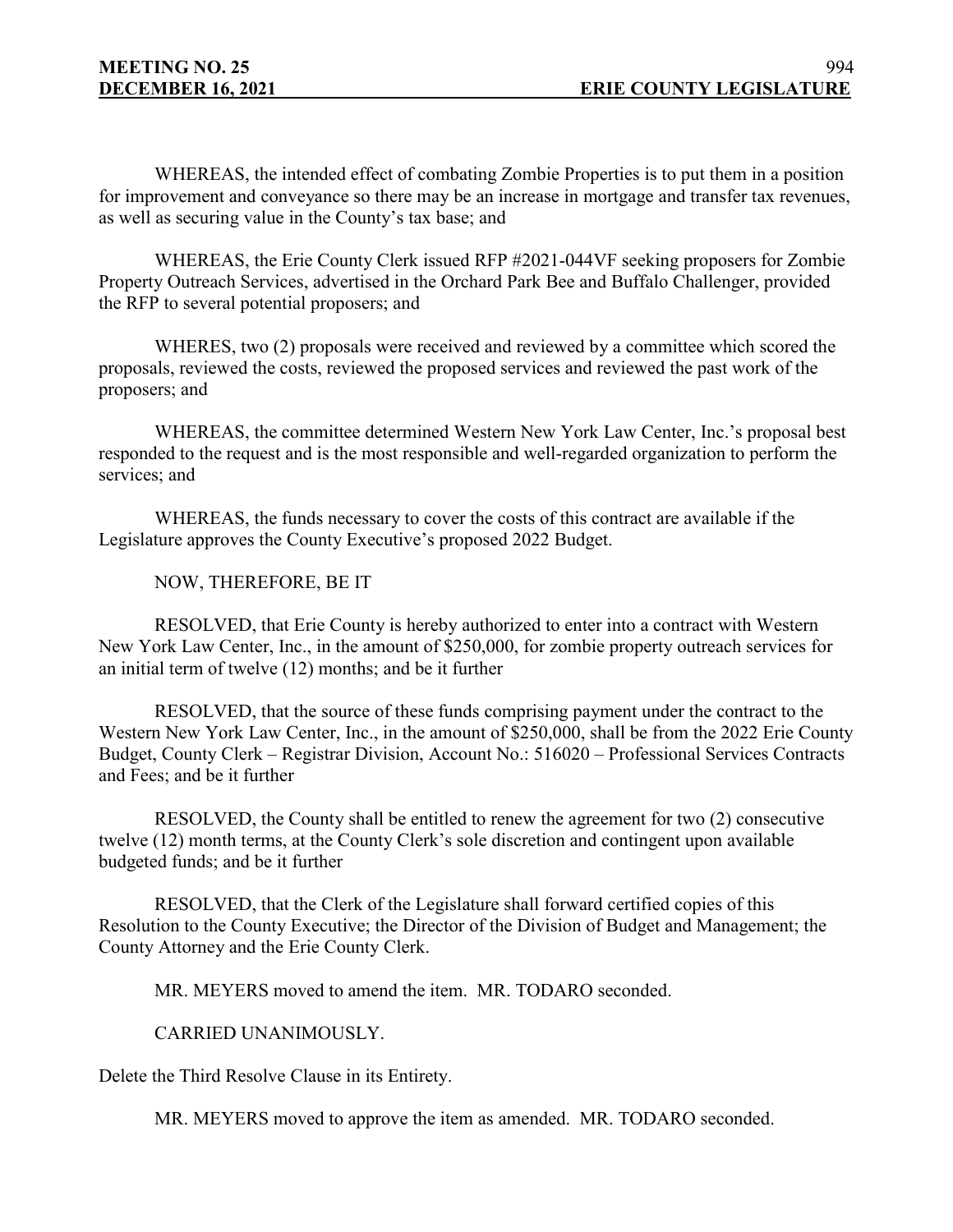CARRIED UNANIMOUSLY.

## FROM THE COUNTY EXECUTIVE

Item 59 – (COMM. 25E-17) Appointments to the Fire Advisory Board

Received and referred to the PUBLIC SAFETY COMMITTEE.

### FROM THE SHERIFF

Item 60 – MR. MEYERS presented the following resolution and moved for immediate consideration and approval. MR. JOHNSON seconded.

CARRIED UNANIMOUSLY.

RESOLUTION NO. 232 RE: Personnel Adjustments - EC Sheriff's **Office** (COMM. 25E-18)

WHEREAS, the Erie County Sheriff's Office is making personnel adjustments that would be effective January 1, 2022; and

WHEREAS, the incoming administration identifies the following positions as critical for its plans to transform the Office of the Sheriff beginning January 1, 2022; and

WHEREAS, the agency is adjusting the Superintendent of the Jail Management Division position from the current Job Group 16, Step D with an annual wage of \$128,394.00 to a Job Group 16, Step 5 with an annual wage of \$117,541.00; and

WHEREAS, the agency is adjusting the Chief Deputy – Civil Enforcement position from the current Job Group 14, Step E with an annual wage of \$107,912.00 to a Job Group 14, Step 5 with an annual wage of \$96,934.00; and

WHEREAS, the agency is adjusting the First Deputy Superintendent – Compliance position from the current Job Group 16, Step E with an annual wage of \$131,107.00 to a Job Group 16, Step 5 with an annual wage of \$117,541.00; and

WHEREAS, the agency is requesting to hire an individual for the Executive Assistant to the Sheriff – Public Relations position at the 2022 budgeted Job Group 8, Step 5 and an annual wage of \$60,224.00; and

WHEREAS, the Sheriff's Office is requesting the deletion of the Administrative Assistant – Sheriff position (Job Group 9, with an annual wage of \$50,020.00) and create a non-competitive, non-bargaining unit position of Assistant Chief of Administration (Job Group 13, with an annual wage of \$97,148.00); and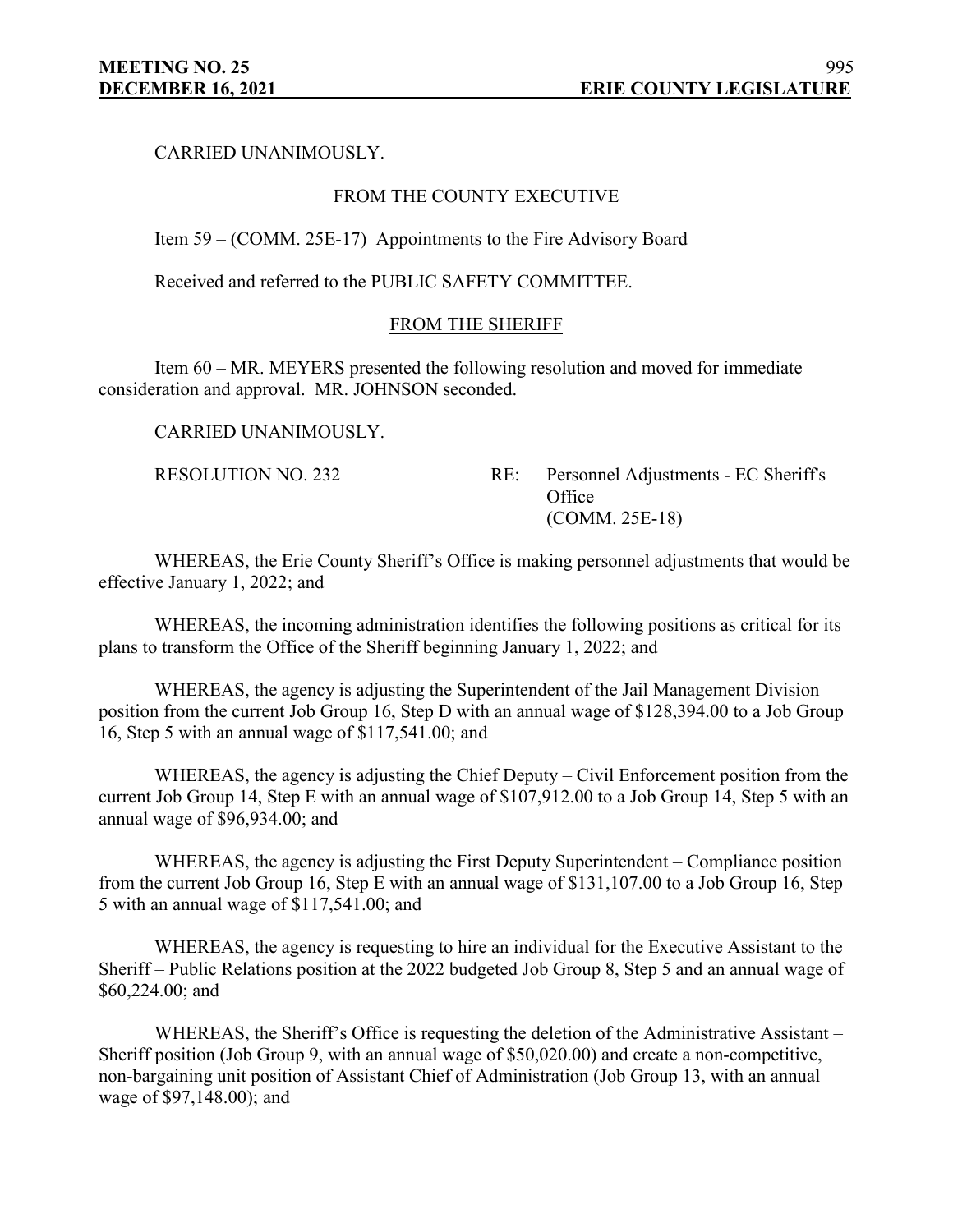WHEREAS, the agency is following a recommendation of the Police Reform Citizen Task Force of creating a community liaison position; and

WHEREAS, the agency is requesting to create the non-competitive, non-bargaining position of Community Liaison, Job Group 8, with an annual wage of \$47,815.00, that will be responsible for collaborating with community-based organizations, faith-based organizations, and towns and villages to develop and oversee a community policing plan; and

WHEREAS, over the past several years, the Sheriff's Office has developed, in collaboration with community organizations, multiple inmate services, and reintegration programs; and

WHEREAS, the Sheriff's Office seeks to create the position of Chief of Community Reintegration that will be responsible for overseeing all re-entry programming for incarcerated individuals; and

WHEREAS, the position will be a non-competitive, non-bargaining with a Job Group 15, Step D designation and with an annual wage of \$116,682.00; and

WHEREAS, the creation of the three additional positions will have a savings of \$396.24 due to vacancy and variable minimum savings.

# NOW, THEREFORE, BE IT

RESOLVED, that the Erie County Legislature hereby authorizes the variable minimum change to the Superintendent of the Jail Management Division position from the current Job Group 16, Step D with an annual wage of \$128,394.00 to a Job Group 16, Step 5 with an annual wage of \$117,541.00; and be it further

RESOLVED, that the Erie County Legislature hereby authorizes the variable minimum change to the Chief Deputy – Civil Enforcement position from the current Job Group 14, Step E with an annual wage of \$107,912.00 to a Job Group 14, Step 5 with an annual wage of \$96,934.00; and be it further

RESOLVED, that the Erie County Legislature hereby authorizes the variable minimum change to the First Deputy Superintendent – Compliance position from the current Job Group 16, Step E with an annual wage of \$131,107.00 to a Job Group 16, Step 5 with an annual wage of \$117,541.00; and be it further

RESOLVED, that the Erie County Legislature hereby authorizes the agency to hire an individual for the Executive Assistant to the Sheriff – Public Relations position at the budgeted Job Group 8, Step 5 with an annual wage of \$60,224.00; and be it further

RESOLVED, that the Erie County Legislature hereby authorizes the agency to delete the Administrative Assistant – Sheriff position (Job Group 9, with an annual wage of \$50,020.00) and create a non-competitive, non-bargaining unit position of Assistant Chief of Administration (Job Group 13, with an annual wage of \$97,148.00); and be it further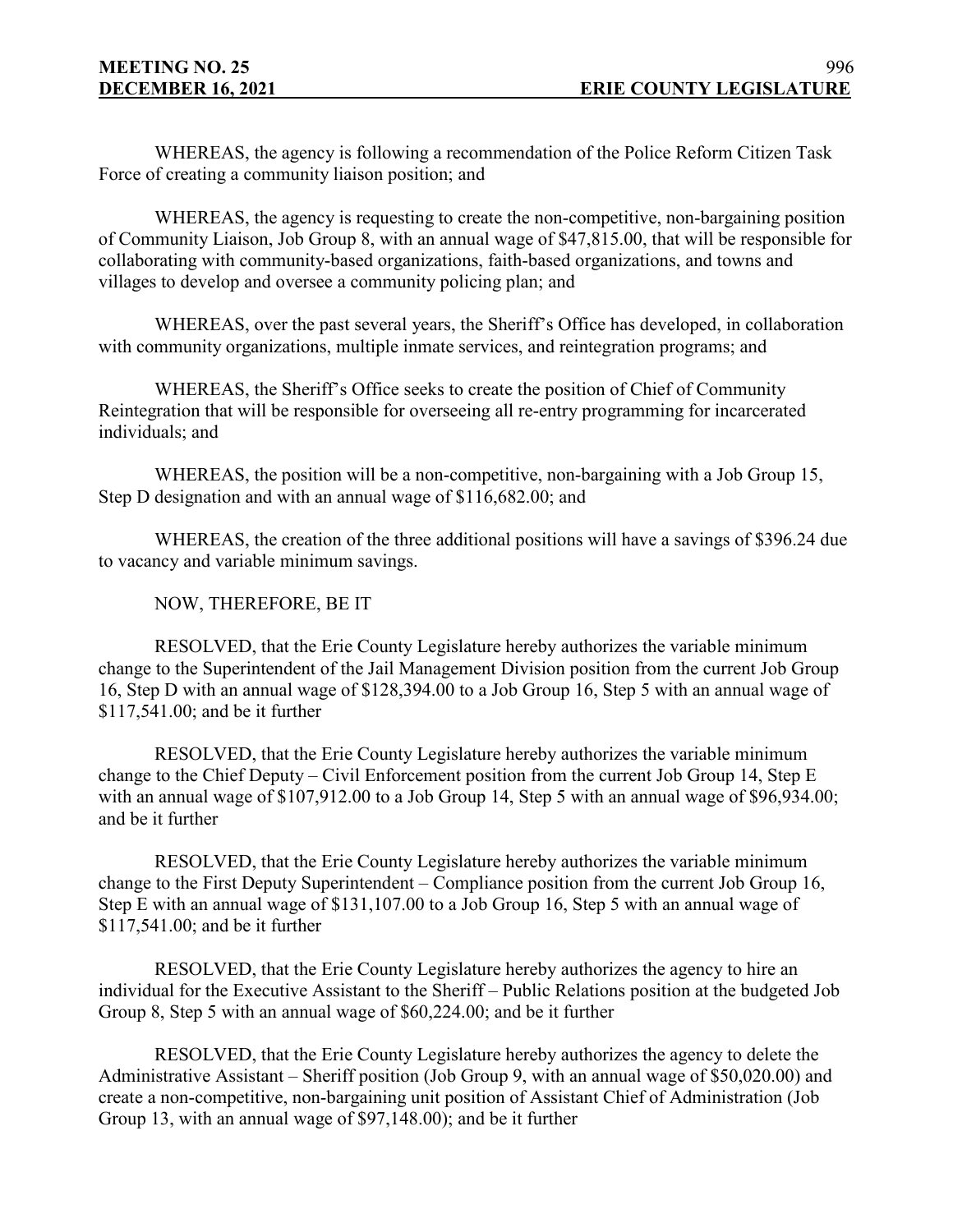RESOLVED, that the Erie County Legislature hereby authorizes the Sheriff's Office to create the non-competitive, non-bargaining position of Community Liaison, Job Group 8, with an annual wage of \$47,815.00, which will be responsible for developing and overseeing a community policing plan in collaboration with community-based and faith-based organizations, and with towns and villages; and be it further

RESOLVED, that the Erie County Legislature hereby authorizes the Sheriff's Office to create the position of Chief of Community Reintegration, which will be a non-competitive, nonbargaining at a Job Group 15, Step D with an annual wage of \$116,682.00; and be it further

RESOLVED, that the changes take effect on January 1, 2022; and be it further

RESOLVED, that the Division of Budget and Management is hereby authorized to make any necessary changes to the Sheriff's 2022 budget; and be it further

RESOLVED, that certified copies of this resolution shall be forwarded to the County Executive's Office, the Department of Personnel, the Division of Budget and Management, and the Erie County Sheriff's Office.

Item 61 – MR. MEYERS presented the following resolution and moved for immediate consideration and approval. MR. JOHNSON seconded.

CARRIED UNANIMOUSLY.

RESOLUTION NO. 233 RE: Authorization to Accept 2021-2024 Human Trafficking Grant (COMM. 25E-19)

WHEREAS, the United States Department of Justice has awarded \$750,000.00 to the Erie County Sheriff's Office to combat human trafficking; and

WHEREAS, the Human Trafficking grant term is October 1, 2021, through September 30, 2024; and

WHEREAS, this grant is to be used to combat human trafficking activities in the Western New York region; and

WHEREAS, grant funds will be used to pay for, in part or its entirety, or reimburse participating municipalities and law enforcement agencies for personnel, fringe benefits, training, travel, supplies, awareness campaign materials, and consultants for the Western New York Human Trafficking Task Force; and

WHEREAS, the grant designates the Erie County Sheriff's Office as the lead law enforcement agency and administrator of the grant for law enforcement investigations; and

WHEREAS, the grant further stipulates that the County of Erie is to reimburse participating non-county, municipal employees, and law enforcement agencies that are part of the WNY Human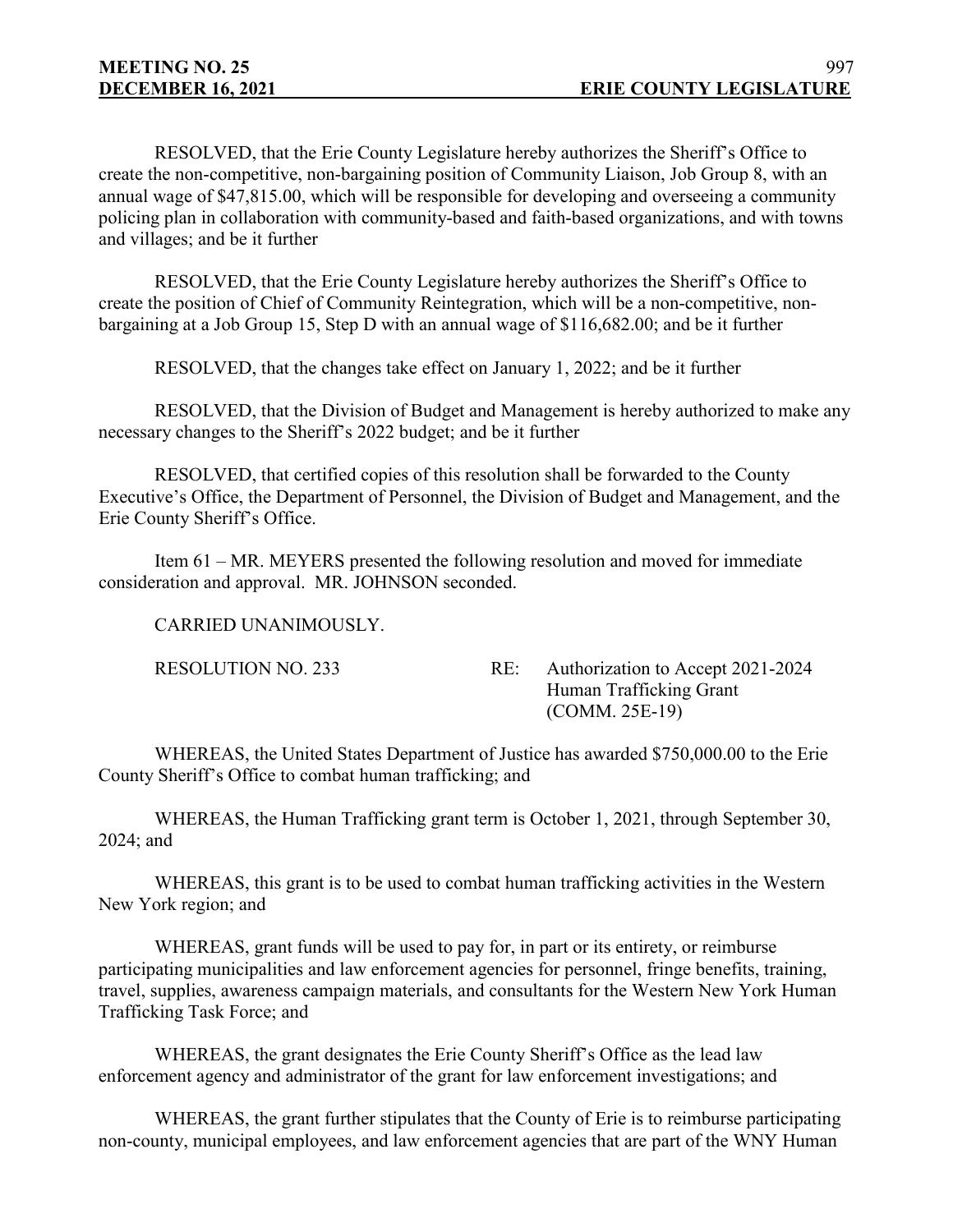Trafficking Task Force for mandatory training and travel expenses incurred by designated task force members.

NOW, THEREFORE, BE IT

RESOLVED, that the Erie County Sheriff's Office and the County Executive are hereby authorized to enter into an agreement with the United States Department of Justice and accept the terms and the funding within the 2021 – 2024 Human Trafficking grant; and be it further

RESOLVED, the Fund Center is 11510, and the grant will be allocated to the following accounts:

# ERIE COUNTY SHERIFF'S OFFICE 21-24 Human Trafficking Grant October 1, 2021, to September 30, 2024

| <b>REVENUE</b><br>414000                               | <b>Federal Revenue</b> | <b>DECREASE</b><br>\$750,000.00                 |
|--------------------------------------------------------|------------------------|-------------------------------------------------|
| <b>APPROPRIATION</b><br>414000<br><b>Total Revenue</b> | <b>Federal Revenue</b> | <b>INCREASE</b><br>\$750,000.00<br>\$750,000.00 |

and be it further

RESOLVED, that the County Executive and the Erie County Sheriff's Office are authorized to enter into sub-contracts with the participating agencies to reimburse the entities for expenses incurred during the grant period; and be it further

RESOLVED, the Division of Budget and Management is authorized to make any technical adjustments necessary for the 2021 – 2024 Human Trafficking Grant; and be it further

RESOLVED, the Erie County Comptroller's Office is hereby authorized to release the designated funds and make any payments necessary associated with this grant for training, travel, and payment to partner agencies; and be it further

RESOLVED, that certified copies shall be sent to the Division of Budget and Management, Erie County Comptroller, Erie County Personnel Department, and the Chief of Administration of the Sheriff's Office for implementation.

## FROM THE DISTRICT ATTORNEY

Item 62 – MR. MEYERS presented the following resolution and moved for immediate consideration and approval. MR. JOHNSON seconded.

CARRIED UNANIMOUSLY.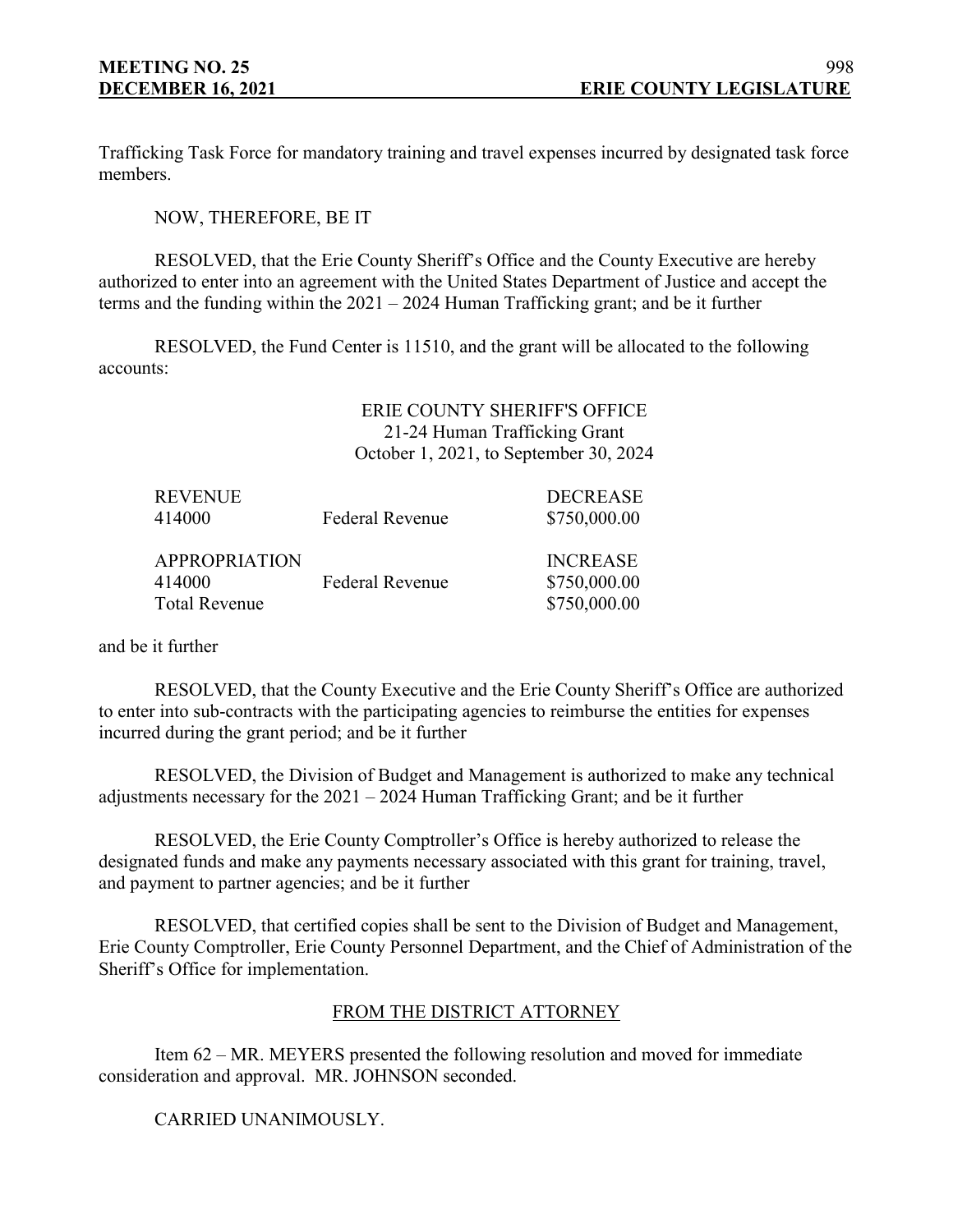RESOLUTION NO. 234 RE: Authorization to Accept Innovative Prosecution Solutions Grant (COMM. 25E-20)

WHEREAS, the District Attorney's Office's has been awarded \$335,000 under the US Department of Justice BJA FY 21 Smart Prosecution - Innovative Prosecution Solutions grant for the period of October 1, 2021 to September 30, 2023; and

WHEREAS, authorization is required by the Erie County Legislature for the County Executive to enter into a grant contract and accept \$335,000 in federal resources to provide funding for a Forensic Evidence Prosecutor.

NOW, THEREFORE, BE IT

RESOLVED, that the County Executive is hereby authorized to enter into a contract with the US Department of Justice to fund a Forensic Evidence Prosecutor for the District Attorney's Office; and be it further

RESOLVED, that effective December 18, 2021, authorization is provided to create one position of Assistant District Attorney V (JG 16) in fund 281, fund center 11400 (B100 #12672); and be it further

RESOLVED, that authorization is hereby provided to establish the District Attorney's Innovative Prosecution Solutions Grant as follows:

> Innovative Prosecution Solutions (IPS) Grant October 1, 2021 to September 30, 2023 Fund: 281, Cost Center: 1140050, Grant: 114IPS2123

| Revenue                     |           |
|-----------------------------|-----------|
| 414000 Federal Revenue      | \$335,000 |
| <b>Total Revenue</b>        | \$335,000 |
|                             |           |
| Appropriation               |           |
| 500000 Full Time Salaries   | \$227,344 |
| 502000 Fringe Benefits      | \$104,919 |
| 510100 Out of Area Travel   | \$2,737   |
| <b>Total Appropriations</b> | \$335,000 |
|                             |           |

and be it further

RESOLVED, that the Director of Budget & Management is hereby authorized to establish and adjust budgets as required to comply with grantor-approved funding levels; and be it further

RESOLVED, that certified copies of this resolution be forwarded to the Erie County District Attorney, the Erie County Executive, the Erie County Comptroller and the Director of Budget and Management.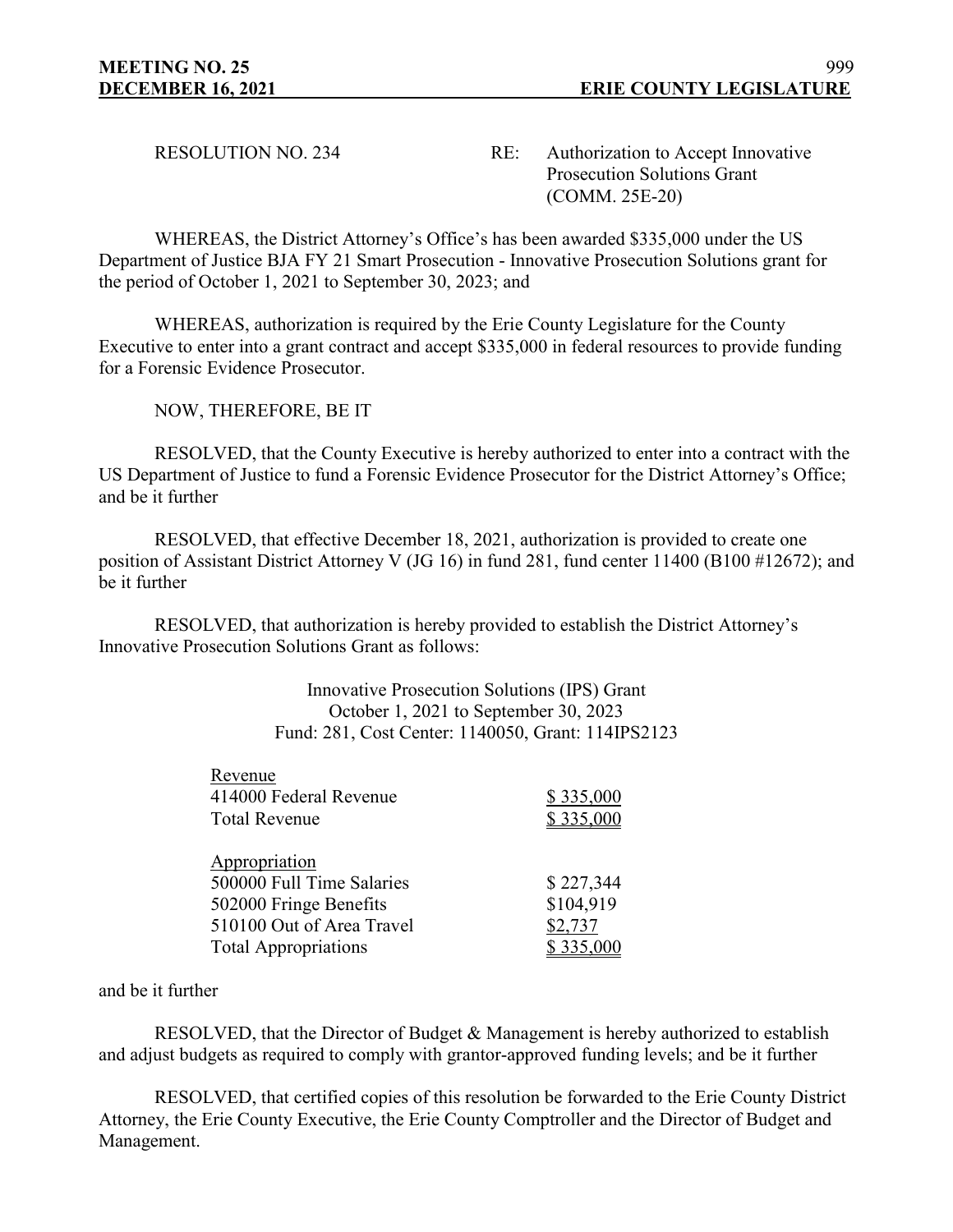# FROM CHAIR BASKIN

Item 63 – (COMM. 25E-21) 2022 Schedule of Legislative Sessions

Received, filed and printed.

| 2022 SCHEDULE OF LEGISLATIVE SESSIONS |                                                                                |  |
|---------------------------------------|--------------------------------------------------------------------------------|--|
| <b>JANUARY</b><br>6<br>20             | <b>JULY</b><br>7<br>21                                                         |  |
| <b>FEBRUARY</b><br>3<br>17            | <b>AUGUST</b><br>Recess                                                        |  |
| <b>MARCH</b><br>3<br>17               | <b>SEPTEMBER</b><br>8<br>22                                                    |  |
| <b>APRIL</b><br>14<br>28              | <b>OCTOBER</b><br>6<br>20                                                      |  |
| <b>MAY</b><br>12<br>26                | <b>NOVEMBER</b><br>3<br>17                                                     |  |
| <b>JUNE</b><br>9<br>23                | <b>DECEMBER</b><br>1 - Session & Budget Vote<br>15 - Session & Budget Override |  |

All Regular Sessions will begin at 12:00 p.m. in the Legislature Chambers unless notice is provided for meeting(s) to be conducted virtually/telephonically due to the Covid-19 pandemic. Pre-Session Joint Caucus Meetings held on the day of Session begin at 10:00 a.m.

## **COMMUNICATIONS FROM THE DEPARTMENTS**

## FROM THE DEPUTY COMPTROLLER

Item 64 – (COMM. 25D-1) Law Department Spending - 10/2021

Received and referred to the FINANCE & MANAGEMENT COMMITTEE.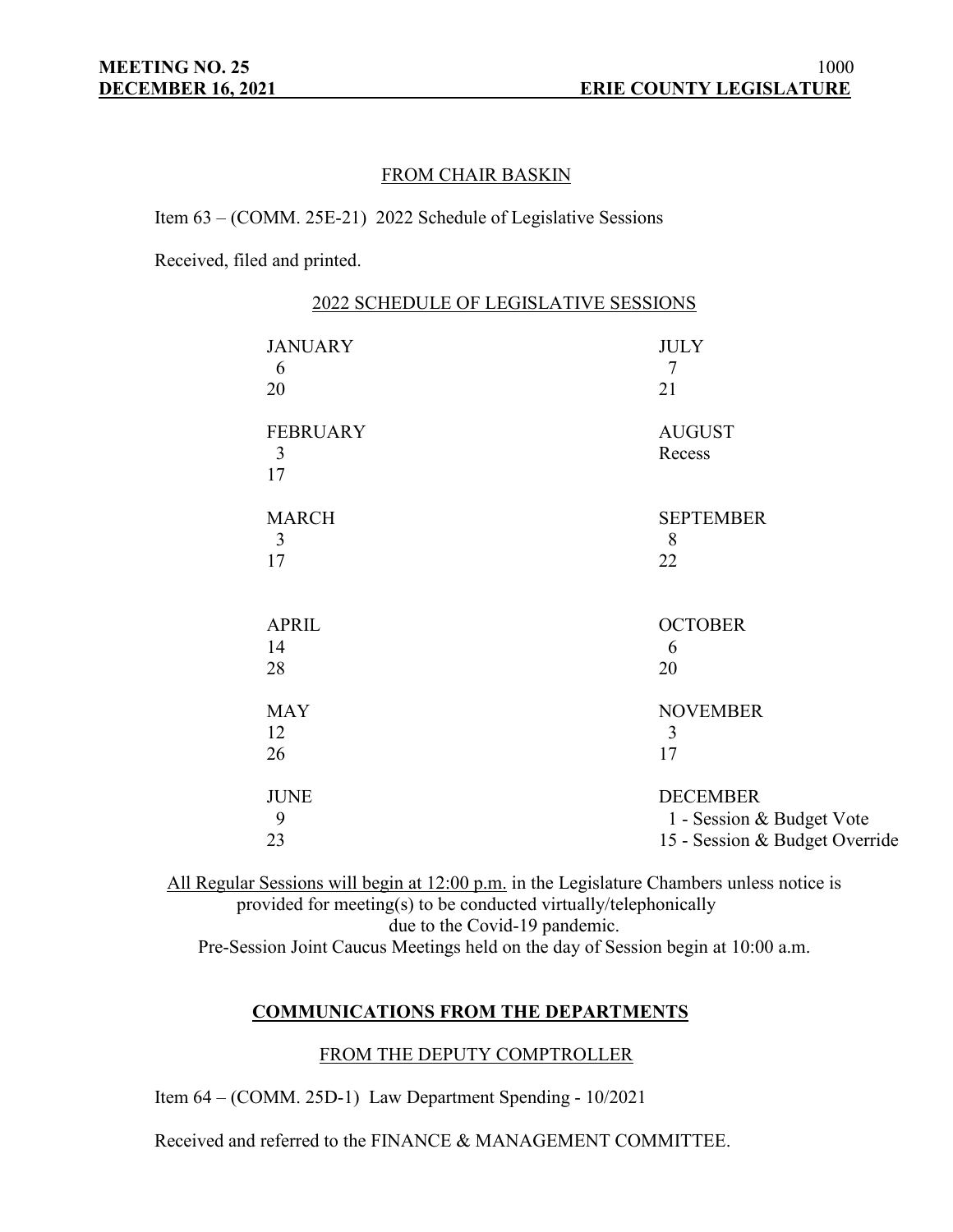## FROM THE DIRECTOR OF BUDGET & MANAGEMENT

Item 65 – (COMM. 25D-2) Budget Monitoring Report for Period Ending 10/2021

Received and referred to the FINANCE & MANAGEMENT COMMITTEE.

### FROM THE DEPARTMENT OF LAW

Item 66 – (COMM. 25D-3) Transmittal of New Claims Against EC

Received and referred to the GOVERNMENT AFFAIRS COMMITTEE.

#### FROM THE DEPARTMENT OF LAW

Item 67 – (COMM. 25D-4) Local Emergency Order Extensions

Received and referred to the HEALTH & HUMAN SERVICES COMMITTEE.

### **COMMUNICATIONS FROM THE PEOPLE AND OTHER AGENCIES**

## FROM VISIT BUFFALO NIAGARA

Item 68 – (COMM. 25M-1) 2021 Second Quarter Report & Financial Statements

Received and referred to the ECONOMIC DEVELOPMENT COMMITTEE.

#### **ANNOUNCEMENTS**

Item 69 – Chair Baskin announced that the next session of the Erie County Legislature will be the reorganization meeting and will be held on Thursday, January 6, 2022 at 12:00 p.m. Chair Baskin further announced that the County Legislature wishes Legislator Kevin Hardwick, Comptroller-Elect, well on his future endeavors in the Comptroller's Office.

#### **MEMORIAL RESOLUTIONS**

Item 70 – Legislator Lorigo requested that when the Legislature adjourns, it do so in memory of Winifred Clark.

Item 71 – Legislator Greene requested that when the Legislature adjourns, it do so in memory of Irene Pawlik.

Item 72 – Legislator Chimera requested that when the Legislature adjourns, it do so in memory of Mary Ciovacco.